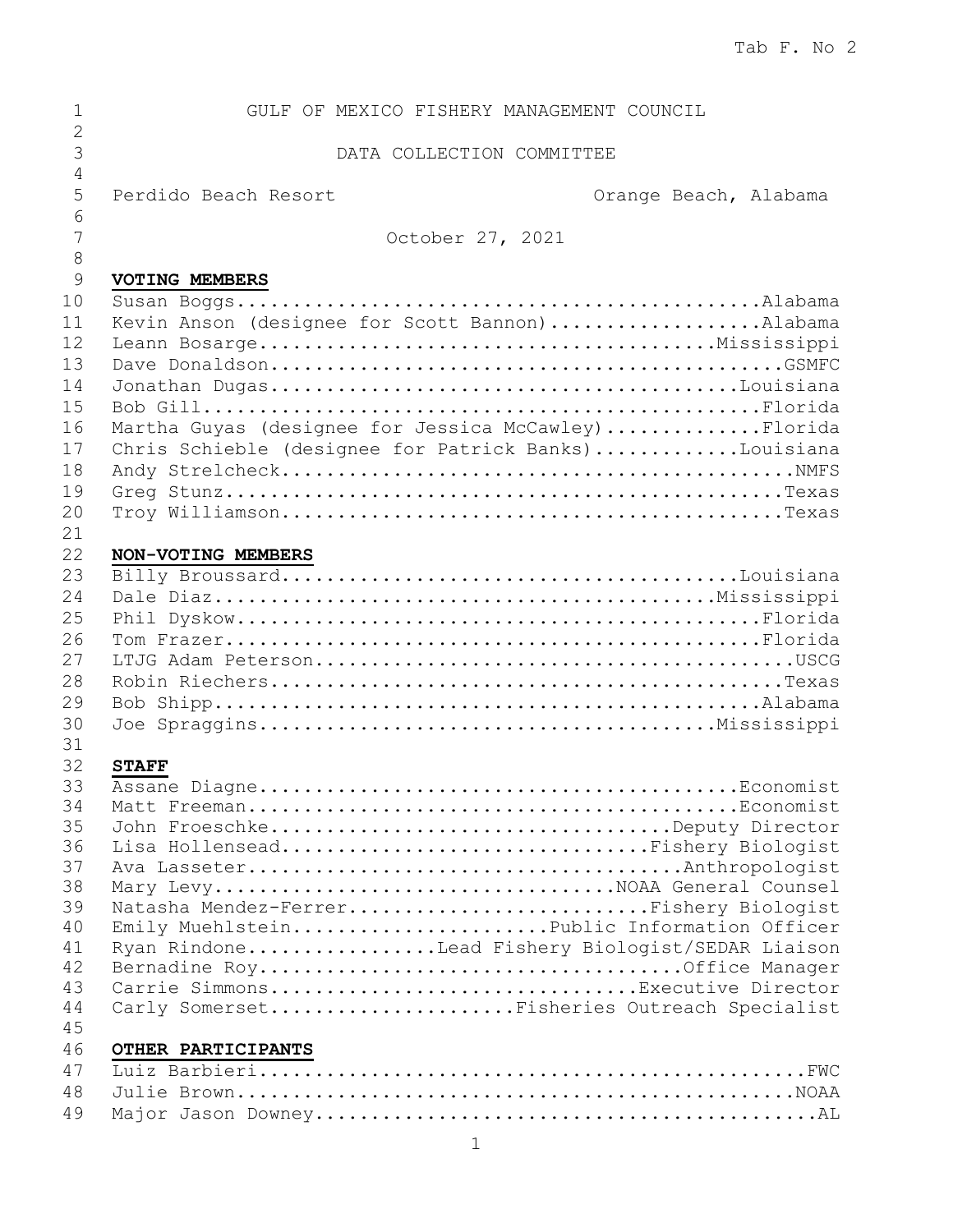| 7             |                                                     |
|---------------|-----------------------------------------------------|
| 8             | the contract of the contract of the contract of the |
| $\mathcal{Q}$ |                                                     |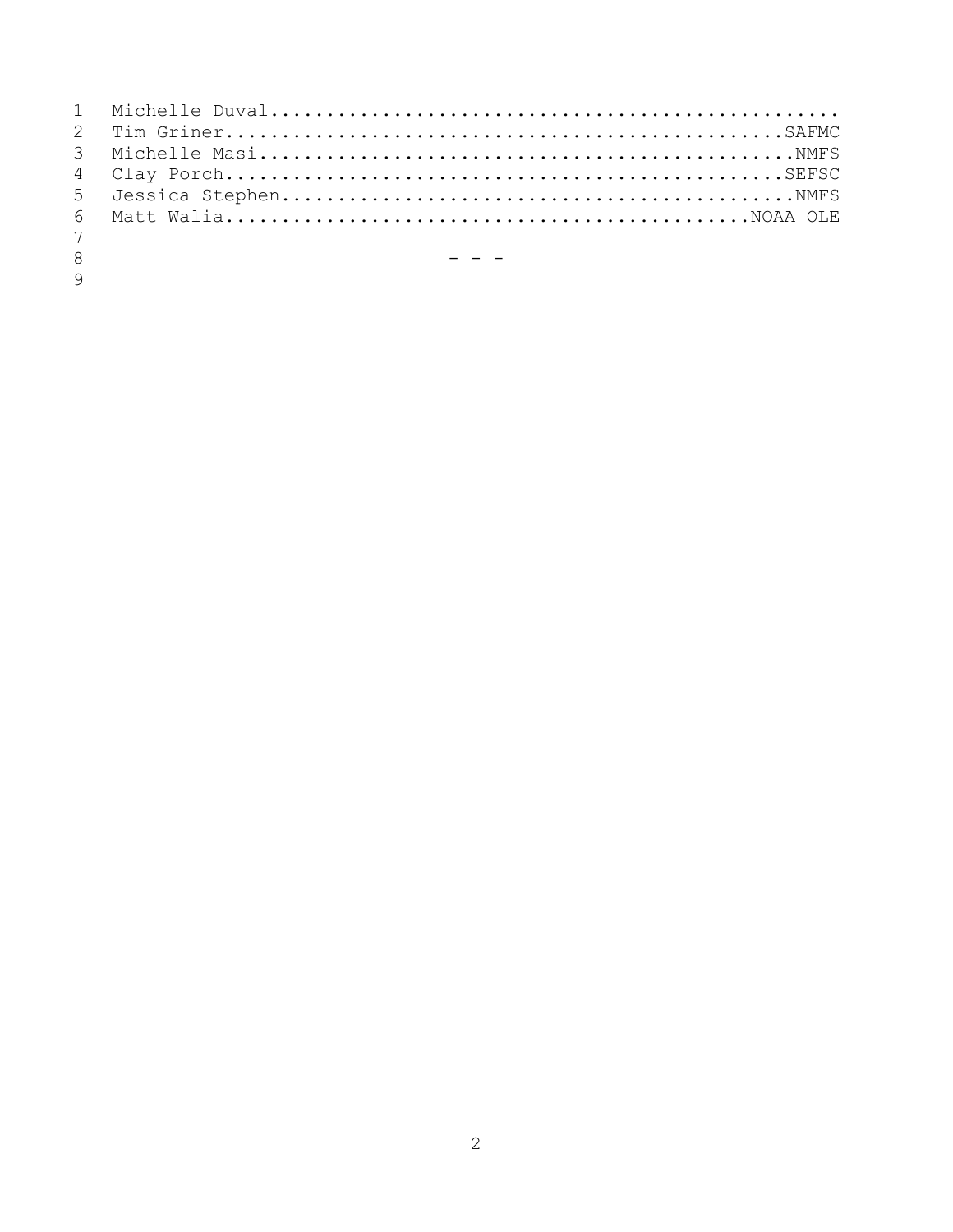|                | TABLE OF CONTENTS                                                |
|----------------|------------------------------------------------------------------|
| $\overline{2}$ |                                                                  |
| 3              |                                                                  |
| 4              |                                                                  |
| 5              |                                                                  |
| 6              |                                                                  |
| 7              | Adoption of Agenda and Approval of Minutes and Action Guide and  |
| 8              |                                                                  |
| 9              |                                                                  |
| 10             | Presentation from the National Academy of Sciences on Data       |
| 11             | Management and Strategies for Recreational Fisheries with Annual |
| 12             |                                                                  |
| 13             |                                                                  |
| 14             | Presentation: Update on Southeast For-Hire Integrated Electronic |
| 15             |                                                                  |
| 16             |                                                                  |
| 17             | Draft Framework Action: Modification to Location Reporting       |
| 18             | Requirements for For-Hire and Commercial Vessels30               |
| 19             |                                                                  |
| 20             |                                                                  |
| 21             |                                                                  |
| 22             |                                                                  |
| 23             |                                                                  |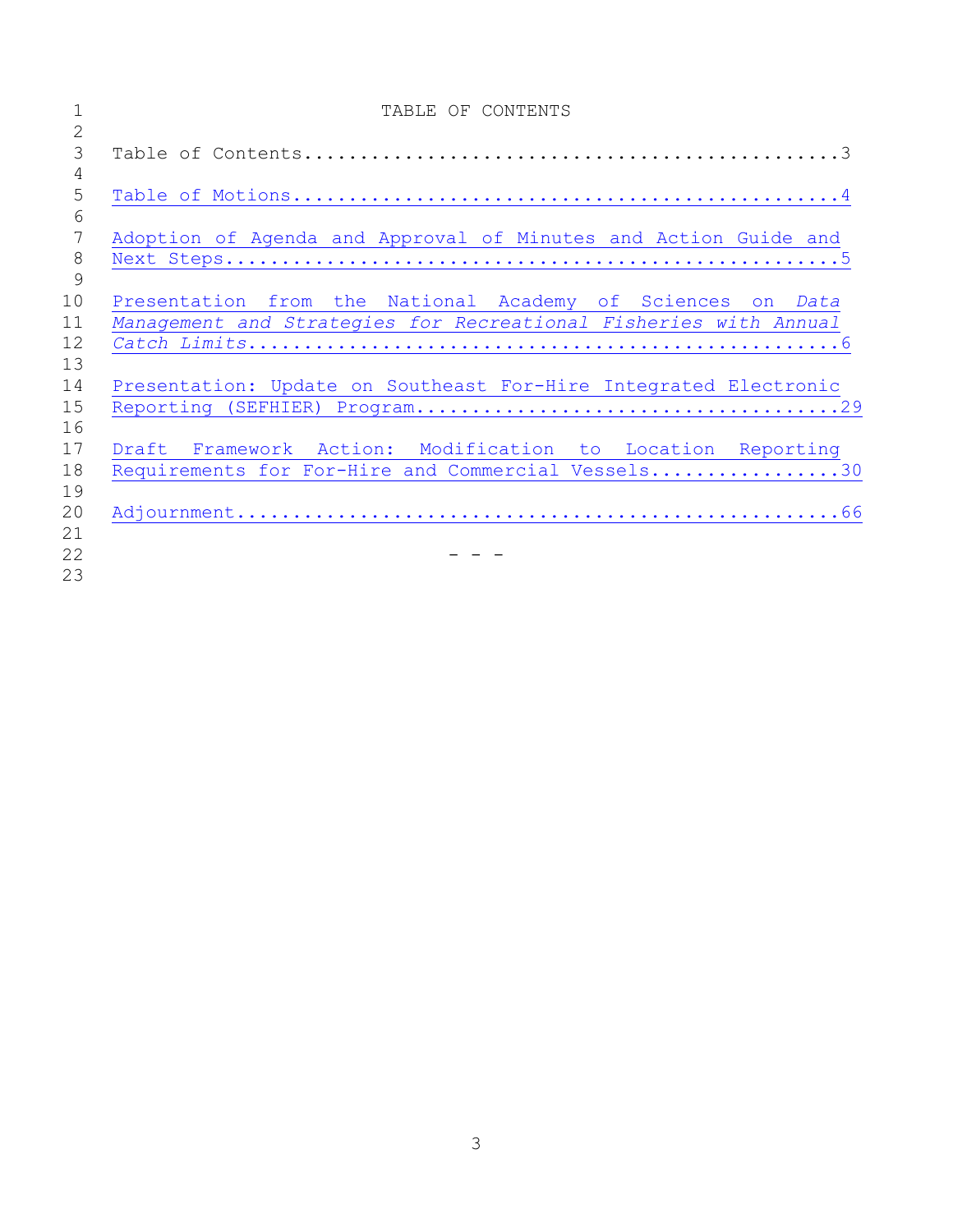<span id="page-3-0"></span>

|    | TABLE OF MOTIONS                                                 |
|----|------------------------------------------------------------------|
| 2  |                                                                  |
| 3  | PAGE 62: Motion in Actions 1 and 2, Alternative 2, move Options  |
| 4  | 2a to Considered but Rejected. The motion carried on page 62.    |
| 5  |                                                                  |
| 6  | PAGE 63: Motion in Actions 1 and 2 to add an option for          |
| 7  | fourteen calendar days exemption and define the other options as |
| 8  | calendar days. The motion carried on page 63.                    |
| -9 |                                                                  |
| 10 | PAGE 65: Motion in Actions 1 and 2, Alternative 2 to remove      |
| 11 | Options 2a, 2b, and 2c and add the exemption will be valid for   |
| 12 | up to fourteen calendar days. The motion carried on page 65.     |
| 13 |                                                                  |
| 14 |                                                                  |
| 15 |                                                                  |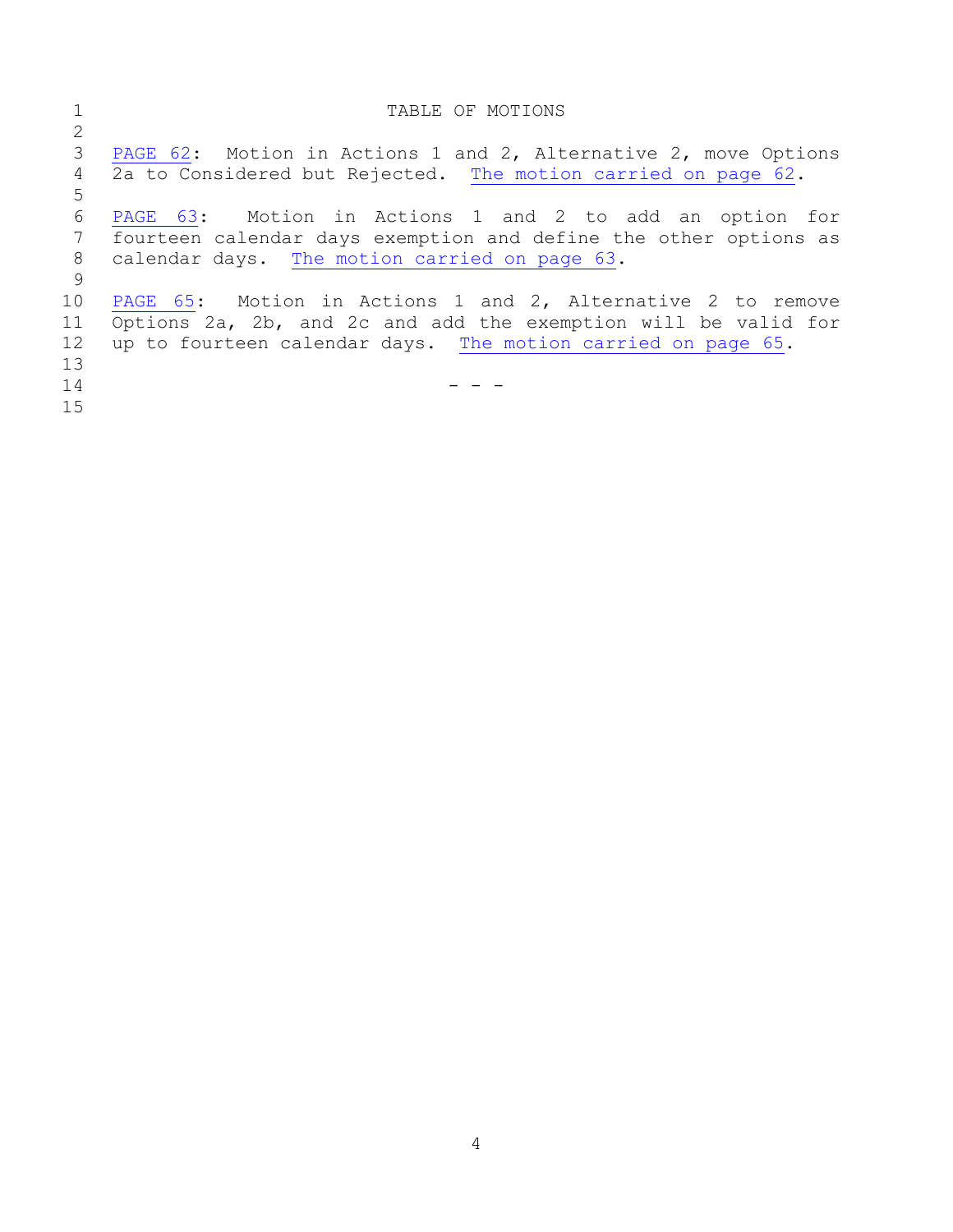<span id="page-4-0"></span>1 The Data Collection Committee of the Gulf of Mexico Fishery<br>2 Management Council convened on Wednesday morning, October 27, 2 Management Council convened on Wednesday morning, October 27,<br>3 2021, and was called to order by Chairman Susan Boggs. 3 2021, and was called to order by Chairman Susan Boggs. 4<br>5 5 **ADOPTION OF AGENDA** 6 **APPROVAL OF MINUTES** 7 **ACTION GUIDE AND NEXT STEPS** 8 9 **CHAIRMAN SUSAN BOGGS:** I would like to call the Data Collection<br>10 Committee to order. The new members of the Data Collection are 10 Committee to order. The new members of the Data Collection are<br>11 myself, Susan Boggs, as Chair, Greg Stunz is Vice Chair, Chris 11 myself, Susan Boggs, as Chair, Greg Stunz is Vice Chair, Chris<br>12 Schieble, Kevin Anson, Leann Bosarge, Dave Donaldson, J.D. 12 Schieble, Kevin Anson, Leann Bosarge, Dave Donaldson, J.D.<br>13 Dugas, Bob Gill, Martha Guvas, Andy Strelcheck, and Trov 13 Dugas, Bob Gill, Martha Guyas, Andy Strelcheck, and Troy<br>14 Williamson. Williamson.  $\frac{15}{16}$ The first item on the agenda today is the Adoption of the 17 Agenda. Are there any changes or additions to the agenda?<br>18 Seeing none, may I get a motion to adopt the agenda? Seeing none, may I get a motion to adopt the agenda? 19<br>20 MR. BOB GILL: So moved. 21<br>22 DR. GREG STUNZ: I will second that.  $\frac{23}{24}$ 24 **CHAIRMAN BOGGS:** Thank you. Item Number II is Approval of the 25 August 2021 Minutes. Are there any changes or additions to the<br>26 minutes? I do have one change. On page 14, line 43, "seine" 26 minutes? I do have one change. On page 14, line 43, "seine"<br>27 should be "seeing". May I get a motion to approve the August 27 should be "seeing". May I get a motion to approve the August<br>28 2010 minutes with changes? 2010 minutes with changes?  $\frac{29}{30}$ DR. STUNZ: So moved. 31 32 **MR. GILL:** Seconded. 33<br>34 34 **CHAIRMAN BOGGS:** Thank you. The next item on the agenda is 35 Action 3, Action Guide and Next Steps, and Dr. Hollensead is<br>36 qoing to take us through that this morning. Thank you. going to take us through that this morning. Thank you. 37<br>38 38 **DR. LISA HOLLENSEAD:** Thank you, Madam Chair. The first agenda item that we have today is we're going to have a presentation by 40 Dr. Luiz Barbieri, and he was a member of an ad hoc committee 41 convened by the National Academy of Sciences to assess the<br>42 progress of updating MRIP, and so sort of assessing those 42 progress of updating MRIP, and so sort of assessing those<br>43 modifications and improvements, specifically to the Fishing 43 modifications and improvements, specifically to the Fishing<br>44 Effort Survey, and so the FES. Effort Survey, and so the FES. 45<br>46 46 That committee was also tasked with identifying any potential<br>47 areas for improvements or modifications to the program that areas for improvements or modifications to the program that 48 would increase the timeliness and quality of the data for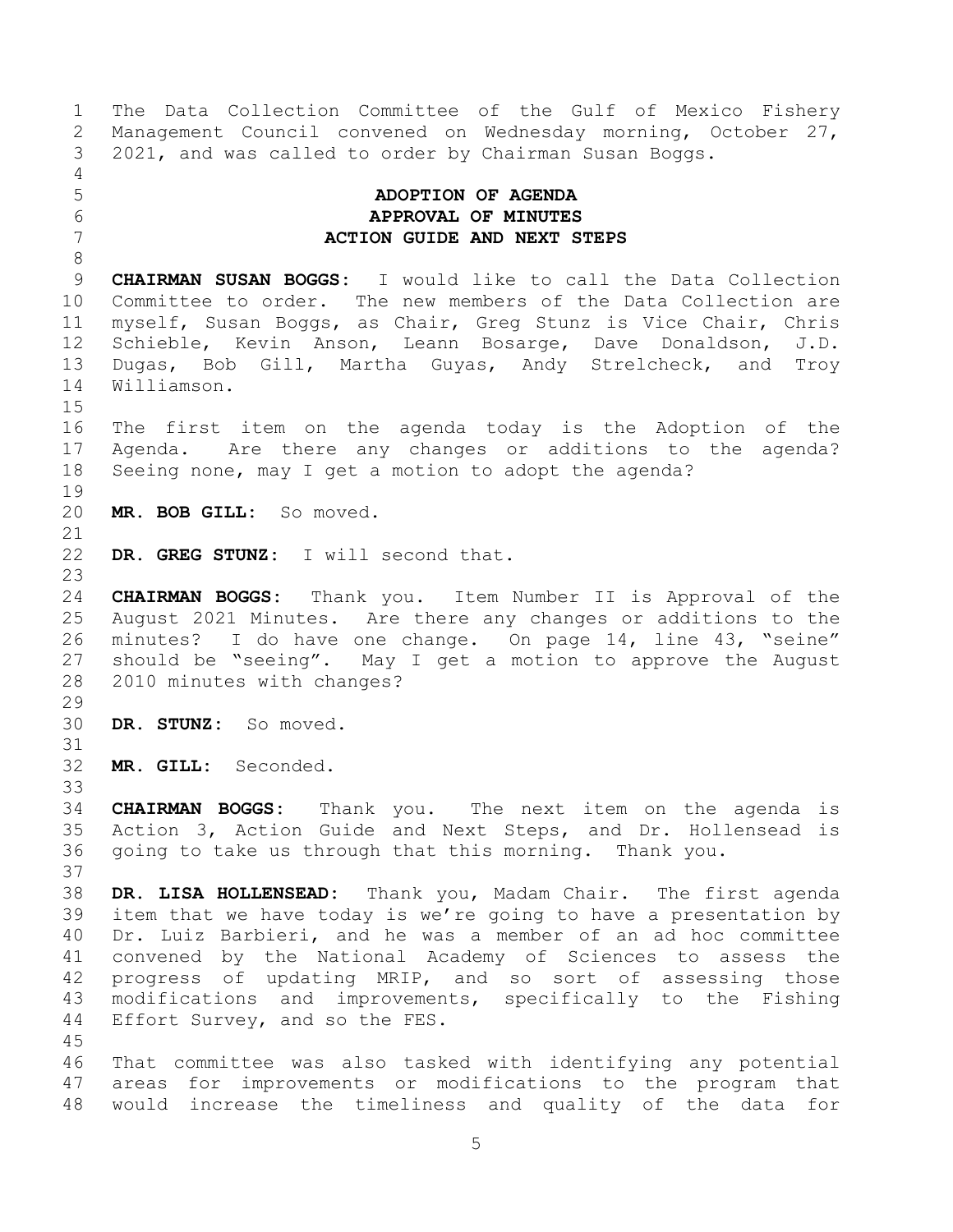<span id="page-5-0"></span>1 sustainable fisheries management, and they have completed that<br>2 report. The report considers the use of alternative management 2 report. The report considers the use of alternative management<br>3 options that have the potential to address management challenges 3 options that have the potential to address management challenges<br>4 associated with recreational fisheries, for the ACLs, while 4 associated with recreational fisheries, for the ACLs, while<br>5 serving broader social and economic management objectives. serving broader social and economic management objectives. 6<br>7 The committee is then tasked with listening to the presentation 8 and reviewing the report materials, and an executive summary and 9 that full report is available in the briefing book materials.<br>10 Ask any questions of Dr. Barbieri about the report and then 10 Ask any questions of Dr. Barbieri about the report and then<br>11 provide any insight on those results. provide any insight on those results.  $\begin{array}{c} 12 \\ 13 \end{array}$ 13 **CHAIRMAN BOGGS:** Thank you, Dr. Hollensead. Dr. Barbieri, are you with us this morning?  $\frac{15}{16}$ DR. LUIZ BARBIERI: Yes, Madam Chair. Good morning. I am here 17 and ready. Thank you. Should I go ahead? 18<br>19 CHAIRMAN BOGGS: Yes, sir. Go ahead. 20<br>21 21 **PRESENTATION FROM THE NATIONAL ACADEMY OF SCIENCES ON** *DATA AND*  22 *MANAGEMENT STRATEGIES FOR RECREATIONAL FISHERIES WITH ANNUAL*  23 *CATCH LIMITS*  $\frac{24}{25}$ 25 **DR. BARBIERI:** Thank you, Madam Chair, and good morning, 26 everyone. Before I get started on the presentation, let me<br>27 thank the council for the invitation to provide this briefing. 27 thank the council for the invitation to provide this briefing.<br>28 It's really great to be here, and I look forward to the 28 It's really great to be here, and I look forward to the<br>29 discussion this morning. discussion this morning. 30<br>31 Also, I think it will be good for me to point out that the study 32 report is about 200 pages long and covers a lot of material, and<br>33 so please keep in mind that this just a brief overview of the 33 so please keep in mind that this just a brief overview of the<br>34 main study takeaways, and I would encourage all of you to look 34 main study takeaways, and I would encourage all of you to look<br>35 through the full report for more details on the study's 35 through the full report for more details on the study's<br>36 conclusions and recommendations, because that's the meat, 36 conclusions and recommendations, because that's the meat,<br>37 really, of the study and the results, the outcomes, of these 37 really, of the study and the results, the outcomes, of these<br>38 results in the report. results in the report. 39 40 Bernie already put up my first slide there, which you can see 41 the study title of *Data and Management Strategies for*  42 *Recreational Fisheries with Annual Catch Limits*.<br>43 points out the fact that, in that title, there ar 43 points out the fact that, in that title, there are indications<br>44 of the two main dimensions of the study, one that deals with the 44 of the two main dimensions of the study, one that deals with the<br>45 recreational fisheries data, and so that means looking at data 45 recreational fisheries data, and so that means looking at data<br>46 or survey improvements to address in-season management. or survey improvements to address in-season management. 47 48 A second dimension of this study looks at alternative management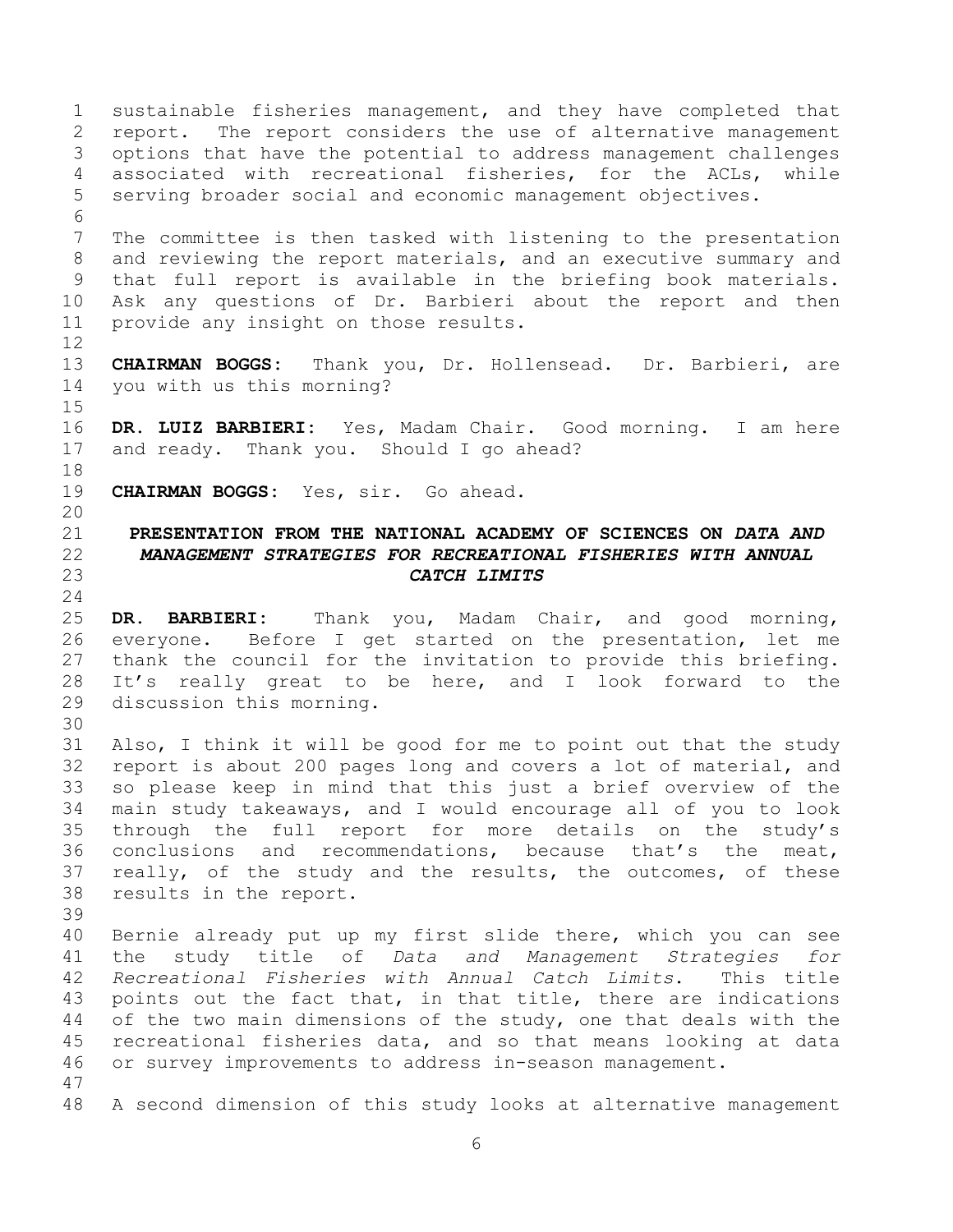1 strategies that could be used in situations where these<br>2 potential improvements to the data may not be sufficient to 2 potential improvements to the data may not be sufficient to<br>3 support in-season management, and I'm sure this is obvious to 3 support in-season management, and I'm sure this is obvious to<br>4 vou, as council members, but, to others listening to the 4 you, as council members, but, to others listening to the<br>5 presentation, note that the study is focused on recreational presentation, note that the study is focused on recreational 6 fisheries managed with ACLs, and so many of the study results<br>7 will have applications to other recreational fisheries, but the will have applications to other recreational fisheries, but the 8 main focus is on in-season management of council-managed 9 species.

10<br>11 11 A brief introduction here that I know is not going to be news to<br>12 you either, but we know that marine recreational fishing is a 12 you either, but we know that marine recreational fishing is a<br>13 popular and economically-important activity conducted across the 13 popular and economically-important activity conducted across the<br>14 nation, and we know that it is distinct from commercial or 14 nation, and we know that it is distinct from commercial or<br>15 subsistence fishing and that, by the very nature of being 15 subsistence fishing and that, by the very nature of being<br>16 diverse and dispersed, recreational fisheries are difficult to diverse and dispersed, recreational fisheries are difficult to 17 assess, and, therefore, they have a number of data collection<br>18 challenges, but, also, when you think of these challenges, think 18 challenges, but, also, when you think of these challenges, think<br>19 of them in terms of the different wavs that recreational 19 of them in terms of the different ways that recreational<br>20 fisheries data are used. fisheries data are used.

 $\frac{21}{22}$ 22 When we think about these, stock assessments, ACL monitoring,<br>23 and in-season management, they have different data requirements, 23 and in-season management, they have different data requirements,<br>24 and so, when we think about changes and improving the data 24 and so, when we think about changes and improving the data<br>25 programs, we need to weigh the potential impacts of these 25 programs, we need to weigh the potential impacts of these<br>26 potential changes to each of these uses, and you see this issue 26 potential changes to each of these uses, and you see this issue<br>27 come up a few times in the presentation, as we move along, and 27 come up a few times in the presentation, as we move along, and<br>28 it's something that the committee had to grapple with throughout 28 it's something that the committee had to grapple with throughout<br>29 the study process. the study process.

30<br>31 A bit of context and background on how the study originated. In 32 2017, the National Academies completed a review of MRIP, and,<br>33 although that review noted the implementation of MRIP resulted 33 although that review noted the implementation of MRIP resulted<br>34 in significant improvements to the survey, in-season management, 34 in significant improvements to the survey, in-season management,<br>35 and this is because of it high demands, was still a big 35 and this is because of it high demands, was still a big<br>36 challenge. challenge.

37<br>38 38 In 2018, the Modernizing Recreational Fisheries Management Act,<br>39 and you know that's known as the Modern Fish Act, or MFA, was and you know that's known as the Modern Fish Act, or MFA, was 40 signed into law and called for a National Academies study on how 41 well MRIP meets the needs of in-season management of fisheries 42 managed with ACLs, and so this study was actually conducted in<br>43 response to this call from the MFA. response to this call from the MFA.

 $\begin{array}{c} 44 \\ 45 \end{array}$ 45 Here is a review of the committee charge, and this is the<br>46 equivalent of our terms of reference, but just the Academies 46 equivalent of our terms of reference, but just the Academies<br>47 calls this statement of tasks, and this is a pretty important calls this statement of tasks, and this is a pretty important 48 part of the presentation, because this is really what outlines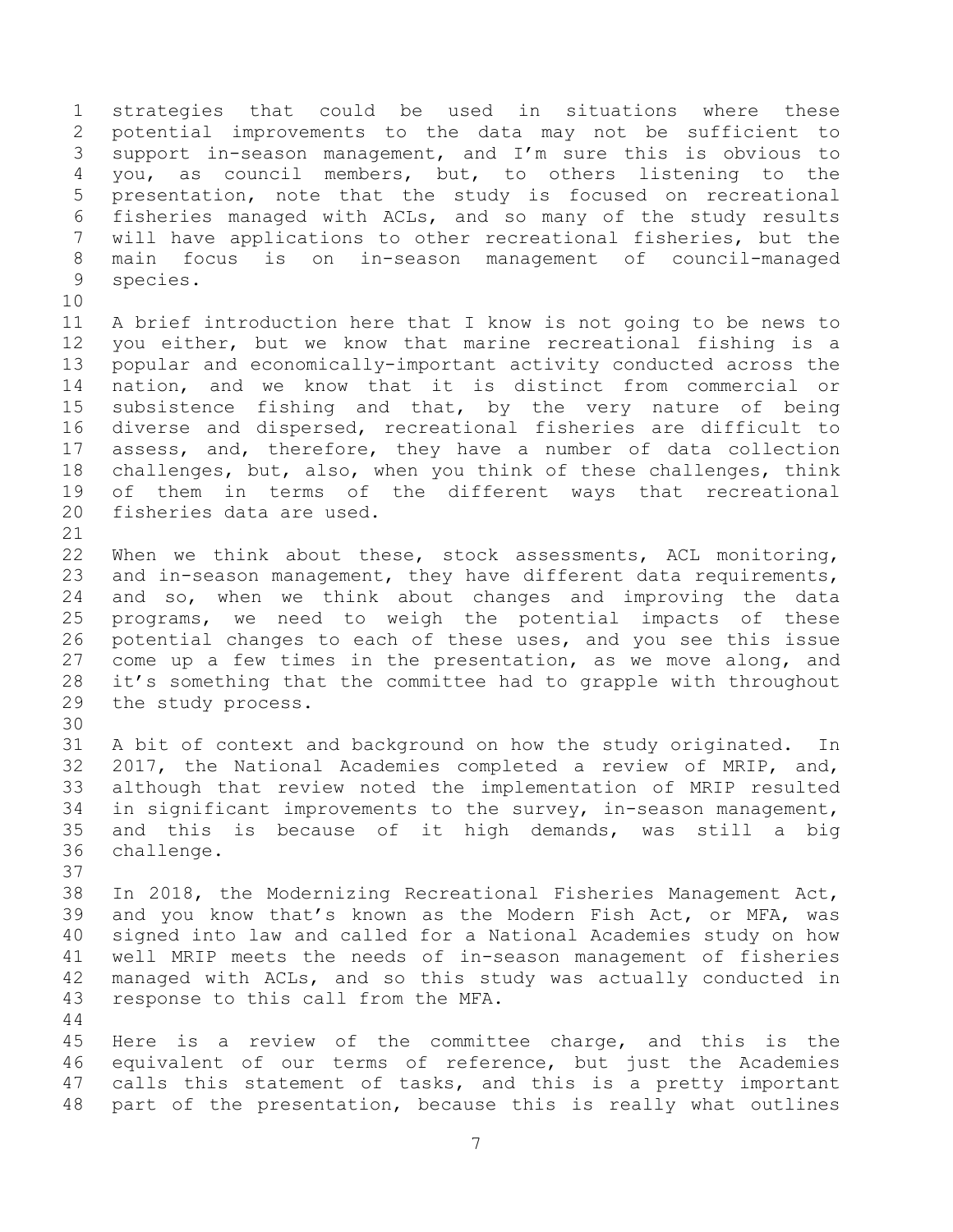1 what we focused on and what we were aiming towards, in terms of<br>2 the outcomes of the study, and so this statement of tasks can be 2 the outcomes of the study, and so this statement of tasks can be<br>3 summarized by the three main bullet points that you see there on 3 summarized by the three main bullet points that you see there on<br>4 the screen. the screen.

5 6 First, if and how the design of MRIP, for the purposes of stock<br>7 assessment and the determination of stock management reference assessment and the determination of stock management reference 8 points, can be improved to better meet the needs of in-season 9 management of annual catch limits. Second, what actions the<br>10 Secretary, the councils, and the states could take to improve 10 Secretary, the councils, and the states could take to improve<br>11 the accuracy and timeliness of data collection and analysis to 11 the accuracy and timeliness of data collection and analysis to<br>12 improve or supplement MRIP and facilitate in-season management. improve or supplement MRIP and facilitate in-season management.

13<br>14 14 Lastly, what alternative management approaches could be applied 15 to recreational fisheries, consistent with requirements for<br>16 fisheries with ACLs, for which MRIP is not sufficient to meet fisheries with ACLs, for which MRIP is not sufficient to meet 17 the needs of in-season management. As we can see, in line with<br>18 that language, right out of the Modern Fish Act, this study was 18 that language, right out of the Modern Fish Act, this study was<br>19 verv much focused on in-season management of council-managed 19 very much focused on in-season management of council-managed<br>20 species, council-managed fisheries. species, council-managed fisheries.

 $\begin{array}{c} 21 \\ 22 \end{array}$ 22 Here is the study committee that was assembled for this, the ad<br>23 hoc committee that was assembled by the National Academies to 23 hoc committee that was assembled by the National Academies to<br>24 conduct this study, and the committee included a wide range of 24 conduct this study, and the committee included a wide range of<br>25 expertise, and we had a total of ten committee members with 25 expertise, and we had a total of ten committee members with<br>26 expertise in fisheries science and management, statistics, human 26 expertise in fisheries science and management, statistics, human<br>27 dimension of fisheries, as well as natural resource economics. 27 dimension of fisheries, as well as natural resource economics.<br>28 You can see their names and affiliations right there on the 28 You can see their names and affiliations right there on the<br>29 screen, and I am sure that you recognize several either formal 29 screen, and I am sure that you recognize several either formal<br>30 or present members of the Gulf SSC. or present members of the Gulf SSC.

31

32 Sean Powers, Steven Scyphers, and I are current members, and Kai<br>33 Iorenzen is a former member, and so, even though the committee 33 Lorenzen is a former member, and so, even though the committee<br>34 was structured to have a national-level perspective, 34 was structured to have a national-level perspective,<br>35 fortunately, we had very good representation from the Gulf, but 35 fortunately, we had very good representation from the Gulf, but<br>36 I would also like to mention that we were very lucky to have 36 I would also like to mention that we were very lucky to have<br>37 Michelle Duval, a former South Atlantic Council member, and she 37 Michelle Duval, a former South Atlantic Council member, and she<br>38 is now a current member of the Mid-Atlantic Council, as part of 38 is now a current member of the Mid-Atlantic Council, as part of<br>39 our committee, because our committee composition was relatively our committee, because our committee composition was relatively 40 light on the management side of things, and so having the 41 breadth of fisheries management experience that Michelle brings<br>42 to the table was really a major asset to our committee. to the table was really a major asset to our committee.

43 44 Let me point out now that both Michelle and Kai Lorenzen are<br>45 listening in this morning, and they have graciously agreed to 45 listening in this morning, and they have graciously agreed to<br>46 join us for the post-session O&A discussion, and so I will 46 join us for the post-session Q&A discussion, and so I will<br>47 complete the presentation, but, when we start the O&A session, complete the presentation, but, when we start the Q&A session, 48 Madam Chair, I would ask that they be allowed to join us in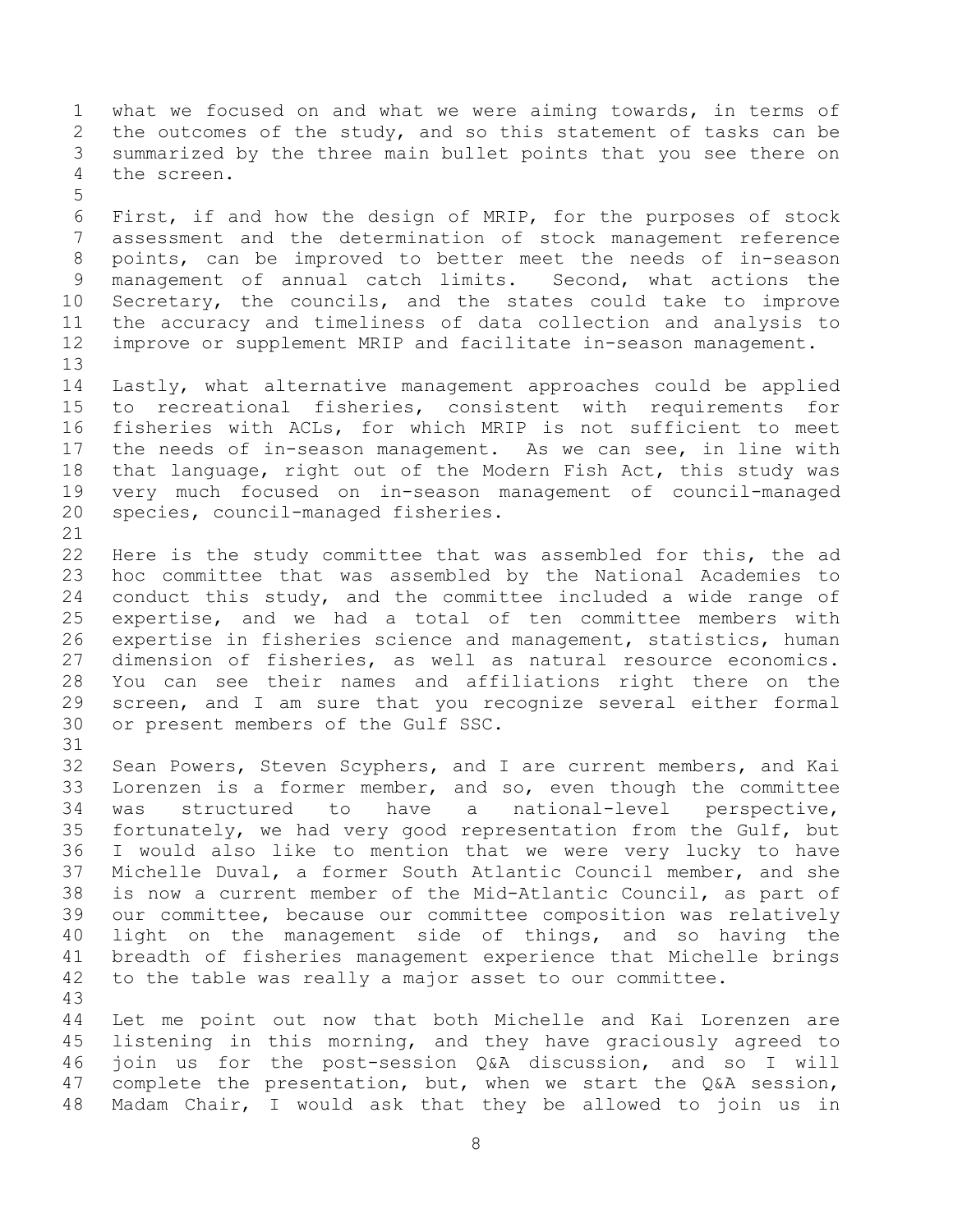1 addressing some of the questions, or join the discussion.  $\frac{2}{3}$ 3 A brief overview of the report structure, and now this is really<br>4 our table of contents, so that you can have an overview of all 4 our table of contents, so that you can have an overview of all<br>5 the items that we covered in the study and the organization 5 the items that we covered in the study and the organization<br>6 structure of this report, and so the report is organized in five 6 structure of this report, and so the report is organized in five chapters. 8 9 There is a general introduction in Chapter 1, and Chapters 2 and<br>10 3 are really focused on providing background information on the 10 3 are really focused on providing background information on the<br>11 U.S. fisheries management and assessment framework, but also 11 U.S. fisheries management and assessment framework, but also<br>12 providing an overview of the existing recreational fisheries 12 providing an overview of the existing recreational fisheries<br>13 survey programs in different regions of the country, and so keep 13 survey programs in different regions of the country, and so keep<br>14 in mind this was a national-level study, and so we had to look 14 in mind this was a national-level study, and so we had to look<br>15 at all the council regions. at all the council regions. 16<br>17 17 Chapter 4 explores different survey design and methodology<br>18 options for improving or supplementing MRIP, and Chapter 5 18 options for improving or supplementing MRIP, and Chapter 5<br>19 discusses the main alternative management strategies that have 19 discusses the main alternative management strategies that have<br>20 been proposed for recreational fisheries, and then, finally, 20 been proposed for recreational fisheries, and then, finally,<br>21 there are eight fairly detailed and highly technical appendices 21 there are eight fairly detailed and highly technical appendices<br>22 that provide more details and examples on the statistical 22 that provide more details and examples on the statistical<br>23 methods that are discussed in Chapter 4. methods that are discussed in Chapter 4.  $\frac{24}{25}$ 25 To give you an idea of the challenges we face with national-<br>26 level recreational fisheries data collection, and I know that 26 level recreational fisheries data collection, and I know that<br>27 this fiqure is a little busy, but it really serves the purpose 27 this figure is a little busy, but it really serves the purpose<br>28 of providing you with an at-a-glance view of recreational 28 of providing you with an at-a-glance view of recreational<br>29 fisheries surveys in different areas of the country, from the 29 fisheries surveys in different areas of the country, from the<br>30 regions, and each one of those light-colored bubbles, or circles 30 regions, and each one of those light-colored bubbles, or circles<br>31 that are on or near the map there represent a different 31 that are on or near the map there represent a different<br>32 recreational fisheries survey or data collection program. recreational fisheries survey or data collection program. 33<br>34 34 The majority of the surveys are, at least in part, supported by<br>35 MRIP, either financially or just through technical support, but 35 MRIP, either financially or just through technical support, but<br>36 others are completely independent of MRIP, and so, looking at 36 others are completely independent of MRIP, and so, looking at<br>37 that Gulf region, I'm sure you recognize a number of the surveys 37 that Gulf region, I'm sure you recognize a number of the surveys<br>38 there covering different fleets, different species, and 38 there covering different fleets, different species, and<br>39 different sectors of the recreational fisheries. Of course, as different sectors of the recreational fisheries. 40 you know, the State of Texas and the State of Louisiana are not 41 part of MRIP any longer, and they conduct their own substitute<br>42 recreational fisheries survey, while Florida, Alabama, and 42 recreational fisheries survey, while Florida, Alabama, and<br>43 Mississippi participate in MRIP, but also have their 43 Mississippi participate in MRIP,<br>44 supplemental surveys that are focused o supplemental surveys that are focused on recreational fisheries. 45 46 When we look at this picture, going beyond the Gulf, what we<br>47 see, at that national-level perspective, is that management see, at that national-level perspective, is that management 48 needs vary by region and by fishery, and, because of this, it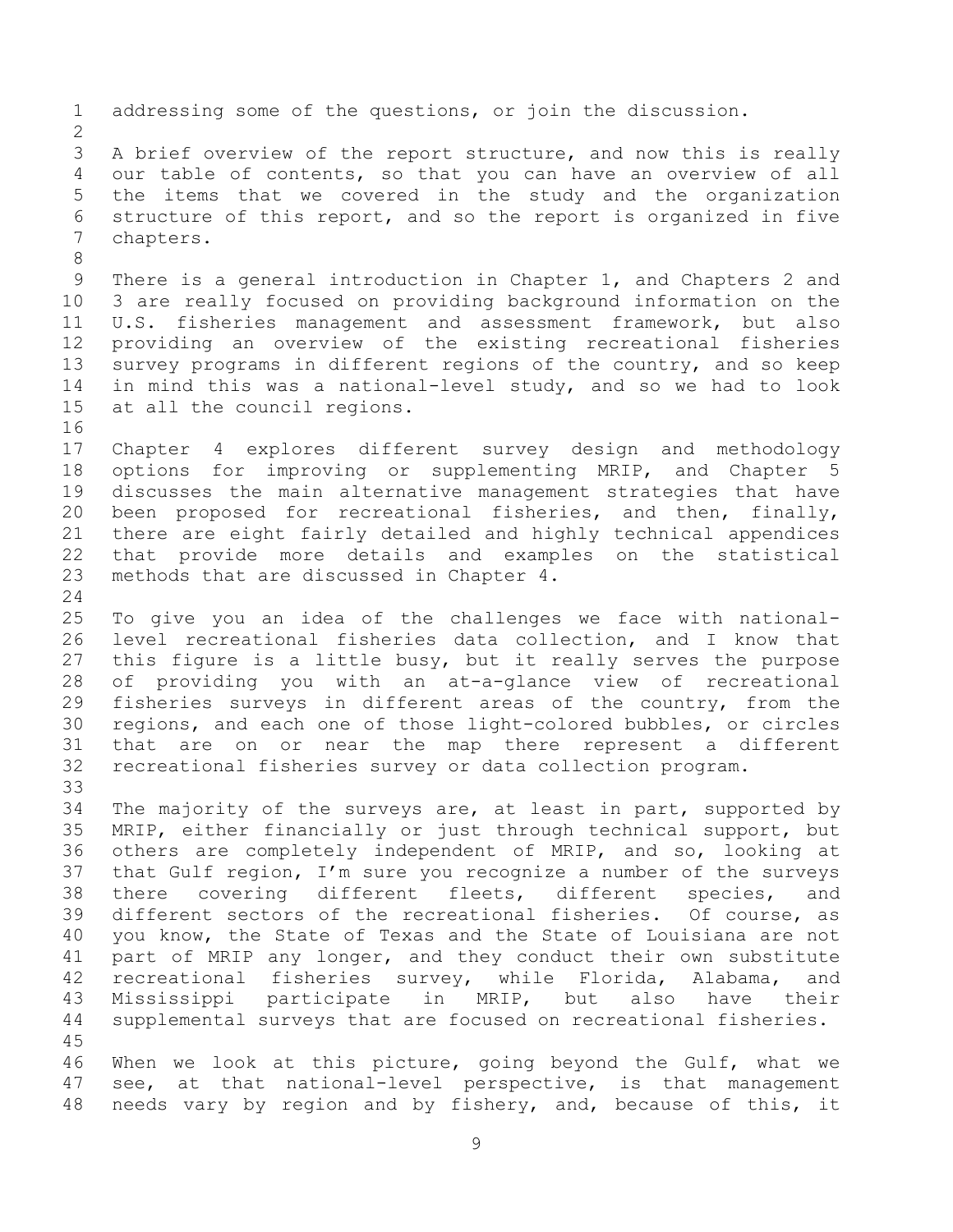1 has actually evolved to be informed, at that national level, by<br>2 a combination of MRIP plus other more specialized recreational 2 a combination of MRIP plus other more specialized recreational<br>3 fishing surveys, and so, when you think about this from this 3 fishing surveys, and so, when you think about this from this<br>4 big-picture perspective, one of the main issues that our study 4 big-picture perspective, one of the main issues that our study<br>5 dealt with how do we address the need to obtain consistency with 5 dealt with how do we address the need to obtain consistency with<br>6 stability in data collection at this national level while, at 6 stability in data collection at this national level while, at<br>7 the same time, trying to address this finer-scale regional the same time, trying to address this finer-scale regional 8 management, because there are specialized fisheries that need 9 specialized surveys, and so you're going to see that this is<br>10 another topic that, as we go through the presentation, it will 10 another topic that, as we go through the presentation, it will<br>11 be coming up again and again. be coming up again and again.

 $\begin{array}{c} 12 \\ 13 \end{array}$ 13 Getting into the main study takeaways, we're going to start with<br>14 the data issues, and remember that we talked about the two 14 the data issues, and remember that we talked about the two<br>15 dimensions, one focused on data and one focused on management, 15 dimensions, one focused on data and one focused on management,<br>16 and so I am starting with the data side of things. and so I am starting with the data side of things.

 $\begin{array}{c} 17 \\ 18 \end{array}$ 18 The study confirmed that MRIP was designed to be a general<br>19 survey, and, therefore, it's not well suited for in-season 19 survey, and, therefore, it's not well suited for in-season<br>20 management. The main issues here, as we know, are the lack of 20 management. The main issues here, as we know, are the lack of<br>21 sufficient timeliness and spatial resolution to properly inform 21 sufficient timeliness and spatial resolution to properly inform<br>22 in-season management. in-season management.

 $\frac{23}{24}$ 24 However, having said that, it's important for us to know that<br>25 the consistent, long-term catch monitoring provided by MRIP is 25 the consistent, long-term catch monitoring provided by MRIP is<br>26 still critical for fisheries assessment and management, and so 26 still critical for fisheries assessment and management, and so<br>27 the report emphasizes the point that, if possible, new methods, 27 the report emphasizes the point that, if possible, new methods,<br>28 or new surveys, should aim to add to or improve MRIP, instead of 28 or new surveys, should aim to add to or improve MRIP, instead of 29 just replacing it. just replacing it.

30<br>31 In other words, ideally, we will consider adopting an integrated 32 approach, where MRIP serves as a general-level survey to provide<br>33 information at that broader scale, but having specialized 33 information at that broader scale, but having specialized<br>34 supplement survevs that are like add-ons that can be used to 34 supplement surveys that are like add-ons that can be used to<br>35 improve sampling of more specialized fisheries, and so this 35 improve sampling of more specialized fisheries, and so this<br>36 would be something like a module approach. Ideally, you would 36 would be something like a module approach. Ideally, you would 37 have a general survey like MRIP, but you would add those modules<br>38 on top of it to boost sampling of those more specialized 38 on top of it to boost sampling of those more specialized fisheries.

40

41 Then, looking in more detail at the issue of timeliness, we are<br>42 all well aware of the fact that MRIP is not meeting the 42 all well aware of the fact that MRIP is not meeting the<br>43 standards of timeliness for tracking quota in-season, and so the 43 standards of timeliness for tracking quota in-season, and so the<br>44 committee looked into a number of potential options for 44 committee looked into a number of potential options<br>45 improving the timeliness of MRIP, and, for example, current 45 improving the timeliness of MRIP, and, for example, currently,<br>46 and we know this, MRIP provides estimates on a bimonthly basis, 46 and we know this, MRIP provides estimates on a bimonthly basis,<br>47 that two-month wave, and the committee felt that transitioning that two-month wave, and the committee felt that transitioning 48 the survey to monthly estimates would not just benefit in-season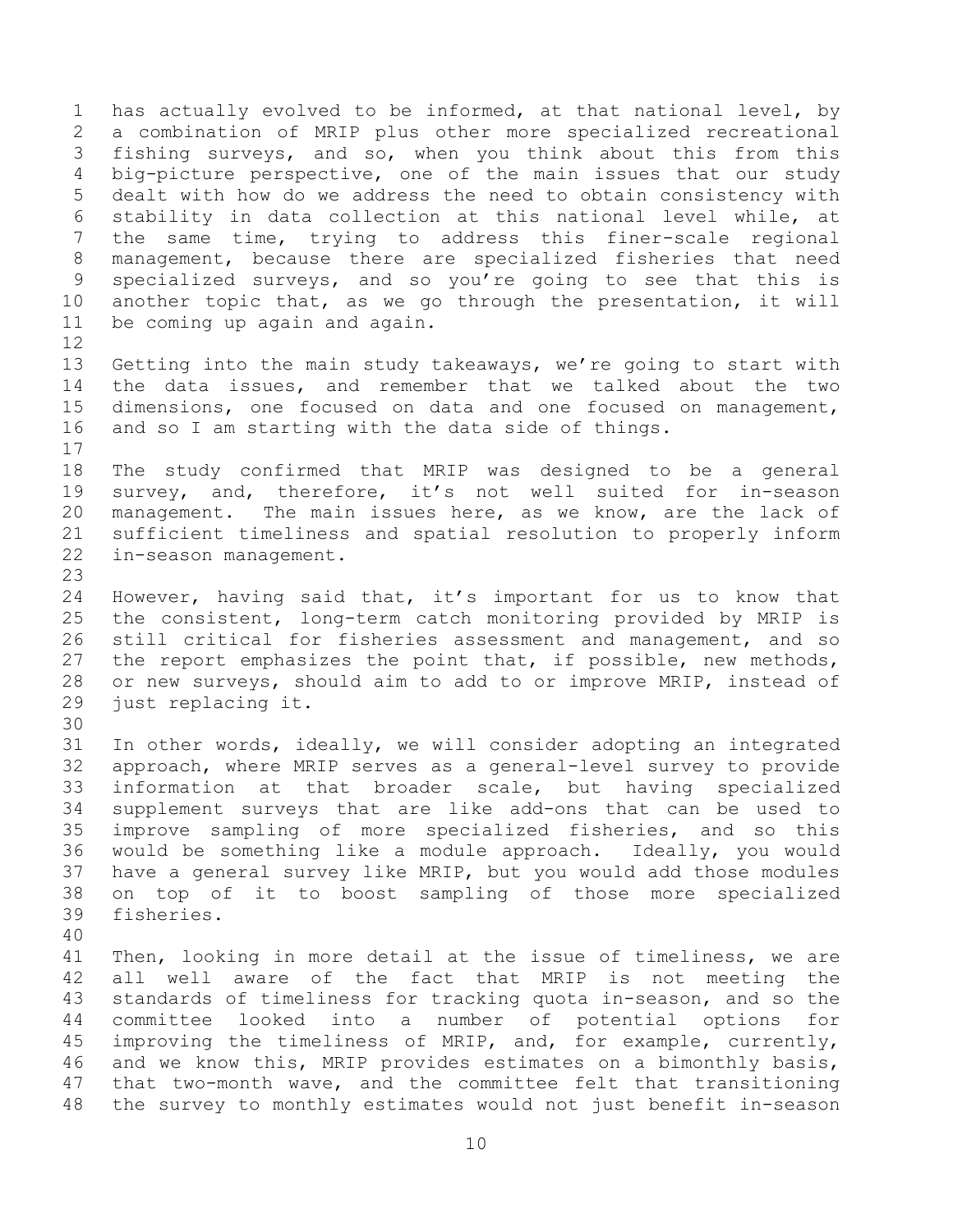1 management for those council-managed species, but it would also<br>2 improve the survey in general, by providing additional data that 2 improve the survey in general, by providing additional data that<br>3 can support management of species that are not managed in-3 can support management of species that are not managed in-<br>4 season, but they are not managed by the council. This would be, 4 season, but they are not managed by the council. This would be,<br>5 again, a major improvement in the timeliness of the survey, but 5 again, a major improvement in the timeliness of the survey, but 6 providing, at the same time, additional data that would be<br>7 beneficial to multiple stocks at a multiple-jurisdiction level. beneficial to multiple stocks at a multiple-jurisdiction level. 8 9 The main concern here would be cost, because moving to this<br>10 monthly estimate would most likely require a big increase in the 10 monthly estimate would most likely require a big increase in the<br>11 funding, the resources, to the MRIP program. funding, the resources, to the MRIP program.  $\begin{array}{c} 12 \\ 13 \end{array}$ 13 Then the second bullet there is another option that the<br>14 committee looked at for increasing the timeliness for in-season 14 committee looked at for increasing the timeliness for in-season<br>15 management, and the committee recommended that MRIP explore the 15 management, and the committee recommended that MRIP explore the<br>16 possibility of providing its regional and state partners access 16 possibility of providing its regional and state partners access<br>17 to the continuous stream of raw data as it's being collected. to the continuous stream of raw data as it's being collected. 18<br>19 19 For example, as the data are coming in in a more real-time<br>20 fashion, and we use electronic means of collecting data and then 20 fashion, and we use electronic means of collecting data and then<br>21 having faster transferability of that data to databases and 21 having faster transferability of that data to databases and<br>22 accessibility to the data, and then that data could be used in 22 accessibility to the data, and then that data could be used in<br>23 developing now-casting forecasting models that could help inform 23 developing now-casting forecasting models that could help inform<br>24 in-season management, and, ves, we do have projection models 24 in-season management, and, yes, we do have projection models<br>25 that are used in-season now, and the idea here would be to 25 that are used in-season now, and the idea here would be to<br>26 improve those models by improving their timeliness, by having 26 improve those models by improving their timeliness, by having<br>27 the data come in faster, and it can be more responsive to that 27 the data come in faster, and it can be more responsive to that<br>28 timeliness issue for specific fisheries that need that kind of 28 timeliness issue for specific fisheries that need that kind of timeliness. 30<br>31 You may remember that I mentioned earlier in the presentation 32 that, while considering improvements or changes to MRIP or to<br>33 other surveys, we need to take into account how the data coming 33 other surveys, we need to take into account how the data coming<br>34 out of the surveys, each area of the surveys, will be used, and 34 out of the surveys, each area of the surveys, will be used, and<br>35 so, despite its value and statistically soundness, we actually 35 so, despite its value and statistically soundness, we actually<br>36 have to recognize that MRIP was designed as a general survey, 36 have to recognize that MRIP was designed as a general survey,<br>37 and, because of that, its precision is greatest for annual 37 and, because of that, its precision is greatest for annual<br>38 estimates that are generated at the regional level, and, in 38 estimates that are generated at the regional level, and, in<br>39 other words, at a broader temporal and spatial scale than other words, at a broader temporal and spatial scale than 40 sometimes is needed for some of those more specialized 41 fisheries. 42 43 Compared to MRIP, alternative and supplemental surveys, because<br>44 they are designed for these specific purposes, they have been 44 they are designed for these specific purposes, they have been<br>45 able to achieve greater timeliness, greater spatial resolution, 45 able to achieve greater timeliness, greater spatial resolution,<br>46 and, in most cases, greater precision than MRIP. For example, 46 and, in most cases, greater precision than MRIP. For example,<br>47 there have been timeliness improvements that were brought about

11

there have been timeliness improvements that were brought about

48 through the use of new technologies, or the more comprehensive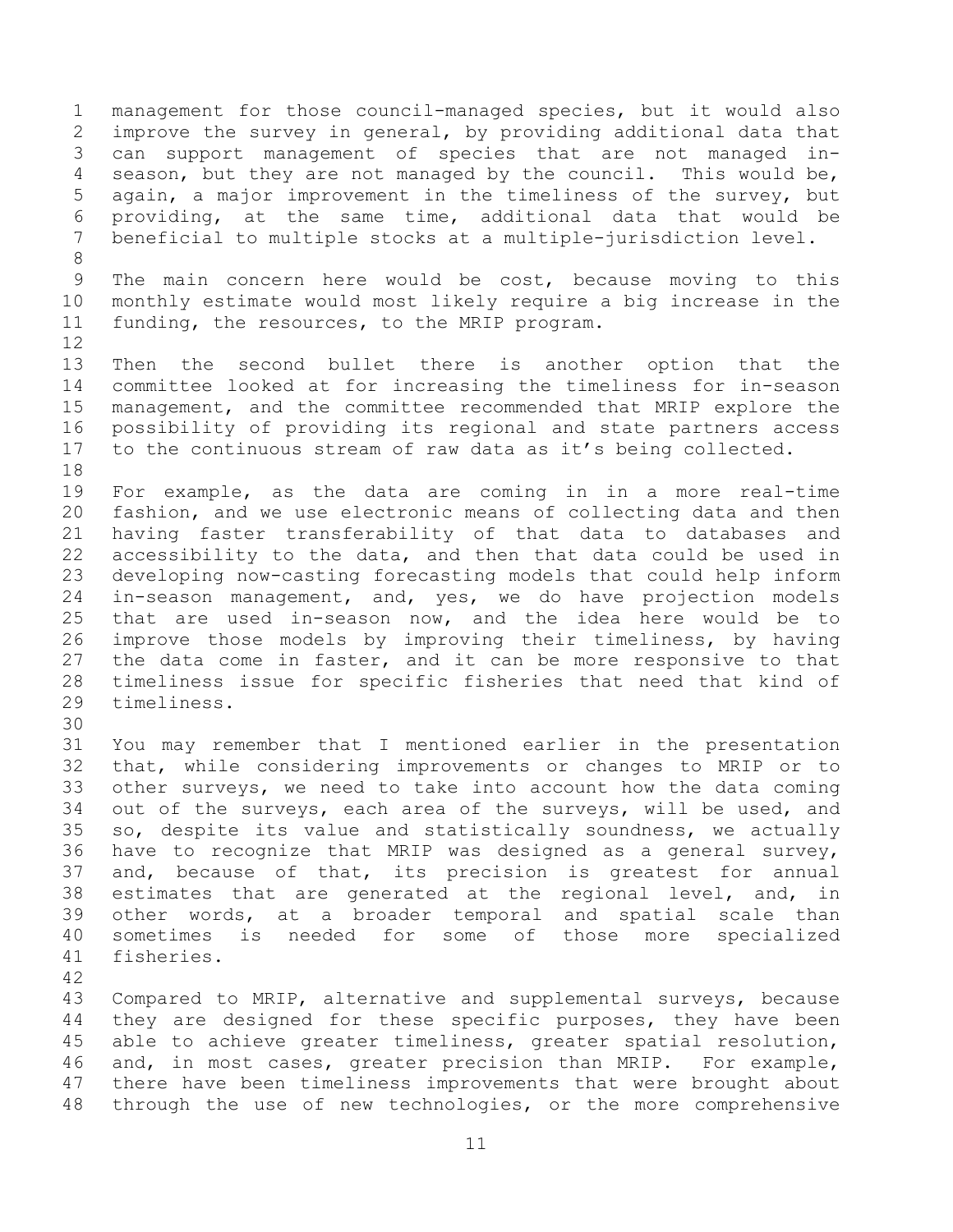1 use of new technologies, like mobile apps and tablets, but there<br>2 is also the issue of reduced lag times in data processing and 2 is also the issue of reduced lag times in data processing and<br>3 release that facilitates the use of that data in-season. release that facilitates the use of that data in-season.  $\frac{4}{5}$ 5 The concern here with some of these surveys, and we are well<br>6 aware of this, is that, in many cases, the surveys have been 6 aware of this, is that, in many cases, the surveys have been<br>7 shown to provide different estimates for the same fishery in the shown to provide different estimates for the same fishery in the 8 same area and that we haven't been able to fully explain the 9 reasons behind these differences, and you know this, and this<br>10 issue has generated a lot of controversy in the Gulf, and we 10 issue has generated a lot of controversy in the Gulf, and we<br>11 feel it's something that needs to be resolved. feel it's something that needs to be resolved. 12<br>13 13 On the point of regional coordination, the coordination of<br>14 general and specialized surveys, the committee felt that it was 14 general and specialized surveys, the committee felt that it was<br>15 important to emphasize that implementation of the supplemental 15 important to emphasize that implementation of the supplemental<br>16 surveys should be, number one, based on close coordination with surveys should be, number one, based on close coordination with 17 all the partners in the region, and, two, a calibration of<br>18 different surveys should be a priority. different surveys should be a priority. 19<br>20 20 The point here is that, since stock assessments, as you know,<br>21 rely on long time series of consistently-collected data, and we 21 rely on long time series of consistently-collected data, and we<br>22 know that most council-managed stocks straddle state and survey 22 know that most council-managed stocks straddle state and survey<br>23 boundaries, and so calibration of the surveys is essential when 23 boundaries, and so calibration of the surveys is essential when<br>24 that single survey in that particular area is not sufficient to 24 that single survey in that particular area is not sufficient to<br>25 support all assessment and management needs for that particular 25 support all assessment and management needs for that particular<br>26 stock at a regional level. stock at a regional level.  $\frac{27}{28}$ 28 Again, on ways to achieve this regional coordination, although<br>29 there are different ways to achieve this, the committee 29 there are different ways to achieve this, the committee<br>30 emphasized the potential use of the MRIP Regional Implementation 30 emphasized the potential use of the MRIP Regional Implementation<br>31 Team structure, which, as you probably know, operates in the Team structure, which, as you probably know, operates in the 32 Gulf under coordination and oversight of the Gulf States<br>33 Commission's GulfFIN program, and FIN stands for Fisheries 33 Commission's GulfFIN program, and FIN stands for Fisheries<br>34 Information Network. Information Network. 35<br>36 36 This is a framework that is already in place and we felt has a<br>37 record of success for integrating partner input and can be used 37 record of success for integrating partner input and can be used<br>38 for prioritizing and coordinating regional needs, and so, 38 for prioritizing and coordinating regional needs, and so,<br>39 basically, having this as a form, a main form, for identifying basically, having this as a form, a main form, for identifying 40 regional priorities, as well as ensuring that regional-level 41 coordination for addressing stock assessment and management<br>42 needs, and so, because vou have all the partners around the 42 needs, and so, because you have all the partners around the<br>43 table, we can coordinate and address those priorities, identify 43 table, we can coordinate and address those priorities, identify<br>44 what those priorities are, and start developing recommendations 44 what those priorities are, and start developing recommendations<br>45 of programs that can be developed to address those needs for 45 of programs that can be developed to address those needs for<br>46 assessment and management, but do this in a coordinated fashion. assessment and management, but do this in a coordinated fashion. 47 48 As I mentioned before in that overview, in the table of contents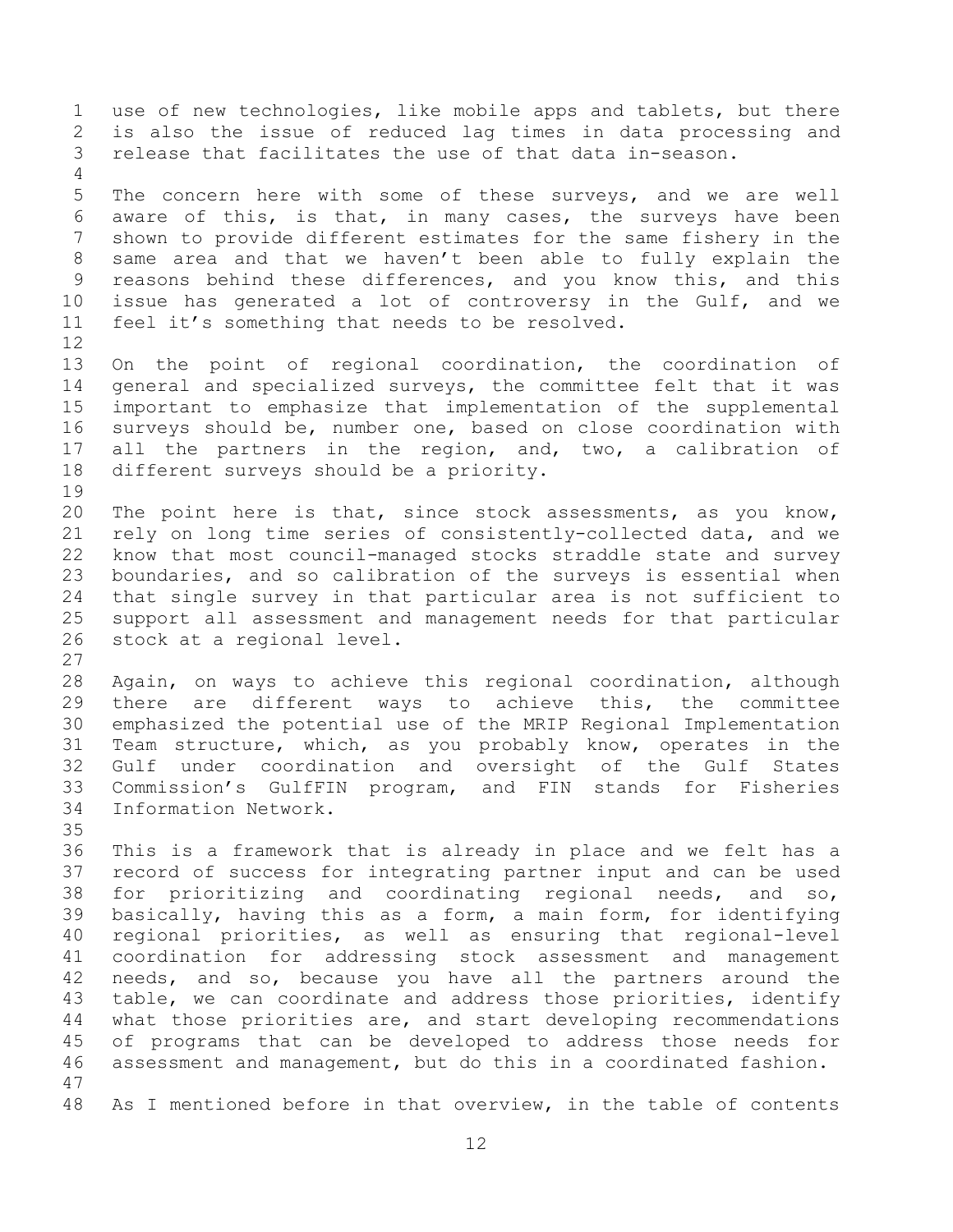1 for our report, Chapter 4 provides a discussion of a variety of<br>2 novel statistical approaches and survey methods, as well as 2 novel statistical approaches and survey methods, as well as<br>3 recommendations on the use of additional data sources as ways to 3 recommendations on the use of additional data sources as ways to<br>4 both improve or optimize the use of MRIP data for in-season 4 both improve or optimize the use of MRIP data for in-season<br>5 management, but let me take a minute here to point out that this 5 management, but let me take a minute here to point out that this<br>6 statistical approach is represented not in a prescriptive wav. 6 statistical approach is represented not in a prescriptive way, but what we felt is that it should be used as a reference-type 8 resource that folks in different regions of the country that are 9 facing different challenges for recreational fisheries data in<br>10 their region can use to address their region and fisheries-10 their region can use to address their region and fisheries-<br>11 specific issues. specific issues.

12<br>13 13 For example, in that chapter, there are some recommendations and<br>14 approaches for better defining and managing outliers, which we 14 approaches for better defining and managing outliers, which we<br>15 know can be a problem with MRIP data, as well as incorporating 15 know can be a problem with MRIP data, as well as incorporating<br>16 supplementary or ancillary data as a way to improve the quality supplementary or ancillary data as a way to improve the quality 17 of estimates or also for catch projections.

18<br>19 19 Now moving on to that second dimension of the study that has to<br>20 do with the management side of things, and so the Modern Fish 20 do with the management side of things, and so the Modern Fish<br>21 Act specified that NOAA Fisheries and the councils can implement 21 Act specified that NOAA Fisheries and the councils can implement<br>22 alternative management approaches that are more suitable to the 22 alternative management approaches that are more suitable to the<br>23 nature of recreational fisheries, as long as they still adhere 23 nature of recreational fisheries, as long as they still adhere<br>24 to the requirements established by the MSA, the Magnuson-Stevens 24 to the requirements established by the MSA, the Magnuson-Stevens<br>25 Act. Act.

 $\frac{26}{27}$ 27 Chapter 5 addresses this issue and provides a fairly in-depth<br>28 discussion of the pros and cons of several of these alternative 28 discussion of the pros and cons of several of these alternative<br>29 management strategies that are currently being discussed, and 29 management strategies that are currently being discussed, and<br>30 you can see, on that slide, a list of the main ones that have 30 you can see, on that slide, a list of the main ones that have<br>31 been included in our report, those being harvest rate included in our report, those being harvest rate 32 management, harvest tags, depth and distance-based management,<br>33 conservation equivalency, and the use of permits, endorsements, 33 conservation equivalency, and the use of permits, endorsements,<br>34 and stamps. and stamps.

35<br>36 36 One of the key recommendations in Chapter 5 that our report<br>37 produced was that NOAA Fisheries, the councils, interstate 37 produced was that NOAA Fisheries, the councils, interstate<br>38 fisheries commissions, and states should work together to pilot 38 fisheries commissions, and states should work together to pilot<br>39 test two approaches. Number 1 is the use of harvest tags for test two approaches. Number 1 is the use of harvest tags for 40 low-ACL, rare-event species or other species that may not be 41 well suited for sampling by a general recreational fisheries<br>42 survev like MRIP. survey like MRIP.

43 44 For example, think about tilefish here, or some of these other<br>45 species that we know are relatively low ACL, and they qualify as 45 species that we know are relatively low ACL, and they qualify as<br>46 rare-event species, and they are difficult to sample with 46 rare-event species, and they are difficult to sample with<br>47 traditional fisheries surveys. In some cases, even specialized traditional fisheries surveys. In some cases, even specialized 48 surveys may not be sufficient to really capture the signal for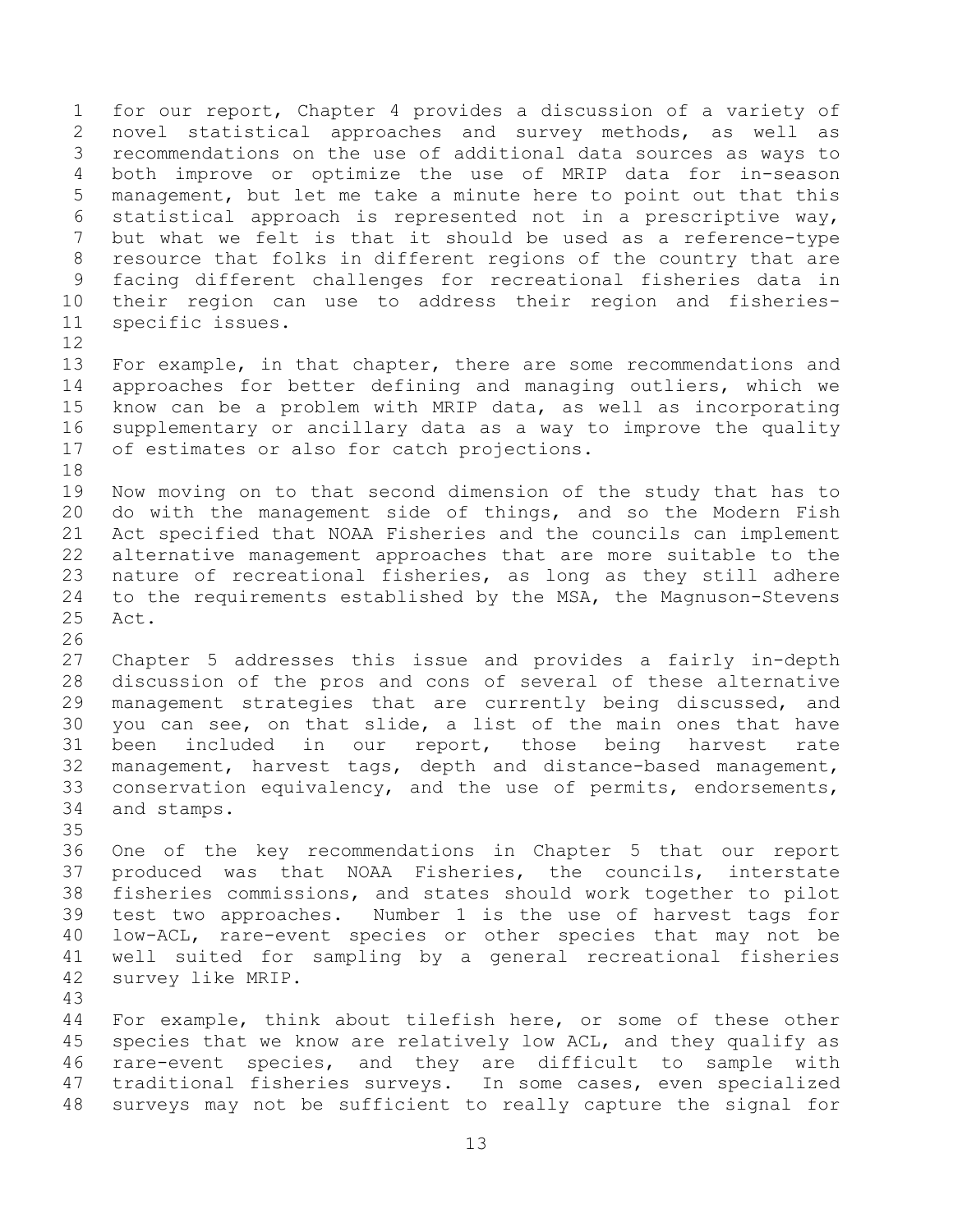1 those small-scale, rare-event species, and so, in this case, we<br>2 felt that the potential use of harvest tags should be tested in 2 felt that the potential use of harvest tags should be tested in<br>3 different areas of the country, including the Gulf, to see if 3 different areas of the country, including the Gulf, to see if<br>4 they provide some information. they provide some information.

5 6 Another approach that we recommended the councils pilot test is<br>7 the implementation of a private recreational license 7 the implementation of a private recreational license 8 endorsement, and so this is basically a permitting program that 9 is focused on identifying the subset of anglers that target<br>10 council-managed species, and so the idea here is that this 10 council-managed species, and so the idea here is that this<br>11 license registry could then be used to assist in the development 11 license registry could then be used to assist in the development<br>12 of specialized surveys for sampling domains that are now 12 of specialized surveys for sampling domains that are now<br>13 challenging for MRIP to effectively sample. challenging for MRIP to effectively sample.

 $\begin{array}{c} 14 \\ 15 \end{array}$ 15 In this case, the idea is to pilot test the implementation of<br>16 surveys that are similar to the large pelagic survey or other surveys that are similar to the large pelagic survey or other 17 specialized programs that are focused on species that are not as<br>18 commonly encountered in the general MRIP survey, but that need 18 commonly encountered in the general MRIP survey, but that need<br>19 additional improvements in timeliness and precision, and so, 19 additional improvements in timeliness and precision, and so,<br>20 obviously, we know that we have the specialized state surveys in 20 obviously, we know that we have the specialized state surveys in<br>21 place for Gulf red snapper in the Gulf, right, but the 21 place for Gulf red snapper in the Gulf, right, but the<br>22 recommendation here is to perhaps go beyond that approach and 22 recommendation here is to perhaps go beyond that approach and<br>23 test the possibility of implementing these surveys more broadly 23 test the possibility of implementing these surveys more broadly<br>24 and focus not just on one species, but on a suite of species 24 and focus not just on one species, but on a suite of species<br>25 that are not commonly encountered in the general MRIP survey, 25 that are not commonly encountered in the general MRIP survey,<br>26 and so do something that is not as specialized as going one 26 and so do something that is not as specialized as going one<br>27 species at a time and developing an approach that better 27 species at a time and developing an approach that better<br>28 identifies the universe of anglers to develop more specialized. 28 identifies the universe of anglers to develop more specialized,<br>29 more effective surveys, but at a broader level, including a 29 more effective surveys, but at a broader level, including a<br>30 suite of reef fish species. suite of reef fish species.

32 Now on the issue of in-season management, a more general<br>33 recommendation on this issue, and the committee discussed the 33 recommendation on this issue, and the committee discussed the<br>34 fact that a lot of what drives the need for increased timeliness 34 fact that a lot of what drives the need for increased timeliness<br>35 in recreational fisheries data is the fact that, in many cases, 35 in recreational fisheries data is the fact that, in many cases,<br>36 ACLs are set and they are monitored on that strictly annual 36 ACLs are set and they are monitored on that strictly annual<br>37 basis, and so we felt that a generalized carryover provision for 37 basis, and so we felt that a generalized carryover provision for<br>38 recreational ACLs, for underages and overages, could reduce the 38 recreational ACLs, for underages and overages, could reduce the<br>39 need for precise catch management on an annual basis, by need for precise catch management on an annual basis, by 40 allowing those deviations to be corrected the following year.

31

41<br>42 42 There is some modeling, some simulation modeling, that has been<br>43 developed on some of these approaches, and they have found that, 43 developed on some of these approaches, and they have found that,<br>44 when well implemented, when taking account of all the right 44 when well implemented, when taking account of all the right<br>45 criteria, these approaches can be sustainable. criteria, these approaches can be sustainable.

46<br>47 47 You may remember that we had some simulations conducted by the 48 Science Center a few years back that the SSC reviewed, when we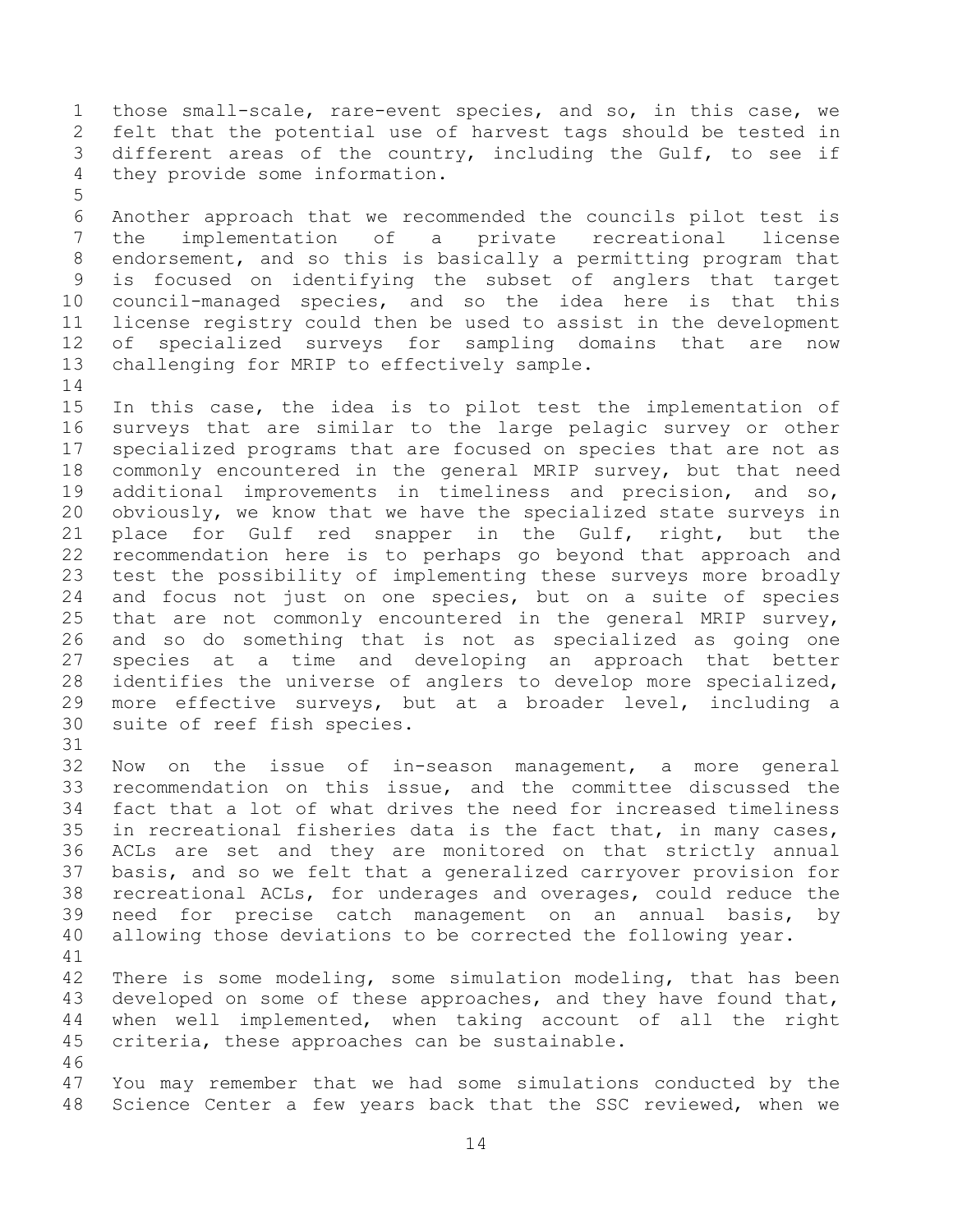1 were looking and discussing this issue for Gulf red snapper, and<br>2 so this option may not be viable in all cases, or for all 2 so this option may not be viable in all cases, or for all<br>3 fisheries, but the committee thought that there could be further 3 fisheries, but the committee thought that there could be further<br>4 exploration of the use of this approach for situations where its 4 exploration of the use of this approach for situations where its<br>5 use might actually reduce the need for that precise catch 5 use might actually reduce the need for that precise catch<br>6 management on a strictly annual basis, and it's something to be 6 management on a strictly annual basis, and it's something to be explored, to be looked at.

8

9 At a bigger-picture level, the committee felt that some of the<br>10 dissatisfaction in the recreational fisheries sector actually 10 dissatisfaction in the recreational fisheries sector actually<br>11 may be reflective of the need for more explicit integration of 11 may be reflective of the need for more explicit integration of<br>12 angler satisfaction and other socioeconomic factors in the way 12 angler satisfaction and other socioeconomic factors in the way<br>13 that we manage recreational fisheries, and so, to that point, 13 that we manage recreational fisheries, and so, to that point,<br>14 one of the report's recommendations was that NOAA Fisheries and 14 one of the report's recommendations was that NOAA Fisheries and<br>15 the councils should develop a process for engaging recreational 15 the councils should develop a process for engaging recreational<br>16 fishery stakeholders in a more in-depth discussion of optimum fishery stakeholders in a more in-depth discussion of optimum 17 yield and how that framework, the framework for optimum yield,<br>18 can be used to identify and prioritize management objectives of 18 can be used to identify and prioritize management objectives of<br>19 the angling community. the angling community.

20<br>21 21 In other words, considering the diversity of motivations that we<br>22 see in the recreational fisheries sector, our thinking was that 22 see in the recreational fisheries sector, our thinking was that<br>23 the conceptual framework will give us, potentially, the greatest 23 the conceptual framework will give us, potentially, the greatest<br>24 potential to identify the many, and we believe likely 24 potential to identify the many, and we believe likely<br>25 conflicting, priorities in the recreational fisheries and at 25 conflicting, priorities in the recreational fisheries and at<br>26 least acknowledge the diversity of opinions and preferences. least acknowledge the diversity of opinions and preferences.

 $\begin{array}{c} 27 \\ 28 \end{array}$ 28 The idea is that the recreational fisheries community, going<br>29 through this process, can be assured that those priorities are 29 through this process, can be assured that those priorities are<br>30 being here, and hopefully better incorporated into the council 30 being here, and hopefully better incorporated into the council<br>31 process and the fishery management needs. process and the fishery management needs.

32<br>33 33 Again, thank you, Madam Chair and council members, for the<br>34 opportunity to provide this briefing, and, on behalf of the 34 opportunity to provide this briefing, and, on behalf of the<br>35 committee, I would like to thank NOAA Fisheries, as well as the 35 committee, I would like to thank NOAA Fisheries, as well as the<br>36 National Academies' staff, for all the support throughout the 36 National Academies' staff, for all the support throughout the<br>37 study, and, also, a big thank you to all the participants and 37 study, and, also, a big thank you to all the participants and<br>38 contributors to our regional meetings, and we held a number of 38 contributors to our regional meetings, and we held a number of<br>39 regional meetings, including for the Gulf, and those meetings regional meetings, including for the Gulf, and those meetings 40 had great presentations, and we had a lot of all of you, as well 41 as some of your staffs, participating and helping address<br>42 questions and engage in the discussions, and so that was super 42 questions and engage in the discussions, and so that was super<br>43 helpful to the study, and we really, really appreciate it. helpful to the study, and we really, really appreciate it.

 $\begin{array}{c} 44 \\ 45 \end{array}$ 45 Right there on the screen is a reminder that the report is<br>46 available for download, and there is a free publication format 46 available for download, and there is a free publication format<br>47 of the report for the National Academies Press website, the of the report for the National Academies Press website, the 48 nap.edu, and so, if you haven't had a chance to look at the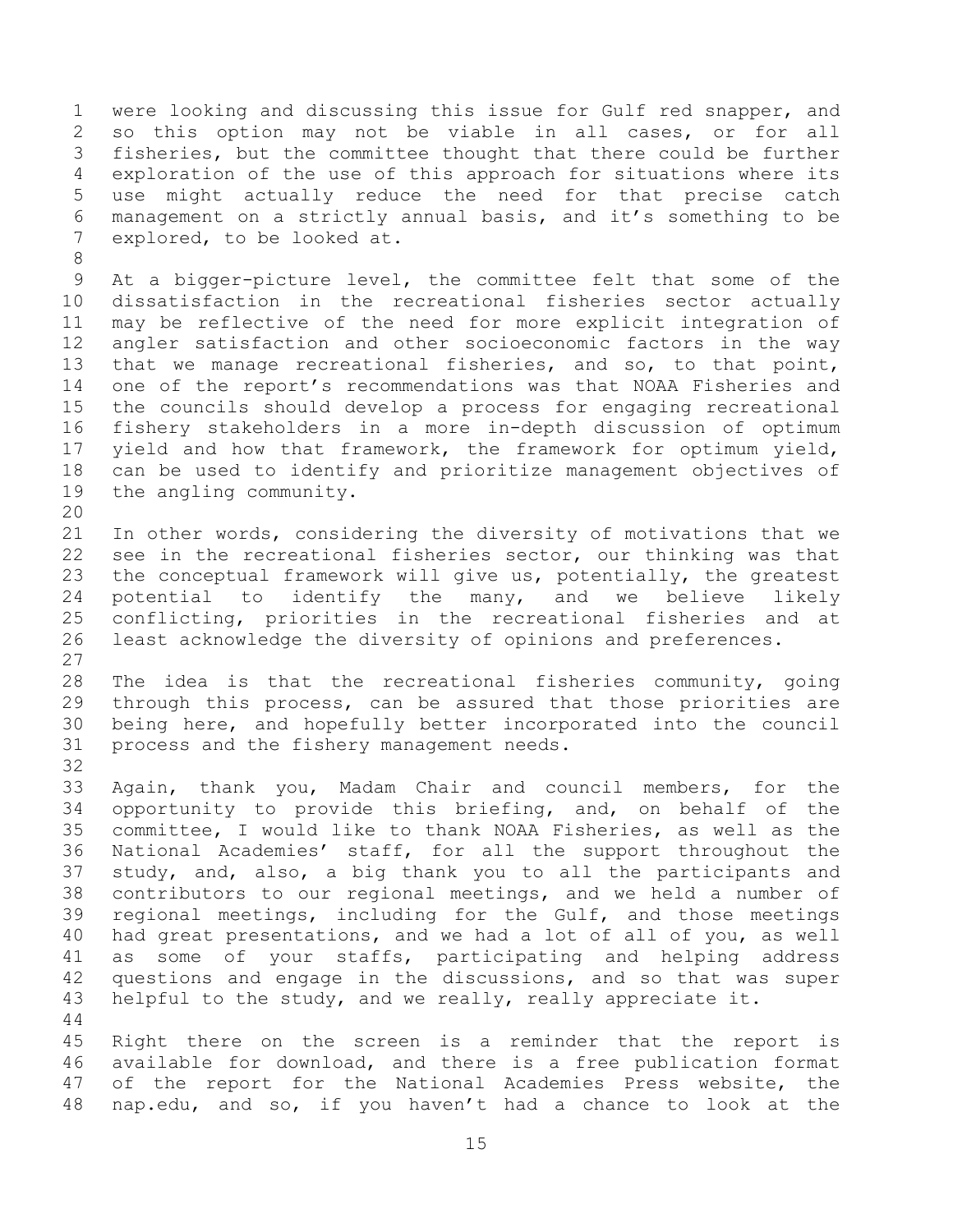1 report yet, please download it and take a look, and there should<br>2 be some good stuff there, and, Madam Chair, this completes my 2 be some good stuff there, and, Madam Chair, this completes my<br>3 presentation. Michelle and Kai are available to address any 3 presentation. Michelle and Kai are available to address any<br>4 questions that you might have. questions that you might have.

5 6 **CHAIRMAN BOGGS:** Thank you, Dr. Barbieri. I appreciate that. It's very insightful and kind of interesting ideas, and does 8 anyone on the committee have any questions for Dr. Barbieri or 9 Dr. Lorenzen or Dr. Duval? Kevin Anson.

10<br>11

11 **MR. KEVIN ANSON:** Dr. Barbieri, thank you for the presentation.<br>12 I'm just curious to the comment, or finding, that stated the 12 I'm just curious to the comment, or finding, that stated the<br>13 MRIP survey, recreational survey, the APAIS survey, was good for 13 MRIP survey, recreational survey, the APAIS survey, was good for<br>14 long-term trends, and particularly within the year for providing 14 long-term trends, and particularly within the year for providing<br>15 estimates of catch, but not good for monitoring ACLs. Was there 15 estimates of catch, but not good for monitoring ACLs. Was there<br>16 any discussion as to how to go forward with addressing that any discussion as to how to go forward with addressing that 17 issue, as it relates to management, because that's how -- We're<br>18 using that recreational survey to monitor and manage or try to 18 using that recreational survey to monitor and manage or try to<br>19 use that to manage our species. Is there any discussion that 19 use that to manage our species. Is there any discussion that<br>20 the group had in relationship to that issue or problem? the group had in relationship to that issue or problem?

21<br>22 22 **DR. BARBIERI:** Yes, Mr. Anson, and thank you for the question.<br>23 That's a very good point. Yes, that was front and center in our 23 That's a very good point. Yes, that was front and center in our<br>24 discussions, and let me explain a few things. Because this 24 discussions, and let me explain a few things. Because this<br>25 study was really conducted to look at that broad, national-level 25 study was really conducted to look at that broad, national-level<br>26 picture, and so it was looking at all the council regions in the 26 picture, and so it was looking at all the council regions in the<br>27 country, it really was impossible for us to zero-in on specific 27 country, it really was impossible for us to zero-in on specific<br>28 regions and develop specific recommendations, region-by-region, 28 regions and develop specific recommendations, region-by-region,<br>29 and so we tried to not be prescriptive in that way, and so we 29 and so we tried to not be prescriptive in that way, and so we<br>30 discussed the concept of some of those issues, including, as I 30 discussed the concept of some of those issues, including, as I<br>31 mentioned, that that was a main conclusion of the study, is that mentioned, that that was a main conclusion of the study, is that 32 MRIP is not really suitable for in-season management of these<br>33 fisheries managed with ACLs. fisheries managed with ACLs.

34<br>35

35 What we recommended was that each one of the regions, through<br>36 their regional process, and so I brought up the regional MRIP 36 their regional process, and so I brought up the regional MRIP<br>37 Implementation Team process, that all of us participate through 37 Implementation Team process, that all of us participate through<br>38 the Gulf States Commission's GulfFIN, through the GulfFIN 38 the Gulf States Commission's GulfFIN, through the GulfFIN<br>39 Committee and the committees therein, and that they kind of use Committee and the committees therein, and that they kind of use 40 that forum to attempt to discuss their specific needs in each 41 region, including the Gulf, and then see how to better<br>42 coordinate development of those specialized survevs that could 42 coordinate development of those specialized surveys that could<br>43 serve as supplemental surveys, and remember the modules that I 43 serve as supplemental surveys, and remember the modules that I<br>44 mentioned, that would be icing on the cake. mentioned, that would be icing on the cake.

45 46 You say, okay, if we are using MRIP right now as a general<br>47 survey that provides that broader, coarser level of resolution, survey that provides that broader, coarser level of resolution, 48 in terms of their estimates for some of these species, then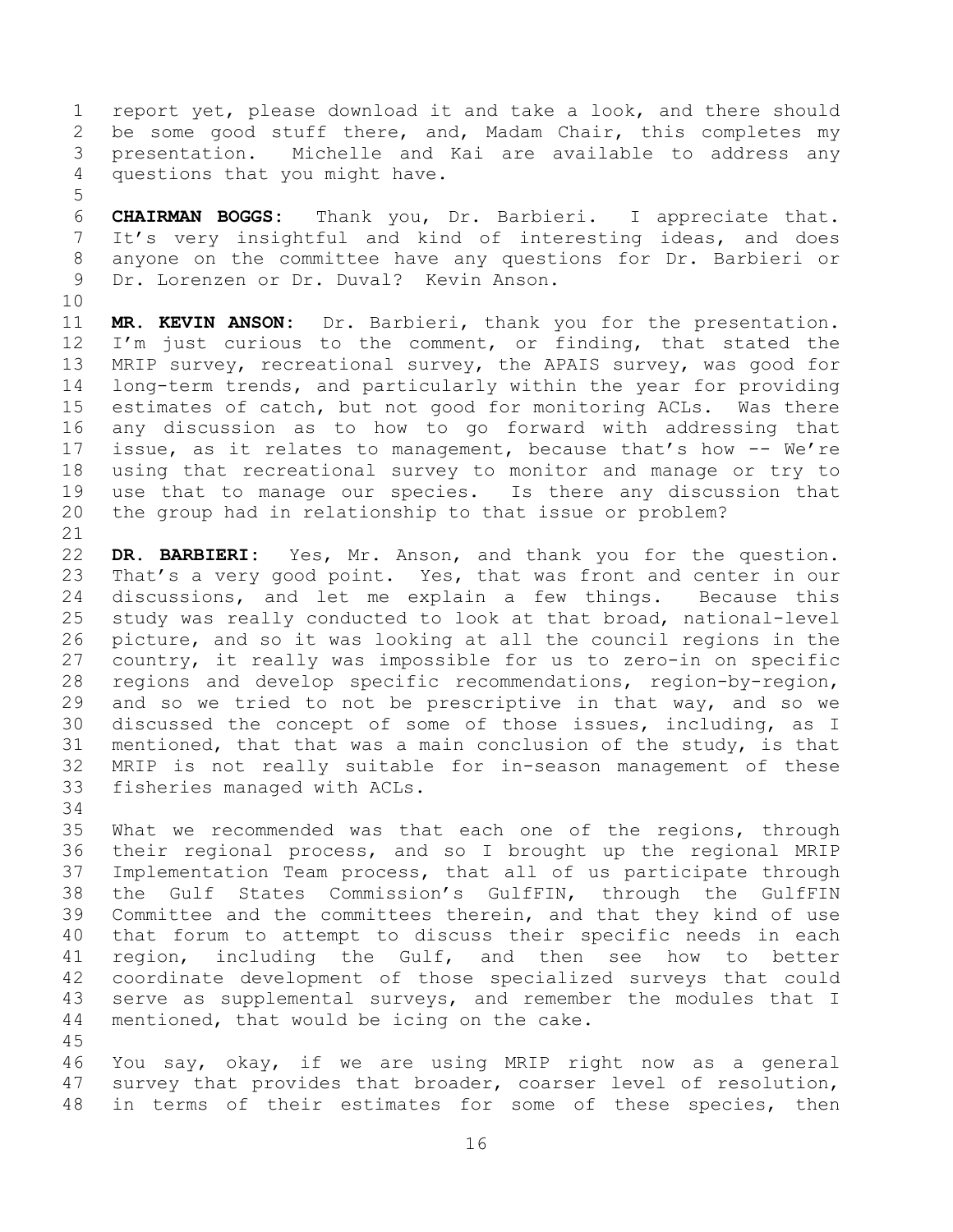1 let's add something on top of it, the icing on that cake, that<br>2 can help us address those other fisheries that need a more 2 can help us address those other fisheries that need a more<br>3 specialized approach. Does that make sense, Kevin? specialized approach. Does that make sense, Kevin?  $\frac{4}{5}$ MR. ANSON: It does. Thank you. 6<br>7 7 **CHAIRMAN BOGGS:** Dr. Stunz. 8 9 **DR. STUNZ:** Thank you, Madam Chair. Luiz, thank you for the 10 informative presentation, and I wanted to follow-up a little bit<br>11 maybe on Kevin's point, and I understand the nature of the 11 maybe on Kevin's point, and I understand the nature of the<br>12 report that you quys had, because of the sort of prescriptive 12 report that you guys had, because of the sort of prescriptive<br>13 nature that you talk about, that it's very broad, and there's a 13 nature that you talk about, that it's very broad, and there's a<br>14 lot of other regions than the Gulf and Gulf red snapper and the 14 lot of other regions than the Gulf and Gulf red snapper and the<br>15 things that we focus on. things that we focus on. 16 17 I understand that you can't get into too many details, and so<br>18 this committee -- It was the last meeting that we discussed, 18 this committee -- It was the last meeting that we discussed,<br>19 well, what are the options, kind of what Kevin is saving. If 19 well, what are the options, kind of what Kevin is saying. If<br>20 the large majority of the state programs have been MRIP 20 the large majority of the state programs have been MRIP<br>21 certified, and we clearly recognize that MRIP is not appropriate 21 certified, and we clearly recognize that MRIP is not appropriate<br>22 for in-season management, for all the reasons we've been 22 for in-season management, for all the reasons we've been<br>23 discussing, and what really are the next steps. discussing, and what really are the next steps.  $\frac{24}{25}$ 25 One option we had, that we had talked about, was, essentially,<br>26 National Standard 6 and the use for alternative measures for 26 National Standard 6 and the use for alternative measures for<br>27 management, and so I'm -- Luiz, I quess maybe this isn't a 27 management, and so I'm -- Luiz, I guess maybe this isn't a<br>28 question for you now, as I'm sort of talking through this, and 28 question for you now, as I'm sort of talking through this, and<br>29 maybe it's a question for Mara, but what is -- I made a motion 29 maybe it's a question for Mara, but what is -- I made a motion<br>30 at the last council meeting to get some written quidance from 30 at the last council meeting to get some written guidance from<br>31 NOAA General Counsel regarding when is it appropriate to use NOAA General Counsel regarding when is it appropriate to use 32 those alternate management strategies, because then that would<br>33 qive us a tool, outside of MRIP and how we're constrained now, 33 give us a tool, outside of MRIP and how we're constrained now,<br>34 to mavbe move forward with this, and so I was just wondering 34 to maybe move forward with this, and so I was just wondering<br>35 what is the update regarding that quidance for the use of 35 what is the update regarding that guidance for the use of<br>36 National Standard 6. National Standard 6. 37<br>38 38 **CHAIRMAN BOGGS:** Mara. 39 40 **MS. MARA LEVY:** It's being worked on. I know that's not what 41 you want to hear, but there was just not enough time between the<br>42 last council meeting and this council meeting to get any written 42 last council meeting and this council meeting to get any written<br>43 quidance done and through the appropriate channels. I mean, I 43 guidance done and through the appropriate channels. I mean, I<br>44 will say though that that question seemed to be specific to the 44 will say though that that question seemed to be specific to the<br>45 state management, right, and what you're asking now seems to be 45 state management, right, and what you're asking now seems to be  $46$  a bit broader, and so  $$ a bit broader, and so  $-$ -47 48 **DR. STUNZ:** To that point, Madam Chair, certainly that was what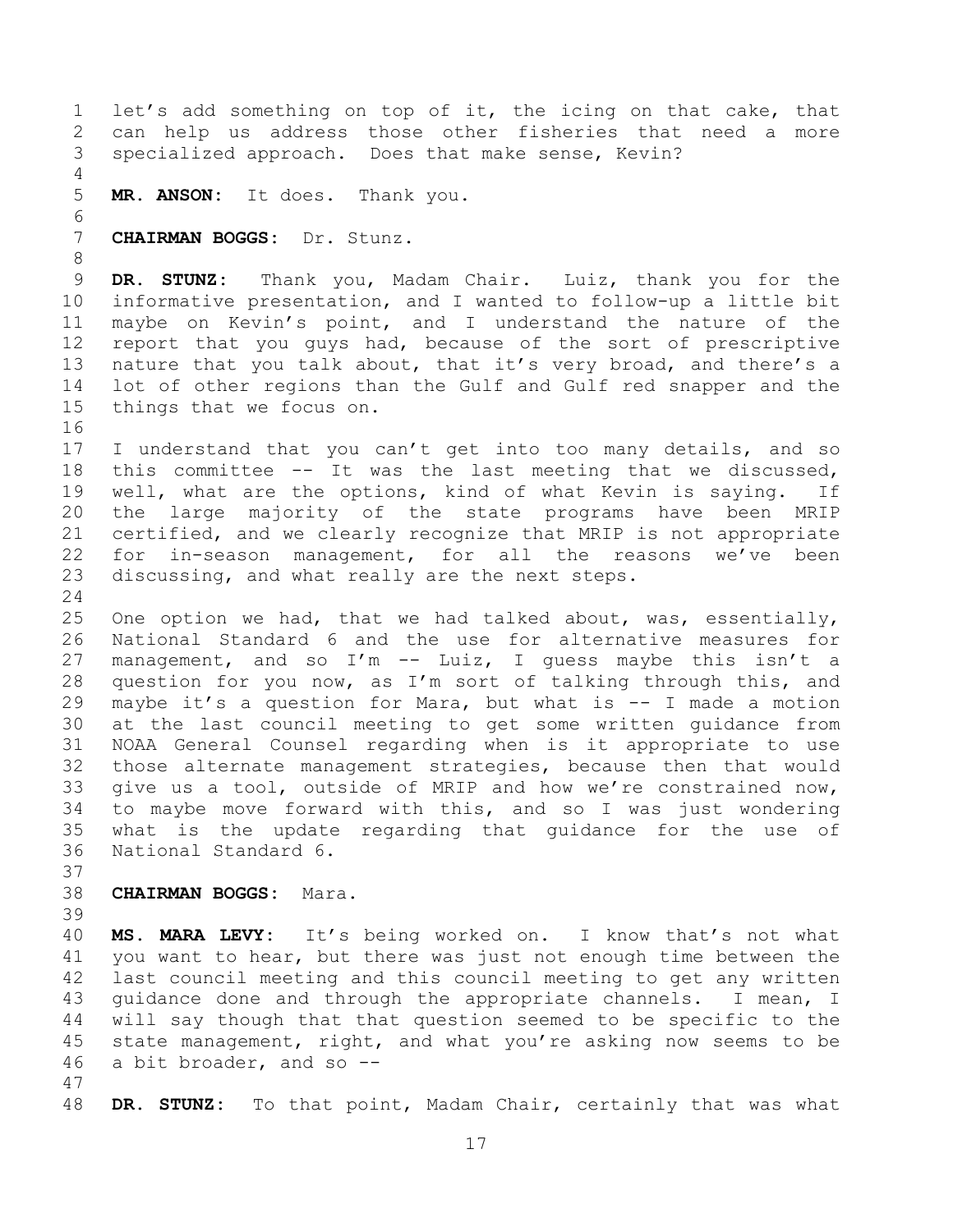1 that was about, and what I think was more concerning to this<br>2 council at that time, and so it certainly would apply here, but, 2 council at that time, and so it certainly would apply here, but,<br>3 also, in the context of this committee, and I mean, obviously, 3 also, in the context of this committee, and I mean, obviously,<br>4 this might come up on other issues in the future, and who knows, 4 this might come up on other issues in the future, and who knows,<br>5 and so some general quidance as well, and so do you know what's 5 and so some general guidance as well, and so do you know what's<br>6 -- I mean, are we talking the next meeting, or what's the 6 -- I mean, are we talking the next meeting, or what's the  $7$  qeneral timeline for that information? general timeline for that information?

9 **MS. LEVY:** I don't want to make any promises. I mean, I think 10 the intent is to try, to the best of our ability, to get you<br>11 something by the next meeting, but, I mean, I just will say, as 11 something by the next meeting, but, I mean, I just will say, as<br>12 a general matter, and I will reiterate what I said, is that all 12 a general matter, and I will reiterate what I said, is that all<br>13 options are open to the council, in terms of trying to find ways 13 options are open to the council, in terms of trying to find ways<br>14 to do things to address contingencies and variations and 14 to do things to address contingencies and variations<br>15 whatever situations vou feel need to be addressed, but th 15 whatever situations you feel need to be addressed, but those<br>16 things need to be consistent with the other provisions of the things need to be consistent with the other provisions of the 17 Act and all other applicable laws, and so I don't think there<br>18 are any limits to what you can think about doing, but they all 18 are any limits to what you can think about doing, but they all<br>19 have to be consistent with the law. have to be consistent with the law.

20<br>21 DR. BARBIERI: Madam Chair, if I may jump in.

 $\frac{22}{23}$ 

8

23 **CHAIRMAN BOGGS:** Go ahead, Dr. Barbieri.

 $\frac{24}{25}$ 25 **DR. BARBIERI:** Thank you. Greg, thank you, and that's another 26 good point, and, although our report was not really super<br>27 specific, it did deal, and it did handle, some of this 27 specific, it did deal, and it did handle, some of this<br>28 discussion, and so, Bernie, if we could put it on Slide 14. discussion, and so, Bernie, if we could put it on Slide 14.

29<br>30 30 Greg, are you thinking about some of these alternative<br>31 management approaches here? I mean, do you have something I mean, do you have something 32 specific in mind, and, before you answer, let me explain. The<br>33 committee looked at all of those, right, and, again, it wasn't 33 committee looked at all of those, right, and, again, it wasn't<br>34 really prescriptive, and it didn't weigh-in heavily one way or 34 really prescriptive, and it didn't weigh-in heavily one way or<br>35 the other, but, in Chapter 5, there is a fairly extensive 35 the other, but, in Chapter 5, there is a fairly extensive<br>36 discussion of the pros and cons of each one of those approaches, 36 discussion of the pros and cons of each one of those approaches,<br>37 and, collectively, our committee looking into this felt that 37 and, collectively, our committee looking into this felt that<br>38 most of these approaches would not really provide a significant 38 most of these approaches would not really provide a significant<br>39 improvement to the status quo, meaning there would be other improvement to the status quo, meaning there would be other 40 issues, other problems, that could be associated with each one 41 of these approaches that would either generate additional<br>42 uncertainties that we're not thinking about right now or 42 uncertainties that we're not thinking about right now or<br>43 difficulties in having those overcome, or implemented, in a way 43 difficulties in having those overcome, or implemented, in a way<br>44 that would make it meaningful. that would make it meaningful.

45 46 When we looked at this list, we thought, well, harvest tags seem<br>47 to have a shut off, but even that would have to be applied to a to have a shut off, but even that would have to be applied to a 48 fairly narrow slide of stocks that have that low ACL and rare-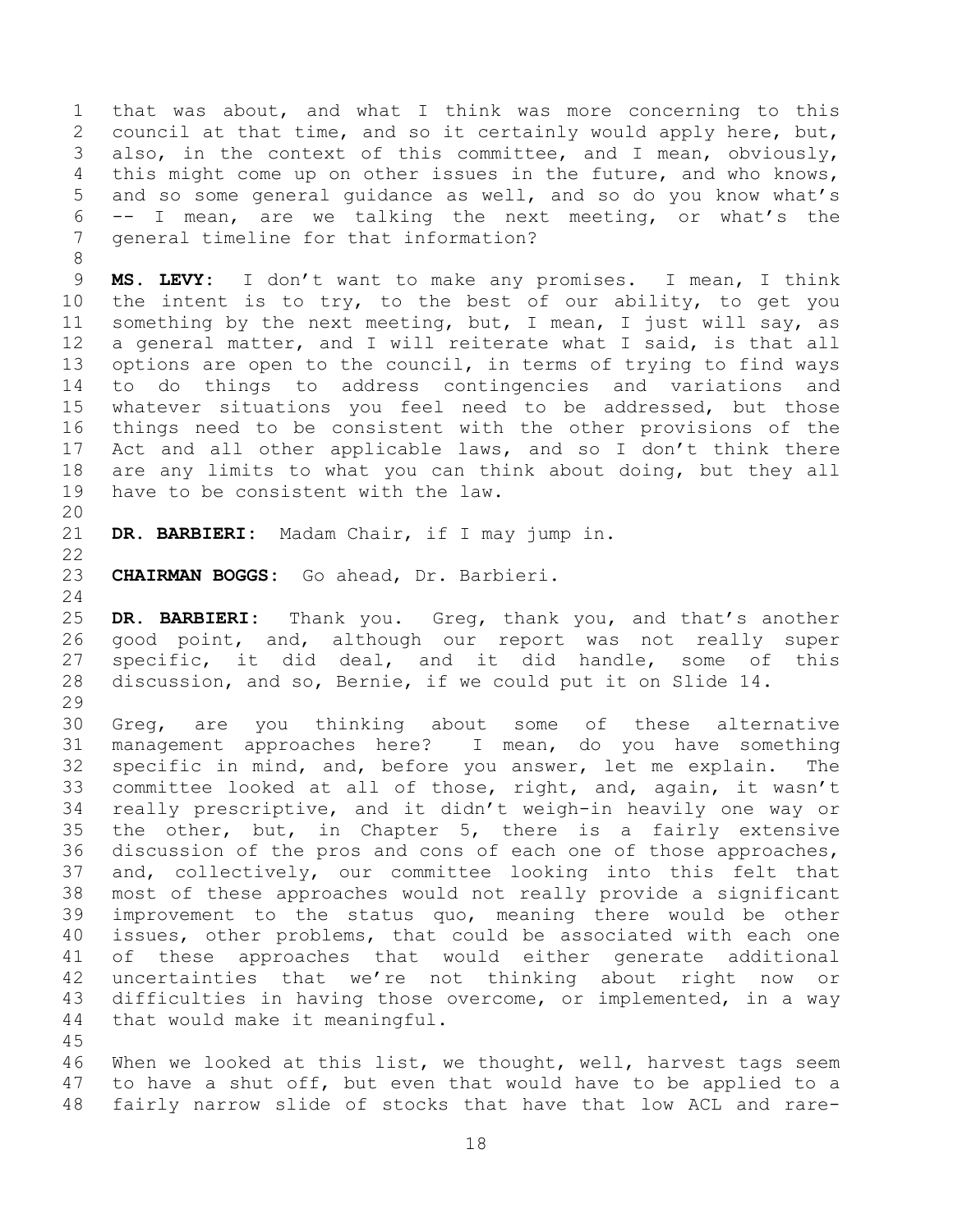1 event species that are very difficult to sample with any kind of<br>2 a survey, and then the use of those permits, endorsements, and 2 a survey, and then the use of those permits, endorsements, and<br>3 stamps would be really a way to better identify the universe of 3 stamps would be really a way to better identify the universe of<br>4 anglers and develop specialized surveys that are focused on that 4 anglers and develop specialized surveys that are focused on that<br>5 specialized sector of the fisheries. specialized sector of the fisheries. 6<br>7 I mean, obviously, for those of you, and other council members 8 listening, I mean, obviously, this is how we handle a lot of the 9 sort of variability in the fisheries that we deal with, and so<br>10 we know that, for example, MRIP has a private recreational 10 we know that, for example, MRIP has a private recreational<br>11 sector, and, I mean, that survey has the APAIS, and it has the 11 sector, and, I mean, that survey has the APAIS, and it has the<br>12 FES, but it has a separate survey that is specialized, and it's 12 FES, but it has a separate survey that is specialized, and it's 13 called the for-hire survey. called the for-hire survey.  $\begin{array}{c} 14 \\ 15 \end{array}$ 15 That was developed to address that sector of the fishery that<br>16 they felt, at one point or another, was not being properly they felt, at one point or another, was not being properly 17 addressed by a general survey like MRIP, and so that survey has<br>18 its own intercept-based program, and it has its own effort 18 its own intercept-based program, and it has its own effort<br>19 survev process, and thev are separate, completely separate, from 19 survey process, and they are separate, completely separate, from<br>20 the MRIP survey, and, of course, we know that there is something 20 the MRIP survey, and, of course, we know that there is something<br>21 called the headboat survey, the Southeast Regional Headboat 21 called the headboat survey, the Southeast Regional Headboat<br>22 Survey, and that's another specialized survey. Survey, and that's another specialized survey. 23 24 A few years back, you, as the Gulf Council, also directed NOAA<br>25 Fisheries for the development of an even more specialized 25 Fisheries for the development of an even more specialized<br>26 portion for the for-hire sector called the SEFHIER program that 26 portion for the for-hire sector called the SEFHIER program that<br>27 we're going to be hearing about, I guess, after this 27 we're going to be hearing about, I guess, after this<br>28 presentation, and Dr. Michelle Masi, I quess, is going to be 28 presentation, and Dr. Michelle Masi, I guess, is going to be 29 qiving that summary. giving that summary. 30<br>31 This is because, in my understanding of how the SEFHIER program 32 was originated, it was really because, looking at the for-hire<br>33 survey, you felt that you needed higher resolution and higher 33 survey, you felt that you needed higher resolution and higher<br>34 timeliness, and so vou developed something that would have, by 34 timeliness, and so you developed something that would have, by<br>35 the ability to collect to information at that more higher 35 the ability to collect to information at that more higher<br>36 resolution spatial scale, and have the electronic reporting 36 resolution spatial scale, and have the electronic reporting<br>37 component as mandatory, to increase the timeliness, even though 37 component as mandatory, to increase the timeliness, even though<br>38 we all know that MRIP has run, for decades, has run the for-hire 38 we all know that MRIP has run, for decades, has run the for-hire<br>39 survey that covers that sector. survey that covers that sector. 40 41 Again, it's this idea of developing more specialized surveys,<br>42 modules, that can be added on and integrated, hopefully, into 42 modules, that can be added on and integrated, hopefully, into<br>43 the existing process, so they are comparable and they cover the 43 the existing process, so they are comparable and they cover the<br>44 spatial scale that needs to be covered for those broad-level 44 spatial scale that needs to be covered for those broad-level<br>45 assessments. Greq, does that make sense? assessments. Greg, does that make sense? 46<br>47 DR. STUNZ: To that point, Madam Chairman? 48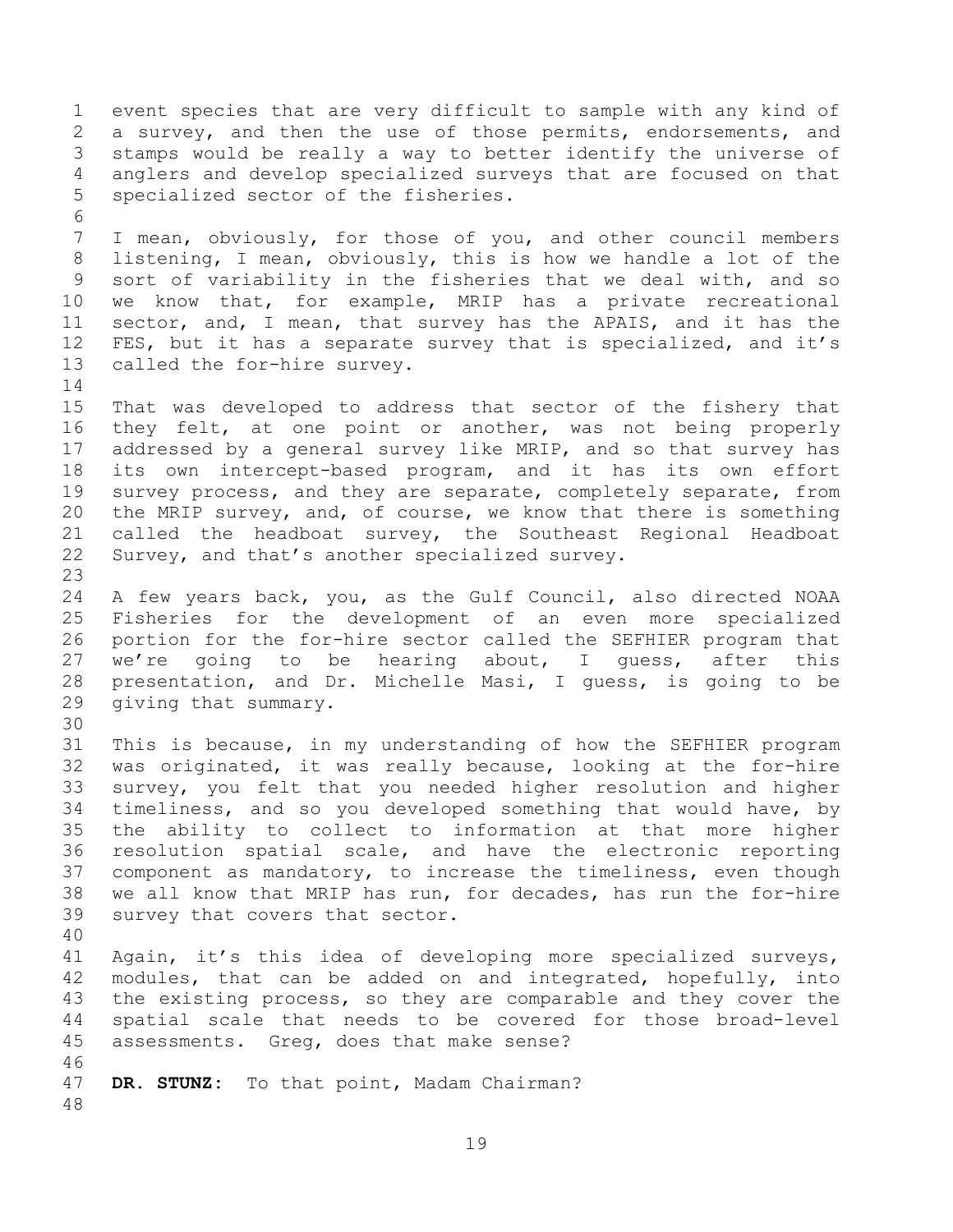1 **CHAIRMAN BOGGS:** Yes, Dr. Stunz.

 $\frac{2}{3}$ 3 **DR. STUNZ:** Yes, Luiz, and thanks for that answer, and I guess 4 my bigger concern, and I understand the constraints of the<br>5 report, and I think you all did a good job, and what you have 5 report, and I think you all did a good job, and what you have<br>6 here, in terms of the alternative management, are verv viable, 6 here, in terms of the alternative management, are very viable,<br>7 in terms of particularly looking at depth and distance-based in terms of particularly looking at depth and distance-based 8 management. With the new data coming out, there may be some 9 options there, but I guess the broader concern is we do have an<br>10 ability to use these alternative managements. ability to use these alternative managements.

11<br>12 12 Your report is clearly showing that MRIP is not responsive at<br>13 these time scales that we need it on, in many cases, and so my 13 these time scales that we need it on, in many cases, and so my<br>14 broader question, which wasn't anything against the report, 14 broader question, which wasn't anything against the report,<br>15 because you couldn't get that detail, and we're dealing with 15 because you couldn't get that detail, and we're dealing with<br>16 very specific issues here, obviously, at the Gulf, and we very specific issues here, obviously, at the Gulf, and we 17 wouldn't expect this team would get down at that level, and it<br>18 was just when and where we can use those, and what are those 18 was just when and where we can use those, and what are those<br>19 options, and that's kind of where I was going with that, and I 19 options, and that's kind of where I was going with that, and I<br>20 think you fully addressed my question. Thank you. think you fully addressed my question. Thank you.

21<br>22 CHAIRMAN BOGGS: Dr. Porch, did you have a comment?

23 24 **DR. CLAY PORCH:** Yes. Thank you. Dr. Barbieri, I think an 25 implication was made that, in cases where you cannot use<br>26 something like MRIP for in-season monitoring, then it might not 26 something like MRIP for in-season monitoring, then it might not<br>27 be useful for ACL management, but I wonder if the panel talked 27 be useful for ACL management, but I wonder if the panel talked<br>28 at any length about using multiyear averages, because that's 28 at any length about using multiyear averages, because that's<br>29 another way you can go forward if you don't have an alternative 29 another way you can go forward if you don't have an alternative<br>30 monitoring program, is to actually work on say three-year 30 monitoring program, is to actually work on say three-year<br>31 running averages, or five-year, as the subcommittee that was put 31 running averages, or five-year, as the subcommittee that was put<br>32 together had recommended, looking at MRIP data, and so I wonder 32 together had recommended, looking at MRIP data, and so I wonder<br>33 if you could comment on that as a possible alternative 33 if you could comment on that as a possible alternative<br>34 management approach. management approach.

35<br>36 36 **DR. BARBIERI:** Thank you, Dr Porch. That's another good point, 37 and so not specifically, and the committee did not look into<br>38 this in much detail. We had a presentation from MRIP, and, 38 this in much detail. We had a presentation from MRIP, and,<br>39 actually, it was Dr. Sean Opsomer, who serves as a consultant, actually, it was Dr. Sean Opsomer, who serves as a consultant, 40 statistical consultant, for the MRIP program, and he came and 41 gave us a presentation on the use of this multiyear approach.

42 43 That was mostly focused, as I remember, and, Kai and Michelle,<br>44 jump in and refresh my memory here if I'm not getting this 44 jump in and refresh my memory here if I'm not getting this<br>45 correct, but that was focused on rare-event species, and there 45 correct, but that was focused on rare-event species, and there<br>46 wasn't really, the way that I understood it, and I looked at the 46 wasn't really, the way that I understood it, and I looked at the<br>47 report, but the issues had not been resolved, and you didn't report, but the issues had not been resolved, and you didn't 48 really generate a multiyear estimate that seemed to show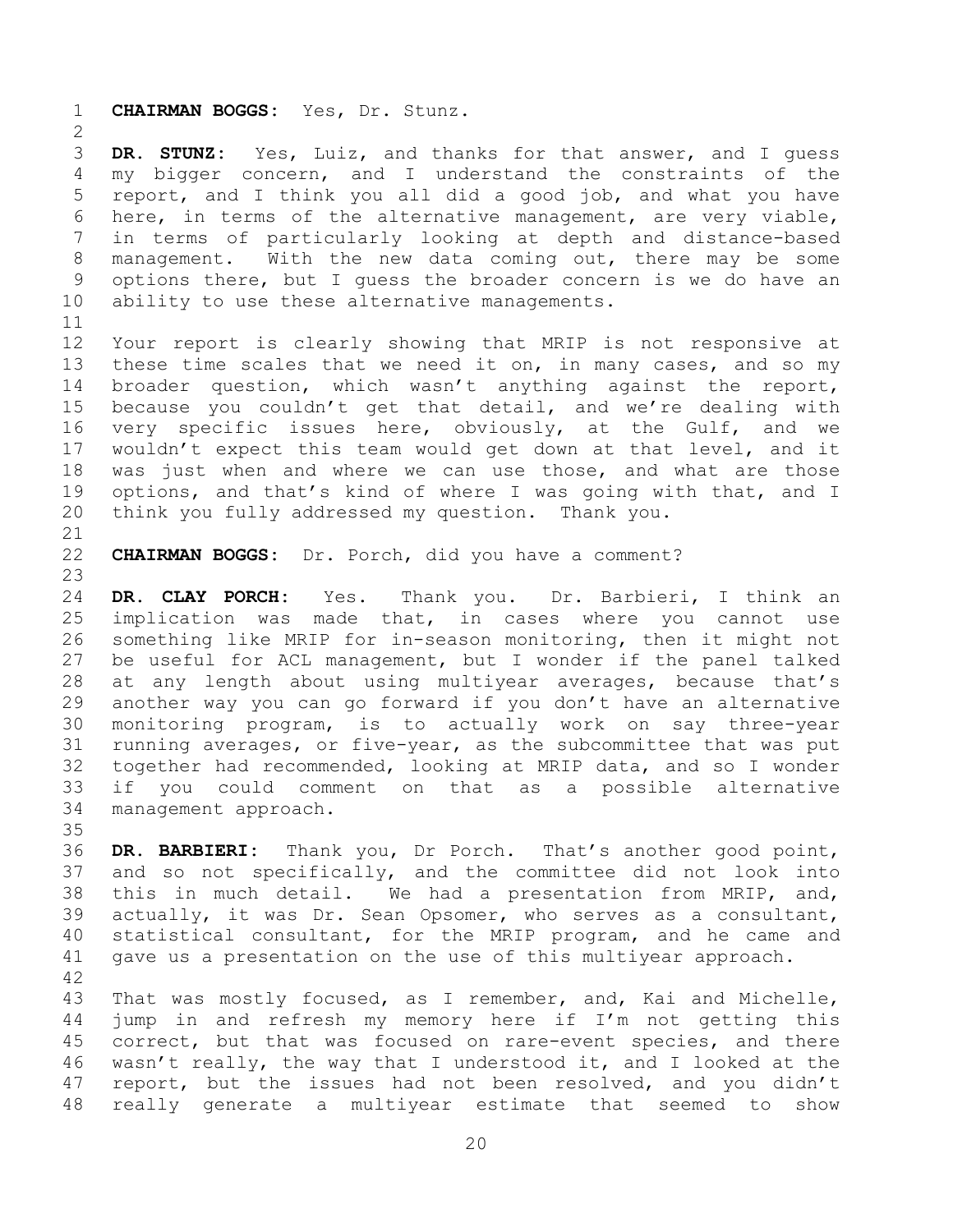1 significant increases in precision, and there were some<br>2 tradeoffs, in terms of biases, that Dr. Opsomer pointed out. tradeoffs, in terms of biases, that Dr. Opsomer pointed out. 3 4 There would have to be, if we're using those approaches, some<br>5 compromises in accepting potential impacts of hopefully minor 5 compromises in accepting potential impacts of hopefully minor 6 biases, but some impact of biases, instead of having that higher<br>7 lack of precision at the annual level. lack of precision at the annual level. 8 9 Clay, we actually then tried to approach this more from that<br>10 carryover provision type of perspective, to say, okay, perhaps, 10 carryover provision type of perspective, to say, okay, perhaps,<br>11 instead of tracking all of this on a strictly annual basis, we 11 instead of tracking all of this on a strictly annual basis, we 12 allow for some overages and underages to be corrected the<br>13 following year, and, obviously, this is tricky, because, if you 13 following year, and, obviously, this is tricky, because, if you<br>14 have your ACL equal to ABC, you don't actually have room there 14 have your ACL equal to ABC, you don't actually have room there<br>15 to allow those overages to happen, and so this would require, 15 to allow those overages to happen, and so this would require,<br>16 potentially, some modifications to the ABC Control Rule, and it potentially, some modifications to the ABC Control Rule, and it 17 would have to require the council to get more engaged in this<br>18 discussion, but it is possible, as a way to try and account for 18 discussion, but it is possible, as a way to try and account for<br>19 those underages and overages, and kind of relax that requirement 19 those underages and overages, and kind of relax that requirement<br>20 for that strictly annual basis monitoring. for that strictly annual basis monitoring. 21<br>22 22 Lastly, obviously, for that to work, it would have to take into<br>23 account not just the underages, but the overages as well, and so 23 account not just the underages, but the overages as well, and so<br>24 it would have to be an even split type of process, where, when 24 it would have to be an even split type of process, where, when<br>25 you go under, you have more to carry over for next year, but, 25 you go under, you have more to carry over for next year, but,<br>26 when you go over, you're going to have to really strictly pay 26 when you go over, you're going to have to really strictly pay<br>27 back, for that to, over the long term, be considered 27 back, for that to, over the long term, be considered<br>28 sustainable. Does that address your question, Clay? sustainable. Does that address your question, Clay? 29<br>30 30 **DR. PORCH:** Yes. Thank you, and I do think you could probably effect the same thing with the carryover of underages and 32 overages provisions, as you say, although you have to be a<br>33 little bit clever about how you implement it, but I just wanted 33 little bit clever about how you implement it, but I just wanted<br>34 to follow-up with saving that the National Standard Guidelines 34 to follow-up with saying that the National Standard Guidelines 35 do allow for managing with three-year averages.<br>36 explicitly written in there, and so it is a possi 36 explicitly written in there, and so it is a possibility that<br>37 could be considered when you have imprecise data and you can't 37 could be considered when you have imprecise data and you can't<br>38 really operate on an annual basis. really operate on an annual basis. 39 40 **DR. BARBIERI:** Exactly. Madam Chair, I'm sorry, but just that 41 point, and exactly, Clay, and this is why we wanted to put this<br>42 on the table, because it's something that we don't see a lot of 42 on the table, because it's something that we don't see a lot of<br>43 councils actually taking advantage of, and we don't really 43 councils actually taking advantage of, and we don't really<br>44 completely understand why that is the case, but we felt it's a 44 completely understand why that is the case, but we felt it's a<br>45 resource that perhaps could be used to help relax some of that 45 resource that perhaps could be used to help relax some of that<br>46 vear-to-vear monitoring. year-to-year monitoring. 47

48 **CHAIRMAN BOGGS:** Thank you. Dr. Frazer.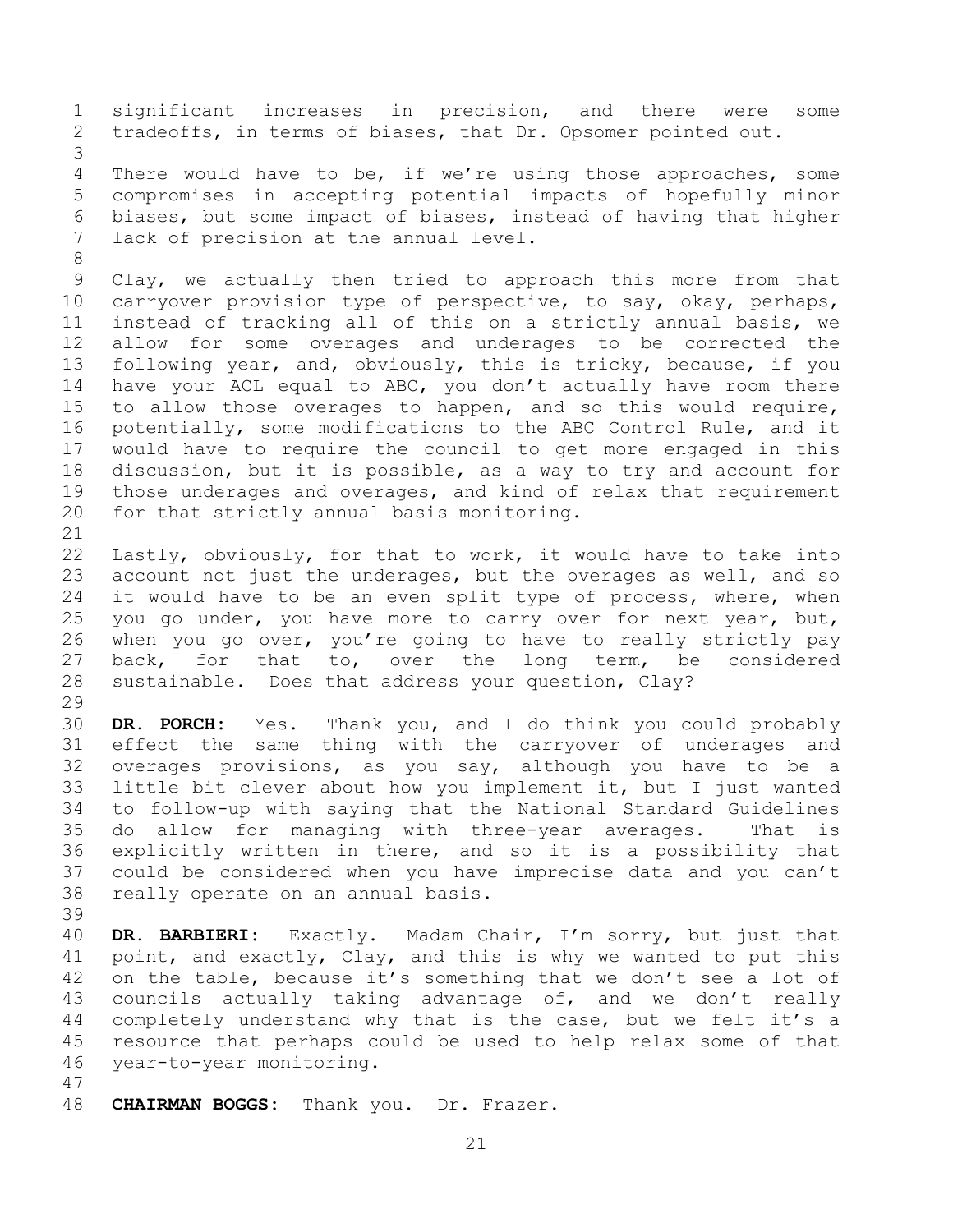$\frac{1}{2}$ 2 **DR. TOM FRAZER:** Thank you, Madam Chair. Luiz, again, I 3 appreciate you taking the time to share the overview of the<br>4 findings and the recommendations with the council. One of the 4 findings and the recommendations with the council. One of the<br>5 take-homes was that you might be able to provide monthly 5 take-homes was that you might be able to provide monthly 6 estimates as part of the MRIP survey, and I appreciate why you<br>7 would want to do that, and it doesn't necessarily alleviate some would want to do that, and it doesn't necessarily alleviate some 8 of the problems, and so I am wondering if the committee had a 9 discussion, or a dialogue, about how it might prioritize<br>10 resources moving forward, and is that the best investment of any 10 resources moving forward, and is that the best investment of any<br>11 additional resources that might be allocated for data 11 additional resources that might be allocated for data<br>12 collection, or would it be better to invest in these other, 12 collection, or would it be better to invest in these other,<br>13 finer-scale sampling programs that are more specific in nature? finer-scale sampling programs that are more specific in nature?

 $\begin{array}{c} 14 \\ 15 \end{array}$ 15 Again, I think everybody appreciates that there's a need for<br>16 more data collection to manage fisheries, but the agency is more data collection to manage fisheries, but the agency is 17 certainly constrained in that regard, and it would be helpful, I<br>18 would think, if the committee could provide some quidance to the 18 would think, if the committee could provide some guidance to the<br>19 policy makers who might ultimately send resources our way, and 19 policy makers who might ultimately send resources our way, and<br>20 so I'm just curious what your thoughts are, if you can provide 20 so I'm just curious what your thoughts are, if you can provide  $21$  some insight on that topic. some insight on that topic.

 $\frac{22}{23}$ 23 **DR. BARBIERI:** Thank you, Tom. Yes, very good point. Well,<br>24 actually, if you look at the report, and you look at all the 24 actually, if you look at the report, and you look at all the<br>25 conclusions and recommendations, we did not -- For those 25 conclusions and recommendations, we did not -- For those<br>26 specific topics that you brought up, we did not go with 26 specific topics that you brought up, we did not go with<br>27 either/or. Again, not being prescriptive, but we felt that 27 either/or. Again, not being prescriptive, but we felt that<br>28 moving from a two-month wave to a one-month wave would be kind 28 moving from a two-month wave to a one-month wave would be kind 29 of a no-brainer on how to not necessarily resolve all the issues<br>30 with the timeliness of MRIP, because that won't do it, as you 30 with the timeliness of MRIP, because that won't do it, as you<br>31 said, but at least to improve, by quite a bit, what we have on said, but at least to improve, by quite a bit, what we have on 32 the table now, and, at the same time, generate some spillover<br>33 effects over -- Imagine all the other species, the inshore and 33 effects over -- Imagine all the other species, the inshore and<br>34 state-managed species, that are sampled by MRIP. state-managed species, that are sampled by MRIP.

35<br>36 36 Moving to that monthly estimate would increase that timeliness,<br>37 but because, if you want to keep the precision level at that 37 but because, if you want to keep the precision level at that<br>38 monthly scale low, you're going to have to increase sample size 38 monthly scale low, you're going to have to increase sample size<br>39 as well, and so it's really something that would have the as well, and so it's really something that would have the 40 benefits of increased timeliness as well as increased sample 41 size, which increases precision, but, as we look to MRIP, there<br>42 is a lot of tradeoffs that need to be taken into account. is a lot of tradeoffs that need to be taken into account.

43 44 The committee felt, really, that improvements to MRIP, as it is<br>45 right now, there would be few improvements that could be applied 45 right now, there would be few improvements that could be applied<br>46 there that would be sufficient, in and of themselves, to achieve 46 there that would be sufficient, in and of themselves, to achieve<br>47 that more effective in-season management for recreational that more effective in-season management for recreational 48 fisheries, and so that was one that we felt that could be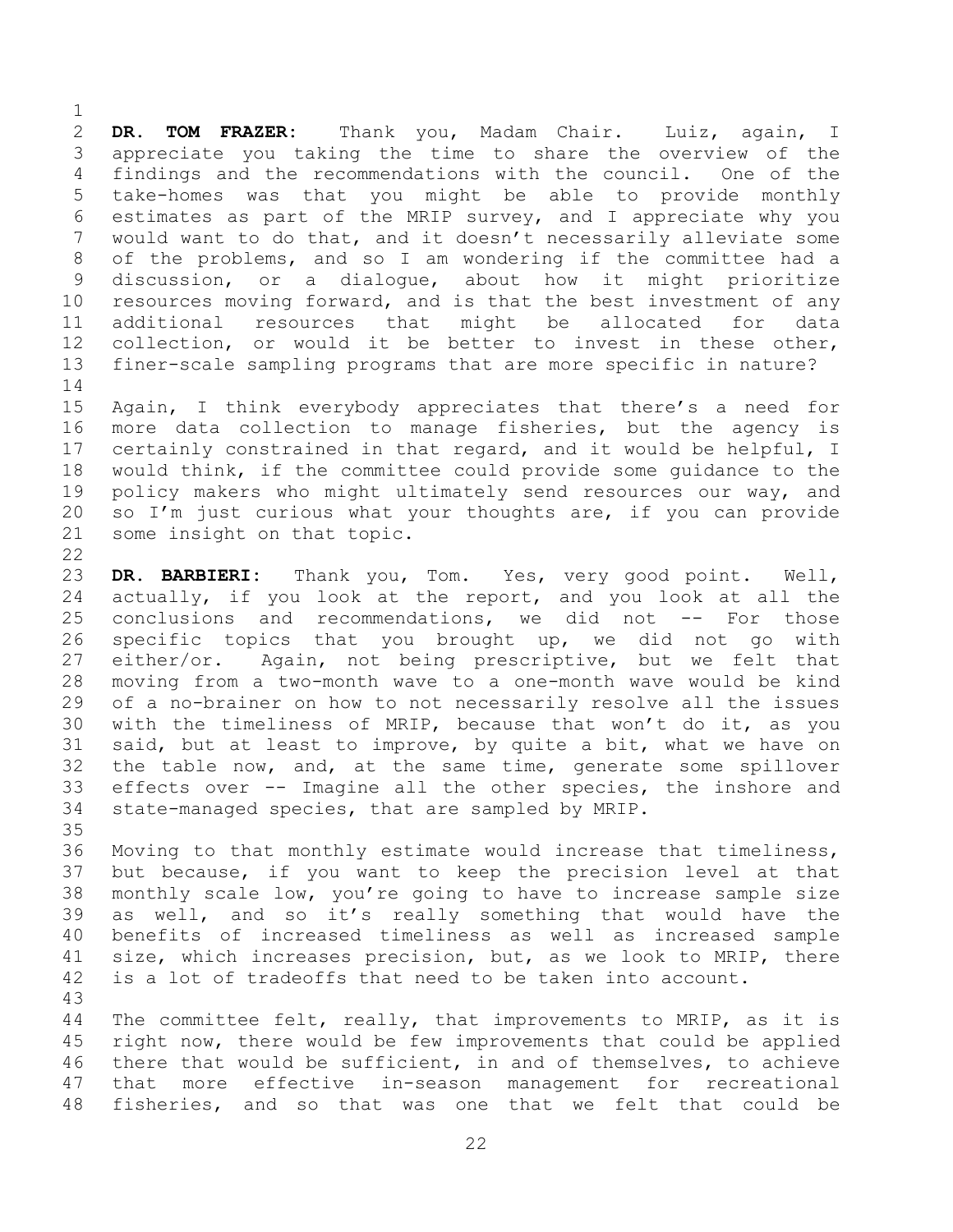1 applied.  $\frac{2}{3}$ 3 Then the more specialized fisheries, like the supplemental<br>4 surveys, we felt, again, that the combination of having those, 4 surveys, we felt, again, that the combination of having those,<br>5 those module approaches implemented at the regional level, 5 those module approaches implemented at the regional<br>6 combined with the monthly time step for the MRIP waves, w 6 combined with the monthly time step for the MRIP waves, would be<br>7 the most bang for the buck. the most bang for the buck. 8 9 **DR. FRAZER:** Thanks, Luiz. 10<br>11 DR. BARBIERI: Does that answer your question, Tom?  $\begin{array}{c} 12 \\ 13 \end{array}$ DR. FRAZER: Yes. Thank you very much.  $\begin{array}{c} 14 \\ 15 \end{array}$ 15 **CHAIRMAN BOGGS:** Ms. Bosarge. 16 17 **MS. LEANN BOSARGE:** Thank you, Madam Chair. I just wanted to 18 mention, and Luiz had talked about this module approach on top<br>19 of MRIP for a specialized species, kind of boosting MRIP, and I 19 of MRIP for a specialized species, kind of boosting MRIP, and I<br>20 think that's really what we were just talking about with 20 think that's really what we were just talking about with<br>21 vellowtail, and that's a fairly specialized species, as far as 21 yellowtail, and that's a fairly specialized species, as far as<br>22 where it's harvested and where it's landed, down towards the 22 where it's harvested and where it's landed, down towards the<br>23 south Florida area. south Florida area.  $\frac{24}{25}$ 25 I think we may be exploring something very similar to that, as<br>26 we get into that document, and that is a proactive approach, and 26 we get into that document, and that is a proactive approach, and<br>27 we don't actually have a problem yet. The stock is not 27 we don't actually have a problem yet.<br>28 overfished or undergoing overfishing, and 28 overfished or undergoing overfishing, and we're not exceeding<br>29 ACLs. However, we see the potential for that to happen, with 29 ACLs. However, we see the potential for that to happen, with<br>30 some of the variability that staff highlighted for us in those 30 some of the variability that staff highlighted for us in those<br>31 recreational landings, just given the infrequency of them being recreational landings, just given the infrequency of them being 32 landed compared to some commercial landings of that species. 33<br>34 34 So we're looking at that, and the other thing I wanted to<br>35 mention, if staff could move that little box over to the other 35 mention, if staff could move that little box over to the other<br>36 side of the screen, is that all of these -- I like all of these 36 side of the screen, is that all of these -- I like all of these<br>37 ideas, but I do understand, from a recreational perspective, 37 ideas, but I do understand, from a recreational perspective,<br>38 those are big changes in how they have been managed, right, and 38 those are big changes in how they have been managed, right, and<br>39 making big changes like that can be scary, number one, but it's making big changes like that can be scary, number one, but it's 40 certainly never pleasant, right, and, when you get to the point 41 where you make those big changes, at least as history has shown<br>42 it to me from a commercial perspective, is when you really get 42 it to me from a commercial perspective, is when you really get<br>43 down to the wire, when your back is against the wall. down to the wire, when your back is against the wall.  $\begin{array}{c} 44 \\ 45 \end{array}$ 45 I would say that we actually have a species in front of us at<br>46 this point where it's probably time, and I don't see us being 46 this point where it's probably time, and I don't see us being<br>47 able to do anything else, and that being gag. able to do anything else, and that being gag. 48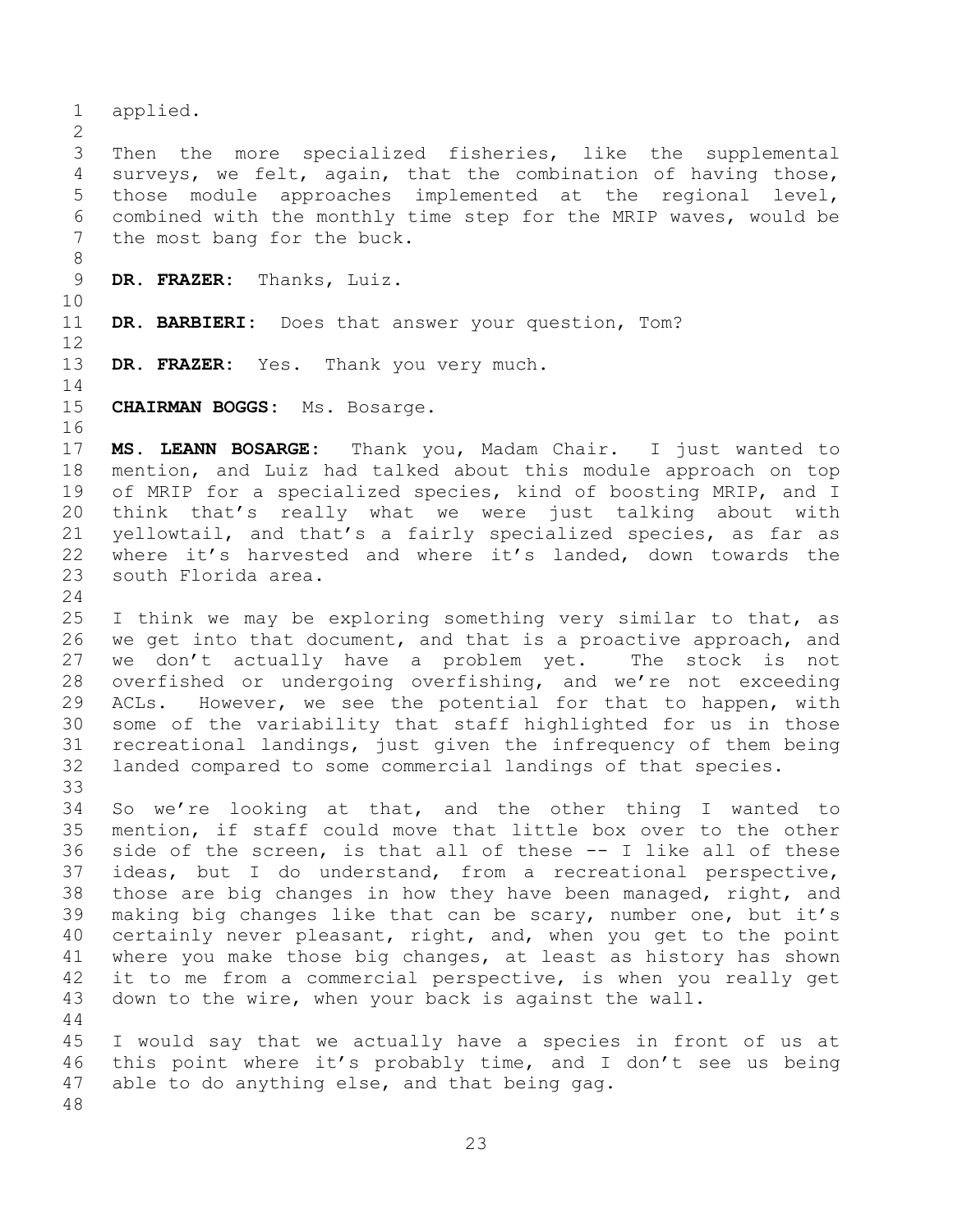1 If we are able to get a quota at all for gag, something above<br>2 zero, for both commercial and recreational, we'll be developing 2 zero, for both commercial and recreational, we'll be developing<br>3 a rebuilding plan for that species, and it's depleted to a point 3 a rebuilding plan for that species, and it's depleted to a point<br>4 where it's bad, and we're going to have to have a significant 4 where it's bad, and we're going to have to have a significant<br>5 amount of accountability for both sectors to allow harvest and 5 amount of accountability for both sectors to allow harvest and<br>6 rebuild that stock. rebuild that stock.

8 The system we have right now, on the recreational side, just 9 does not have the accountability that we're going to need to<br>10 feel confident that we can rebuild that stock. I foresee us 10 feel confident that we can rebuild that stock.<br>11 having to go to one of these types of options, 11 having to go to one of these types of options, and so I look<br>12 forward to the discussions around this table, and I hope the 12 forward to the discussions around this table, and I hope the<br>13 recreational members will begin to think about it and figure out 13 recreational members will begin to think about it and figure out<br>14 which one of those they think best fits their needs. which one of those they think best fits their needs.

 $\frac{15}{16}$ I realize that's a Florida-centric species, and so it would be 17 mainly Florida anglers, and it's the private angler landings<br>18 that we're really having some issues with in that particular 18 that we're really having some issues with in that particular<br>19 fisherv, and we know now that we haven't really had a great 19 fishery, and we know now that we haven't really had a great<br>20 handle on it for thirty years, and, when you put that level of 20 handle on it for thirty years, and, when you put that level of<br>21 harvest into the model for thirty years, you get what we've got, 21 harvest into the model for thirty years, you get what we've got,<br>22 that this stock is severely depleted, and we have to do 22 that this stock is severely depleted, and we have to<br>23 something about it, and so we have to have confidence in wh 23 something about it, and so we have to have confidence in what<br>24 they're really landing, to make sure that we're actually holding 24 they're really landing, to make sure that we're actually holding<br>25 everybody to any ACL that we get, and that's the only way that 25 everybody to any ACL that we get, and that's the only way that<br>26 we will rebuild that stock, and so I look forward to having 26 we will rebuild that stock, and so I look forward to having<br>27 those discussions on gag. those discussions on gag.

28<br>29

31

7

29 **CHAIRMAN BOGGS:** Thank you, Ms. Bosarge. Mr. Diaz, and then we'll wrap it up after that. Thank you.

32 **MR. DALE DIAZ:** Thank you, Ms. Boggs. Thank you, Dr. Barbieri 33 and Dr. Lorenzen and Dr. Duval and other members of the<br>34 committee. I know you all put a lot of work into this. Dr. 34 committee. I know you all put a lot of work into this. Dr.<br>35 Barbieri, I am going to go back to one of the bullets you have 35 Barbieri, I am going to go back to one of the bullets you have<br>36 on vour slide, and it's defining and managing outliers. on your slide, and it's defining and managing outliers.

37<br>38 38 I recently asked one of the DMR staff to give me a definition of<br>39 an "outlier", because, when we were talking about it, I wasn't an "outlier", because, when we were talking about it, I wasn't 40 sure that we both understood it the same way, and the definition 41 that he sent me was an outlier, in terms of a harvest estimate,<br>42 should be defined as an estimate which falls well outside the 42 should be defined as an estimate which falls well outside the<br>43 norm of what could be expected or what is even possible to 43 norm of what could be expected or what is even possible to<br>44 attain from the fishery. attain from the fishery.

45<br>46 46 Anyway, that was the definition that he sent me, and I think we<br>47 were on the same page, but can you go a little bit further about were on the same page, but can you go a little bit further about 48 maybe some of the discussions that you all had about outliers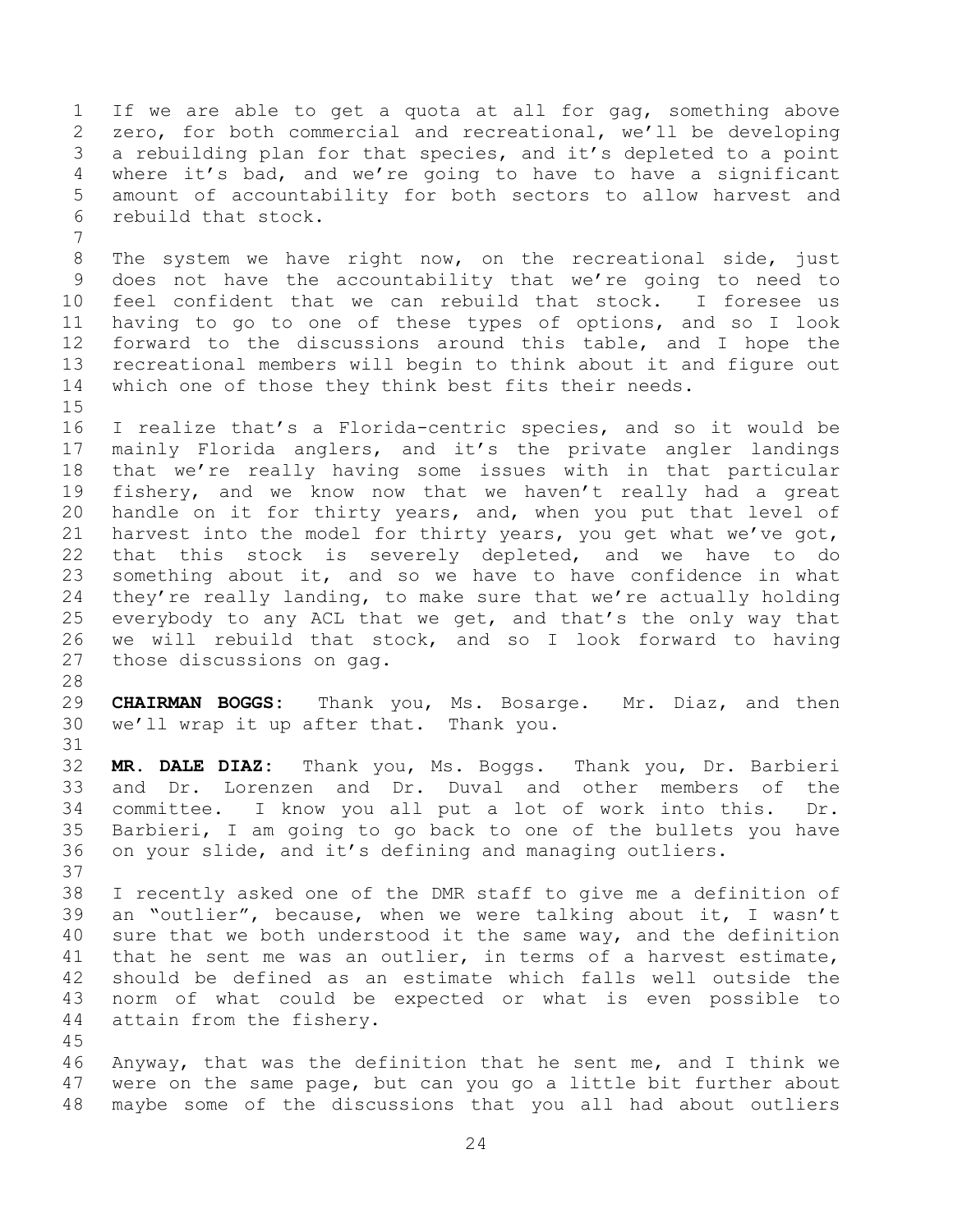1 and the appropriate way to manage them and handle them, Dr.<br>2 Barbieri? Barbieri?

3 4 **DR. BARBIERI:** Yes, Mr. Diaz, and thank you for the question,<br>5 and that's a very good point. Slide 13, and I bring that up 5 and that's a very good point. Slide 13, and I bring that up<br>6 because, in that slide, I mentioned that our Chapter 4 in the 6 because, in that slide, I mentioned that our Chapter 4 in the<br>7 report goes into a discussion of all those statistical issues, report goes into a discussion of all those statistical issues, 8 and then we have an appendix, or eight appendices, actually, 9 that go into even more detail about those statistical issues.

10<br>11 11 I know, for a fact, that one of the appendices deals<br>12 specifically with outliers, and so, again -- Yes, Defining and 12 specifically with outliers, and so, again -- Yes, Defining and<br>13 Managing Outliers, and so, again, Mr. Diaz, as a recommendation 13 Managing Outliers, and so, again, Mr. Diaz, as a recommendation<br>14 to folks to look into that Chapter 4 and the associated appendix 14 to folks to look into that Chapter 4 and the associated appendix<br>15 for more specific discussion of this, in terms of statistical 15 for more specific discussion of this, in terms of statistical<br>16 treatment of that data, but, in general, we felt that, and the treatment of that data, but, in general, we felt that, and the 17 report includes some language to this effect, but we felt that<br>18 this issue of addressing outliers and identifying them and 18 this issue of addressing outliers and identifying them and<br>19 defining what they are and managing them is something that needs 19 defining what they are and managing them is something that needs<br>20 to be -- That process needs to be improved, and so we need to 20 to be -- That process needs to be improved, and so we need to<br>21 have more of it, because, right now, the stock assessment 21 have more of it, because, right now, the stock assessment<br>22 analysts really don't have the bandwidth to deal with each one 22 analysts really don't have the bandwidth to deal with each one<br>23 of those different stocks to deal with this issue. of those different stocks to deal with this issue.

 $\frac{24}{25}$ 25 At this point, it looks like some of this is dealt with from the<br>26 MRIP office issue, that they handle some level of outliers, but 26 MRIP office issue, that they handle some level of outliers, but<br>27 definitely not most of them, and some of them, as we know, have 27 definitely not most of them, and some of them, as we know, have<br>28 become problematic in assessments, and, actually, specifically, 28 become problematic in assessments, and, actually, specifically,<br>29 for the gag assessment, and we had identified this in the very 29 for the gag assessment, and we had identified this in the very<br>30 beginning of the stock assessment panel discussions, and we had 30 beginning of the stock assessment panel discussions, and we had<br>31 identified some recreational fisheries outliers that were identified some recreational fisheries outliers that were 32 really, really difficult to deal with.

33<br>34 34 The Science Center, because they really didn't have the<br>35 personnel and the time and the opportunity to dedicate -- Or 35 personnel and the time and the opportunity to dedicate -- Or<br>36 they time they needed to look into this, and they couldn't 36 they time they needed to look into this, and they couldn't<br>37 handle all of this, and the committee felt -- The stock 37 handle all of this, and the committee felt  $--$  The 38 assessment panel made some general recommendations on thi 38 assessment panel made some general recommendations on this, but<br>39 it really couldn't be dealt with at the level that it needed to it really couldn't be dealt with at the level that it needed to 40 be, and so, in our report, there is something there talking 41 about developing additional capacity, hopefully at the regional<br>42 level, to deal with some of these outlier issues that need to be 42 level, to deal with some of these outlier issues that need to be<br>43 handled before stock assessments can be conducted, and I don't 43 handled before stock assessments can be conducted, and I don't 44 know, Dale, and does that address your question? know, Dale, and does that address your question?

45

47

46 **MR. DIAZ:** It does, Dr. Barbieri. Thank you very much.

48 **CHAIRMAN BOGGS:** Okay. Dr. Barbieri, I have two more questions,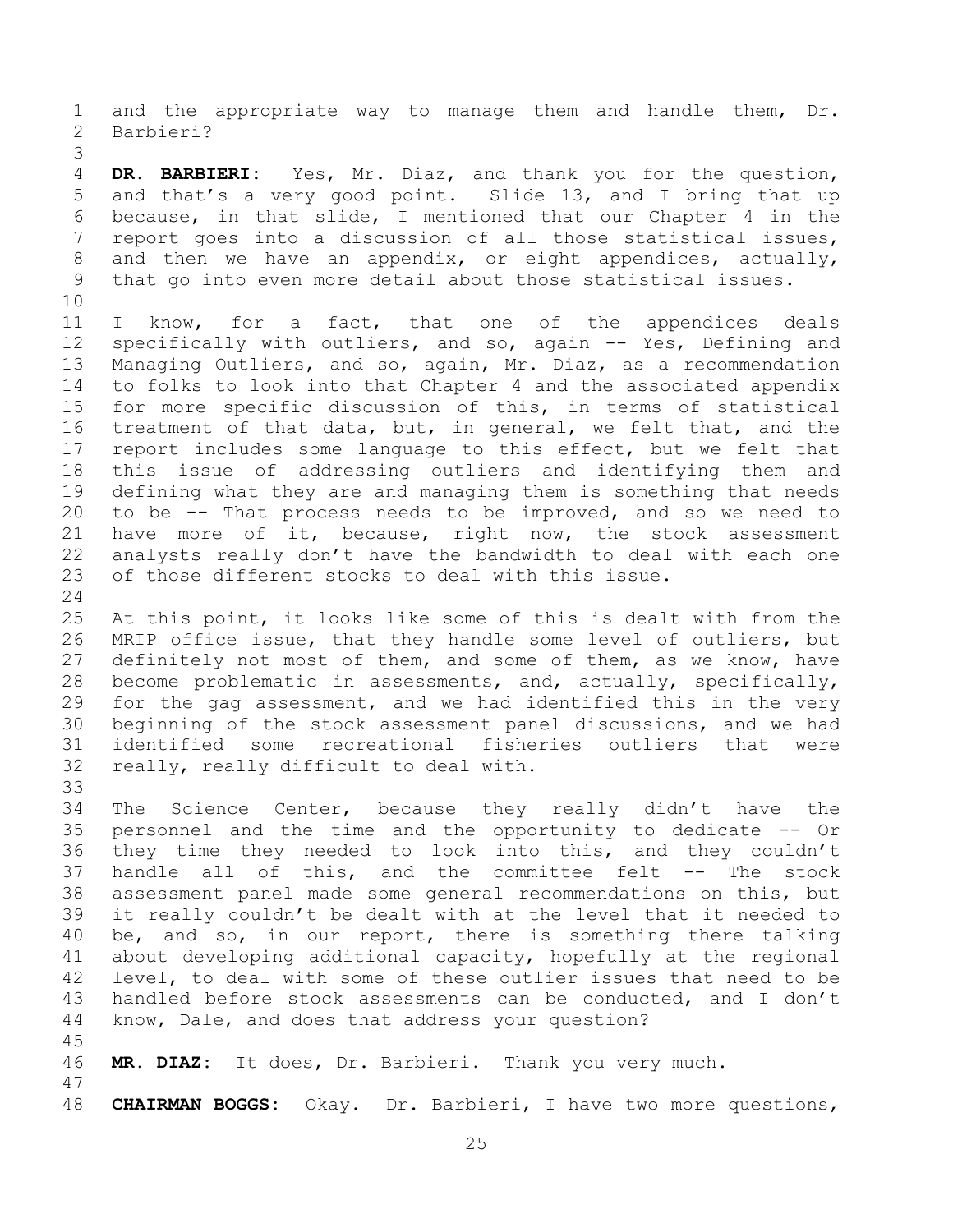1 and then we're going to move on SEFHIER. Troy Williamson.

 $\frac{2}{3}$ 3 **MR. TROY WILLIAMSON:** Dr. Barbieri, correct me if I'm wrong on 4 this, but it's my understanding that the Pacific Council does<br>5 not participate with MRIP anymore, and I was wondering if your 5 not participate with MRIP anymore, and I was wondering if your 6 group had a conversation regarding their success or failures in meeting the objectives that you were trying to accomplish in 8 this report.

 $\begin{array}{c} 9 \\ 10 \end{array}$ 10 **DR. BARBIERI:** Mr. Williamson, thank you for that question.<br>11 Yes, and, to confirm, the Pacific states do not participate in 11 Yes, and, to confirm, the Pacific states do not participate in<br>12 the MRIP survey, and they coordinate with the MRIP program, 12 the MRIP survey, and they coordinate with the MRIP program,<br>13 through their regional interstate commission process there, and 13 through their regional interstate commission process there, and<br>14 it's called the RecFIN program, and so they interact and 14 it's called the RecFIN program, and so they interact<br>15 coordinate with the MRIP program, and they are trying to 15 coordinate with the MRIP program, and they are trying to get<br>16 their surveys MRIP certified, and it's taking longer than they their surveys MRIP certified, and it's taking longer than they 17 expected to get that process completed, but they have been going<br>18 through it, and, over time, they have been receiving some sort 18 through it, and, over time, they have been receiving some sort<br>19 of consultant advice on improvements of their own surveys there 19 of consultant advice on improvements of their own surveys there<br>20 and trying to address some of the issues, but conversations -and trying to address some of the issues, but conversations  $--$ 

21<br>22 22 We had a regional meeting, Troy, with them that specifically<br>23 addressed their fisheries and their issues, and they were very 23 addressed their fisheries and their issues, and they were very<br>24 explicit about the fact that, if they had to rely on MRIP, they 24 explicit about the fact that, if they had to rely on MRIP, they<br>25 wouldn't be able to really meet the management demands that they 25 wouldn't be able to really meet the management demands that they<br>26 have to meet for, for example, salmon fisheries and halibut, 26 have to meet for, for example, salmon fisheries and halibut,<br>27 Pacific halibut, and so some of these fisheries are very short 27 Pacific halibut, and so some of these fisheries are very short<br>28 seasons, or sometimes they're a matter of days to weeks long, 28 seasons, or sometimes they're a matter of days to weeks long,<br>29 and they need something that is focused and much more directed 29 and they need something that is focused and much more directed<br>30 at those fisheries, and they feel that the MRIP program is not 30 at those fisheries, and they feel that the MRIP program is not<br>31 addressing their needs, and so they have elected not to 31 addressing their needs, and so they have elected not to<br>32 participate. participate.

33<br>34

34 Earlier this week, actually on Monday afternoon, I gave this<br>35 same briefing, slightly modified, to their RecFIN program, and 35 same briefing, slightly modified, to their RecFIN program, and<br>36 they reemphasized, again, the idea that they would like to do 36 they reemphasized, again, the idea that they would like to do<br>37 something more in line with MRIP, but they still don't feel that 37 something more in line with MRIP, but they still don't feel that<br>38 that program can address their more specific management needs, 38 that program can address their more specific management needs,<br>39 and I see that Michelle raised her hand there, and so I will let and I see that Michelle raised her hand there, and so I will let 40 her supplement my answer here, Troy. Thank you.

41<br>42

42 **CHAIRMAN BOGGS:** Dr. Duval.

43 44 **DR. MICHELLE DUVAL:** Thank you, Madam Chair, and apologies for 45 not having participated much in the conversation prior to this.<br>46 I think, as Dr. Barbieri noted, I'm also a Mid-Atlantic Council 46 I think, as Dr. Barbieri noted, I'm also a Mid-Atlantic Council<br>47 member, and I'm currently doing double-duty on another webinar member, and I'm currently doing double-duty on another webinar 48 right now, and so I apologize for that, but, with respect to the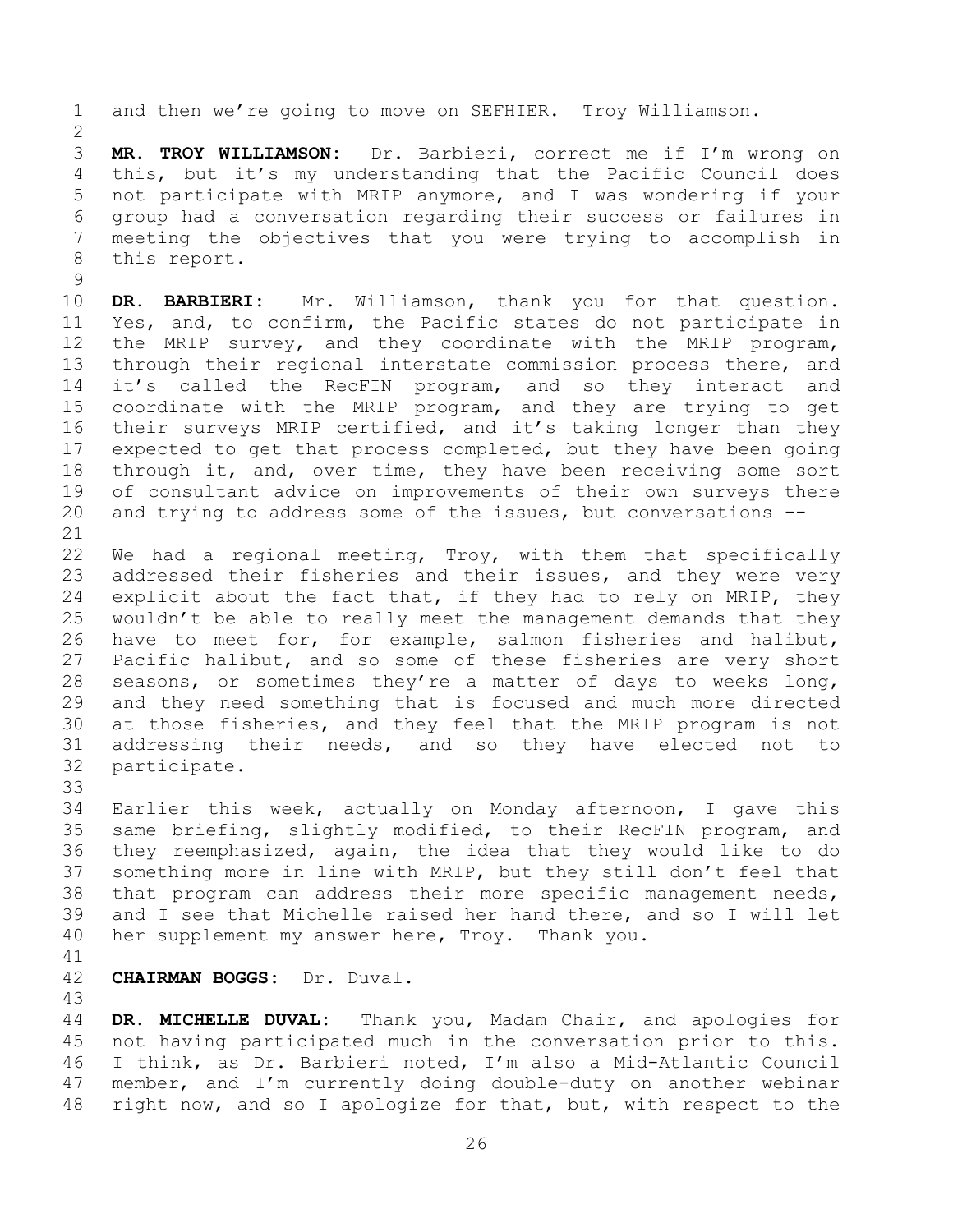1 Pacific Council, and the Pacific coast fisheries, the fisheries<br>2 on the Pacific coast also are at least an order of magnitude, if 2 on the Pacific coast also are at least an order of magnitude, if<br>3 not more, lower with respect to effort, and so the system that 3 not more, lower with respect to effort, and so the system that<br>4 they have developed out there with respect to monitoring for the 4 they have developed out there with respect to monitoring for the<br>5 fisheries that Dr. Barbieri pointed out, has been able to evolve 5 fisheries that Dr. Barbieri pointed out, has been able to evolve<br>6 and has been, vou know, somewhat successful for them, just due 6 and has been, you know, somewhat successful for them, just due<br>7 to the much lower level of participation, and so I did just want to the much lower level of participation, and so I did just want 8 to point that out. Thank you very much.

 $\begin{array}{c} 9 \\ 10 \end{array}$ 

CHAIRMAN BOGGS: Mr. Strelcheck.

11<br>12

12 **MR. STRELCHECK:** Dr. Barbieri, thank for the presentation, and I<br>13 think this is the third or fourth time I've seen it, and so it's 13 think this is the third or fourth time I've seen it, and so it's<br>14 always good to be reminded of the contents, and I've also looked 14 always good to be reminded of the contents, and I've also looked<br>15 through the report, and I think, as you're well aware, we've had 15 through the report, and I think, as you're well aware, we've had<br>16 some really good conversations at the council meetings in recent some really good conversations at the council meetings in recent 17 months about the importance of state and federal coordination<br>18 and how this, obviously, integrates into science and management. and how this, obviously, integrates into science and management.

19<br>20 20 You noted that in your presentation, and, in the report, you<br>21 also note, obviously, that there is processes in place for 21 also note, obviously, that there is processes in place for<br>22 transition planning and that kind of this work is ongoing, and 22 transition planning and that kind of this work is ongoing, and<br>23 it's highly salient, I think is the term used in the report, and 23 it's highly salient, I think is the term used in the report, and<br>24 I'm just curious, from your perspective, and the committee's 24 I'm just curious, from your perspective, and the committee's<br>25 perspective that put together the report, if you have any 25 perspective that put together the report, if you have any<br>26 specific recommendations on kind of how to enhance and improve 26 specific recommendations on kind of how to enhance and improve<br>27 that state and federal coordination, and I think there' 27 that state and federal coordination, and I<br>28 recognition, going forward, with some of our pla 28 recognition, going forward, with some of our planning meetings<br>29 with Gulf States, and the states themselves, that we need to 29 with Gulf States, and the states themselves, that we need to<br>30 provide greater clarity with regard to the transition process, 30 provide greater clarity with regard to the transition process,<br>31 but was there any more detail or discussion that came out of but was there any more detail or discussion that came out of 32 this work with respect to especially the integration of state<br>33 surveys into science and management? surveys into science and management?

34<br>35

35 **DR. BARBIERI:** Thank you, Andy. Yes, and we had quite a bit of 36 discussion on this point, and, again, we couldn't go down to the<br>37 level of specificity to be discussing this on a region-by-region 37 level of specificity to be discussing this on a region-by-region<br>38 basis, and so we really didn't discuss this too specifically, in 38 basis, and so we really didn't discuss this too specifically, in<br>39 terms of the Gulf, but, in general, and, Bernie, if you could terms of the Gulf, but, in general, and, Bernie, if you could 40 put up Slide 11 there, or 12, and so, yes, Andy, we think that, 41 for stocks, and I think red snapper is one example, stocks that<br>42 span the geographic expanse of the Gulf, and are not really on a 42 span the geographic expanse of the Gulf, and are not really on a<br>43 single-state basis, and the landings are distributed throughout 43 single-state basis, and the landings are distributed throughout<br>44 the Gulf, when you conduct a stock assessment, you're going to 44 the Gulf, when you conduct a stock assessment, you're going to<br>45 have to have something that is cohesive at that scale. have to have something that is cohesive at that scale.

46<br>47 For those regionally-managed fisheries that require that level 48 of geographic scale, yes, identifying those coordination efforts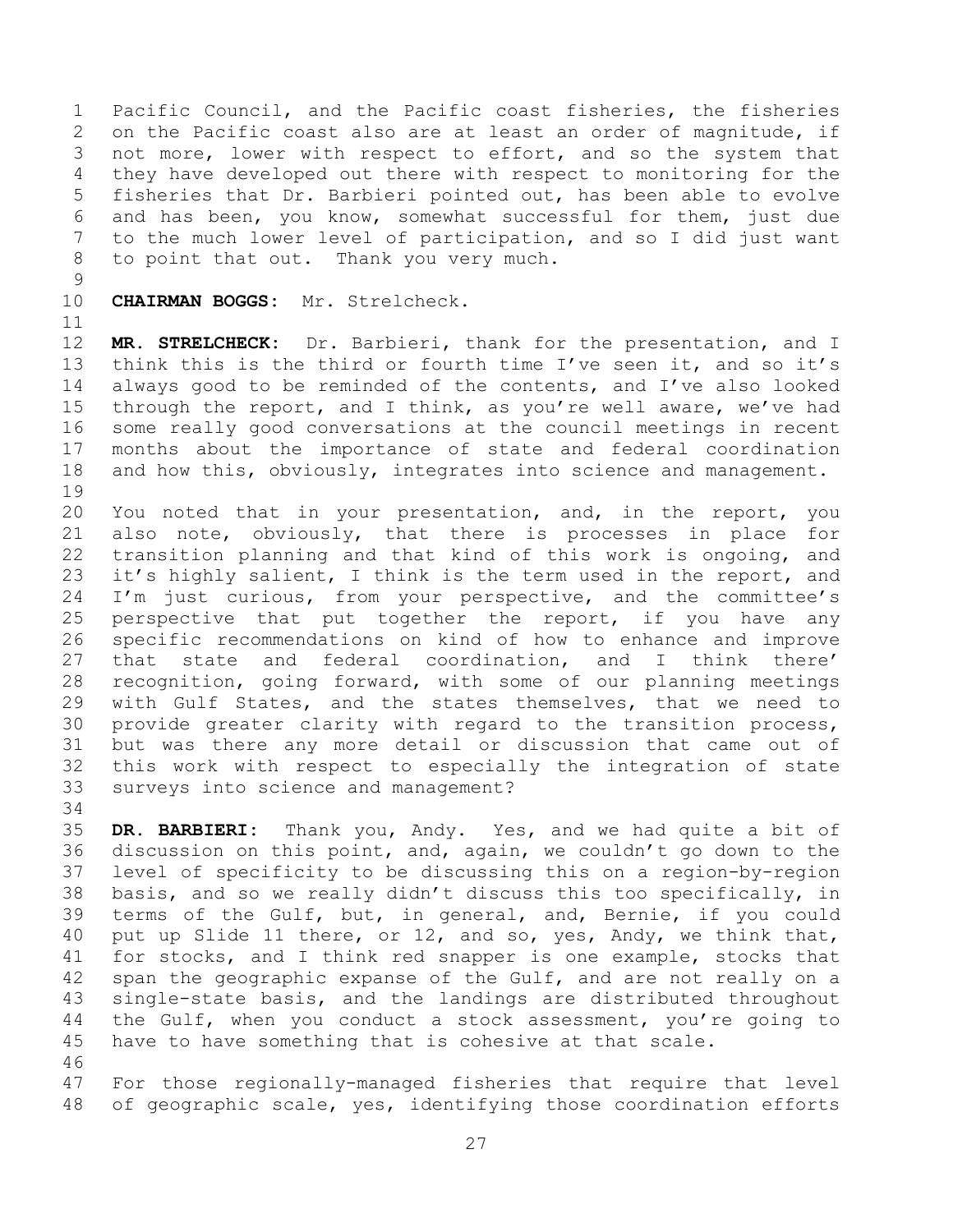1 that need to be in place, and, as you know, for quite some time,<br>2 we have been trying to do this in the Gulf, and, I mean, I was 2 we have been trying to do this in the Gulf, and, I mean, I was<br>3 in that first meeting, at the breakfast meeting, and I think it 3 in that first meeting, at the breakfast meeting, and I think it<br>4 was either late 2012, or early 2013, in San Antonio, the council 4 was either late 2012, or early 2013, in San Antonio, the council<br>5 meeting in San Antonio, Texas, when NOAA Fisheries stepped up to 5 meeting in San Antonio, Texas, when NOAA Fisheries stepped up to<br>6 the plate and said, okav, if states are going to start talking 6 the plate and said, okay, if states are going to start talking<br>7 about regional management and developing their own quota about regional management and developing their own quota 8 monitoring systems, we would like to engage and help you 9 throughout this process.

10<br>11 11 Since then, as you know, Andy, we've had a number of meetings,<br>12 and I quess a total of six, perhaps, or maybe four or five, or 12 and I guess a total of six, perhaps, or maybe four or five, or<br>13 anyway, but it doesn't matter, but a number of meetings since 13 anyway, but it doesn't matter, but a number of meetings since<br>14 then, since 2013, to try to get this issue addressed. then, since 2013, to try to get this issue addressed.

 $15$ <br> $16$ I am not going to say that we haven't made progress, but I have 17 to say, and I have to take off my National Academies hat here,<br>18 and say that, personally, I am incredibly disappointed with our 18 and say that, personally, I am incredibly disappointed with our<br>19 ability to handle this issue in the Gulf of Mexico. I 19 ability to handle this issue in the Gulf of Mexico. I<br>20 understand that there are complications and constraints 20 understand that there are complications and constraints<br>21 associated with where we are and where we need to go, but I 21 associated with where we are and where we need to go, but I<br>22 don't feel, at this point, and this is the point that I am 22 don't feel, at this point, and this is the point that I am<br>23 trying to make here, that our regional process, at this regional 23 trying to make here, that our regional process, at this regional<br>24 level, is actually working. level, is actually working.

 $\frac{25}{26}$ 26 I don't see significant progress and a roadmap that is well<br>27 established to show us that, okay, here is the light at the end 27 established to show us that, okay, here is the light at the end<br>28 of the tunnel, or here is the destination point that you want to 28 of the tunnel, or here is the destination point that you want to<br>29 achieve. As you know, most of us, all the different states, 29 achieve. As you know, most of us, all the different states,<br>30 have engaged in this process and invested a significant amount 30 have engaged in this process and invested a significant amount<br>31 of resources, and it's disappointing to get to this point and of resources, and it's disappointing to get to this point and 32 not see that any of these issues have been properly addressed.

33<br>34 34 To your question, I think that having a strengthening of that<br>35 regional process and having our partners, the councils included, 35 regional process and having our partners, the councils included,<br>36 be more invested in that GulfFIN program and more invested in 36 be more invested in that GulfFIN program and more invested in<br>37 working in sync with the MRIP Regional Implementation Teams, 37 working in sync with the MRIP Regional Implementation Teams,<br>38 would help everybody understand where we are and where we need 38 would help everybody understand where we are and where we need to go and then plan together on how to get there. 40 address your question, Andy?

41<br>42

42 **MR. STRELCHECK:** Thanks, Luiz. It does, and I agree with you.<br>43 I think greater clarity and work toward the partnership is 43 I think greater clarity and work toward the partnership is<br>44 needed, and we, I think, have done a lot of good work up to this 44 needed, and we, I think, have done a lot of good work up to this<br>45 point, but more specificity and more engagement by all is needed 45 point, but more specificity and more engagement by all is needed<br>46 at this point to move this forward more effectively, and so 46 at this point to move this forward more effectively, and so<br>47 thanks for your comments. thanks for your comments. 48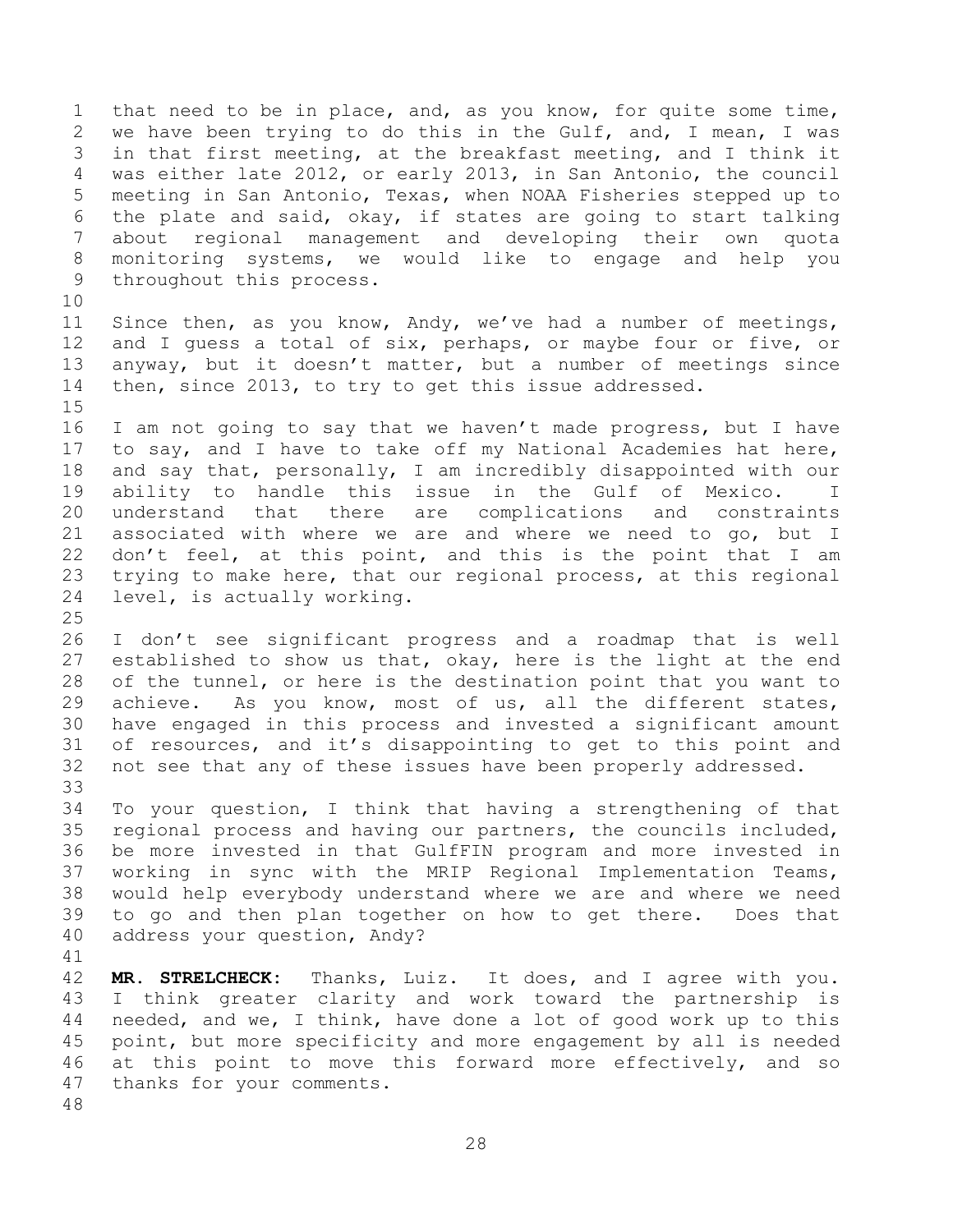<span id="page-28-0"></span>1 **CHAIRMAN BOGGS:** Thank you, Dr. Barbieri, for the presentation 2 and answering all the questions. It's a lot for us to think<br>3 about and new ideas, as we venture into some unchartered waters, 3 about and new ideas, as we venture into some unchartered waters,<br>4 if you will, with, as Leann said, gag. If you don't mind, we're 4 if you will, with, as Leann said, gag. If you don't mind, we're<br>5 qoing to move on now to Agenda Number V, and, again, thank you, 5 going to move on now to Agenda Number V, and, again, thank you,<br>6 Dr. Barbieri, Dr. Lorenzen, and Dr. Duval. We appreciate it. 6 Dr. Barbieri, Dr. Lorenzen, and Dr. Duval. We appreciate it.<br>7 Dr. Hollensead. Dr. Hollensead. 8 9 **PRESENTATION: UPDATE ON SOUTHEAST REGIONAL FOR-HIRE INTEGRATED**  10 **ELECTRONIC REPORTING (SEFHIER) PROGRAM** 11<br>12 12 **DR. HOLLENSEAD:** Thank you, Madam Chair. The next agenda item,<br>13 we are going to have a presentation from Dr. Michelle Masi from 13 we are going to have a presentation from Dr. Michelle Masi from<br>14 the Southeast Regional Office, and she's going to be providing 14 the Southeast Regional Office, and she's going to be providing<br>15 an up-to-date presentation on the program, as it's developing. an up-to-date presentation on the program, as it's developing. 16 17 If you all recall, Phase 1 of the program was implemented on<br>18 January 5 of this year, and the Phase 2 of the program, which 18 January 5 of this year, and the Phase 2 of the program, which<br>19 will require a vessel monitoring system, will be implemented on 19 will require a vessel monitoring system, will be implemented on<br>20 December 13, and so that's right around the corner, and so she's 20 December 13, and so that's right around the corner, and so she's<br>21 qoing to give a presentation that will give us sort of up-to-21 going to give a presentation that will give us sort of up-to-<br>22 date numbers and things like that, so that you can be informed 22 date numbers and things like that, so that you can be informed<br>23 about that, as also thinking about the deadline for that Phase 2 23 about that, as also thinking about the deadline for that Phase 2<br>24 implementation. implementation.  $\frac{25}{26}$ 26 The committee should be prepared to discuss this information and<br>27 ask questions regarding details of the program and offer any 27 ask questions regarding details of the program and offer any<br>28 insights on how these changes would affect the for-hire industry 28 insights on how these changes would affect the for-hire industry<br>29 in the Gulf. Madam Chair. in the Gulf. Madam Chair. 30<br>31 31 **CHAIRMAN BOGGS:** Thank you, Dr. Hollensead. Dr. Masi, are you 32 with us this morning? 33<br>34 DR. MICHELLE MASI: Yes, I am. Thank you. 35<br>36 36 **CHAIRMAN BOGGS:** All right. We are ready when you are, please. 37<br>38 38 **DR. MASI:** Okay. Great. Thank you. Good morning, everyone. I am Dr. Michelle Masi, the SEFHIER Program Manager. Today, what 40 I want to do is just show you a few updates on where we're at 41 with the implementation of the SEFHIER program. This slide<br>42 provides an overview of the number of permit user accounts that 42 provides an overview of the number of permit user accounts that<br>43 are set up. are set up. 44<br>45 45 **CHAIRMAN BOGGS:** Dr. Masi, if you're speaking, we cannot hear 46 you. Should we move on to our next agenda item, and we'll work<br>47 through our technical difficulties? We'll move on to Agenda 47 through our technical difficulties? We'll move on to Agenda 48 Item Number VI. Dr. Hollensead.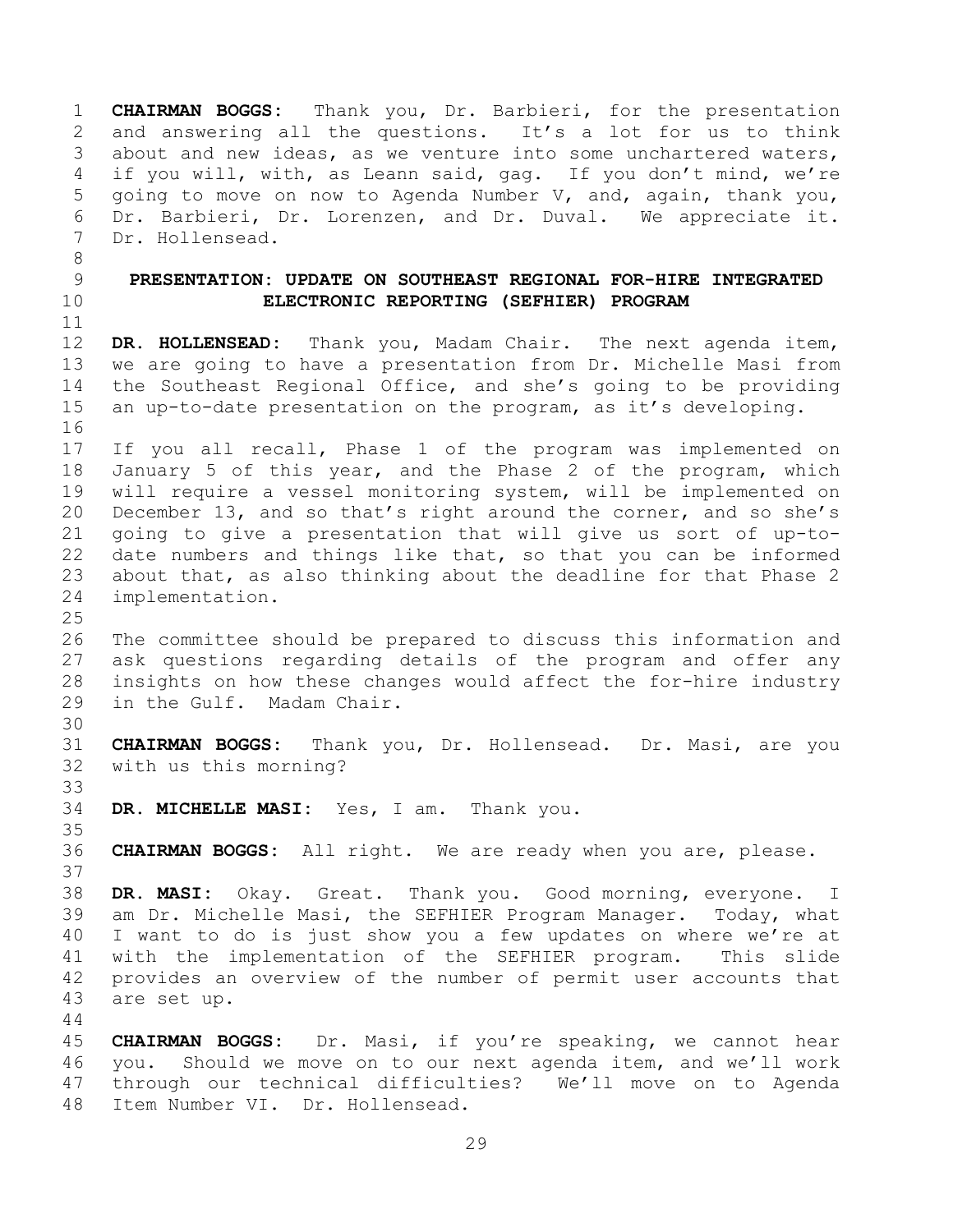## <span id="page-29-0"></span>2 **DRAFT FRAMEWORK ACTION: MODIFICATION TO LOCATION REPORTING**  3 **REQUIREMENTS FOR FOR-HIRE AND COMMERCIAL VESSELS**

 $\frac{1}{2}$ 

16

 $\frac{4}{5}$ 5 **DR. HOLLENSEAD:** The next agenda item is also going to be 6 dealing with SEFHIER, but it's going to be looking at a draft<br>7 framework action that would modify the location reporting framework action that would modify the location reporting 8 requirements for the for-hire and commercial vessels as well as 9 some information that was provided by the Data Collection<br>10 Advisory Panel, which met last month, and so we are going to 10 Advisory Panel, which met last month, and so we are going to<br>11 have Ms. Carly Somerset give a presentation about that document, 11 have Ms. Carly Somerset give a presentation about that document,<br>12 and what she's going to do is she's going to give a little bit 12 and what she's going to do is she's going to give a little bit<br>13 of a brief background, but she's also going to highlight what 13 of a brief background, but she's also going to highlight what<br>14 those Data Collection AP recommendations were and how they work 14 those Data Collection AP recommendations were and how they work<br>15 into the document, and she will provide those for you. into the document, and she will provide those for you.

17 We have the document in the background of the meeting materials,<br>18 if you would like to pull that up as well, but, for now, we were 18 if you would like to pull that up as well, but, for now, we were<br>19 iust going to focus on the Data Collection AP recommendations on 19 just going to focus on the Data Collection AP recommendations on<br>20 that document. that document.

21<br>22 22 **MS. CARLY SOMERSET:** Thanks, Dr. Hollensead. I will try and<br>23 move through this pretty quickly, so we can have time for 23 move through this pretty quickly, so we can have time for<br>24 discussion and hopefully get Dr. Masi back online. Just 24 discussion and hopefully get Dr. Masi back online. Just<br>25 quickly, some background. This draft framework action was 25 quickly, some background. This draft framework action was<br>26 started in April, and has been brought before the council since 26 started in April, and has been brought before the council since then.

28<br>29 29 We're approaching the Phase 2 implementation date on December 13<br>30 for the location reporting requirements. The framework action 30 for the location reporting requirements.<br>31 draft is, as Lisa said, in the meeting mat draft is, as Lisa said, in the meeting materials, as background, 32 and so we will encourage everyone to reference it, if needed,  $33$  but, so that we'll have time for discussion, I'm just going to 33 but, so that we'll have time for discussion, I'm just going to<br>34 focus on the recommendations that came from the Data Collection 34 focus on the recommendations that came from the Data Collection<br>35 Advisory Panel. Advisory Panel.

36<br>37 37 They did meet on September 14, as well as I do have some<br>38 recommendations from the Law Enforcement Technical Committee to 38 recommendations from the Law Enforcement Technical Committee to<br>39 put before you, and they met fairly recently, and so I included put before you, and they met fairly recently, and so I included 40 those, because we didn't have time to get it into the briefing 41 book before this meeting, and so they made a few recommendations<br>42 as well that I will present. as well that I will present.

43 44 Since you saw it last time, there have only been some minor<br>45 changes to the document, mostly some additional information and 45 changes to the document, mostly some additional information and<br>46 then edits for clarification. The two actions, Action 1 would 46 then edits for clarification. The two actions, Action 1 would<br>47 modify requirements for vessels with a charter/headboat reef modify requirements for vessels with a charter/headboat reef 48 fish and/or charter/headboat coastal migratory pelagics permit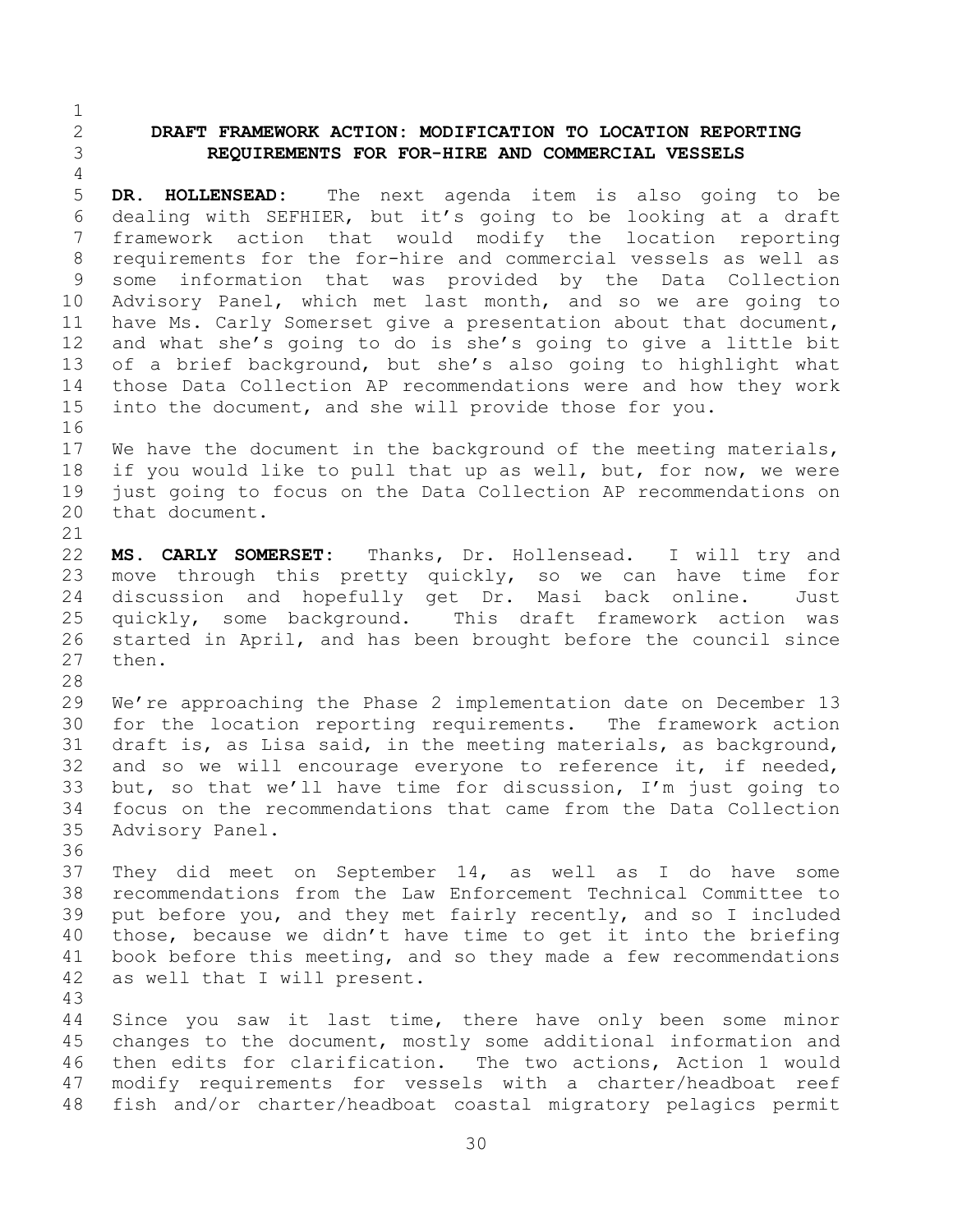1 to allow for exemption to VMS requirements to address equipment<br>2 failure. Action 2 would modify the requirements for vessels 2 failure. Action 2 would modify the requirements for vessels<br>3 with a commercial reef fish permit, to allow for an exemption. with a commercial reef fish permit, to allow for an exemption.  $\frac{4}{5}$ 5 Following discussion of the draft document as a whole, the Data<br>6 Collection AP recommended that the council split the current

6 Collection AP recommended that the council split the current<br>7 framework action into two separate frameworks, in order to move framework action into two separate frameworks, in order to move 8 the for-hire action separately from the commercial action, in 9 order to ensure the speed of the for-hire document isn't slowed,<br>10 since the commercial requirement is established and it may take 10 since the commercial requirement is established and it may take<br>11 more time to alter their rules, and so, essentially, to keep 11 more time to alter their rules, and so, essentially, to keep<br>12 this document moving forward as quickly as possible, they 12 this document moving forward as quickly as possible, they<br>13 recommended splitting the document and continuing work on the 13 recommended splitting the document and continuing work on the<br>14 for-hire, leaving the commercial to a separate document. for-hire, leaving the commercial to a separate document.

 $\frac{15}{16}$ These recommendations were discussed in an IPT meeting, with 17 discussion centered around potential pros and cons of splitting<br>18 this document, and so I've listed some here. One of the pros 18 this document, and so I've listed some here. One of the pros<br>19 could include simplification of the document, if it's limited to 19 could include simplification of the document, if it's limited to<br>20 one document for for-hire and one for commercial. one document for for-hire and one for commercial.

 $\frac{21}{22}$ 22 However, that may also increase the workload, because there<br>23 would be two documents instead of one moving through this 23 would be two documents instead of one moving through this<br>24 process, but removing the action for the commercial fleet 24 process, but removing the action for the commercial fleet<br>25 exemption could expedite the exemption for the for-hire fleet, 25 exemption could expedite the exemption for the for-hire fleet,<br>26 but this could negatively impact any dual-permitted vessels, 26 but this could negatively impact any dual-permitted vessels,<br>27 because any vessels with federal for-hire permits and a 27 because any vessels with federal for-hire permits and a<br>28 commercial reef fish permit would no longer be allowed to use an 28 commercial reef fish permit would no longer be allowed to use an<br>29 exemption for for-hire trips, because the exemption would not 29 exemption for for-hire trips, because the exemption would not<br>30 apply to the commercial permit. apply to the commercial permit.

32 They would still be required to have a functioning VMS unit<br>33 whenever the vessel moves, and so a question that was brought up 33 whenever the vessel moves, and so a question that was brought up<br>34 at the IPT is what is the proportion of for-hire and commercial 34 at the IPT is what is the proportion of for-hire and commercial<br>35 trips taken on these dual-permitted vessels. trips taken on these dual-permitted vessels.

31

36<br>37 37 Splitting the document may be beneficial to tailor the exemption<br>38 alternatives to each sector, especially since the purpose and 38 alternatives to each sector, especially since the purpose and<br>39 need for the VMS requirements differ between the sectors. If need for the VMS requirements differ between the sectors. 40 the actions are split, and this framework action proceeds for 41 the for-hire sector, there is no potential for a commercial<br>42 sector exemption until a later date, and then one last 42 sector exemption until a later date, and then one last<br>43 consideration for splitting the document is the upcoming VMS 43 consideration for splitting the document is the upcoming VMS<br>44 requirement implementation date on December 13 and the time to 44 requirement implementation date on December 13 and the time to<br>45 take final action on this framework action, and then keeping in 45 take final action on this framework action, and then keeping in<br>46 mind that there will be a gap between the implementation of 46 mind that there will be a gap between the implementation of<br>47 Phase 2 and when captains would be able to make use of an Phase 2 and when captains would be able to make use of an 48 exemption if they need one.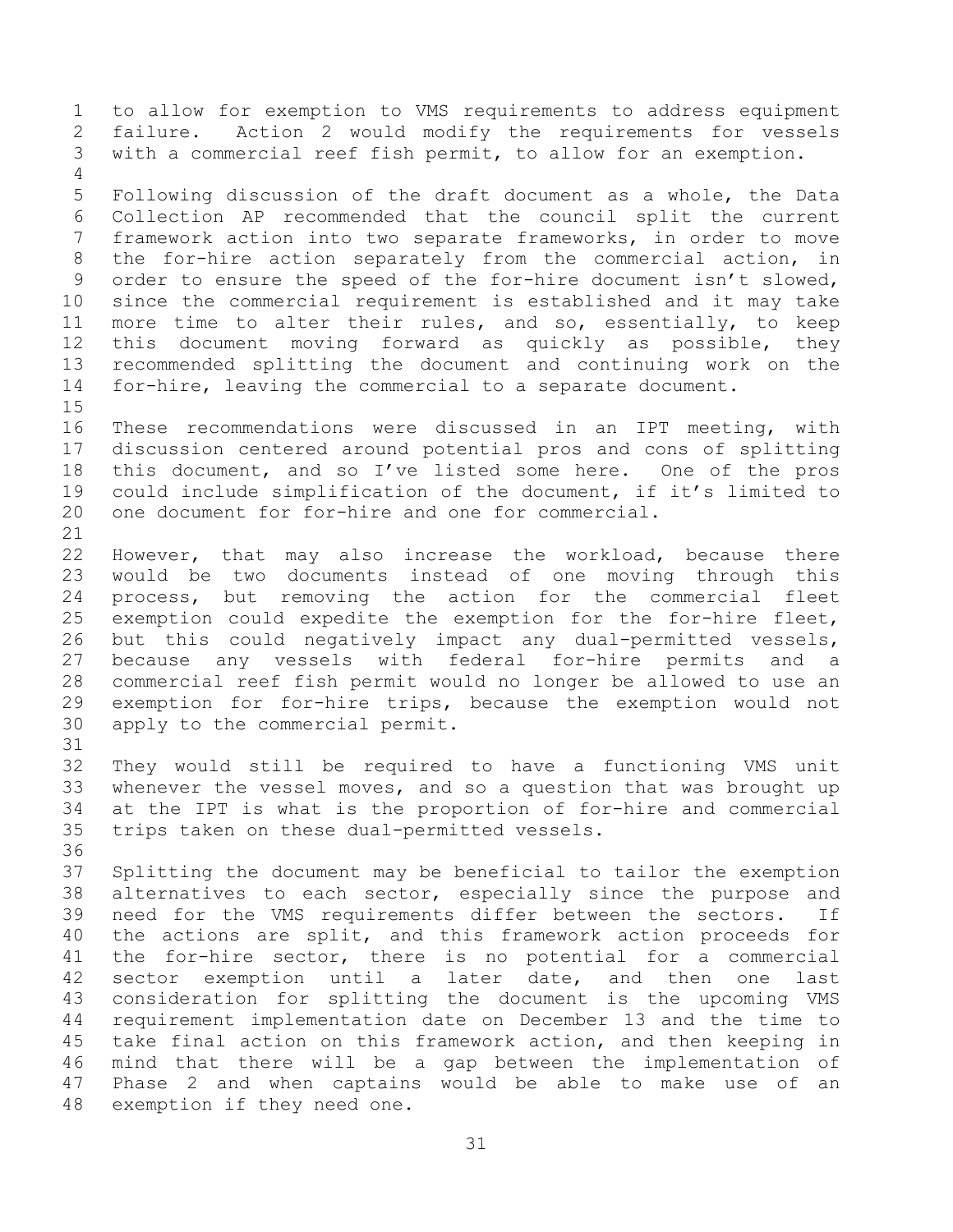$\frac{1}{2}$ 2 The Data Collection AP expressed concerns about this gap, and<br>3 they discussed response times with NOAA and the software and 3 they discussed response times with NOAA and the software and<br>4 hardware vendors and then average time to affix the units, and, 4 hardware vendors and then average time to affix the units, and,<br>5 even if everyone responded as quickly as they possibly can, 5 even if everyone responded as quickly as they possibly can,<br>6 there seemed to be supply chain issues and slow shipping rates, 6 there seemed to be supply chain issues and slow shipping rates,<br>7 currently, and so that's just something to keep in mind. currently, and so that's just something to keep in mind. 8 9 Draft Action 1 for the for-hire sector, Alternative 1 is the no<br>10 action, and this would maintain the requirement that the vessels 10 action, and this would maintain the requirement that the vessels<br>11 with reef fish and/or CMP permits have an approved vessel 11 with reef fish and/or CMP permits have an approved vessel<br>12 monitoring system onboard, operating at all times, unless 12 monitoring system onboard, operating at all times, unless<br>13 exempted under a power-down exemption. exempted under a power-down exemption.  $\frac{14}{15}$ 15 Alternative 2 would create an exemption to the VMS requirement<br>16 to address equipment failure and set a limit on the number of to address equipment failure and set a limit on the number of 17 days that the exemption method is valid. There are three<br>18 options. Option 2a is the exemption would be valid for three 18 options. Option 2a is the exemption would be valid for three<br>19 davs from the submittal date, and then 2b and 2c extend that to 19 days from the submittal date, and then 2b and 2c extend that to 20 seven and then ten days. seven and then ten days. 21<br>22 22 Both the LETC and the Data Collection AP weighed-in on this<br>23 alternative. The LETC supports this exemption for the federal 23 alternative. The LETC supports this exemption for the federal<br>24 for-hire fleet, but also supports a requirement that the permit 24 for-hire fleet, but also supports a requirement that the permit<br>25 holder provide documentation to support the failure and then 25 holder provide documentation to support the failure and then<br>26 subsequent repair, following provisional approval of the 26 subsequent repair, following provisional approval of the<br>27 exemption. exemption. 28<br>29 29 The LETC recognized that the exemption would be provided<br>30 immediately to captains leaving at 5:00 a.m., and then they 30 immediately to captains leaving at 5:00 a.m., and then they<br>31 would apply for the exemption through whatever approved method, would apply for the exemption through whatever approved method, 32 to state that they need it, and then proceed to go fishing, but<br>33 the LETC would like to see some sort of documentation that the 33 the LETC would like to see some sort of documentation that the<br>34 equipment did indeed fail and that the exemption was approved. 34 equipment did indeed fail and that the exemption was approved,<br>35 and then, specifically, to the options and the alternatives, the 35 and then, specifically, to the options and the alternatives, the<br>36 Data Collection AP recommends defining the davs in the 36 Data Collection AP recommends defining the days in the<br>37 alternatives as business days and not calendar days, and this 37 alternatives as business days and not calendar days, and this<br>38 came after discussion of if the equipment fails on weekends or 38 came after discussion of if the equipment fails on weekends or holidays. 40 41 Alternative 3 would create an exemption to the VMS requirement<br>42 and set a limit on the number of times a permit holder can 42 and set a limit on the number of times a permit holder can<br>43 request an exemption each calendar year per vessel, and, again, 43 request an exemption each calendar year per vessel, and, again,<br>44 there's three options. Option 3a is the permit holder may not 44 there's three options. Option 3a is the permit holder may not<br>45 request more than one exemption per vessel per calendar year, 45 request more than one exemption per vessel per calendar year,<br>46 and then 3b and 3c extend that to two and three exemptions. and then 3b and 3c extend that to two and three exemptions. 47 48 The Data Collection AP had two recommendations. Specifically to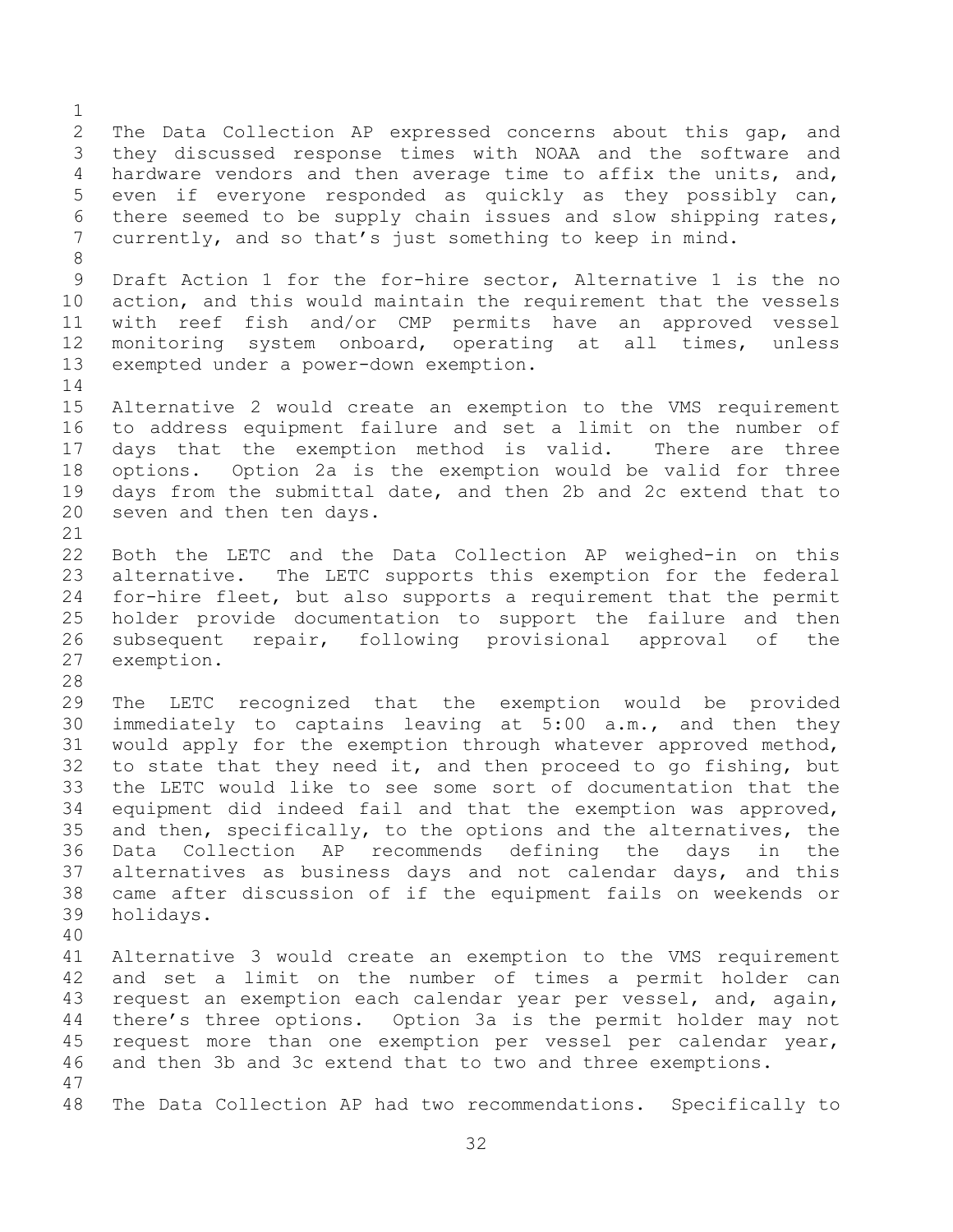1 Alternative 3, the AP recommended that, in the document, when a<br>2 permit is transferred or sold, the number of times an exemption 2 permit is transferred or sold, the number of times an exemption<br>3 is given resets, and then, more broadly, the AP picked 3 is given resets, and then, more broadly, the AP picked<br>4 preferreds in Action 1, to make Alternative 2, Option 2c, as 4 preferreds in Action 1, to make Alternative 2, Option 2c, as<br>5 amended in the previous motion, the preferred, and, in 5 amended in the previous motion, the<br>6 Alternative 3, to make Option 3c, as ame 6 Alternative 3, to make Option 3c, as amended in the previous<br>7 motion, the preferred, and that amending is what we just motion, the preferred, and that amending is what we just 8 discussed with having the exemption reset and also referring to 9 business and not calendar days.

10<br>11 11 Draft Action 2 applies to the commercial fleet, specifically<br>12 those with commercial reef fish permits, and Alternative 1 is 12 those with commercial reef fish permits, and Alternative 1 is<br>13 the no action, maintaining the requirements to have a working 13 the no action, maintaining the requirements to have a working<br>14 VMS unit at all times, unless under a power-down exemption. 14 VMS unit at all times, unless under a power-down exemption.<br>15 Then, essentially, Alternative 2 and Alternative 3 are the same 15 Then, essentially, Alternative 2 and Alternative 3 are the same<br>16 that we went over in Action 1, with the same options, but they that we went over in Action 1, with the same options, but they 17 just apply to vessels with commercial reef fish permits.

18<br>19 19 After discussion of the draft document, the LETC was in<br>20 consensus that it does not support providing an exemption for 20 consensus that it does not support providing an exemption for<br>21 unexpected equipment failure for the commercial fleet. unexpected equipment failure for the commercial fleet.

 $\frac{22}{23}$ 23 Just a few other considerations for the council before<br>24 discussion of whether there's a potential for concurrent 24 discussion of whether there's a potential for concurrent<br>25 exemptions, and so, for example, as the draft is written 25 exemptions, and so, for example, as the draft is written<br>26 currently, there is nothing precluding allowing an exemption to 26 currently, there is nothing precluding allowing an exemption to<br>27 be taken and then, immediately following the expiration of that 27 be taken and then, immediately following the expiration of that<br>28 exemption, taking another one, and so this could cause an issue 28 exemption, taking another one, and so this could cause an issue<br>29 with larger gaps in data, if say you had a ten-day exemption, 29 with larger gaps in data, if say you had a ten-day exemption,<br>30 and then you allowed three of those, and that could be 30 and then you allowed three of those, and that could be<br>31 potentially up to a month of the time that a vessel has an 31 potentially up to a month of the time that a vessel has an exemption.

33<br>34

34 There's also the issue with shipping times and possibly supply<br>35 chain issues, that perhaps one exemption isn't enough time, and 35 chain issues, that perhaps one exemption isn't enough time, and<br>36 maybe that's something that the permit holder can work with NOAA 36 maybe that's something that the permit holder can work with NOAA<br>37 Fisheries and the SEFHIER team, if that's the case, and there's 37 Fisheries and the SEFHIER team, if that's the case, and there's<br>38 also been discussion clarifying whether the exemption is tied to 38 also been discussion clarifying whether the exemption is tied to<br>39 the vessel or the permit, and so this may apply more to the the vessel or the permit, and so this may apply more to the 40 backend and keeping track of the number of exemptions taken per 41 permit, if the unit fails, and so just a few things to think<br>42 about, and would this apply to the vessel regardless of permit 42 about, and would this apply to the vessel regardless of permit<br>43 ownership changes or per vessel, with the same permit holder? ownership changes or per vessel, with the same permit holder?

 $\begin{array}{c} 44 \\ 45 \end{array}$ 45 Dual-permitted vessels would potentially have more exemptions<br>46 per vessel, if the exemption is applied to the permit, even 46 per vessel, if the exemption is applied to the permit, even<br>47 though the unit, the VMS unit, is affixed to one vessel. though the unit, the VMS unit, is affixed to one vessel.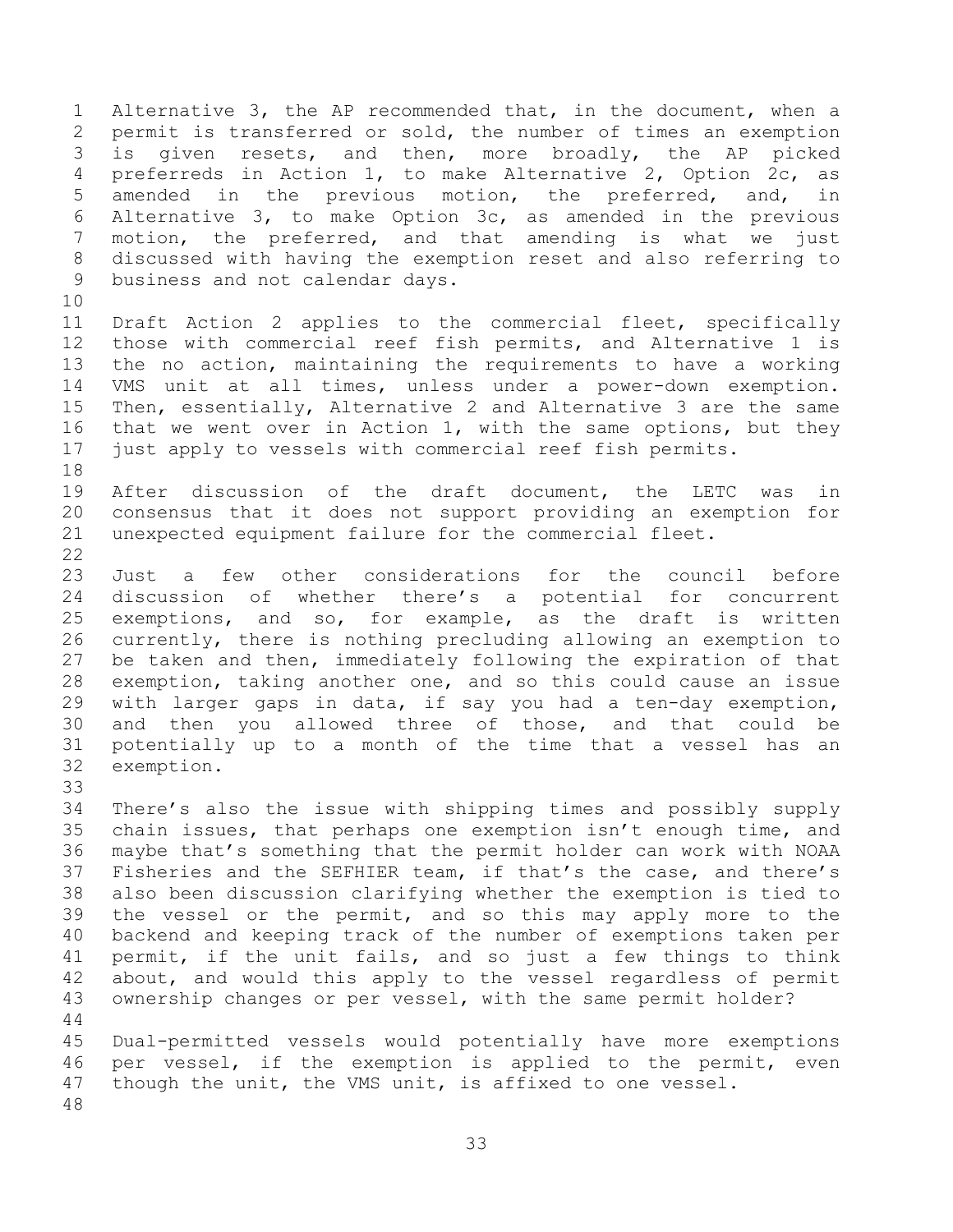1 The AP, I think, was just trying to anticipate possible<br>2 scenarios that may affect them and other permit holders when the 2 scenarios that may affect them and other permit holders when the<br>3 VMS requlations are implemented. They recommended that the 3 VMS regulations are implemented. They recommended that the<br>4 exemption provision apply to the vessel and its permits. exemption provision apply to the vessel and its permits. 5 6 The last consideration stems from an AP recommendation made<br>7 pertaining to the use of COLREGS demarcation lines, and this was pertaining to the use of COLREGS demarcation lines, and this was 8 specifically to modify the reporting requirements that went into 9 place in early January, the trip reporting requirements,<br>10 including trip declarations, in an attempt to ease the burden on 10 including trip declarations, in an attempt to ease the burden on<br>11 captains having to make multiple declarations, and so if they 11 captains having to make multiple declarations, and so if they<br>12 have to move for ice or bait. have to move for ice or bait. 13<br>14 14 Even though this isn't in the scope of the current framework<br>15 action for consideration, the exemptions to the VMS failure, it 15 action for consideration, the exemptions to the VMS failure, it<br>16 does pertain to the SEFHIER reporting requirements, and the does pertain to the SEFHIER reporting requirements, and the 17 council could consider attempting to add to this framework<br>18 action or development of another document, if you wish to pursue 18 action or development of another document, if you wish to pursue<br>19 it. it. 20<br>21 21 The AP recommended the council take whatever necessary action to<br>22 work with NMFS to revise the SEFHIER program to allow vessels to 22 work with NMFS to revise the SEFHIER program to allow vessels to<br>23 move within the COLREGS demarcation line without declaring. If 23 move within the COLREGS demarcation line without declaring.<br>24 a vessel intends to fish inside or landward of the COL 24 a vessel intends to fish inside or landward of the COLREGS<br>25 demarcation line, the requirement to hail-out would apply. If 25 demarcation line, the requirement to hail-out would apply. If<br>26 seaward of the demarcation line, regardless of the intent to 26 seaward of the demarcation line, regardless of the intent to<br>27 fish, the requirement to hail-out would apply. fish, the requirement to hail-out would apply. 28<br>29 29 This is just I pulled an example of the COLREGS boundaries, and<br>30 so they follow the barrier islands pretty closely, and it's not 30 so they follow the barrier islands pretty closely, and it's not<br>31 restrictive of the Gulf of Mexico, and these follow all the restrictive of the Gulf of Mexico, and these follow all the 32 coast, and so they go all the way up the Atlantic coast. I know<br>33 of at least one state, North Carolina, that uses the COLREGS as 33 of at least one state, North Carolina, that uses the COLREGS as<br>34 their own lines for designating inland and offshore waters. 34 their own lines for designating inland and offshore waters.<br>35 Essentially, it delineates the international requlations for 35 Essentially, it delineates the international regulations for<br>36 preventing collisions at-sea, which were established by the 36 preventing collisions at-sea, which were established by the<br>37 Coast Guard to designate where international rules separate 37 Coast Guard to designate where international rules separate inland rules. 39 40 This is just another example near Texas and Louisiana, and then 41 I believe that concludes my presentation, if there any<br>42 questions. Dr. Lasseter is online, if there are any specific to 42 questions. Dr. Lasseter is online, if there are any specific to<br>43 the LETC, and I am happy to take any as well. the LETC, and I am happy to take any as well.  $\begin{array}{c} 44 \\ 45 \end{array}$ 45 **CHAIRMAN BOGGS:** Thank you, Ms. Somerset. I would like to ask 46 if Dr. Masi is back on the line, if we could go back to Agenda<br>47 Item VI, because this all kind of deals with SEFHIER reporting Item VI, because this all kind of deals with SEFHIER reporting 48 and VMS, and it all kind of meshes together, and would that be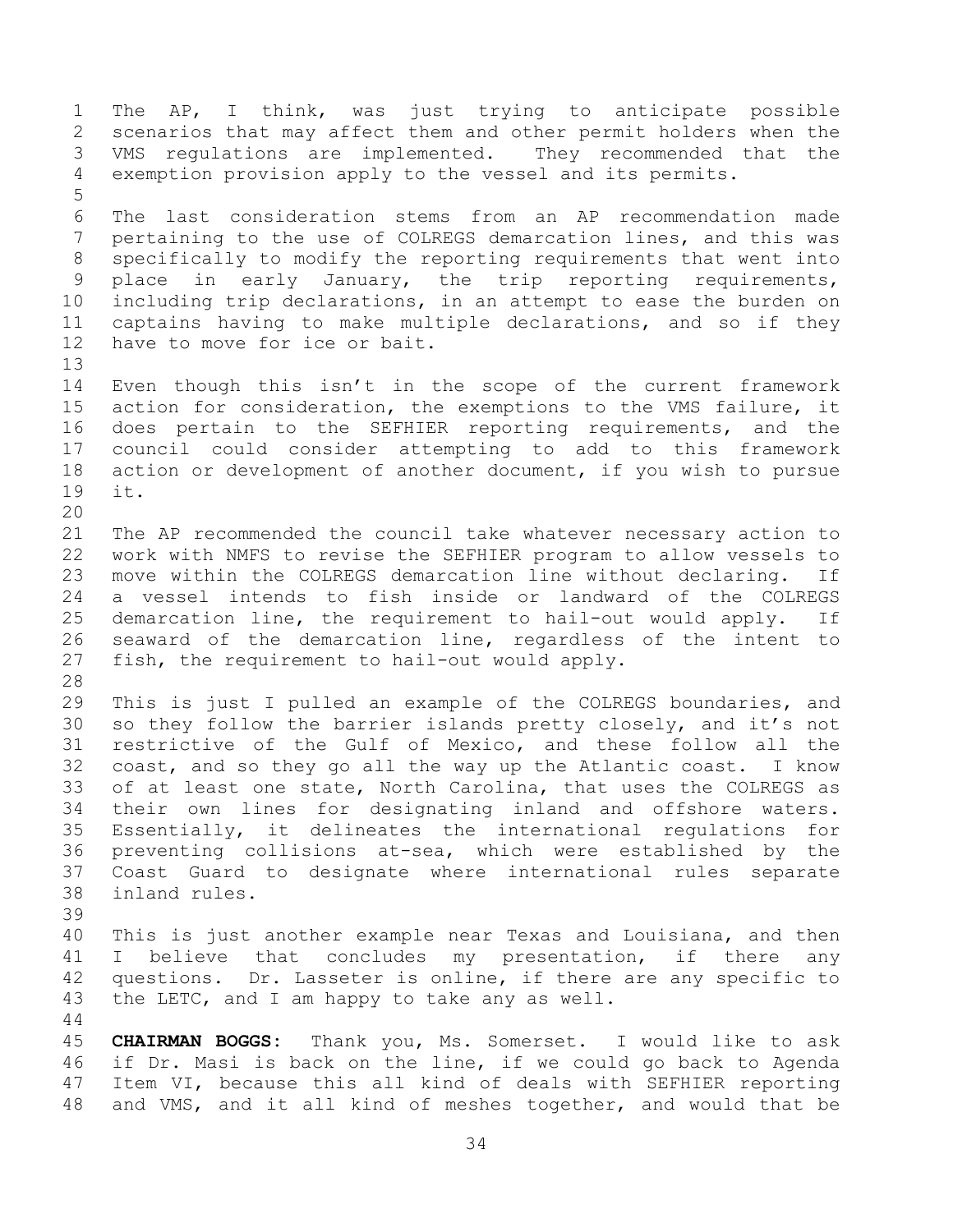1 appropriate, and then we can take our break and ask some<br>2 questions, and, to me, it all just kind of works together, is 2 questions, and, to me, it all just kind of works together, is<br>3 why I think that might be a good thing to do. Dr. Hollensead, 3 why I think that might be a good thing to do. Dr. Hollensead,<br>4 do vou have an idea of how that might work? do you have an idea of how that might work? 5 DR. HOLLENSEAD: Yes, I think that would be fine. 7 8 **CHAIRMAN BOGGS:** Dr. Masi, are you with us?  $\begin{array}{c} 9 \\ 10 \end{array}$ DR. MASI: I believe so. Can you hear me? 11<br>12 12 **CHAIRMAN BOGGS:** Yes, ma'am. Please go ahead. 13<br>14 14 **DR. MASI:** On this slide, I am providing an overview of the 15 number of permit user accounts that are set up with each of the<br>16 different reporting platforms, and so you can see the platform different reporting platforms, and so you can see the platform 17 type listed in the rows, with the permit type in the columns,<br>18 and then the numbers in black are the number of active permit 18 and then the numbers in black are the number of active permit<br>19 accounts, as of October 8, and the numbers in orange are showing 19 accounts, as of October 8, and the numbers in orange are showing<br>20 the increase in the number of accounts since the last time that 20 the increase in the number of accounts since the last time that<br>21 I presented the information to the council in August. I presented the information to the council in August.  $\frac{22}{23}$ 23 Based on these numbers, we do still see the number of accounts<br>24 increasing, and, on that note, of course, we want to express our 24 increasing, and, on that note, of course, we want to express our<br>25 appreciation to all of our constituents who have a registered 25 appreciation to all of our constituents who have a registered<br>26 vendor account now and are reporting. vendor account now and are reporting.  $\frac{27}{28}$ 28 In the bottom row there, you can see that we have a total of 894<br>29 permit accounts that have been set up in the Gulf, and that is 29 permit accounts that have been set up in the Gulf, and that is<br>30 an increase of forty-nine accounts since August 1, and, also, in 30 an increase of forty-nine accounts since August 1, and, also, in<br>31 that total row for the Gulf, you can see we have 504 permit that total row for the Gulf, you can see we have 504 permit 32 holders that have yet to register, and noting that that was 511<br>33 the last time that I presented the information. the last time that I presented the information. 34<br>35 35 Now, given that we expect about a 20 to 30 percent permit<br>36 latency, we are getting pretty close to having about 70 percent 36 latency, we are getting pretty close to having about 70 percent<br>37 compliance with the program in the Gulf at this point, based on 37 compliance with the program in the Gulf at this point, based on<br>38 those numbers. those numbers. 39 40 In total, for both the Gulf and South Atlantic, we have 1,583 41 permit holders, including dually Gulf and South Atlantic<br>42 permitted vessels, that have vet to register with an approved 42 permitted vessels, that have yet to register with an approved<br>43 vendor. However, since Auqust 1, we did see an additional 151 43 vendor. However, since August 1, we did see an additional 151<br>44 accounts that got activated. As of October 8, we have over 44 accounts that got activated. As of October 8, we have over<br>45 2,400 registered accounts, but noting here that the number of 45 2,400 registered accounts, but noting here that the number of<br>46 accounts does include both permit holders and captains, and so 46 accounts does include both permit holders and captains, and so<br>47 the number of registered user accounts and permit holders is the number of registered user accounts and permit holders is 48 really not a one-to-one relationship. As I mentioned on the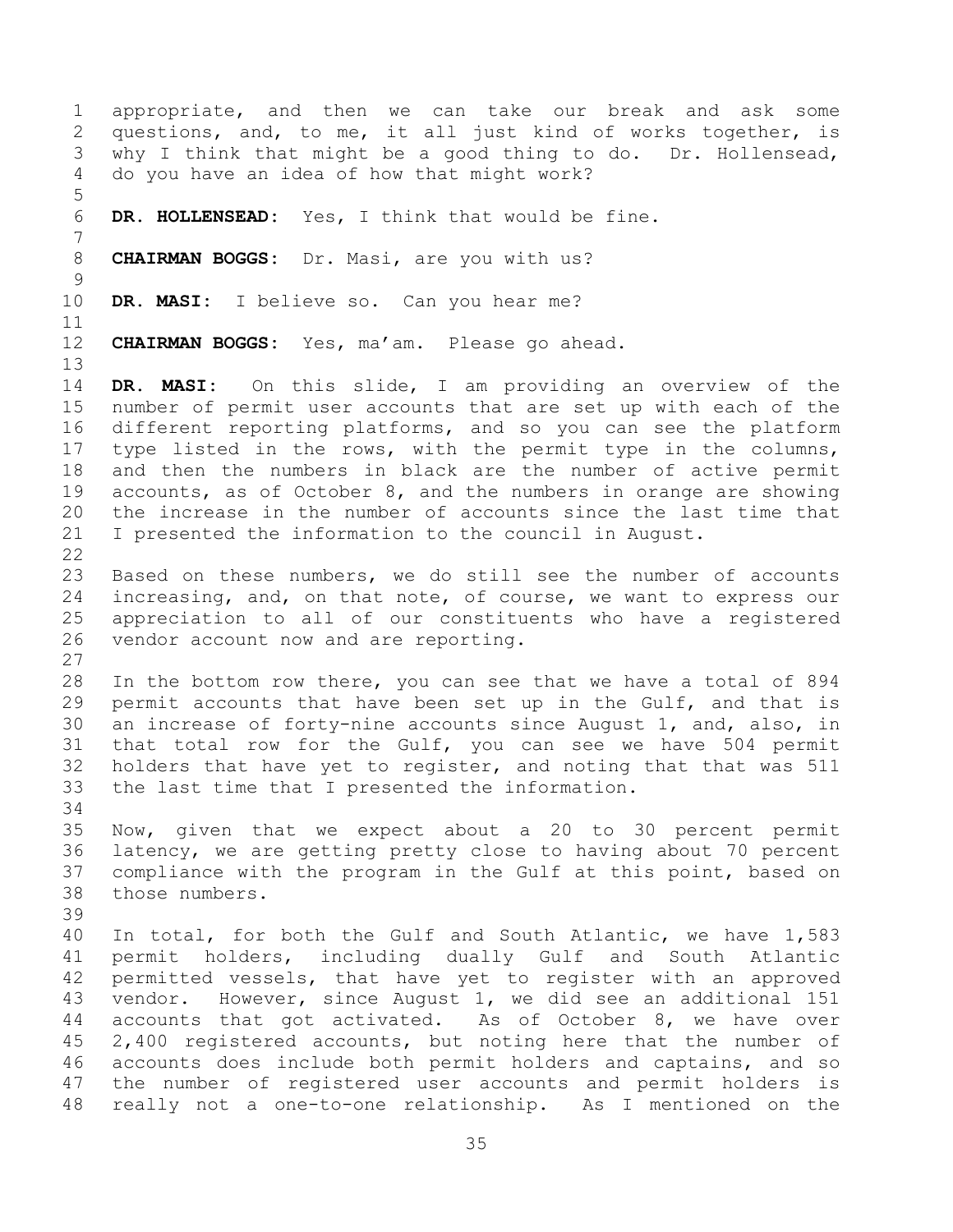1 previous slide, we are expecting that 20 to 30 percent permit<br>2 latency. latency. 3 4 Now, in order to improve the industry's understanding of the<br>5 for-hire regulations and permit holder requirements, both SERO 5 for-hire regulations and permit holder requirements, both SERO<br>6 and council staff have held a series of outreach events 6 and council staff have held a series of outreach events<br>7 recently, and I will review some of the ways that we are working recently, and I will review some of the ways that we are working 8 to engage our constituents on the new few slides. As a 9 reminder, we are anticipating an increase in SEFHIER program<br>10 participation as permits come up for renewal. participation as permits come up for renewal. 11<br>12 12 In regard to specific outreach efforts to reach our constituents<br>13 who are not yet complying with the program, we held a series of 13 who are not yet complying with the program, we held a series of<br>14 weekly VMS-requlation-specific webinars throughout September, 14 weekly VMS-regulation-specific webinars throughout September,<br>15 and each of those webinars garnered about ten participants each. 15 and each of those webinars garnered about ten participants each,<br>16 and we fielded some really great questions from our constituents and we fielded some really great questions from our constituents 17 about the VMS requirements during those webinars. 18<br>19 19 In October, SERO also hosted two SEFHIER constituent calls with<br>20 Andy Strelcheck, our Regional Administrator, and those 20 Andy Strelcheck, our Regional Administrator,<br>21 constituent calls offered callers some direct one 21 constituent calls offered callers some direct one-on-one time<br>22 with Mr. Strelcheck, to discuss questions or express concerns 22 with Mr. Strelcheck, to discuss questions or express concerns<br>23 about the SEFHIER program, and so we definitely appreciate the 23 about the SEFHIER program, and so we definitely appreciate the<br>24 folks that called in during those days and asked some really 24 folks that called in during those days and asked some really<br>25 thoughtful questions. thoughtful questions. 26<br>27 27 Also, in October, council staff hosted two VMS vendor webinars,<br>28 where our constituents were given information on the available 28 where our constituents were given information on the available<br>29 type-approved VMS options that are available to them, including 29 type-approved VMS options that are available to them, including<br>30 how they work and what the associated price and transmission 30 how they work and what the associated price and transmission<br>31 fees are for each. Each of those webinars had about fifty fees are for each. Each of those webinars had about fifty 32 participants at each, and so we definitely want to thank council<br>33 staff for hosting those webinars for our constituents. staff for hosting those webinars for our constituents. 34<br>35 35 Then, finally, in October, we're hosting SEFHIER validation<br>36 survevor training for the state survevors. So far, we have held 36 surveyor training for the state surveyors. So far, we have held<br>37 three training sessions, and then, once those surveyors are 37 three training sessions, and then, once those surveyors are<br>38 trained, the states will being surveying our for-hire captains 38 trained, the states will being surveying our for-hire captains<br>39 across the Gulf. In fact, Florida and Alabama have already across the Gulf. In fact, Florida and Alabama have already 40 begun surveying federal for-hire vessels in those states, and, 41 as a reminder to the constituents, the survey is mandatory for<br>42 federallv-permitted Gulf for-hire vessels. federally-permitted Gulf for-hire vessels. 43 44 In regard to some of our additional outreach efforts, SERO<br>45 recently posted an updated permit renewal letter to our SEFHIER 45 recently posted an updated permit renewal letter to our SEFHIER<br>46 website, which was also mailed out by council staff. In the 46 website, which was also mailed out by council staff.<br>47 update letter, it explains the SEFHIER VMS requirements update letter, it explains the SEFHIER VMS requirements, and it

36

48 also provides some useful links for constituents to find the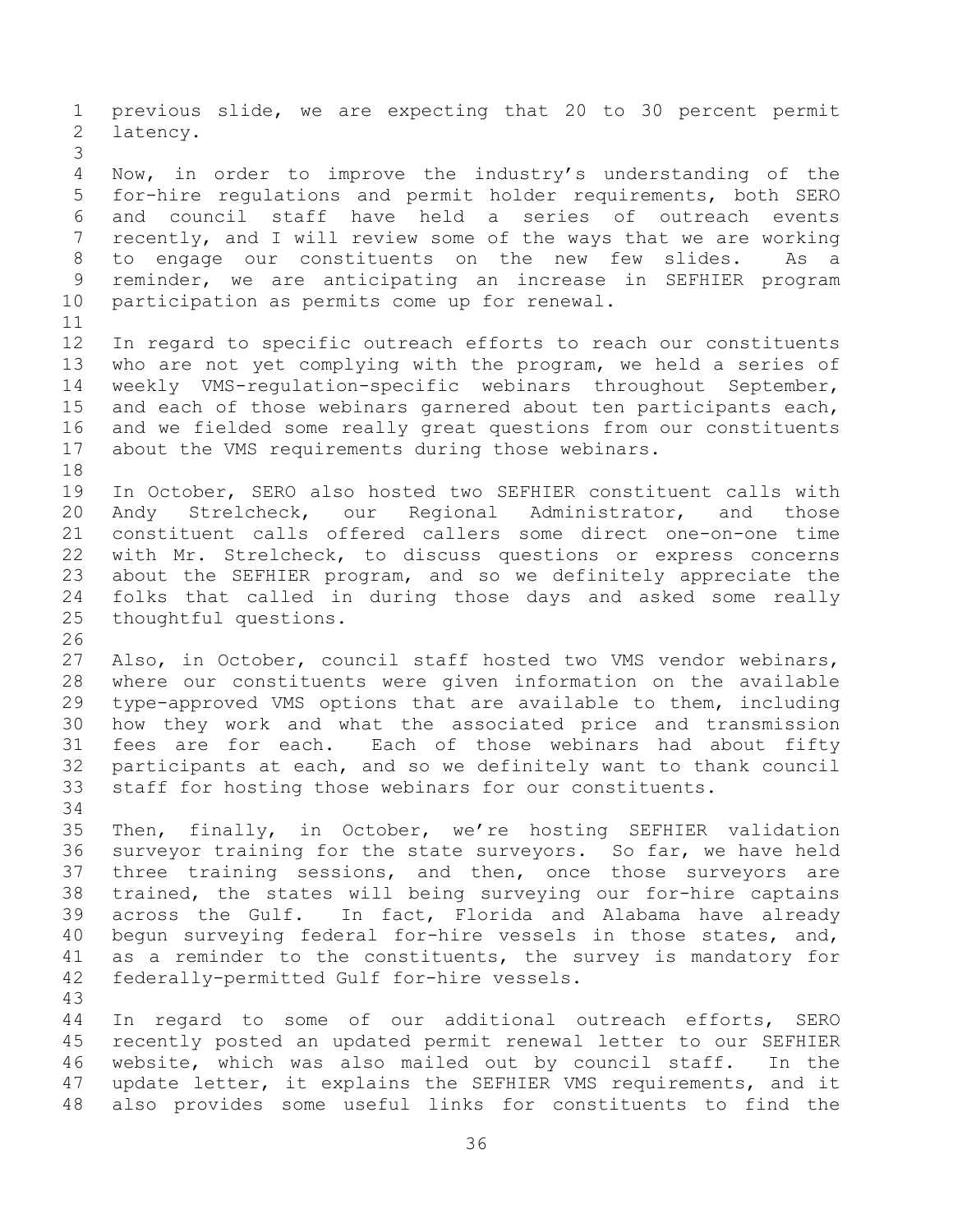1 information they need to get in compliance with the program.  $\frac{2}{3}$ 3 Regarding the validation survey, we recently posted a rack card<br>4 to the SEFHIER website, and the rack card is available at the 4 to the SEFHIER website, and the rack card is available at the<br>5 link provided under the second bullet, for anyone who has yet to 5 link provided under the second bullet, for anyone who has yet to<br>6 see it, and, in the rack card, it explains why the validation 6 see it, and, in the rack card, it explains why the validation<br>7 survey is meaningful and how that survey data will be used by survey is meaningful and how that survey data will be used by 8 the SEFHIER program to finalize the landings estimates for the 9 for-hire fishery. 10<br>11 11 Then, finally, as we hear from our constituents and colleagues,<br>12 we will definitely try to improve our website and the materials 12 we will definitely try to improve our website and the materials<br>13 that we post there, and so, for example, we now have over sixty 13 that we post there, and so, for example, we now have over sixty<br>14 helpful questions and answers posted at the link provided at the 14 helpful questions and answers posted at the link provided at the<br>15 bottom of the slide, and those questions and answers cover 15 bottom of the slide, and those questions and answers cover<br>16 topics that range from how and why do you need to report to topics that range from how and why do you need to report to 17 questions and answers specific to the validation survey, and so<br>18 our SEFHIER website has really been adapted to being an 18 our SEFHIER website has really been adapted to being<br>19 incredibly useful outreach tool in itself. incredibly useful outreach tool in itself. 20<br>21 21 Finally, one last slide, and, on this one, I just wanted to<br>22 highlight some general SEFHIER discussion items, and so the 22 highlight some general SEFHIER discussion items, and so the<br>23 first topic is a reminder for dually-permitted commercial reef 23 first topic is a reminder for dually-permitted commercial reef<br>24 fish and for-hire vessels that you must complete both the 24 fish and for-hire vessels that you must complete both the<br>25 commercial reef fish and the for-hire trip declaration when 25 commercial reef fish and the for-hire trip declaration when<br>26 going on a for-hire trip, but we are still actively 26 going on a for-hire trip, but we are still act<br>27 investigating how to better streamline this for 27 investigating how to better streamline this for our<br>28 constituents, but, at this time, it's important to remember that 28 constituents, but, at this time, it's important to remember that<br>29 these notifications are serving different purposes for each 29 these notifications are serving different purposes for each<br>30 sector, and each have different regulatory text, and so both 30 sector, and each have different regulatory text, and so both 31 must be submitted. must be submitted. 32<br>33 33 As a reminder for constituents catching HMS species or who are<br>34 dually GARFO and SERO permitted, if the constituent is using the 34 dually GARFO and SERO permitted, if the constituent is using the<br>35 VESL app to report, then they will still need to complete the 35 VESL app to report, then they will still need to complete the<br>36 HMS or GARFO report separately, as VESL is not currently 36 HMS or GARFO report separately, as VESL is not currently<br>37 approved for either HMS or GARFO. If the constituent instead 37 approved for either HMS or GARFO.<br>38 used the eTRIPS app to report, then 38 used the eTRIPS app to report, then that app will prompt for the<br>39 HMS or GARFO-required questions, and so only one submission HMS or GARFO-required questions, and so only one submission 40 would be required in order to satisfy the reporting requirements 41 for these various programs. 42 43 With that, I just want to wrap up today by highlighting the<br>44 dedication of our SEFHIER program staff and colleagues, 44 dedication of our SEFHIER program staff and colleagues,<br>45 including council staff, who are helping our for-hire

45 including council staff, who are helping our<br>46 constituents get into compliance with the program, a 46 constituents get into compliance with the program, and, last,<br>47 but definitely not least, a special thanks to our for-hire but definitely not least, a special thanks to our for-hire 48 constituents, especially the ones that continue to reach out to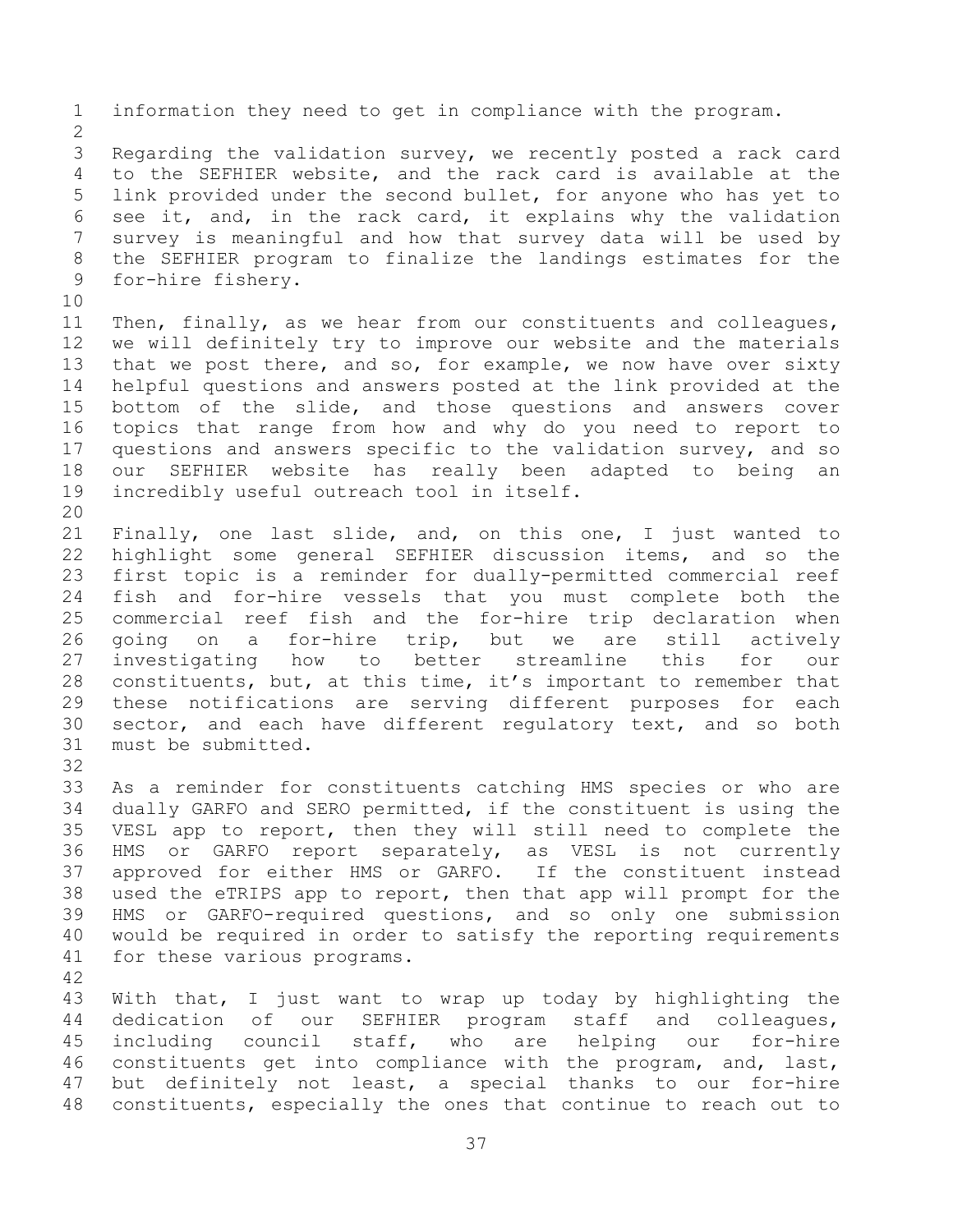1 us with feedback, in order to try and improve the program. With<br>2 that, thanks, everyone, for your attention, and I will open the 2 that, thanks, everyone, for your attention, and I will open the<br>3 floor to questions, and, council staff, if you could please 3 floor to questions, and, council staff, if you could please<br>4 allow Jessica Stephen, and I think she's still on for a little 4 allow Jessica Stephen, and I think she's still on for a little<br>5 bit, to speak, and she'll be helping with questions today. 5 bit, to speak, and she'll be helping with questions today.<br>6 Thank vou. Thank you. 7 8 **CHAIRMAN BOGGS:** Thank you for your presentation. The slides 9 that we have, there were a couple more slides dealing with OLE,<br>10 and was that intended to be a part of this presentation or not? and was that intended to be a part of this presentation or not? 11<br>12 DR. MASI: The slides following the acknowledgement slide? 13<br>14 14 **CHAIRMAN BOGGS:** Yes, ma'am.  $15$ <br> $16$ DR. MASI: Those are just there for extra information, if anyone 17 had questions about it. 18<br>19 19 **CHAIRMAN BOGGS:** Okay. Thank you, ma'am. We've got about nine 20 minutes before our scheduled break. Does anybody have any<br>21 questions? Kevin Anson. questions? Kevin Anson.  $\frac{22}{23}$ MR. ANSON: Thank you, Dr. Masi, for the update. It's come to 24 our attention that there might be some discrepancies in the type<br>25 of data, or the questions, that are being asked on the various 25 of data, or the questions, that are being asked on the various<br>26 apps or units that are currently being used for SEFHIER 26 apps or units that are currently being used for<br>27 reporting, specifically as it relates to the number 27 reporting, specifically as it relates to the number of dead<br>28 discards. discards. 29<br>30 30 From what I'm told, it appears that that question is asked on<br>31 some units, but is not asked through other applications or some units, but is not asked through other applications or 32 units, and do you have any information about that, or are you<br>33 aware of that issue? aware of that issue? 34<br>35 35 **DR. JESSICA STEPHEN:** I can speak to that issue, and so, as 36 Michelle mentioned in one of the slides, eTRIPS is an<br>37 application that we use and a vendor that is also serving GARFO 37 application that we use and a vendor that is also serving GARFO<br>38 and HMS. Because of that, it is a type of one-stop reporting, 38 and HMS. Because of that, it is a type of one-stop reporting,<br>39 and they do -- GARFO and HMS may have questions about discards, and they do  $-$ - GARFO and HMS may have questions about discards, 40 and then they will show up, if they are using eTRIPS, because of 41 that. 42 43 **CHAIRMAN BOGGS:** Thank you, Dr. Stephen. Anyone else with any 44 questions on either presentation that we have just heard? We've<br>45 qot a quiet group today. Any questions about the document that 45 got a quiet group today. Any questions about the document that<br>46 Ms. Somerset presented? Dr. Simmons. Ms. Somerset presented? Dr. Simmons. 47 48 **EXECUTIVE DIRECTOR SIMMONS:** Thank you, Madam Chair. After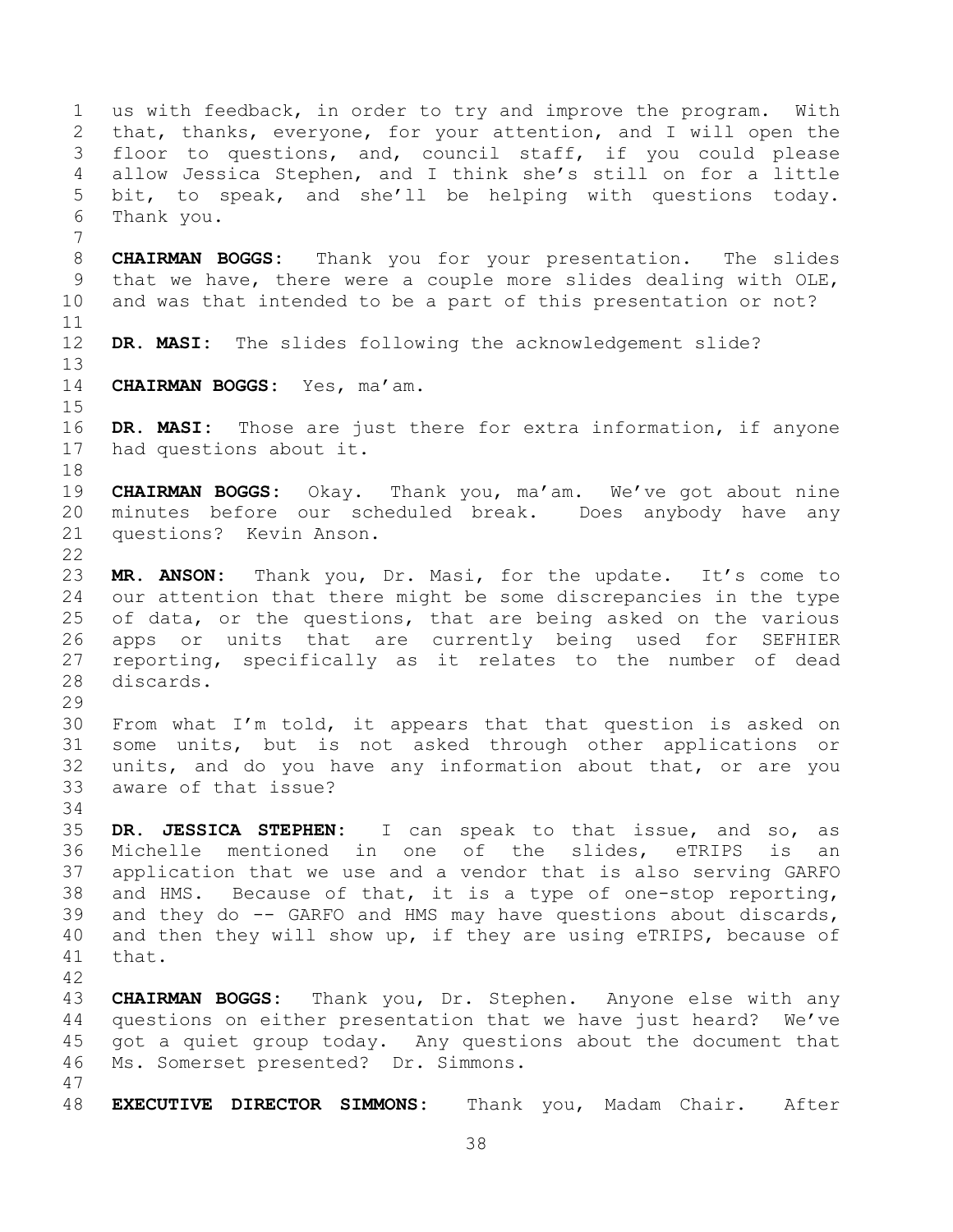1 break, we're going to come back and go through that document,<br>2 correct? 2 correct? 3 4 **CHAIRMAN BOGGS:** Yes, ma'am. We can, but I just was trying to 5 see if we had any questions, while we had just a few minutes<br>6 before break, but, ves, we can go back through it. Mr. Gill and 6 before break, but, yes, we can go back through it. Mr. Gill and then Ms. Bosarge. 8 9 **MR. GILL:** Thank you, Madam Chair. I do have a number of 10 questions, and I don't know whether you want to do break and<br>11 then get into a Q&A period or not. then get into a Q&A period or not. 12<br>13 13 **CHAIRMAN BOGGS:** Well, if this is a multiple-part question, I suggest that we go to break and come back, but, Leann, go ahead.  $\frac{15}{16}$ MS. BOSARGE: Mine is for Dr. Stephen, and it's really just a 17 follow-up on Kevin's, because I'm not sure that I understood the<br>18 answer, and so it is important that we're getting all the same 18 answer, and so it is important that we're getting all the same<br>19 pieces of data, regardless of the platform or software 19 pieces of data, regardless of the platform or software<br>20 application being used, and so are we in fact getting with that 20 application being used, and so are we in fact getting with that<br>21 with the discards that Kevin was referring to or not? I am 21 with the discards that Kevin was referring to or not? I am<br>22 confused. confused. 23 24 **DR. STEPHEN:** Leann, discards, just as general discards, is part 25 of the catch for SEFHIER, but other programs ask for additional<br>26 information about the disposition of those discards, such as 26 information about the disposition of those discards, such as<br>27 dead discards, and that's what you will see in eTRIPS, to 27 dead discards, and that's what you will see in eTRIPS, to<br>28 satisfy the other reporting requirements and not force a 28 satisfy the other reporting requirements and not force a<br>29 fisherman to report-multiple-times on the same-trip. fisherman to report multiple times on the same trip. 30<br>31 CHAIRMAN BOGGS: Ms. Bosarge, is that satisfactory? 32<br>33 33 **MS. BOSARGE:** I guess so. I guess, in the Gulf, we don't ask 34 about dead discards, and just discards, and we don't ask about<br>35 disposition, and is that what you're saying, Jessica? disposition, and is that what you're saying, Jessica? 36<br>37 37 **DR. STEPHEN:** Yes, that's correct. That's what had been decided 38 through the process, that we were only going to ask about<br>39 discards, but not disposition. discards, but not disposition. 40 41 **CHAIRMAN BOGGS:** A follow-up to that, Leann? Kevin Anson. 42 43 **MR. ANSON:** I had my hand up for another question, but, to that 44 point, if we're not asking that question, it appears that we 44 point, if we're not asking that question, it appears that we<br>45 have some inconsistencies as to how we are currently collecting 45 have some inconsistencies as to how we are currently collecting<br>46 the data and how that data is then used to help to manage and 46 the data and how that data is then used to help to manage and<br>47 monitor harvest in-season, and so I think it ought to be monitor harvest in-season, and so I think it ought to be 48 something that should be addressed, in order to make it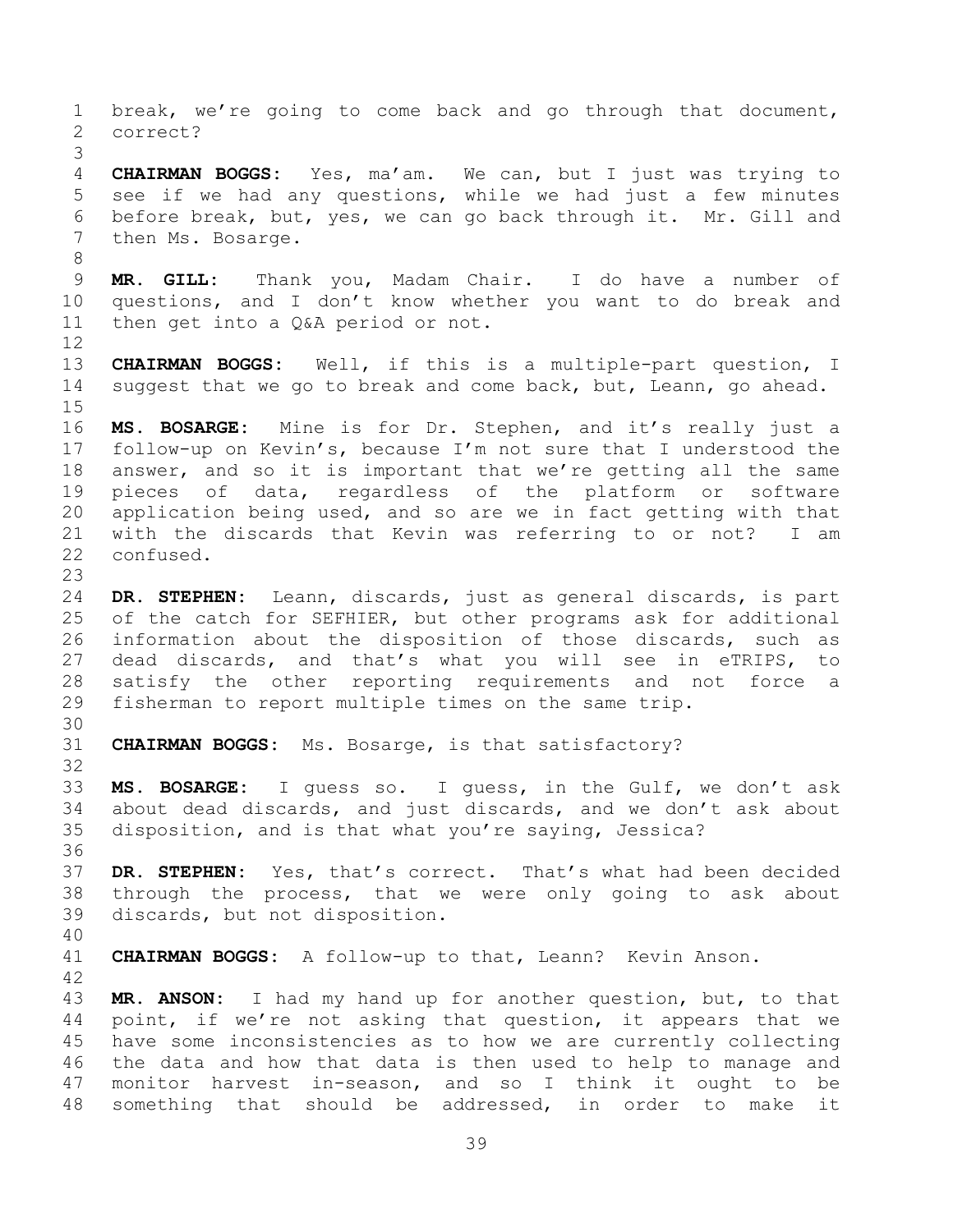1 compatible with what we currently have in the fishery, would be<br>2 my comment. my comment.

3 4 Then, second to that, is there any outreach, or any<br>5 communication, that is occurring amongst NMFS staff about these 5 communication, that is occurring amongst NMFS staff about these<br>6 unregistered permits? Is that being communicated to local state 6 unregistered permits? Is that being communicated to local state enforcement officers, to help with trying to deal with the 8 outreach question and try to get those folks registered?

 $\begin{array}{c} 9 \\ 10 \end{array}$ 10 DR. STEPHEN: Yes, we are reaching out to people that have not<br>11 reported. One of the challenges we're seeing is that the 11 reported. One of the challenges we're seeing is that the<br>12 vendors allow registration of captains, which may not be permit 12 vendors allow registration of captains, which may not be permit<br>13 holders, and so we're working through how to kind of match up 13 holders, and so we're working through how to kind of match up<br>14 all the accounts to the correct permitted vessels, and it's a 14 all the accounts to the correct permitted vessels, and it's a<br>15 little bit of a challenge right now, as our permit system is 15 little bit of a challenge right now, as our permit system is<br>16 migrating and we're trying to get the connection back to some of migrating and we're trying to get the connection back to some of 17 the other vendors, so that we can make that match.

18<br>19

CHAIRMAN BOGGS: A follow-up to that?

20<br>21 21 **MR. ANSON:** So an individual can register, but they're not 22 supplying their vessel information, which is part of the permit<br>23 application, as well as the documentation that goes with the 23 application, as well as the documentation that goes with the<br>24 permit, and I lost you there, as to how you're not able to 24 permit, and I lost you there, as to how you're not able to<br>25 account for registration associated with the permit, which is 25 account for registration associated with the permit, which is<br>26 then tied to a vessel. then tied to a vessel.

 $\frac{27}{28}$ 28 DR. STEPHEN: Correct, and so, when we go with ACCSP with<br>29 eTRIPS, they have a broader way to create an account, to allow 29 eTRIPS, they have a broader way to create an account, to allow<br>30 captains to register for accounts, and that does not necessarily 30 captains to register for accounts, and that does not necessarily<br>31 relate it in the eTRIPS system to the permitted vessel, because 31 relate it in the eTRIPS system to the permitted vessel, because<br>32 we don't collect and capture the captain information, unless the 32 we don't collect and capture the captain information, unless the  $33$  captain is also the permit holder. captain is also the permit holder.

34<br>35

35 With one of the other applications, VESL, we worked a little bit<br>36 differently, and they have a system where the permit holder then 36 differently, and they have a system where the permit holder then<br>37 allows sub-accounts, and so that relation is linked more clearly 37 allows sub-accounts, and so that relation is linked more clearly<br>38 in the VESL account. What we're trying to do is gather the 38 in the VESL account. What we're trying to do is gather the information from the different sources and match it to our 40 permits data and make conclusions about how many people have or 41 have not registered for an account and how many vessels that is<br>42 related directly to. related directly to.

43

44 One of the challenges is that, if they open an account, and they<br>45 haven't submitted a logbook on the ACCSP side, we may not be 45 haven't submitted a logbook on the ACCSP side, we may not be<br>46 able to link that person directly to the vessel at this time, if 46 able to link that person directly to the vessel at this time, if<br>47 they are a captain instead of the permit holder. they are a captain instead of the permit holder.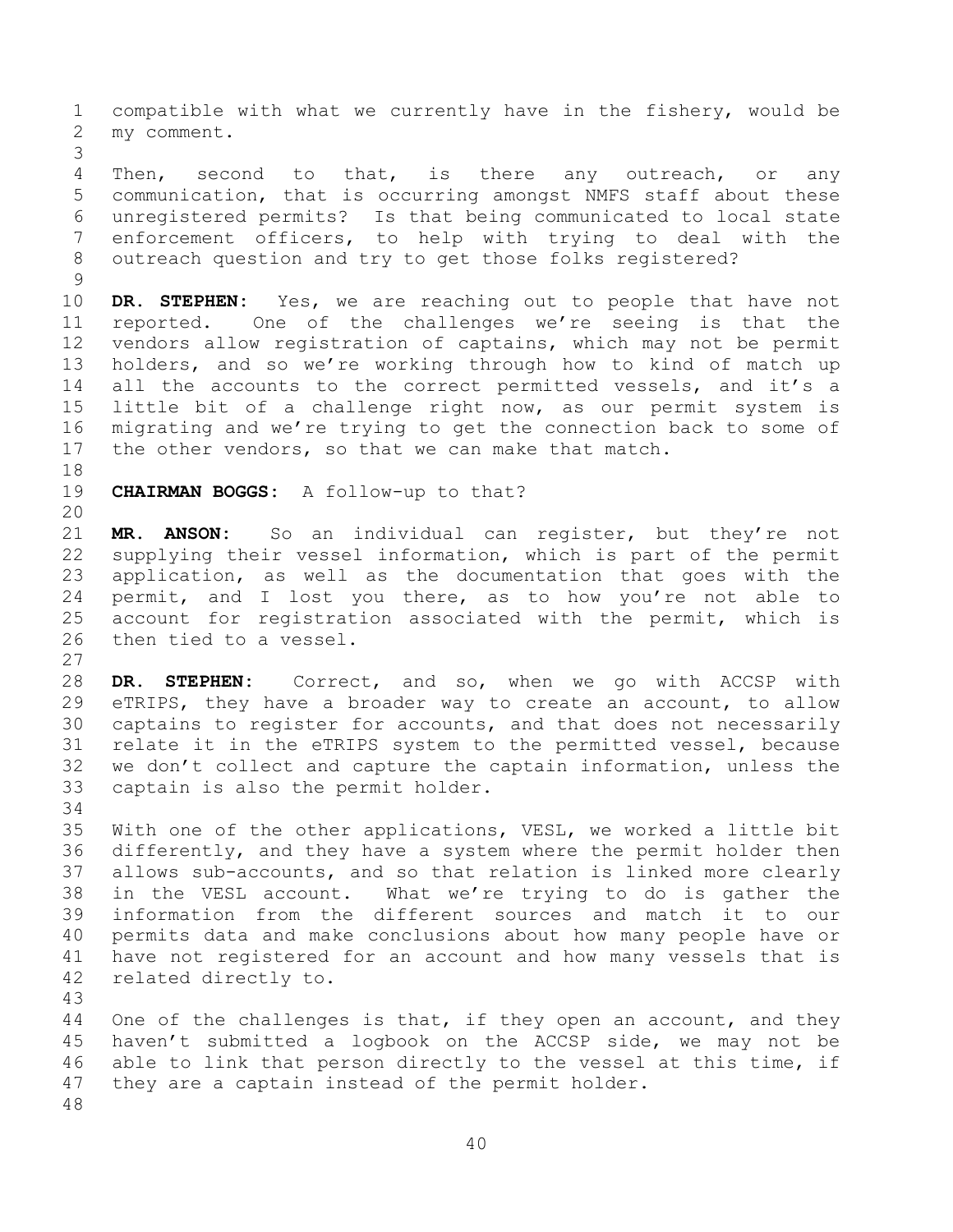1 **CHAIRMAN BOGGS:** Mr. Anson, a follow-up to that?  $\frac{2}{3}$ 3 **MR. ANSON:** There's kind of lots of information here to process,<br>4 and I'm just curious, because we've had some discussions about 4 and I'm just curious, because we've had some discussions about<br>5 being able to track IFQ accounts and holders and all this, and, 5 being able to track IFQ accounts and holders and all this, and,<br>6 Dr. Stephen, vou've been part of those conversations previously, 6 Dr. Stephen, you've been part of those conversations previously,<br>7 and are very familiar with that program, and do you feel like, and are very familiar with that program, and do you feel like, 8 with eTRIPS and these other programs that have been developed to 9 help monitor or track and register accounts, are we going to<br>10 have similar issues with trying to find out information specific 10 have similar issues with trying to find out information specific<br>11 to how accounts and vessels and permits are able to account for 11 to how accounts and vessels and permits are able to account for<br>12 their landings, or are we going to have an improvement with this 12 their landings, or are we going to have an improvement with this<br>13 qoing into for-hire? going into for-hire?  $\frac{14}{15}$ 15 **DR. STEPHEN:** The main difference between the two systems is IFQ<br>16 is all housed internally, with no external partners, and, is all housed internally, with no external partners, and, 17 working with the for-hire, we wanted to allow external partners<br>18 to be able to create the applications. to be able to create the applications. 19<br>20 20 We are actively working to solve some of these issues, and we're<br>21 proposing different ideas to work through it, and so I think we 21 proposing different ideas to work through it, and so I think we<br>22 will solve this in the future, but we're just a little bit 22 will solve this in the future, but we're just a little bit<br>23 challenged right now, as we move to what we need exactly to make 23 challenged right now, as we move to what we need exactly to make<br>24 more of that linkage automated rather than manual. more of that linkage automated rather than manual.  $\frac{25}{26}$ 26 **CHAIRMAN BOGGS:** Thank you, Dr. Stephen. Just, real quickly,<br>27 Mr. Gill, if I afford you the time, is it related to this, so we 27 Mr. Gill, if I afford you the time, is it related to this, so we<br>28 can let Dr. Masi and Dr. Stephen go, or is it relation to the 28 can let Dr. Masi and Dr. Stephen go, or is it relation to the<br>29 other document we'll be discussing? other document we'll be discussing? 30<br>31 MR. GILL: My questions are to the presentation by Ms. Somerset. 32<br>33 33 **CHAIRMAN BOGGS:** Okay. Then we'll hold that until after our break, if that's okay, Mr. Chair. 35<br>36 36 **MR. DIAZ:** Let's go ahead and take a fifteen-minute break, and we'll come back at 11:00. 38<br>39 (Whereupon, a brief recess was taken.) 40 41 **CHAIRMAN BOGGS:** Mr. Gill, let's have your nine-part question, sir. 43 44 **MR. GILL:** Thank you, Madam Chair, and so the first one relates 45 to the AP recommendation to split the document into two, which<br>46 was addressed in Carly's presentation, and I am probably not 46 was addressed in Carly's presentation, and I am probably not<br>47 smart enough to see it, but, at this point, I don't quite smart enough to see it, but, at this point, I don't quite 48 understand whether it's a valid concern or not, and so I would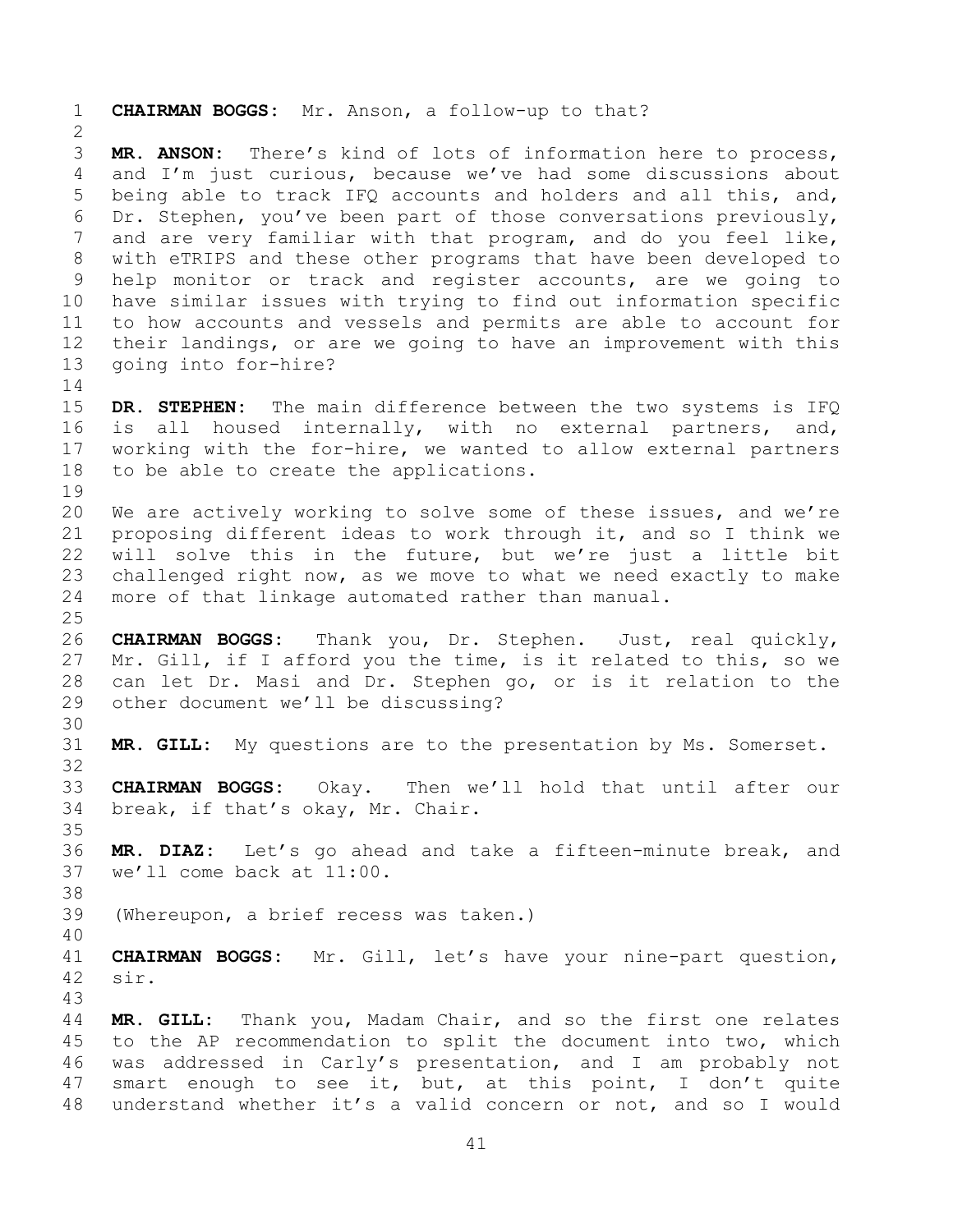42 1 like to ask staff whether that concern has merit, and, if so, if<br>2 it does, what duration difference are we talking about between 2 it does, what duration difference are we talking about between<br>3 delays because of commercial considerations versus the for-hire? delays because of commercial considerations versus the for-hire?  $\frac{4}{5}$ 5 **CHAIRMAN BOGGS:** If I could, Mr. Gill, ask that we let Carly go 6 through the document and give a chance for everyone else to come<br>7 back to the table, and I apologize for that, but I think maybe back to the table, and I apologize for that, but I think maybe 8 we can address it as we go through the document and get to that 9 item. 10<br>11 MR. GILL: I thought we went through the document.  $\begin{array}{c} 12 \\ 13 \end{array}$ 13 **CHAIRMAN BOGGS:** Well, I think we were going to start with the 14 first action and discuss it and work our way through the<br>15 document, if you don't mind. document, if you don't mind. 16<br>17 MR. GILL: Yes, ma'am. 18<br>19 19 **CHAIRMAN BOGGS:** Dr. Hollensead or Carly, either one. 20<br>21 21 **MS. SOMERSET:** That sounds good, and we can bring up the 22 document and go through actions and alternatives and then take<br>23 these as we get to them. these as we get to them.  $\frac{24}{25}$ 25 **CHAIRMAN BOGGS:** Dr. Hollensead. 26<br>27 27 **DR. HOLLENSEAD:** Madam Chair, thank you. I also wanted to bring 28 it up to the committee that we have Captain Dylan Hubbard on the<br>29 webinar, and he's the Chair of the Data Collection AP, as well 29 webinar, and he's the Chair of the Data Collection AP, as well<br>30 as Captain Eric Schmidt, who is the Vice Chair, and, also, in 30 as Captain Eric Schmidt, who is the Vice Chair, and, also, in<br>31 the room, we have Jason Downey, and he is on the Law Enforcement the room, we have Jason Downey, and he is on the Law Enforcement 32 Technical Committee, and so any of these recommendations from<br>33 these various groups, as Carly goes through that, if you would 33 these various groups, as Carly goes through that, if you would<br>34 like some specific information from those folks, thev would 34 like some specific information from those folks, they would<br>35 probably be the best ones to provide information on the 35 probably be the best ones to provide information on the<br>36 rationale for those motions. rationale for those motions. 37<br>38 38 **CHAIRMAN BOGGS:** Thank you. Ms. Somerset, if you will, please take us through the action items. 40 41 **MS. SOMERSET:** All right. Thank you, Madam Chair. The first 42 action, again, is for the for-hire sector, specifically those<br>43 with charter/headboat reef fish and/or charter/headboat coastal 43 with charter/headboat reef fish and/or charter/headboat coastal<br>44 migratory pelagic permits, and this would allow for an exemption 44 migratory pelagic permits, and this would allow for an exemption<br>45 to the VMS requirements to address equipment failure. to the VMS requirements to address equipment failure. 46<br>47 Alternative 1 is the no action, and, potentially, that would 48 maintain the requirements as they are now, but the vessel would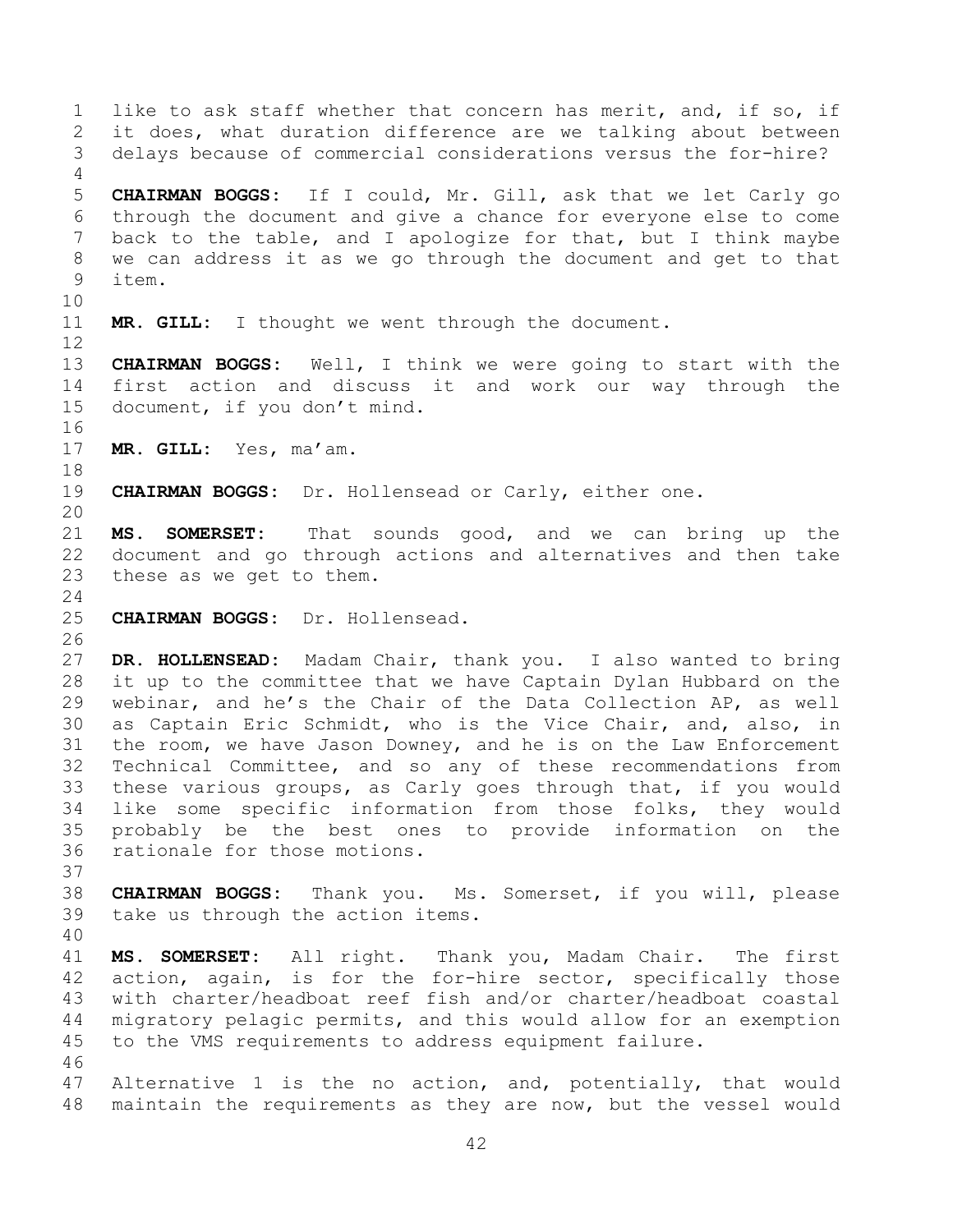1 not be able to move on the water unless they are under a power-<br>2 down exemption, and so the VMS has to be onboard and operating 2 down exemption, and so the VMS has to be onboard and operating at all times.

 $\frac{4}{5}$ 5 The first exemption would be under Alternative 2, and that would<br>6 create one to address equipment failure by setting a limit on 6 create one to address equipment failure by setting a limit on<br>7 the number of days that the NMFS-approved exemption method is 7 the number of days that the NMFS-approved exemption method is 8 valid, and, essentially, Option 2a, the exemption would be valid 9 for up to three days from the submittal date, and then Option 2b<br>10 and 2c extend that exemption to seven days and then ten days, 10 and 2c extend that exemption to seven days and then ten days,<br>11 and so I believe there was one recommendation by the Data 11 and so I believe there was one recommendation by the Data<br>12 Collection AP to specifically state business days rather than 12 Collection AP to specifically state business days rather than<br>13 calendar days, and I can stop there, if we have any questions 13 calendar days, and I can stop there, if we have any questions<br>14 related to that. related to that.

 $15$ <br> $16$ CHAIRMAN BOGGS: Thank you, Ms. Somerset. I do have a question, 17 and then, Mr. Gill, I will get to you. Something that I would<br>18 like to clarify, and this was actually brought to my attention, 18 like to clarify, and this was actually brought to my attention,<br>19 is, in Alternative 1, it's referred to as a power-down 19 is, in Alternative 1, it's referred to as a power-down<br>20 exemption, which you can power your system down, and you can't 20 exemption, which you can power your system down, and you can't<br>21 move the vessel, and you can't fish. Is there going to be a 21 move the vessel, and you can't fish. Is there going to be a<br>22 difference in a power-down exemption and this equipment failure 22 difference in a power-down exemption and this equipment failure<br>23 exemption, meaning your equipment is not working, but you're 23 exemption, meaning your equipment is not working, but you're<br>24 still allowed to go fish, and that was something that I was 24 still allowed to go fish, and that was something that I was<br>25 asked to clarify, and I kind of want to make sure that's correct 25 asked to clarify, and I kind of want to make sure that's correct<br>26 as well. as well.

 $\frac{27}{28}$ 28 **MS. SOMERSET:** Yes, ma'am. The way I understand your question,<br>29 the power-down exemption is essentially, and I believe we talked 29 the power-down exemption is essentially, and I believe we talked<br>30 about a bit vesterday in the O&A session, but, if you apply for 30 about a bit yesterday in the Q&A session, but, if you apply for  $31$  a power-down exemption, and it is granted, you are not allowed 31 a power-down exemption, and it is granted, you are not allowed<br>32 to move on the water for a minimum of seventy-two hours. to move on the water for a minimum of seventy-two hours.

33<br>34 34 You use the power-down exemption if you are going in the yard,<br>35 or if you know you're not going to use your boat for a while, at 35 or if you know you're not going to use your boat for a while, at<br>36 the very minimum seventy-two hours, and so that is different 36 the very minimum seventy-two hours, and so that is different<br>37 than this exemption for equipment failure, and you would be 37 than this exemption for equipment failure, and you would be<br>38 allowed to go fishing, even though your VMS unit is not working, 38 allowed to go fishing, even though your VMS unit is not working,<br>39 and so it's not -- Knowing that you won't be using your vessel and so it's not -- Knowing that you won't be using your vessel 40 for a while, even though your unit is working properly, and you 41 apply for the power-down exemption, because you won't be using<br>42 vour vessel. The equipment failure exemption is because vour 42 your vessel. The equipment failure exemption is because your<br>43 unit has failed, or is malfunctioning, and you still need to 43 unit has failed, or is malfunctioning, and you still need to<br>44 move on the water, to go on your trip or do whatever else you 44 move on the water, to go on your trip or do whatever else you need to do.

46<br>47

47 **CHAIRMAN BOGGS:** Thank you, Ms. Somerset, for that 48 clarification. All right. Mr. Gill.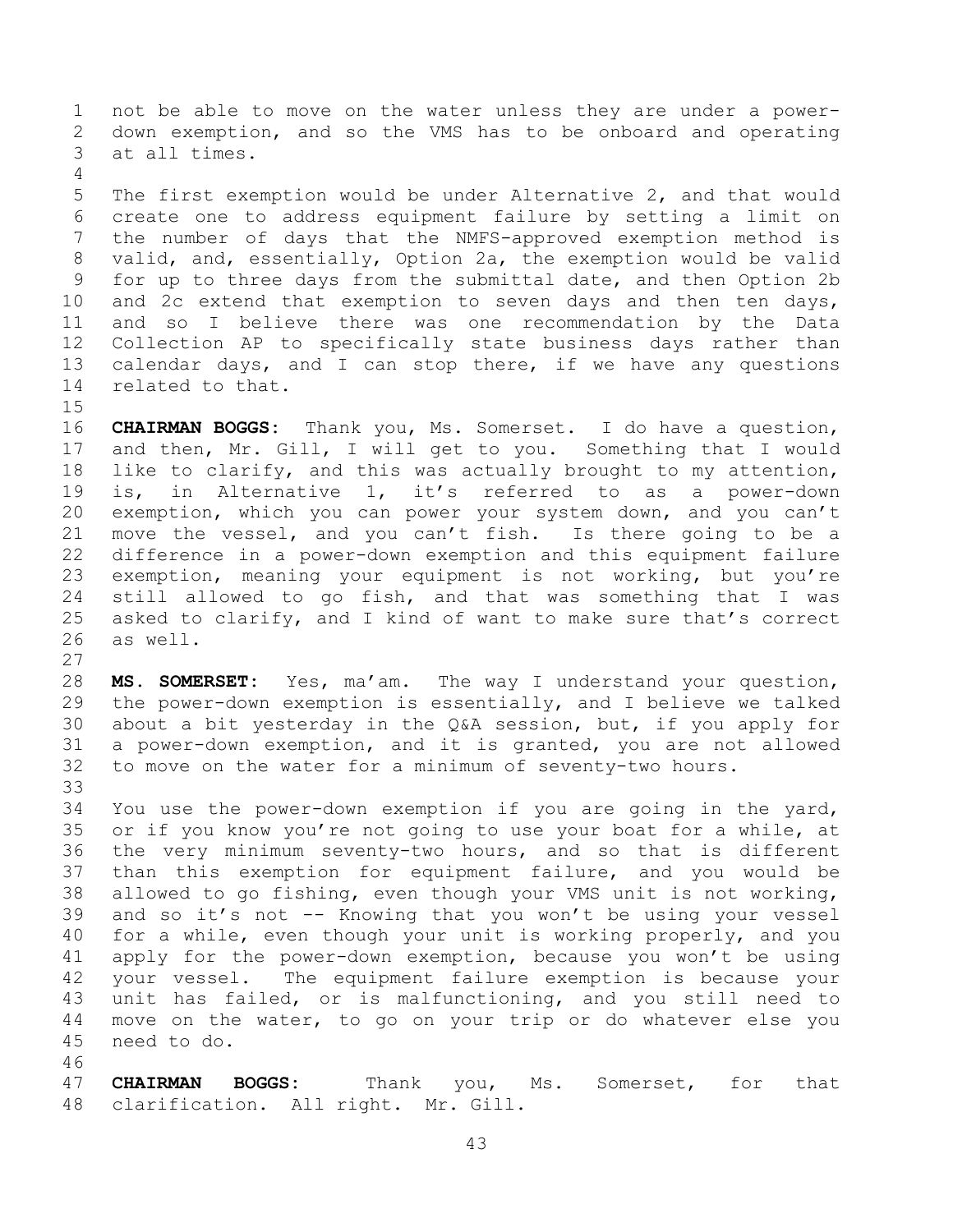$\frac{1}{2}$ 2 **MR. GILL:** Thank you, Madam Chair, and I guess this question 3 goes to the overall need for the document. One of the things<br>4 that I did not see in the document is any of the data from the 4 that I did not see in the document is any of the data from the<br>5 longstanding commercial VMS units and where they had failures, 5 longstanding commercial VMS units and where they had failures,<br>6 et cetera, and I would quess there is a long history of 6 et cetera, and I would guess there is a long history<br>7 frequency and duration of failure, and I think they're handl frequency and duration of failure, and I think they're handled 8 on a case basis, if I remember correctly, but it would seem to 9 me that, although there is distinct differences between that<br>10 system and what is being proposed here, a wide number, it does 10 system and what is being proposed here, a wide number, it does<br>11 provide, if you will, some baseline of comparison that says to 11 provide, if you will, some baseline of comparison that says to<br>12 what extent do we have a problem, and to what extent do we need 12 what extent do we have a problem, and to what extent do we need<br>13 to work around it and help address the questions in both Action 13 to work around it and help address the questions in both Action<br>14 1 and Action 2. I don't know why it's not here, but my 14 1 and Action 2. I don't know why it's not here, but my<br>15 suggestion is that we ought to include it in this document 15 suggestion is that we ought to include it in this document<br>16 before we go final. before we go final.

 $17$ <br> $18$ CHAIRMAN BOGGS: Thank you, Mr. Gill. Ms. Bosarge.

19<br>20 20 **MS. BOSARGE:** Well, I think the problem is where would you find<br>21 the data, because we get no allowances, and so it's happening, 21 the data, because we get no allowances, and so it's happening,<br>22 but would we track phone calls to OLE saying can we please get 22 but would we track phone calls to OLE saying can we please get<br>23 some sort of leniency here, and, I mean, do you see what I'm 23 some sort of leniency here, and, I mean, do you see what  $I'm$ <br>24 saving? We have no -- Or do you want to get with the VMS 24 saying? We have no -- Or do you want to get with the VMS<br>25 vendors and ask them how many times they get calls to repair 25 vendors and ask them how many times they get calls to repair<br>26 stuff, or -- I don't know where you would pull the data from. stuff, or -- I don't know where you would pull the data from.

 $\begin{array}{c} 27 \\ 28 \end{array}$ 28 I mean, I just talked to a guy in the hall that told me that,<br>29 yes, just here recently, I had a boat fueled and iced up and 29 yes, just here recently, I had a boat fueled and iced up and<br>30 ready to go, and they told us it would be four to six weeks for 30 ready to go, and they told us it would be four to six weeks for<br>31 the parts for the VMS, and, I mean, we can get you anecdotal the parts for the VMS, and, I mean, we can get you anecdotal 32 data, but I don't know where you're going to get hard data,<br>33 because nobody has ever agreed to work with us on that. because nobody has ever agreed to work with us on that.

34<br>35

35 MR. GILL: Well, correct me if I'm wrong, and I may well be, but<br>36 they stay powered up all the time, unless they get a power-down, 36 they stay powered up all the time, unless they get a power-down,<br>37 right, and so, if they want to go out on trips and the equipment 37 right, and so, if they want to go out on trips and the equipment<br>38 fails, then they call them up and say I've got a problem, and 38 fails, then they call them up and say I've got a problem, and<br>39 then OLE and SERO knows that there's a problem with that boat. then OLE and SERO knows that there's a problem with that boat. 40 My guess is there's a good record of that, and that would help, 41 I think, shape this discussion, if it's available. If I'm<br>42 wrong, I stand corrected. wrong, I stand corrected.

43

44 **CHAIRMAN BOGGS:** Leann.

45 46 **MS. BOSARGE:** Staff is shaking their heads no. I mean, maybe you might have some power-downs that you would go try and 48 interpret as to why was the reason for that power-down, whether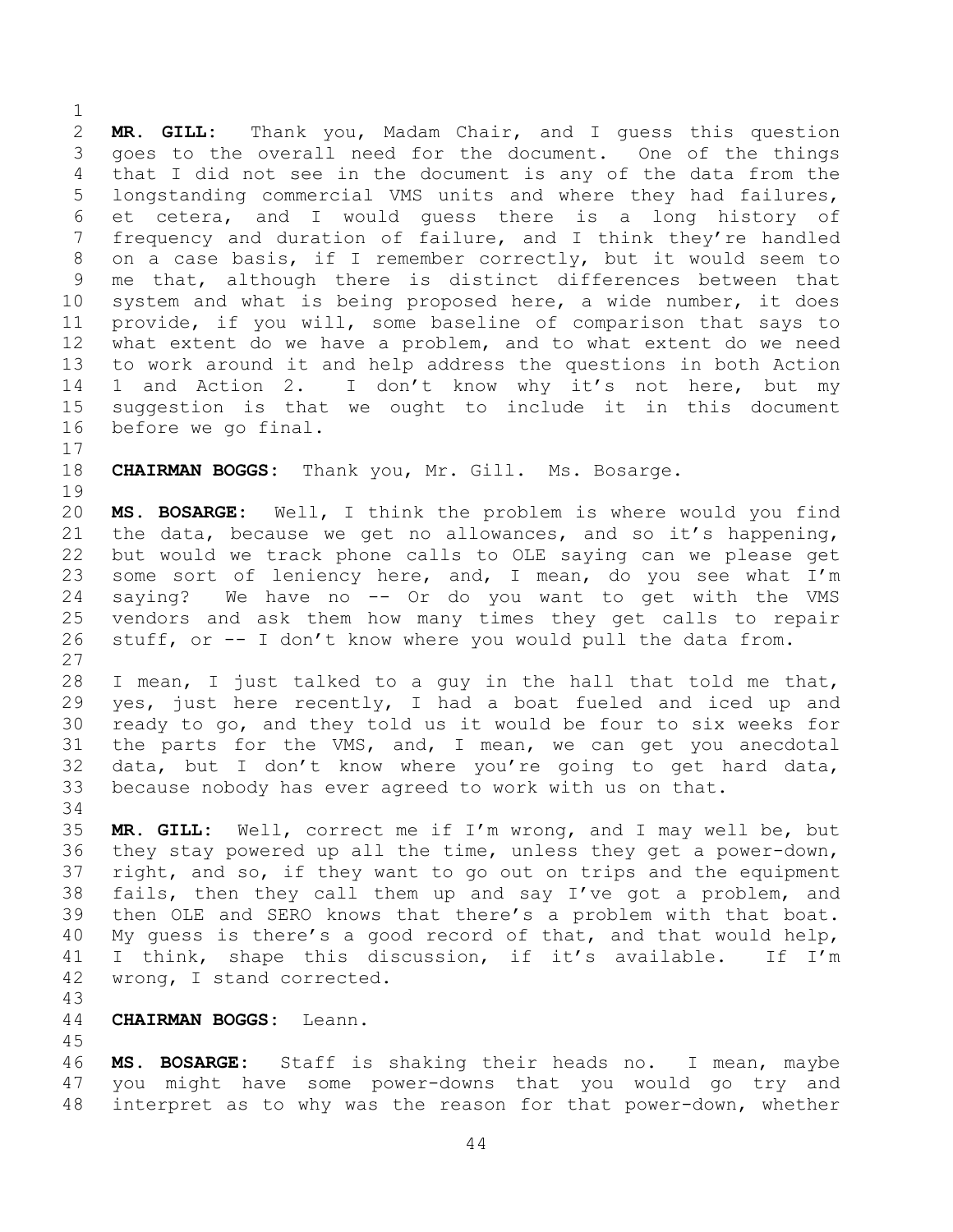1 it was because of equipment failure and they were waiting for<br>2 parts, but I think it's going to be very hard to parse out. parts, but I think it's going to be very hard to parse out. 3 4 **CHAIRMAN BOGGS:** Ms. Somerset. 5 6 **MS. SOMERSET:** Thank you. To that point, I have had, when<br>7 drafting the document, discussions with Jessica Stephen, and, drafting the document, discussions with Jessica Stephen, and, 8 overall, anecdotally and observed, there seems to be a low 9 failure rate for satellite VMS units, and so those are the ones<br>10 on the commercial, but, because of the complexity of how the 10 on the commercial, but, because of the complexity of how the<br>11 program is -- How complex the program is and how it's run, as 11 program is -- How complex the program is and how it's run, as<br>12 well as VMS being a national program with NOAA, it's hard to get 12 well as VMS being a national program with NOAA, it's hard to get<br>13 that data. that data.  $\frac{14}{15}$ 15 Specifically, vendors are third-party contractors, and so do you<br>16 pull it from the vendors, and that's if they keep the data, and pull it from the vendors, and that's if they keep the data, and 17 I don't think they have to, but they have to be available to<br>18 appear and answer questions on units, but I don't think they 18 appear and answer questions on units, but I don't think they<br>19 have to collect that. Possibly law enforcement has some, but 19 have to collect that. Possibly law enforcement has some, but<br>20 that may be a privacy concern, and so there's a lot more going 20 that may be a privacy concern, and so there's a lot more going<br>21 on there than just getting the data from one agency or person 21 on there than just getting the data from one agency or person<br>22 and sending it. and sending it. 23 24 **CHAIRMAN BOGGS:** Okay. I don't know that there's much that we 25 can with that, and I'm going to ask the question, and Officer<br>26 Downey is in the audience, and is there any input that you might 26 Downey is in the audience, and is there any input that you might<br>27 have or know? have or know? 28<br>29 29 **MAJOR JASON DOWNEY:** As far as the law enforcement input, we 30 talked about it, and, as long as the captain is able to show us<br>31 where they have an exemption that we can verify, we're good with where they have an exemption that we can verify, we're good with 32 it, because we have no idea how long it will take for them to<br>33 get repairs or anything like that, once they ask for it, and so, 33 get repairs or anything like that, once they ask for it, and so,<br>34 from a law enforcement standpoint, as long as they can show us 34 from a law enforcement standpoint, as long as they can show us<br>35 their exemption, and it's approved, and it's dated of how long 35 their exemption, and it's approved, and it's dated of how long<br>36 the exemption is good for, I think we're good with that, but we 36 the exemption is good for, I think we're good with that, but we<br>37 didn't have a lot of information to go by, as far as technical 37 didn't have a lot of information to go by, as far as technical stuff. stuff. 39 40 **CHAIRMAN BOGGS:** Kevin. 41<br>42 42 **MR. ANSON:** I know we have a relatively small commercial fleet<br>43 here off of Alabama, but do you have a sense as to -- I mean, is 43 here off of Alabama, but do you have a sense as to  $-$  I mean, is 44 it fairly frequent, or it hardly ever happens, and do you have 44 it fairly frequent, or it hardly ever happens, and do you have<br>45 any idea as to how many of those you see, those exemptions? any idea as to how many of those you see, those exemptions? 46<br>47 MAJOR DOWNEY: Very rare has it happened. I know of one boat 48 this past year that had an issue that was out of Dauphin Island,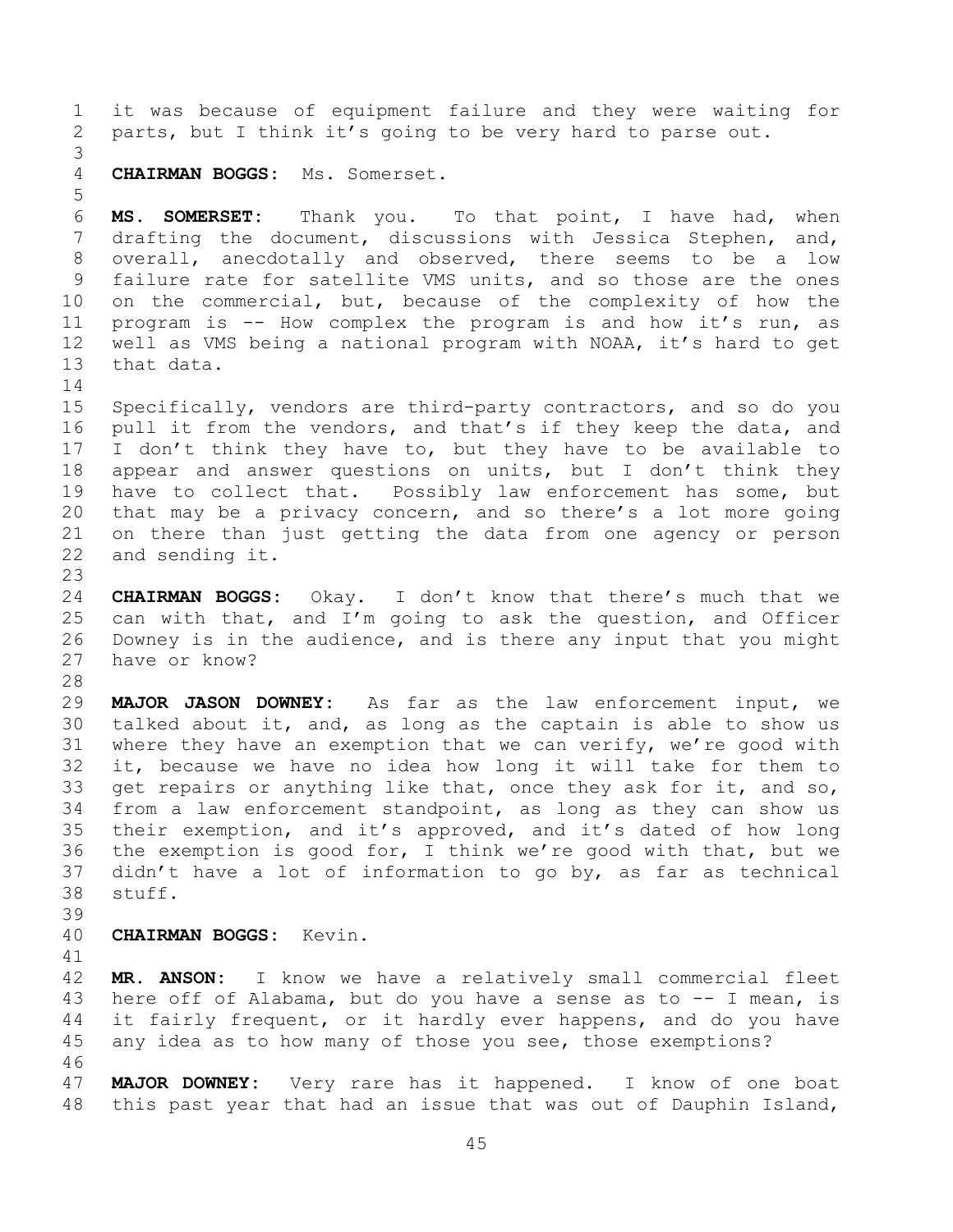1 out of our commercial fleet.

 $\frac{2}{3}$ 3 **CHAIRMAN BOGGS:** All right. Thank you. Pertaining to -- Bob,<br>4 did vou have other questions? I'm sorrv. did you have other questions? I'm sorry.

5 7

MR. GILL: No. Go ahead, Madam Chair.

8 **CHAIRMAN BOGGS:** Okay, and I do understand what you're saying, 9 and I think this is new for all of us, and we're going to have<br>10 to work through it, and so we'll go back to Action 1 and the 10 to work through it, and so we'll go back to Action 1 and the 11 alternatives, and so, Carly  $--$  I'm sorry, but I completely lost 11 alternatives, and so, Carly  $--$  I'm sorry, but I completely lost 12 track, and can you tell us what the AP recommended? track, and can you tell us what the AP recommended?

13<br>14 14 **MS. SOMERSET:** The first one, it's Slide -- Actually, starting<br>15 with Slide 4, and, I mean, there is the overall broader 15 with Slide 4, and, I mean, there is the overall broader<br>16 discussion, and this does pertain to Action 1 specifically, of discussion, and this does pertain to Action 1 specifically, of 17 splitting the document to only include the exemptions for for-<br>18 hire within this current framework action, and so the Data AP 18 hire within this current framework action, and so the Data AP<br>19 recommended that two separate documents be used, one for the 19 recommended that two separate documents be used, one for the<br>20 commercial and one for the for-hire. Then, specifically, to 20 commercial and one for the for-hire. Then, specifically, to<br>21 Action 1, Alternative 2, it was to add, or to clarify, business 21 Action 1, Alternative 2, it was to add, or to clarify, business<br>22 days instead of calendar days, and so I will stop there. days instead of calendar days, and so I will stop there.

23 24 **CHAIRMAN BOGGS:** Okay. I want to address the first thing that 25 we touched on, and that was the splitting of the two documents,<br>26 because I think that's what Mr. Gill was trying to ask to begin 26 because I think that's what Mr. Gill was trying to ask to begin<br>27 with, and I look at the pros and cons, and I would like to get 27 with, and I look at the pros and cons, and I would like to get<br>28 some feedback from the table, and then we'll move forward from 28 some feedback from the table, and then we'll move forward from<br>29 there, and so, Mr. Gill, do you want to continue with your 29 there, and so, Mr. Gill, do you want to continue with your<br>30 thoughts on that? thoughts on that?

32 **MR. GILL:** Thank you, Madam Chair. Yes, and the question, in my 33 mind, is if that's a valid concern, and I don't know that it is<br>34 or isn't, other than it's been expressed by the AP, but what 34 or isn't, other than it's been expressed by the AP, but what<br>35 magnitude are we talking about, in terms of delay difference 35 magnitude are we talking about, in terms of delay difference<br>36 that seems realistic? If it's a short period of time, it's not 36 that seems realistic? If it's a short period of time, it's not<br>37 an issue, but, if it's a long period of time, then maybe that 37 an issue, but, if it's a long period of time, then maybe that<br>38 qives qreater weight to separation. gives greater weight to separation.

39

31

40 **CHAIRMAN BOGGS:** Well, in looking at the pros and cons that 41 Carly put up, I mean, I guess the main con to it is, like she<br>42 had it, is if vou're a duallv-permitted vessel, and it can keep 42 had it, is if you're a dually-permitted vessel, and it can keep<br>43 you tied to the dock. Without any data from the commercial 43 you tied to the dock. Without any data from the commercial<br>44 fleet, and we don't have any data from the charter fleet, I 44 fleet, and we don't have any data from the charter fleet, I<br>45 think we just move them together, because, if neither one of 45 think we just move them together, because, if neither one of<br>46 them has any history, and so I'm not sure what really the 46 them has any history, and so I'm not sure what really the<br>47 difference would be in keeping the two actions in the same difference would be in keeping the two actions in the same 48 document. Mr. Gill and then Mara.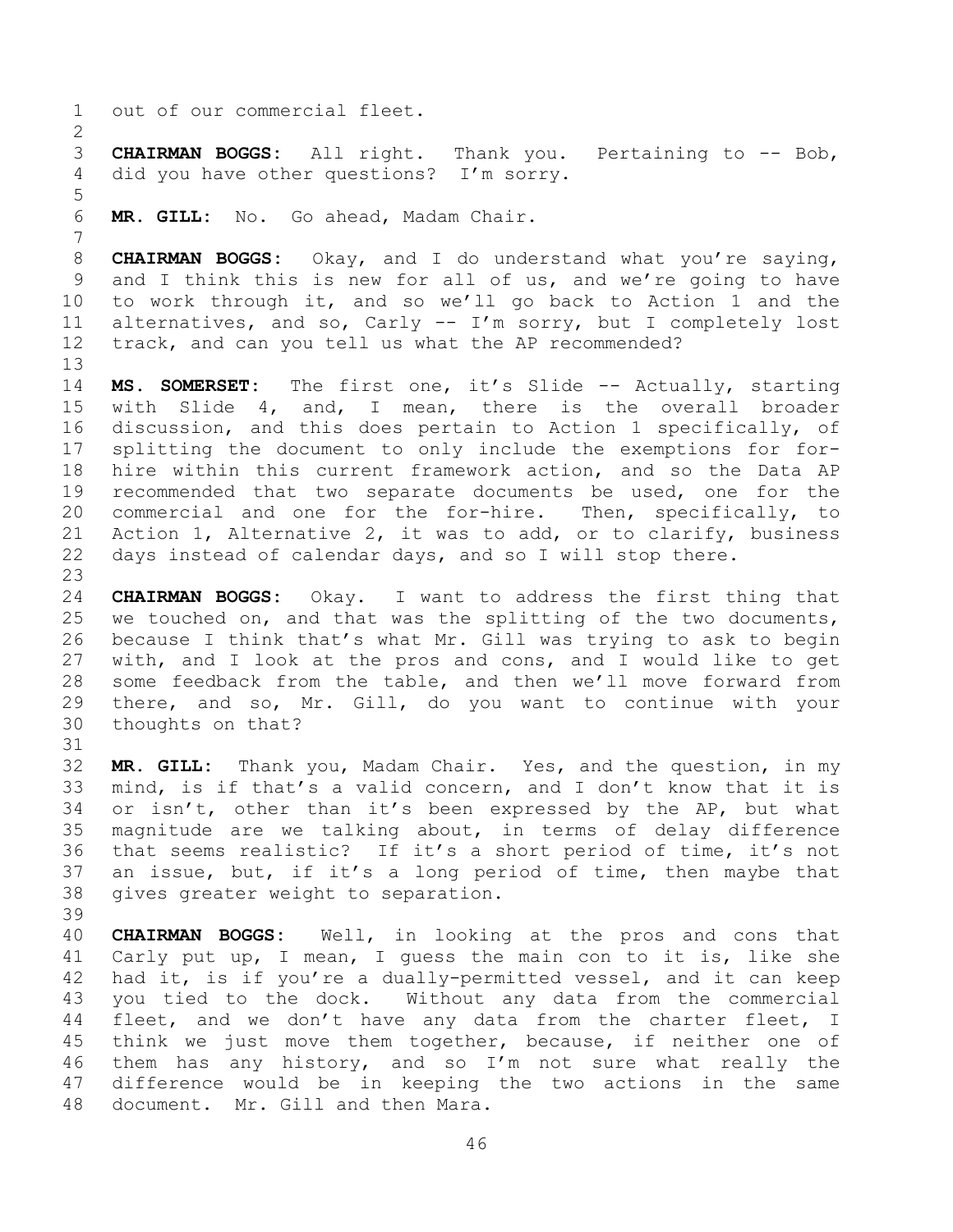$\frac{1}{2}$ 2 **MR. GILL:** Thank you, Madam Chair, and so my read on the pros 3 and cons, and they don't address this, and they're addressing<br>4 that why should we do it and why should we not, and that's good, 4 that why should we do it and why should we not, and that's good,<br>5 and that's helpful. The question I'm asking, however, is that 5 and that's helpful. The question I'm asking, however, is that<br>6 that's based on a perception that the commercial, Action 2, will 6 that's based on a perception that the commercial, Action 2, will<br>7 take a longer time and drag the document out, and thereby hold take a longer time and drag the document out, and thereby hold 8 Action 1 back, and that may be valid, and it may be not, and I 9 don't know, but I'm asking staff, if that's in fact the case, if<br>10 they agree that there is concern, how long are we talking, in 10 they agree that there is concern, how long are we talking, in<br>11 terms of that difference? terms of that difference?

 $\begin{array}{c} 12 \\ 13 \end{array}$ 13 If we split them, because that takes more work too, and that's<br>14 another workload issue, and where are in balance? I am trying 14 another workload issue, and where are in balance? I am trying<br>15 to respond to the AP's recommendation and understand where it's 15 to respond to the AP's recommendation and understand where it's<br>16 based from and where we see it and whether or not it's based from and where we see it and whether or not it's 17 significant, in the grand scheme of things.

18<br>19 19 **CHAIRMAN BOGGS:** I understand your comments, and I appreciate<br>20 them, and, I mean, right now, I just don't think we really know, 20 them, and, I mean, right now, I just don't think we really know,<br>21 and, Dr. Hollensead, is it to his point, and then I will get to 21 and, Dr. Hollensead, is it to his point, and then I will get to 22 Ms. Levy? Ms. Levy?

 $\frac{23}{24}$ 24 **DR. HOLLENSEAD:** Yes, ma'am. During the Data Collection AP, one 25 member's concern was the idea of potentially some sort of<br>26 exemption could allow for loopholes in the commercial industry, 26 exemption could allow for loopholes in the commercial industry,<br>27 that we may have somebody that is offloading at various fish 27 that we may have somebody that is offloading at various fish<br>28 houses without saying anything, or these kinds of things, but, 28 houses without saying anything, or these kinds of things, but,<br>29 anyway, it was such a nuanced thing that law enforcement would 29 anyway, it was such a nuanced thing that law enforcement would<br>30 have to come in, and it would have to be looked at in a little 30 have to come in, and it would have to be looked at in a little bit more detail.

32<br>33

33 Now, in terms of the magnitude of time that would take, I'm not<br>34 sure, but the idea that it would require a lot more 34 sure, but the idea that it would require a lot more<br>35 investigative analysis than necessarily just pulling a dataset 35 investigative analysis than necessarily just pulling a dataset<br>36 or something like that could delay the document. or something like that could delay the document.

37<br>38 38 Another thing we're sort of looking at is the idea that Phase 2<br>39 will be implemented very soon, and I know, for the SEFHIER will be implemented very soon, and I know, for the SEFHIER 40 folks, we would like to have that back-to-back as quickly as 41 possible, as soon as that implementation, and this exemption<br>42 application, and so sort of running along those two things and 42 application, and so sort of running along those two things and<br>43 how to thread that needle, and if Captain Hubbard would like 43 how to thread that needle, and if Captain Hubbard would like<br>44 chime-in, as the Chair, he would be more than welcome to at this 44 chime-in, as the Chair, he would be more than welcome to at this<br>45 point, but that's the discussions that were had at the Data 45 point, but that's the discussions that were had at the Data<br>46 Collection AP. Collection AP.

47

48 **CHAIRMAN BOGGS:** Ms. Levy.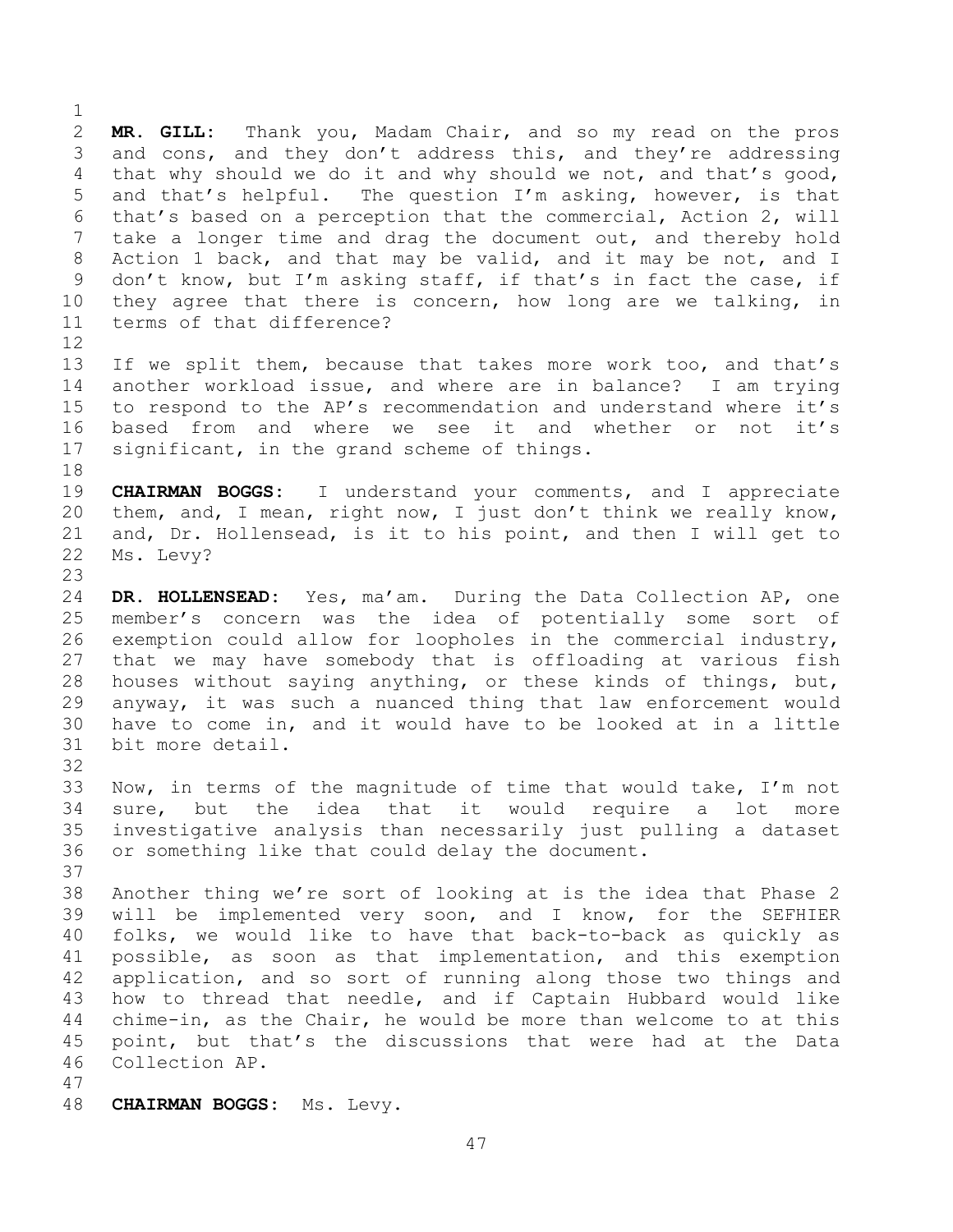$\frac{1}{2}$ 2 **MS. LEVY:** Thank you. I mean, I was just going to add that I<br>3 really think it depends on the council, right, and so, if there 3 really think it depends on the council, right, and so, if there<br>4 is some -- This points to the differences between the commercial 4 is some -- This points to the differences between the commercial<br>5 VMS requirement and the for-hire VMS requirement, and if, at the 5 VMS requirement and the for-hire VMS requirement, and if, at the<br>6 council level, there's going to be more discussion and need for 6 council level, there's going to be more discussion and need for<br>7 information about exempting commercial VMS, then I think the information about exempting commercial VMS, then I think the 8 idea was that you could deal with the for-hire, which is the new 9 program that seems to me that want it the most, and then look at<br>10 commercial. It's what Lisa said, but I think, ultimately, you 10 commercial. It's what Lisa said, but I think, ultimately, you<br>11 all decide how fast things move. all decide how fast things move.

 $\begin{array}{c} 12 \\ 13 \end{array}$ 13 **CHAIRMAN BOGGS:** Mr. Anson.

 $\begin{array}{c} 14 \\ 15 \end{array}$ 

15 **MR. ANSON:** I think that it ought to be split. Although there<br>16 may have been comments made previously from the commercial may have been comments made previously from the commercial 17 industry about that, it really didn't come on until we started<br>18 talking about SEFHIER and the inability of captains, 18 talking about SEFHIER and the inability<br>19 potentially, to be able to take their customers 19 potentially, to be able to take their customers and how to be<br>20 able to still get the trip going, and so that brought on other 20 able to still get the trip going, and so that brought on other<br>21 questions related to equipment failure and such. questions related to equipment failure and such.

 $\frac{22}{23}$ 23 I guess, just to talk about it, or provide my opinion, I think<br>24 we ought to consider splitting them, just for speed purposes, 24 we ought to consider splitting them, just for speed purposes,<br>25 and trying to at least address the issue as it relates to those 25 and trying to at least address the issue as it relates to those<br>26 problems in the for-hire sector. problems in the for-hire sector.

 $\frac{27}{28}$ 28 **CHAIRMAN BOGGS:** Officer Downey.

 $\frac{29}{30}$ 

30 **MAJOR DOWNEY:** I just want to be clear that, at the Law Enforcement Committee, we didn't -- We think the IFQ system is 32 working on the commercial side the way it is, and it's a totally<br>33 different business model than the for-hire, and the issue with 33 different business model than the for-hire, and the issue with<br>34 the for-hire is, like Kevin said, thev're at the dock and ready 34 the for-hire is, like Kevin said, they're at the dock and ready<br>35 to go, and the customers show up, and, all of a sudden, they 35 to go, and the customers show up, and, all of a sudden, they<br>36 can't declare their trip, and what do they do? can't declare their trip, and what do they do?

37<br>38 38 The commercial side is a little more -- If they're there fixing<br>39 to fish and they can't declare, and they don't have customers to fish and they can't declare, and they don't have customers 40 waiting on them, and they can reschedule the trip a few days 41 later or something like that, and so it's totally two different<br>42 business models, and so we're not favor of allowing the 42 business models, and so we're not favor of allowing the<br>43 exemption for the commercial. It's working, and it's been in 43 exemption for the commercial. It's working, and it's been in<br>44 place for a while. place for a while.

45

- 46 **CHAIRMAN BOGGS:** Okay. Ms. Bosarge.
- 48 **MS. BOSARGE:** It's a pretty streamlined document. I mean,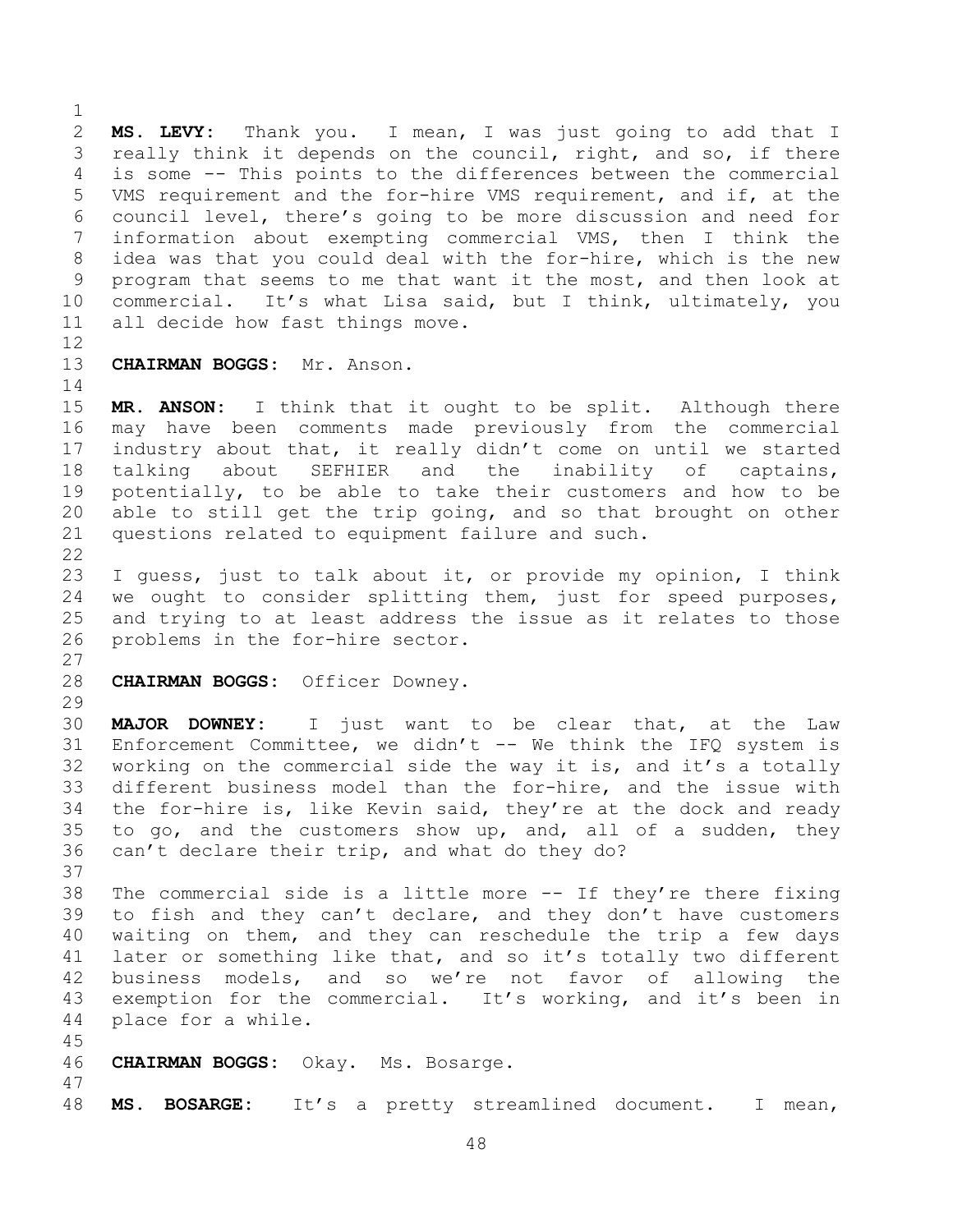1 there's an action item for for-hire, and there's an action item<br>2 for commercial. We just went through the fact that you don't 2 for commercial. We just went through the fact that you don't<br>3 have any data for commercial, and you don't have any data for 3 have any data for commercial, and you don't have any data for<br>4 for-hire either, because vou haven't implemented it vet, and 4 for-hire either, because you haven't implemented it yet, and<br>5 it's the same premise. it's the same premise. 6<br>7 You can't leave the dock, and so it doesn't matter, to me, 8 whether it's somebody going to fish for fun or it's somebody<br>9 trying to make a living, and it's a big problem. It's a 9 trying to make a living, and it's a big problem.<br>10 significant impediment, regardless of your purpose for 10 significant impediment, regardless of your purpose for catching<br>11 the fish, and to say that it doesn't matter to commercial, if 11 the fish, and to say that it doesn't matter to commercial, if<br>12 you had to sit at the dock and wait on parts for a month, well, 12 you had to sit at the dock and wait on parts for a month, well,<br>13 would it matter if anybody around this table, if I told that I 13 would it matter if anybody around this table, if I told that I<br>14 just cut your paycheck off for a month? just cut your paycheck off for a month?  $15$ <br> $16$ I mean, I think it matters, and, as far as not hearing much at 17 that podium, I've been on the council for nine years, and I have<br>18 heard it some at the podium, and I have heard it very much so 18 heard it some at the podium, and I have heard it very much so<br>19 outside of this council room, but, every time we ask, we get the 19 outside of this council room, but, every time we ask, we get the<br>20 same answer, that there is no consideration, and there is no 20 same answer, that there is no consideration, and there is no<br>21 discussion, and it's just like what you just heard from law 21 discussion, and it's just like what you just heard from law<br>22 enforcement, is a resounding no, that we won't even consider it. enforcement, is a resounding no, that we won't even consider it. 23 24 Now, at this point though, it's going to affect the for-hire<br>25 fishery, because so many of them are dually-permitted, and so,

25 fishery, because so many of them are dually-permitted, and so,<br>26 if you split this document, the only people in the for-hire 26 if you split this document, the only people in the for-hire<br>27 industry that will have an exemption to be able to take their 27 industry that will have an exemption to be able to take their<br>28 customers fishing are those that have no commercial permits, 28 customers fishing are those that have no commercial permits,<br>29 because my crystal ball says, when you split it, you won't see 29 because my crystal ball says, when you split it, you won't see<br>30 that document for commercial come back before this council 30 that document for commercial come back before this council anytime soon.

32<br>33 33 To me, they are linked at the hip at this point, just because of<br>34 the makeup of the for-hire fisherv, which I'm excited about, and 34 the makeup of the for-hire fishery, which I'm excited about, and<br>35 maybe, commercially, we can get some consideration, because I 35 maybe, commercially, we can get some consideration, because I 36 have to sit here and wonder. You know, if a fisherman was<br>37 sitting there with his boat fueled and iced and crew ready to 37 sitting there with his boat fueled and iced and crew ready to<br>38 qo, and they told him, I'm sorry, your parts will be here in 38 go, and they told him, I'm sorry, your parts will be here in<br>39 four weeks, and I'm wondering what's happening. I am certainly four weeks, and I'm wondering what's happening. I am certainly 40 not going to pick up the phone and call law enforcement and talk 41 to them, but I'm wondering if he really sits there with no<br>42 income for four weeks, and what kind of position are we putting 42 income for four weeks, and what kind of position are we putting  $43$  them in, and do you see what I'm saying? them in, and do you see what  $I'm$  saying?

 $\begin{array}{c} 44 \\ 45 \end{array}$ 45 They have backups, right, and they can still call and hail-out,<br>46 and we have other systems other than that VMS, and they can 46 and we have other systems other than that VMS, and they can<br>47 still hail-in, and they still will have to meet law enforcement still hail-in, and they still will have to meet law enforcement 48 at the dock, to have law enforcement watch them offload the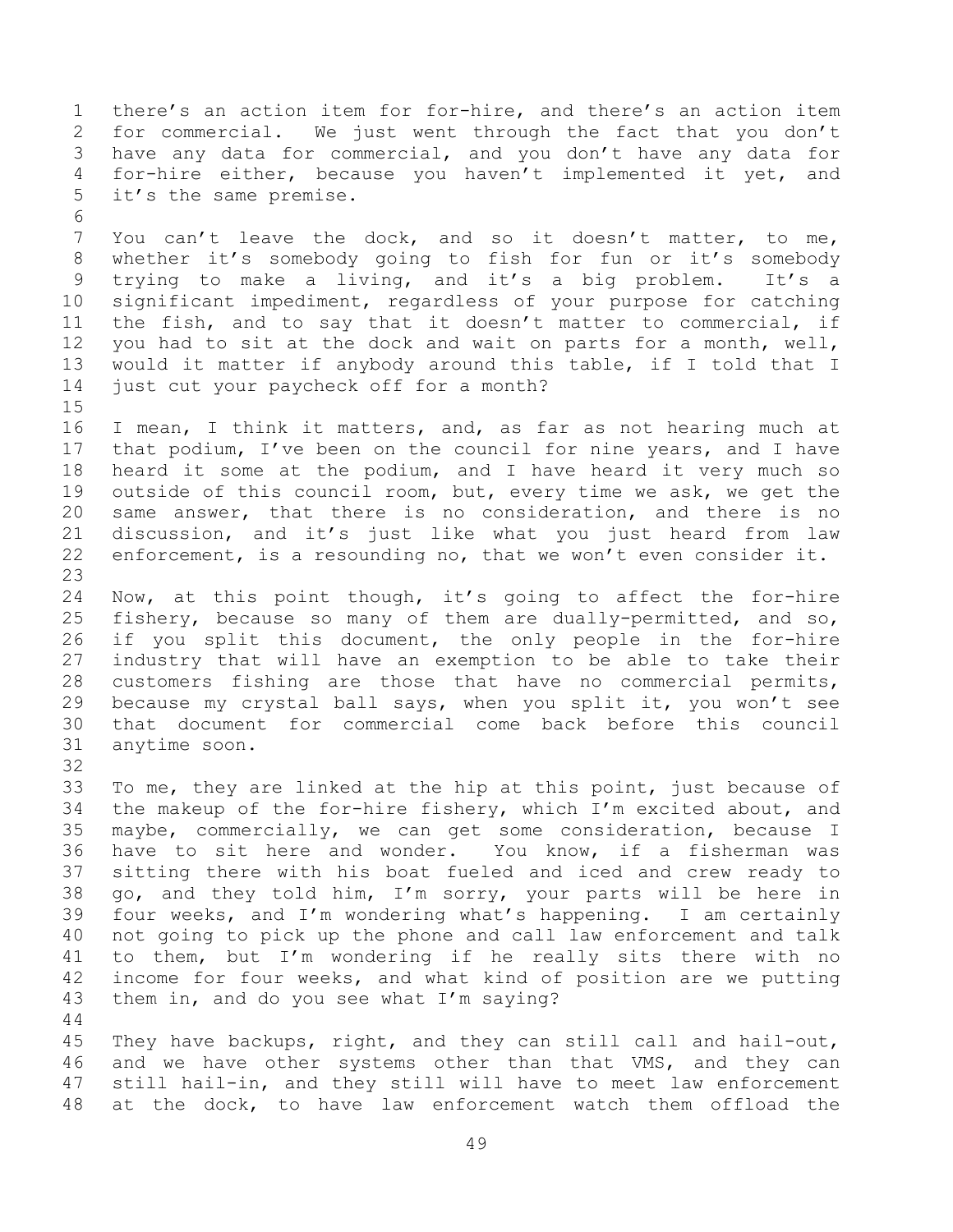1 catch, and they still have to offload at a permitted dealer, and<br>2 they still have all these other requirements, and the only piece 2 they still have all these other requirements, and the only piece<br>3 that we would be missing is that little ping that tracks them 3 that we would be missing is that little ping that tracks them<br>4 every hour, so law enforcement can see exactly where they're 4 every hour, so law enforcement can see exactly where they're<br>5 qoing every single hour, to make sure that they're not in a 5 going every single hour, to make sure that they're not in a<br>6 closed area or they're not here or they're not there, and, I 6 closed area or they're not here or they're not there, and, I<br>7 mean, really, you can't fish unless we can track you every mean, really, you can't fish unless we can track you every 8 single hour, even if you tell us before you leave the dock and 9 tell us before you come in and we meet you at the dock, and<br>10 you're permitted, and the dealer is permitted, and he's filling 10 you're permitted, and the dealer is permitted, and he's filling<br>11 out trip tickets, and you're filling out trip tickets, but the 11 out trip tickets, and you're filling out trip tickets, but the<br>12 device wouldn't ping, and so we couldn't see you every hour you 12 device wouldn't ping, and so we couldn't see you every hour you<br>13 were on the water, and that seems pretty rigid for an equipment 13 were on the water, and that seems pretty rigid for an equipment<br>14 failure. failure.

 $\frac{15}{16}$ I do think there should be an exemption there, given all the 17 other accountability mechanism built into that system, and so I<br>18 would say leave the document like it is, and let's see if we can 18 would say leave the document like it is, and let's see if we can<br>19 make some traction. make some traction.

20<br>21 21 **CHAIRMAN BOGGS:** Ms. Somerset.

 $\frac{22}{23}$ 

23 **MS. SOMERSET:** Thank you, Madam Chair. Just a request that if 24 we could go through a few of the other recommendations that may<br>25 take less discussion and then come back to this one. take less discussion and then come back to this one.

26<br>27 27 **CHAIRMAN BOGGS:** That's what I was going to suggest, that we 28 basically look at Action 1 and discuss if we want to consider<br>29 the suggestions by the AP, if we want to pick any preferreds, 29 the suggestions by the AP, if we want to pick any preferreds,<br>30 and I will say this, before we get started, that, after our 30 and I will say this, before we get started, that, after our<br>31 August meeting, I talked to one -- Actually, I talked to two August meeting, I talked to one -- Actually, I talked to two 32 vendors, and they said that, if I called them today and needed<br>33 service on my VMS, I was going to be anywhere from three to six 33 service on my VMS, I was going to be anywhere from three to six<br>34 weeks. weeks.

35<br>36

36 If I called them today and told them that my VMS was not<br>37 working, and they determined that it was a failure in equipment, 37 working, and they determined that it was a failure in equipment,<br>38 it could be months before they get equipment, and I talked to 38 it could be months before they get equipment, and I talked to<br>39 some of the vendors vesterday that are here, and they said some of the vendors yesterday that are here, and they said 40 they're not equipped to produce these new units by December 13, 41 unless NMFS extends that, because of the pending lawsuit, and so<br>42 my issue here in Alternative 2 is I don't know that three. 42 my issue here in Alternative 2 is I don't know that three,<br>43 seven, and ten days does anything for anybody, and so I don't 43 seven, and ten days does anything for anybody, and so I don't 44 know where we go with this. know where we go with this.

45

46 Yes, this may change in a year, and it may change when they open<br>47 the ports in California, but we don't know when that change is the ports in California, but we don't know when that change is 48 going to take place, and so I'm concerned on us coming in here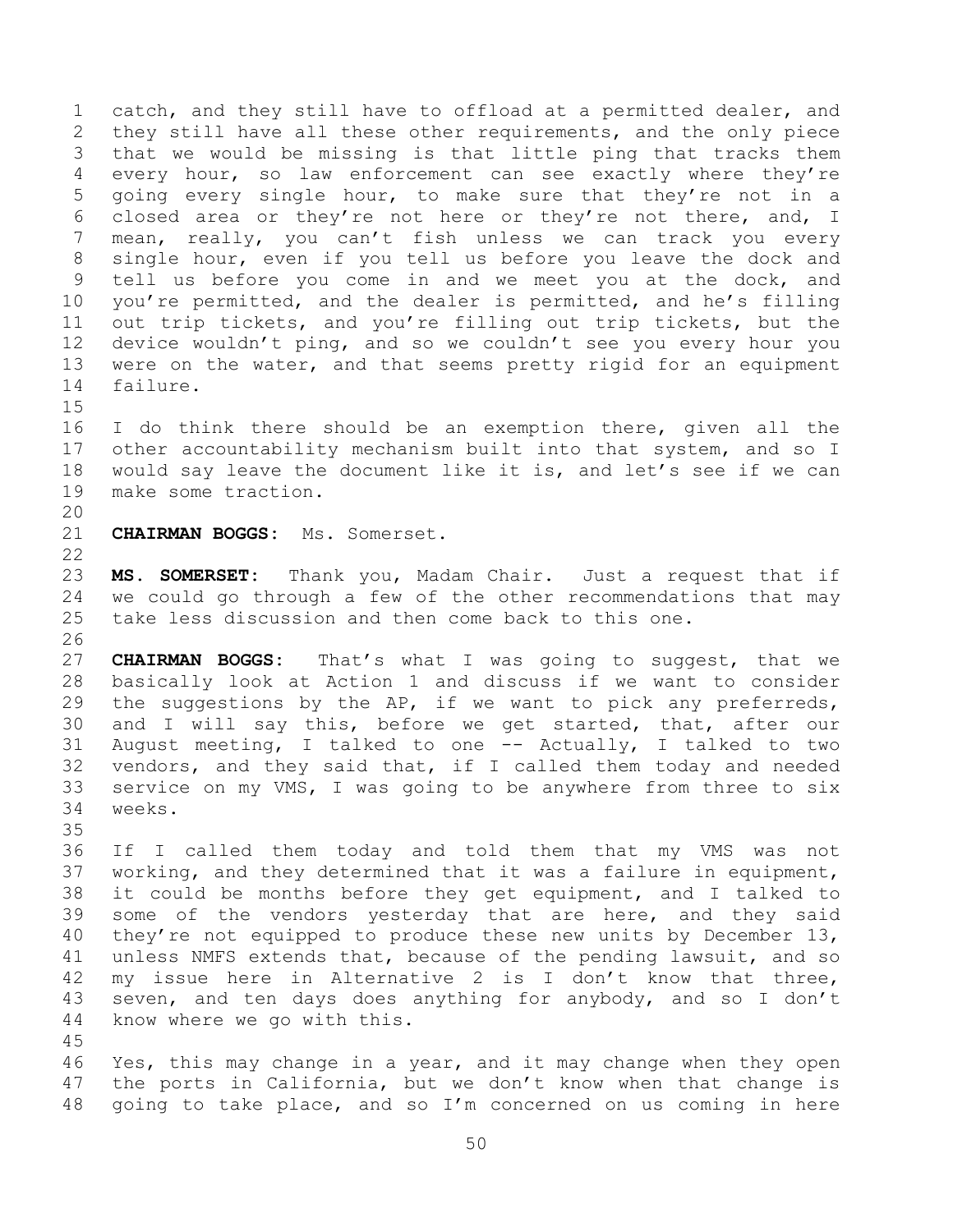1 and picking any of these alternatives that are before us at this<br>2 time, and I don't know if we can, in the state that we're in now 2 time, and I don't know if we can, in the state that we're in now<br>3 in this country, with the supply chain, and is this something 3 in this country, with the supply chain, and is this something<br>4 where we can leave it open-ended and you get a letter from your 4 where we can leave it open-ended and you get a letter from your<br>5 supplier, or from your vendor, or your repairman, and say, okay, 5 supplier, or from your vendor, or your repairman, and say, okay,<br>6 this is what I'm expecting for the length it could take, and I 6 this is what I'm expecting for the length it could take, and I<br>7 don't know what we do, but, if we select three, seven, and ten don't know what we do, but, if we select three, seven, and ten 8 days, I don't think anybody is going to be able to comply with 9 that. Ms. Somerset, with that, do you want to read the<br>10 alternatives, and we can have some more discussion? alternatives, and we can have some more discussion?

11<br>12 12 **MS. SOMERSET:** Thank you, Madam Chair. That sounds great, and<br>13 that's very helpful as feedback for continuing with this 13 that's very helpful as feedback for continuing with this<br>14 document. To the point of Alternative 2, as well as the issues 14 document. To the point of Alternative 2, as well as the issues<br>15 that you just stated with supply chains and maybe the current 15 that you just stated with supply chains and maybe the current<br>16 options, as they stand right now, may not be the best, the Data options, as they stand right now, may not be the best, the Data 17 Collection AP did recommend, for the three options, 2a, 2b, and<br>18 2c, in Alternative 2, as they currently are written, to define 18 2c, in Alternative 2, as they currently are written, to define<br>19 the days as business days and not calendar days, and so if we 19 the days as business days and not calendar days, and so if we<br>20 could discuss that as well. could discuss that as well.

21<br>22 22 **CHAIRMAN BOGGS:** Any discussion about the recommendation from<br>23 the AP of calendar days versus business days? Andy. the AP of calendar days versus business days? Andy.

 $\frac{24}{25}$ 25 **MR. STRELCHECK:** I was distracted by something else, but I heard 26 you talking about calendar days versus business days, and I<br>27 quess I'm confused about that, because business days, maybe for 27 guess I'm confused about that, because business days, maybe for<br>28 qovernment office hours, are different than business days for 28 government office hours, are different than business days for<br>29 your business, which is different from business days for someone 29 your business, which is different from business days for someone<br>30 else's business, and so they are recommending the use of 30 else's business, and so they are recommending the use of<br>31 business days, but I don't know how that would be defined, and, business days, but I don't know how that would be defined, and, 32 to me, calendar days seems to be much more straightforward.

33<br>34 34 **CHAIRMAN BOGGS:** Ms. Somerset.

35<br>36 36 **MS. SOMERSET:** Thank you, and, just for clarification, and 37 that's a great point, Andy, and I think the discussion that the<br>38 AP had was just to at least make sure that, if their equipment 38 AP had was just to at least make sure that, if their equipment<br>39 failed or malfunctioned on a holiday or a weekend, that they failed or malfunctioned on a holiday or a weekend, that they 40 would have time to -- Additional time to get that fixed, and so, 41 if you're not counting weekends, five days would be -- If it was<br>42 over a weekend, it would be three business davs, and I know, to 42 over a weekend, it would be three business days, and I know, to<br>43 your point that federal holidays don't always apply to other --43 your point that federal holidays don't always apply to other --<br>44 There's a difference, and so that may need to be worked out, 44 There's a difference, and so that may need to be worked out,<br>45 but, in general, a sense that the time allotted for three days 45 but, in general, a sense that the time allotted for three days<br>46 is essentially three days that includes weekends or holidays. is essentially three days that includes weekends or holidays. 47

48 **CHAIRMAN BOGGS:** Mr. Gill.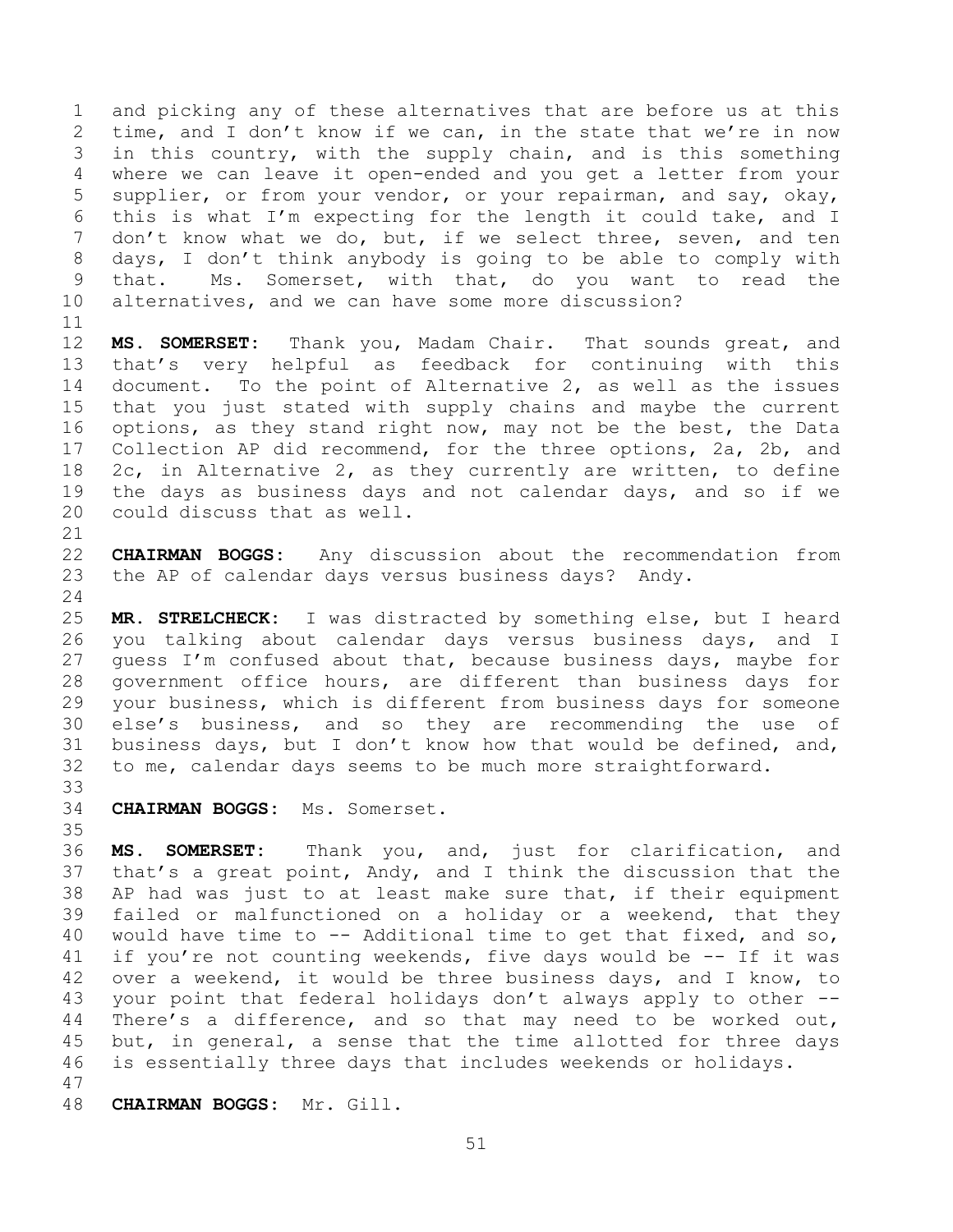$\frac{1}{2}$ 2 **MR. GILL:** Thank you, Madam Chair, and so I guess my reaction 3 is, if we're going to take to heart the AP's recommendation, it<br>4 would be simpler if we leave it as calendar davs and just extend 4 would be simpler if we leave it as calendar days and just extend<br>5 the days that are in the options, if that's where we want to go, 5 the days that are in the options, if that's where we want to go,<br>6 but I think that Andy's point relative to business davs is a 6 but I think that Andy's point relative to business days is a<br>7 valid one, and, if we want to lengthen the time, because of valid one, and, if we want to lengthen the time, because of 8 those considerations, I think it's pretty simple, and you just 9 change the three, seven, and ten to whatever.

10<br>11

CHAIRMAN BOGGS: Mr. Strelcheck.

12<br>13 13 **MR. STRELCHECK:** I just wanted to add, with regard to the supply<br>14 chain issues, we did ask, and I am trying to get staff to send 14 chain issues, we did ask, and I am trying to get staff to send<br>15 it to me, for information from the vendors in terms of kind of 15 it to me, for information from the vendors in terms of kind of<br>16 what their normal response time is, right, and so that might what their normal response time is, right, and so that might 17 have changed over time, and it might be longer or shorter, and<br>18 so I think the point is well taken as well that is three, seven, 18 so I think the point is well taken as well that is three, seven,<br>19 or ten days sufficient, and does it need to be longer, given 19 or ten days sufficient, and does it need to be longer, given<br>20 kind of the current situation we're in, and so we can at least 20 kind of the current situation we're in, and so we can at least<br>21 qo back and probably discuss with the vendors that information. 21 go back and probably discuss with the vendors that information,<br>22 but, to the extent we can get you also the information we have 22 but, to the extent we can get you also the information we have<br>23 received. I think that would be helpful, or put it in the 23 received, I think that would be helpful, or put it in the<br>24 document for council consideration. document for council consideration.

## $\frac{25}{26}$

26 **CHAIRMAN BOGGS:** Ms. Somerset.

 $\begin{array}{c} 27 \\ 28 \end{array}$ 

28 **MS. SOMERSET:** Thank you. Not to add a wrench to this<br>29 discussion, but, if we scroll down a bit to Alternative 3, just 29 discussion, but, if we scroll down a bit to Alternative 3, just<br>30 to tie-in Alternative 3 to what we're discussing now, this would 30 to tie-in Alternative 3 to what we're discussing now, this would<br>31 apply a number of exemptions per vessel per calendar year, and apply a number of exemptions per vessel per calendar year, and 32 so, in my presentation, there is nothing in the framework to<br>33 prevent multiple exemptions happening back to back, and so that 33 prevent multiple exemptions happening back to back, and so that<br>34 kind of ties into Alternative 2, that essentially you could have 34 kind of ties into Alternative 2, that essentially you could have<br>35 -- Say, as an example, you picked a preferred of ten days, and 35 -- Say, as an example, you picked a preferred of ten days, and<br>36 you picked Option 3c, a preferred of three exemptions per vessel 36 you picked Option 3c, a preferred of three exemptions per vessel<br>37 per calendar year, that's up to thirty days of having an 37 per calendar year, that's up to thirty days of having<br>38 exemption. That's just something to think about as you work 38 exemption. That's just something to think about as you work on<br>39 these two alternatives, that that would also allow additional these two alternatives, that that would also allow additional 40 time for someone to fix the equipment. Of course, they would 41 run out of exemptions, but it would allow for more time, if<br>42 needed. needed.

43 44 **CHAIRMAN BOGGS:** Okay. If I am not mistaken, the AP also had<br>45 some recommendations that might go along with this alternative 45 some recommendations that might go along with this alternative<br>46 about tying the exemptions to the vessel as well as to the 46 about tying the exemptions to the vessel as well as to the<br>47 permits, and then, also, if someone were to sell their permits, permits, and then, also, if someone were to sell their permits, 48 the exemptions would restart, and I don't know if it would come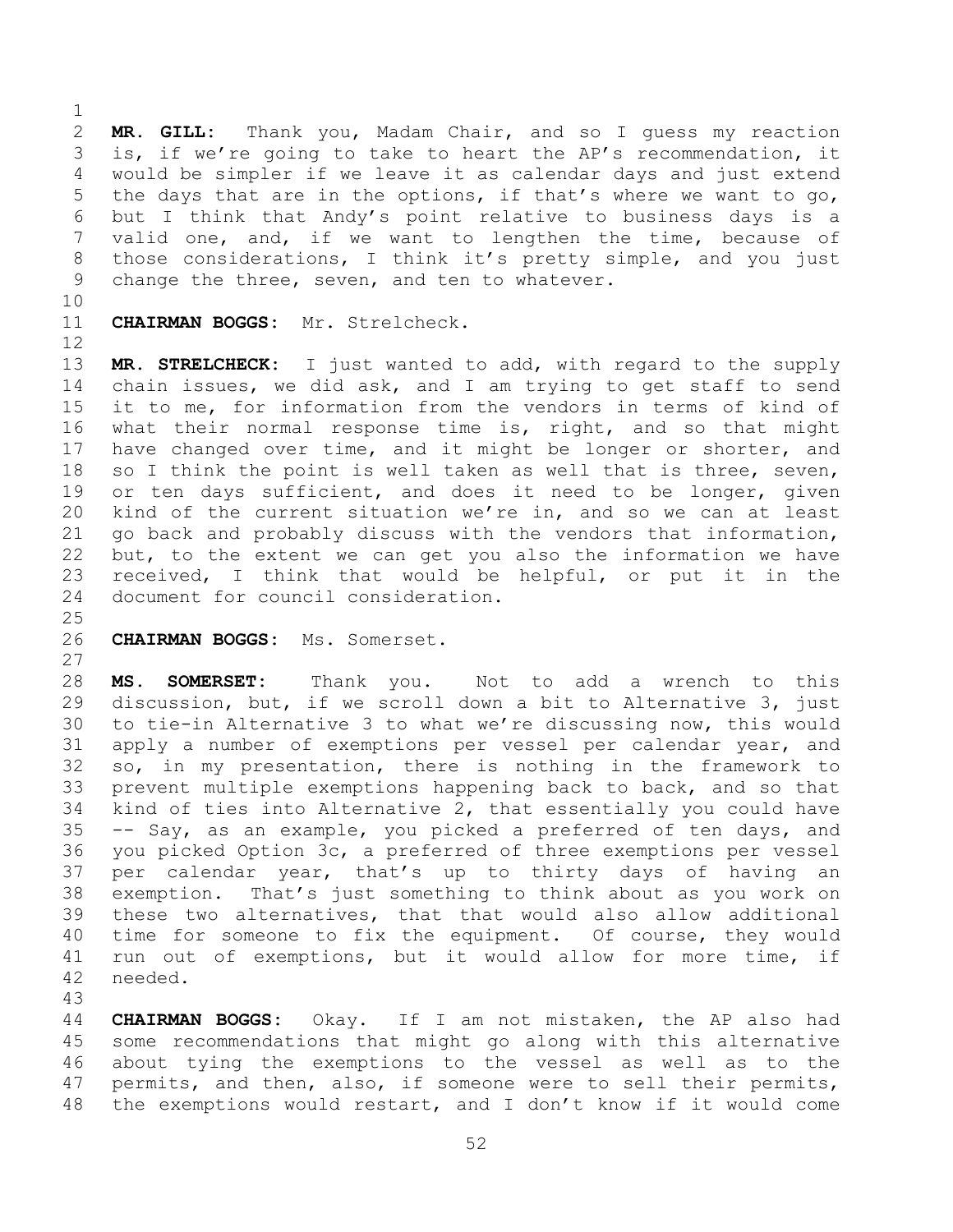1 into play here or if it would be a separate alternative, and is<br>2 there any feedback on how we would handle that, Carly? there any feedback on how we would handle that, Carly?

3 4 **MS. SOMERSET:** You're correct, and so the Data Collection AP did<br>5 make a recommendation that the permit, when it's transferred or 5 make a recommendation that the permit, when it's transferred or<br>6 sold, the number of times an exemption is allowed would reset, 6 sold, the number of times an exemption is allowed would reset,<br>7 and so, if they were given one exemption per vessel per calendar and so, if they were given one exemption per vessel per calendar 8 year, and they sold the vessel, then that would start over, and 9 I believe that was the only recommendation that the AP made for<br>10 Alternative 3, specifically, but another consideration you 10 Alternative 3, specifically, but another consideration you<br>11 stated is whether it's tied to the vessel and the permit or just 11 stated is whether it's tied to the vessel and the permit or just<br>12 the permit, and, if the permit changes hands, the unit is still 12 the permit, and, if the permit changes hands, the unit is still<br>13 attached to the vessel, and then dual-permitted vessels would 13 attached to the vessel, and then dual-permitted vessels would<br>14 have six exemptions, or more than -- Because they have two 14 have six exemptions, or more than -- Because they have two<br>15 permits on one vessel, and I'm just adding more things for you 15 permits on one vessel, and I'm just adding more things for you<br>16 all to think about when we discuss these alternatives. all to think about when we discuss these alternatives.

 $\begin{array}{c} 17 \\ 18 \end{array}$ 18 **CHAIRMAN BOGGS:** Well, I don't think this is a document that 19 we're going to finish today, and so does anybody have any<br>20 suggestions? Would you like to add any of these ideas for 20 suggestions? Would you like to add any of these ideas for<br>21 alternatives or additional alternatives? I mean, Carly, 21 alternatives or additional alternatives? I mean, Carly,<br>22 probably the best thing is to ask you to maybe either add to the 22 probably the best thing is to ask you to maybe either add to the<br>23 current alternatives, if it fits, or create additional 23 current alternatives, if it fits,<br>24 alternatives to incorporate those idea 24 alternatives to incorporate those ideas and suggestions and<br>25 bring it back to the council, but would we be able to see it in 25 bring it back to the council, but would we be able to see it in<br>26 January? January?

 $\frac{27}{28}$ 28 I kind of look back to Andy, and I know there was some<br>29 discussion yesterday, in the Q&A, about a possibility that we 29 discussion yesterday, in the Q&A, about a possibility that we<br>30 would delay the start of the VMS requirements, and, 30 would delay the start of the VMS<br>31 unfortunately, there's a lot of moving pa unfortunately, there's a lot of moving parts here, and I know 32 that the charter fishermen are hopeful to have this in place<br>33 when that comes into play, but I don't know that we can do 33 when that comes into play, but I don't know that we can do<br>34 something here today, or at this council meeting. Andy, any 34 something here today, or at this council meeting. Andy, any<br>35 thoughts? thoughts?

36<br>37 37 **MR. STRELCHECK:** Whether we're talking December 13 or any sort 38 or delay, by the time we would do rulemaking and get this in<br>39 place, there would be a lag time, or gap, between the rule place, there would be a lag time, or gap, between the rule 40 implementation and when this would take effect, and so, the 41 sooner we can get resolution on the alternatives and actions,<br>42 the better, and then there's also, potentially software and IT 42 the better, and then there's also, potentially software and IT<br>43 development on our end that we would have to do in order to 43 development on our end that we would have to do in order to<br>44 allow for the exemption and paperwork or whatever other 44 allow for the exemption and paperwork or whatever<br>45 information that would need to be provided for validation. information that would need to be provided for validation.

46<br>47 47 **CHAIRMAN BOGGS:** Kevin.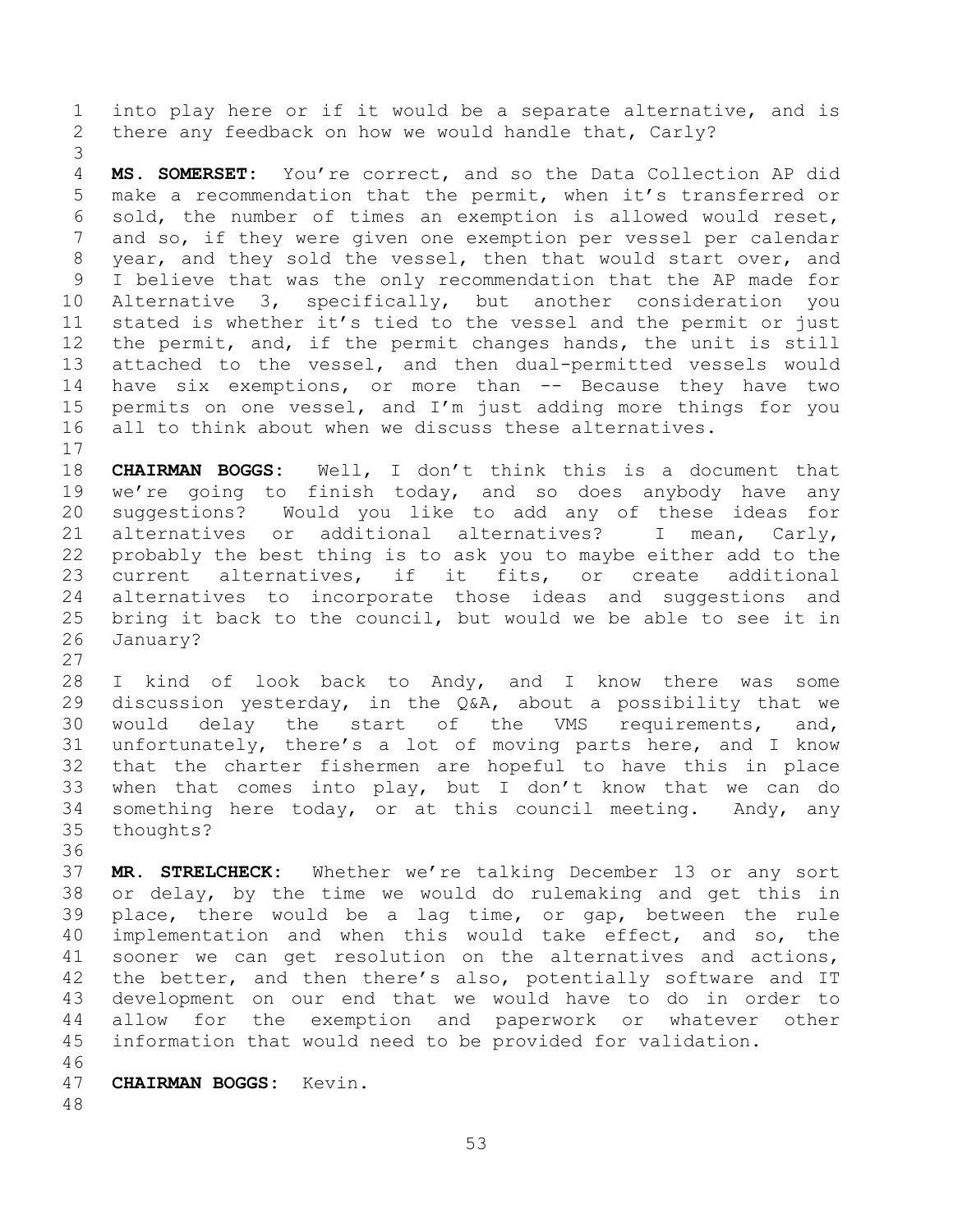1 **MR. ANSON:** I am just curious what the process is, Andy, if you 2 can answer the question, or Dr. Stephen or Dr. Masi, but<br>3 thinking of supply chain issues, and I know you had mentioned 3 thinking of supply chain issues, and I know you had mentioned<br>4 about new units and that thev're having some problems with -- I 4 about new units and that they're having some problems with  $--$  I<br>5 am not suggesting this to take anything away from the document, 5 am not suggesting this to take anything away from the document,<br>6 but I am just trving to think for the immediate term, seeing 6 but I am just trying to think for the immediate term, seeing<br>7 that we are going to have a gap if the December 13 stavs in that we are going to have a gap if the December 13 stays in 8 place, which it sounds like it will, before we get this 9 framework action done and it being in place, and so I'm just<br>10 curious as to, if a captain wanted to use a whole new unit, if 10 curious as to, if a captain wanted to use a whole new unit, if<br>11 there was a two or three-month issue with a part, at that point, 11 there was a two or three-month issue with a part, at that point,<br>12 as far as the business and operation of the business, and it's a 12 as far as the business and operation of the business, and it's a<br>13 relatively minor expense, in order to be compliant, to just swap 13 relatively minor expense, in order to be compliant, to just swap<br>14 out the unit. out the unit.

 $\frac{15}{16}$ How difficult is it to change the unit and then get that unit 17 registered and that vessel assigned to it and everything, so<br>18 that's functioning, so that, if they were to ask for an 18 that's functioning, so that, if they were to ask for<br>19 extension, or request a new unit, that that would get them in 19 extension, or request a new unit, that that would get them into<br>20 this kind of a transition period? this kind of a transition period?

## 21<br>22 22 **CHAIRMAN BOGGS:** Andy.

23 24 **MR. STRELCHECK:** I can't answer that. Matt Walia from our 25 Office of Law Enforcement -- I hate to put him on the spot, but<br>26 maybe he can talk to that, in terms of swapping out units. I 26 maybe he can talk to that, in terms of swapping out units.<br>27 will note, real quickly, that, before we moved forward with 27 will note, real quickly, that, before we moved forward with the<br>28 December 13 deadline, we did reach out to the vendors, all the 28 December 13 deadline, we did reach out to the vendors, all the<br>29 VMS vendors, but in particular the cellular ones, knowing that 29 VMS vendors, but in particular the cellular ones, knowing that<br>30 there was going to be high demand for those, and we determined 30 there was going to be high demand for those, and we determined<br>31 that they had sufficient units in stock, obviously, to meet the 31 that they had sufficient units in stock, obviously, to meet the<br>32 needs of the Gulf for-hire fishery. needs of the Gulf for-hire fishery.

33<br>34

34 That's one issue, and the other issue is, obviously, getting<br>35 them on vessels and making sure there is enough people to 35 them on vessels and making sure there is enough people to<br>36 install them, and so there's not only supply chain issues, but I 36 install them, and so there's not only supply chain issues, but I<br>37 think there is demand issues right now that we're facing. think there is demand issues right now that we're facing.

38<br>39

Then I do want to speak, just briefly, and so for those that 40 weren't at the Q&A last night, I did mention that we have 41 litigation before the agency. Shortly after we announced the<br>42 December 13 deadline for VMS unit requirements, we were 42 December 13 deadline for VMS unit requirements, we were<br>43 petitioned by the litigants to extend that deadline out to March 43 petitioned by the litigants to extend that deadline out to March<br>44 of next year, to allow for time for the judge to render a 44 of next year, to allow for time for the judge to render a 45 decision. decision.

46<br>47

That is before the agency right now, and no final decision has 48 been made, but we are seriously considering that extension, and,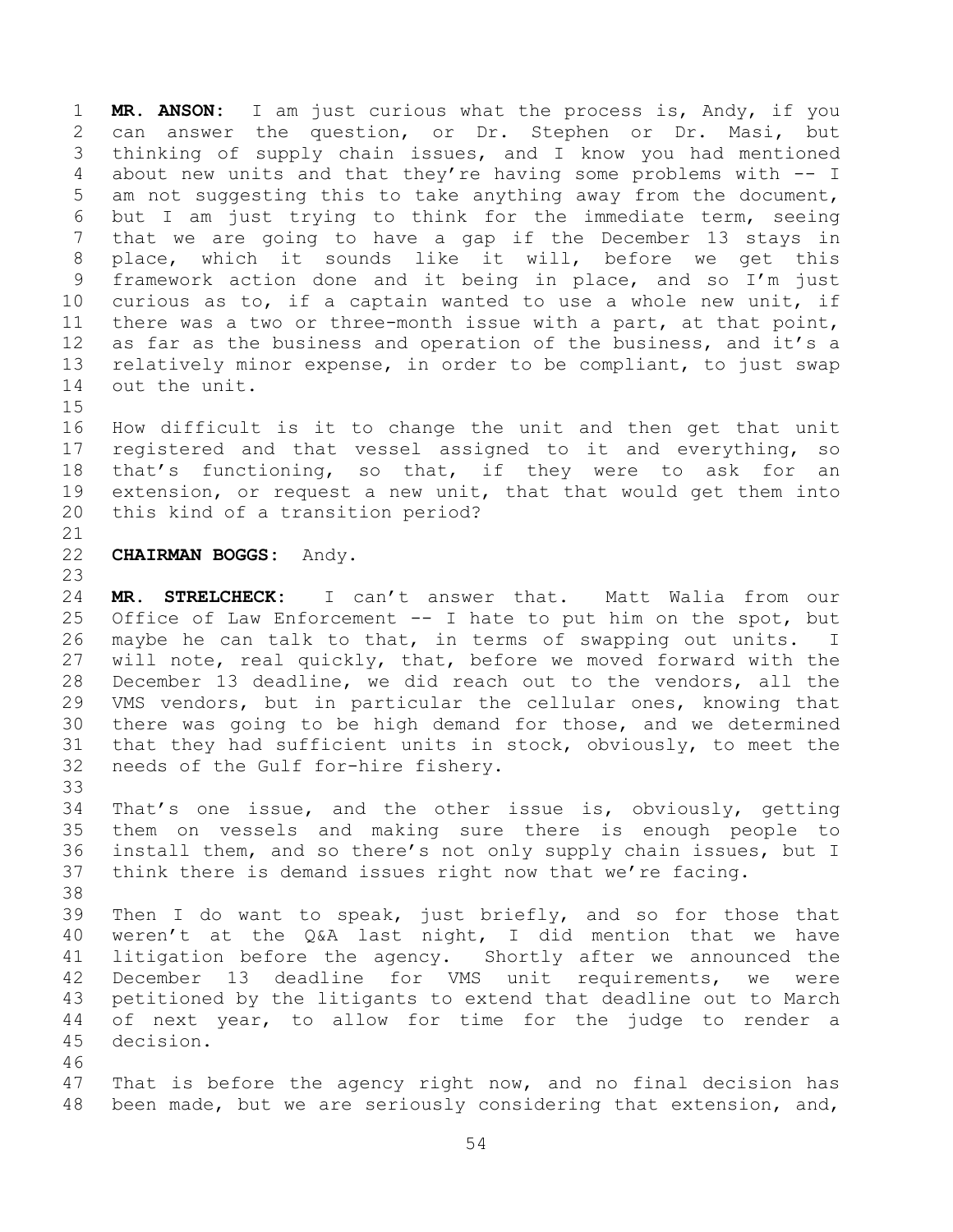1 if we do extend the deadline, we hope to make a decision here<br>2 within the next few weeks. I don't know if Matt is able to 2 within the next few weeks. I don't know if Matt is able to<br>3 speak about Kevin's specific question about changing out the 3 speak about Kevin's specific question about changing out the units. 5 6 **CHAIRMAN BOGGS:** Is Matt on the line? While we're waiting to get Matt on the line, Ms. Somerset. 8 9 **MS. SOMERSET:** Thank you. Just to that point, to follow-up on<br>10 Andy's, while they're getting Matt, I have talked to the vendors 10 Andy's, while they're getting Matt, I have talked to the vendors<br>11 some too, and they, I believe at one of our outreach webinars, 11 some too, and they, I believe at one of our outreach webinars,<br>12 said that, if there is any issue with a unit, even if it could 12 said that, if there is any issue with a unit, even if it could<br>13 be repaired, to get it to them guickly, they would just ship a 13 be repaired, to get it to them quickly, they would just ship a<br>14 whole new unit, and so they will potentially do what they need 14 whole new unit, and so they will potentially do what they need<br>15 to to make sure that their equipment is functioning as quickly 15 to to make sure that their equipment is functioning as quickly<br>16 as possible, and whether that's getting someone to repair it or as possible, and whether that's getting someone to repair it or 17 just shipping a new unit while they figure out what's going on with it. 19<br>20 20 **CHAIRMAN BOGGS:** Thank you. Okay. Matt, we're ready for you, sir.  $\frac{22}{23}$ 23 **MR. MATT WALIA:** Thank you. I appreciate it. Kevin, would you 24 just mind please repeating the question, to make sure I have the<br>25 right answer for you? right answer for you? 26<br>27 27 **MR. ANSON:** The question is how quickly can one be able to 28 comply with the reporting regulations if they were to swap out a<br>29 new unit? If a new unit goes bad, and they notify the vendor, 29 new unit? If a new unit goes bad, and they notify the vendor,<br>30 and the vendor has the unit available, and how quickly can that 30 and the vendor has the unit available, and how quickly can that<br>31 unit then be recognized in the system, so to speak, and the unit then be recognized in the system, so to speak, and the 32 vessel owner be able to use it for reporting purposes? 33<br>34 34 **MR. WALIA:** Sure, and so I think the problem in all of this is 35 the supply chain, and so, as soon as that owner can get the<br>36 unit, it's a pretty quick process, and so it's up to vendor-36 unit, it's a pretty quick process, and so it's up to vendor-<br>37 specific. As long as they have it on the shelf and in stock, 37 specific. As long as they have it on the shelf and in stock,<br>38 they have overnighted it, in the past, to owners, and then it's 38 they have overnighted it, in the past, to owners, and then it's<br>39 a matter of getting it installed properly, and, once it's up and a matter of getting it installed properly, and, once it's up and 40 running, the electrician will contact our help desk at 41 Headquarters, and we get it registered fairly quickly, and, I<br>42 mean, it can be the same dav that we get contacted, and we 42 mean, it can be the same day that we get contacted, and we<br>43 register that we see it in our system down here in the 43 register that we see it in our system down here in the<br>44 Southeast, and they're up and running and pinging and ready to 44 Southeast, and they're up and running and pinging and ready to  $45$  go. 45 go. 46<br>47 As long as they have it, it's quickly, and, if I could just 48 speak to the matter of -- I was trying to get recognized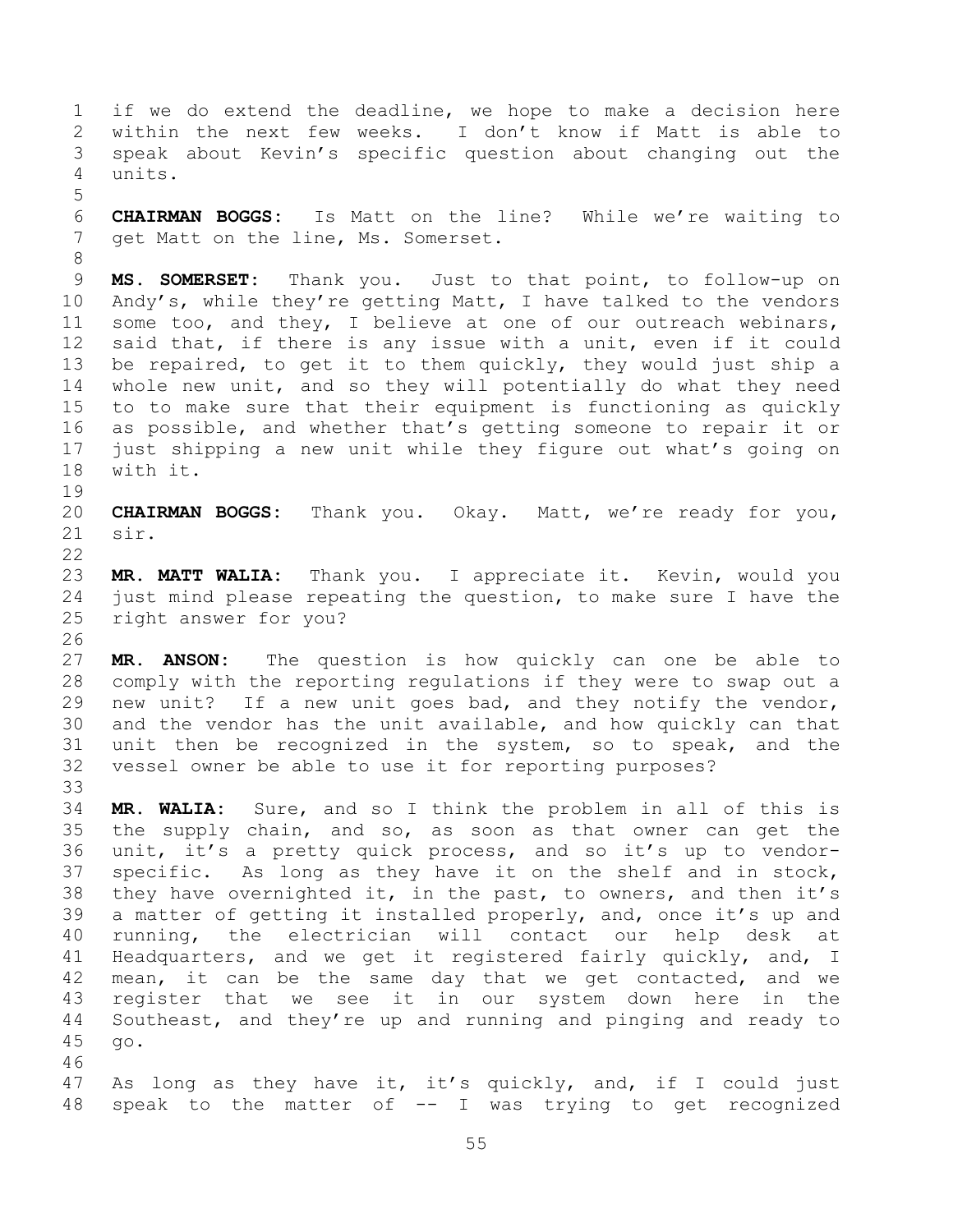1 earlier, and there was a lot of questions about data<br>2 availability and failure rates, and that is something that OLE 2 availability and failure rates, and that is something that OLE<br>3 has attempted to get, and we've run into some difficulty, 3 has attempted to get, and we've run into some difficulty,<br>4 because we do oversee the contract with the third party that 4 because we do oversee the contract with the third party that<br>5 then has the contract with the vendors. then has the contract with the vendors. 6<br>7 A lot of that is confidential, and they have different 8 requirements tucked into what we don't require that's in type 9 approval. What we were able to get is letters of robustness<br>10 from the vendors that show how their units are able to handle 10 from the vendors that show how their units are able to handle<br>11 and replace, and so that was provided to the IPT as well, and 11 and replace, and so that was provided to the IPT as well, and<br>12 the council should have those letters. the council should have those letters. 13<br>14 14 We do have data of how many units are registered and how many<br>15 are deactivated, but the reason is not specified, and so it 15 are deactivated, but the reason is not specified, and so it<br>16 could be failure rate, or it could be just a permit transfer or could be failure rate, or it could be just a permit transfer or 17 a different owner coming into the boat, and so it's kind of hard<br>18 to nail down the exact number from the number of units that we 18 to nail down the exact number from the number of units that we<br>19 see registered and deregistered, and I just wanted to make note 19 see registered and deregistered, and I just wanted to make note<br>20 of that. of that. 21<br>22 22 **CHAIRMAN BOGGS:** Mr. Anson. 23 24 **MR. ANSON:** Matt, to follow-up on the registration process, you 25 mentioned that, as long as once that initial, I guess,<br>26 communication upload or whatever I sent, and that your team is 26 communication upload or whatever I sent, and that your team is<br>27 able to verify that, that's -- I hate to bring this up, but that 27 able to verify that, that's  $-$  I hate to bring this up, but that 28 would be during a weekday, or do they work weekends as well? would be during a weekday, or do they work weekends as well?  $\frac{29}{30}$ 30 **MR. WALIA:** At our help desk, we have staff stationed at Headquarters up in Silver Spring, and they have extended hours, 32 and it's still weekdays, but I believe they work until 11:00<br>33 p.m. at night, and so they do get activations coming their way, 33 p.m. at night, and so they do get activations coming their way,<br>34 and there is still staff on hand that's working extended hours 34 and there is still staff on hand that's working extended hours<br>35 past normal business hours of 5:00 p.m. or whatever, and so 35 past normal business hours of 5:00 p.m. or whatever, and so<br>36 there is a possibility to work a little later in the evening, 36 there is a possibility to work a little later in the evening,<br>37 but, yes, it's Monday through Friday. but, yes, it's Monday through Friday. 38<br>39 MR. ANSON: Thank you. 40 41 **CHAIRMAN BOGGS:** Ms. Bosarge. 42 43 **MS. BOSARGE:** This question is for Matt, too. In this 44 particular case that we're describing, I would foresee that<br>45 permit holder or vessel owner actually having two VMSs assigned 45 permit holder or vessel owner actually having two VMSs assigned<br>46 to the same permit at the same time, right, because one is in 46 to the same permit at the same time, right, because one is in<br>47 the process of being repaired, and you don't want to take that the process of being repaired, and you don't want to take that

48 off of your permit, and it's going to go right back on and ping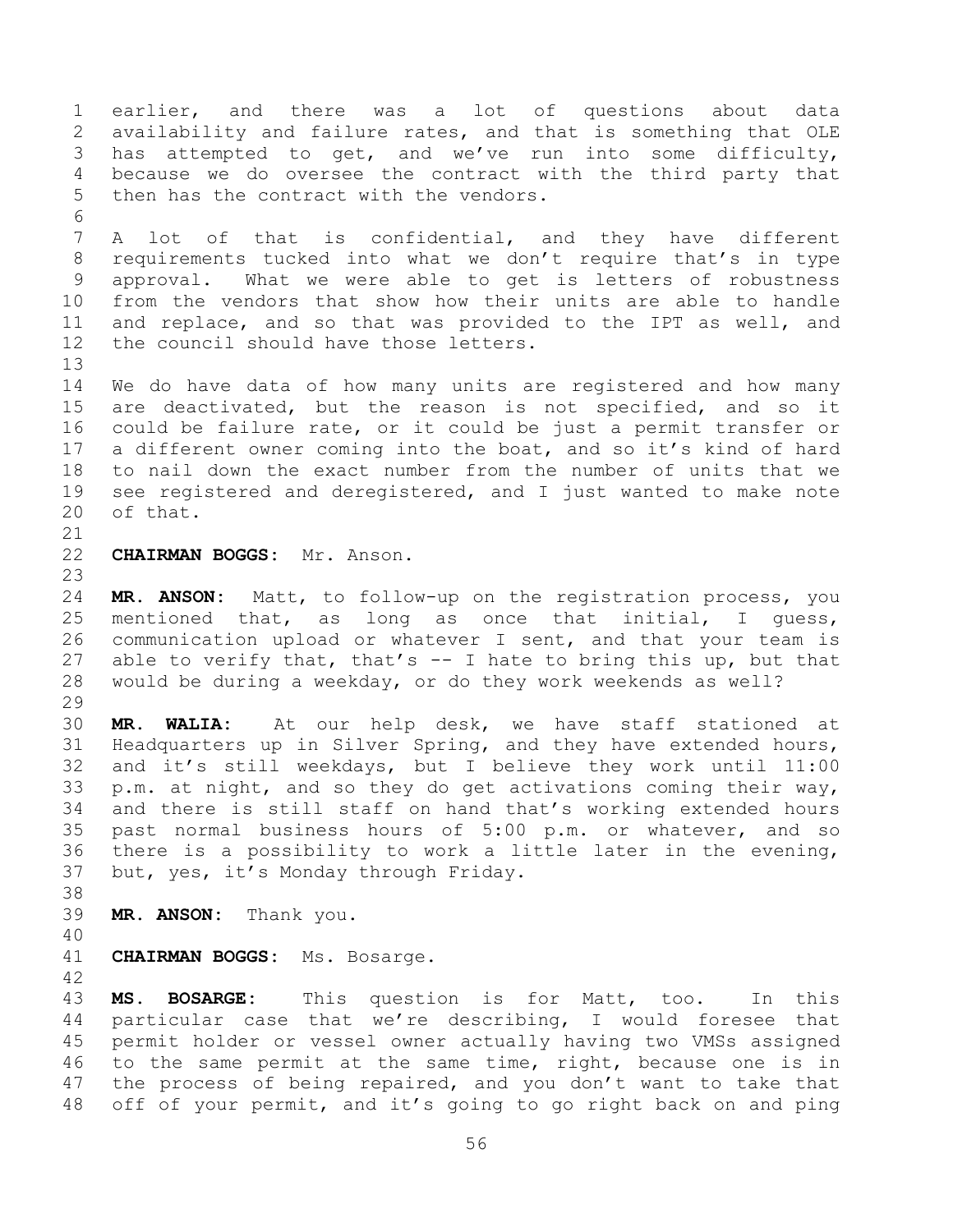1 again, and the other one is the temporary replacement device<br>2 that the vendor is sending you to put on the boat to keep you 2 that the vendor is sending you to put on the boat to keep you<br>3 qoing until they can get you parts for the old one, and so can 3 going until they can get you parts for the old one, and so can<br>4 vour system handle two VMSs being assigned to the same permit 4 your system handle two VMSs being assigned to the same permit number at the same time?

6<br>7 MR. WALIA: Yes, ma'am, it can, and that has already happened in 8 the past, due to conflicting requirements, if there's a boat 9 that may be dually-permitted in say the Northeast and Southeast,<br>10 with different permits, and, at times in the past, they have had 10 with different permits, and, at times in the past, they have had<br>11 to carry different VMS units, from what was type approved in the 11 to carry different VMS units, from what was type approved in the<br>12 region, and so, yes, we can see both units reporting at the same 12 region, and so, yes, we can see both units reporting at the same<br>13 time no problem, and they can always get one deactivated, to 13 time no problem, and they can always get one deactivated, to<br>14 stop the temporary unit reporting, as well, and then just have 14 stop the temporary unit reporting, as well, and then just have<br>15 it on the boat, and they can always reactivate it later as well, 15 it on the boat, and they can always reactivate it later as well,<br>16 and it should be pretty seamless, if they need to go that route. and it should be pretty seamless, if they need to go that route.

 $\frac{17}{18}$ 18 **MS. BOSARGE:** Right, but that's two permits on one boat, and you 19 had one device assigned to one permit and one device assigned to<br>20 the other, because they had different requirements for each 20 the other, because they had different requirements for each<br>21 permit, and I am talking about one permit, say one for-hire 21 permit, and I am talking about one permit, say one for-hire<br>22 permit on one boat with two units assigned to that same permit, 22 permit on one boat with two units assigned to that same permit,<br>23 and will your system handle that? and will your system handle that?

 $\frac{24}{25}$ MR. WALIA: Yes, ma'am. There's no issue with that.

26<br>27 27 **CHAIRMAN BOGGS:** Okay. Ms. Somerset, does that give you some 28 direction on Action 1, and I would like to just say that I<br>29 really believe this is going to be successful, and I don't 29 really believe this is going to be successful, and I don't<br>30 believe that we're going to have that many issues, but I just 30 believe that we're going to have that many issues, but I just<br>31 know that this is a comfort for the fishermen, to know that they know that this is a comfort for the fishermen, to know that they 32 can be able to go out fishing and take their customers fishing.

33<br>34 34 **MS. SOMERSET:** Thank you. As I understand it, and please 35 correct me if I'm wrong, I can come back at the January meeting<br>36 with additional alternatives or actions that help clarify some 36 with additional alternatives or actions that help clarify some 37 of this discussion we've had, but that would slow this document<br>38 down, and so, if there's any additional discussion, or if there 38 down, and so, if there's any additional discussion, or if there<br>39 is a recommendation of preferreds, as it is currently, we can do is a recommendation of preferreds, as it is currently, we can do 40 that, too.

41<br>42

CHAIRMAN BOGGS: Ms. Levy, to that point?

43 44 **MS. LEVY:** I mean, I didn't hear anything from the council or 45 the committee about what you wanted to do with the things that<br>46 the AP said, and, I mean, do you want to leave it calendar days, 46 the AP said, and, I mean, do you want to leave it calendar days,<br>47 but make them longer, or do you want to make it business days? but make them longer, or do you want to make it business days? 48 I think, at some point, you're going to have to give some more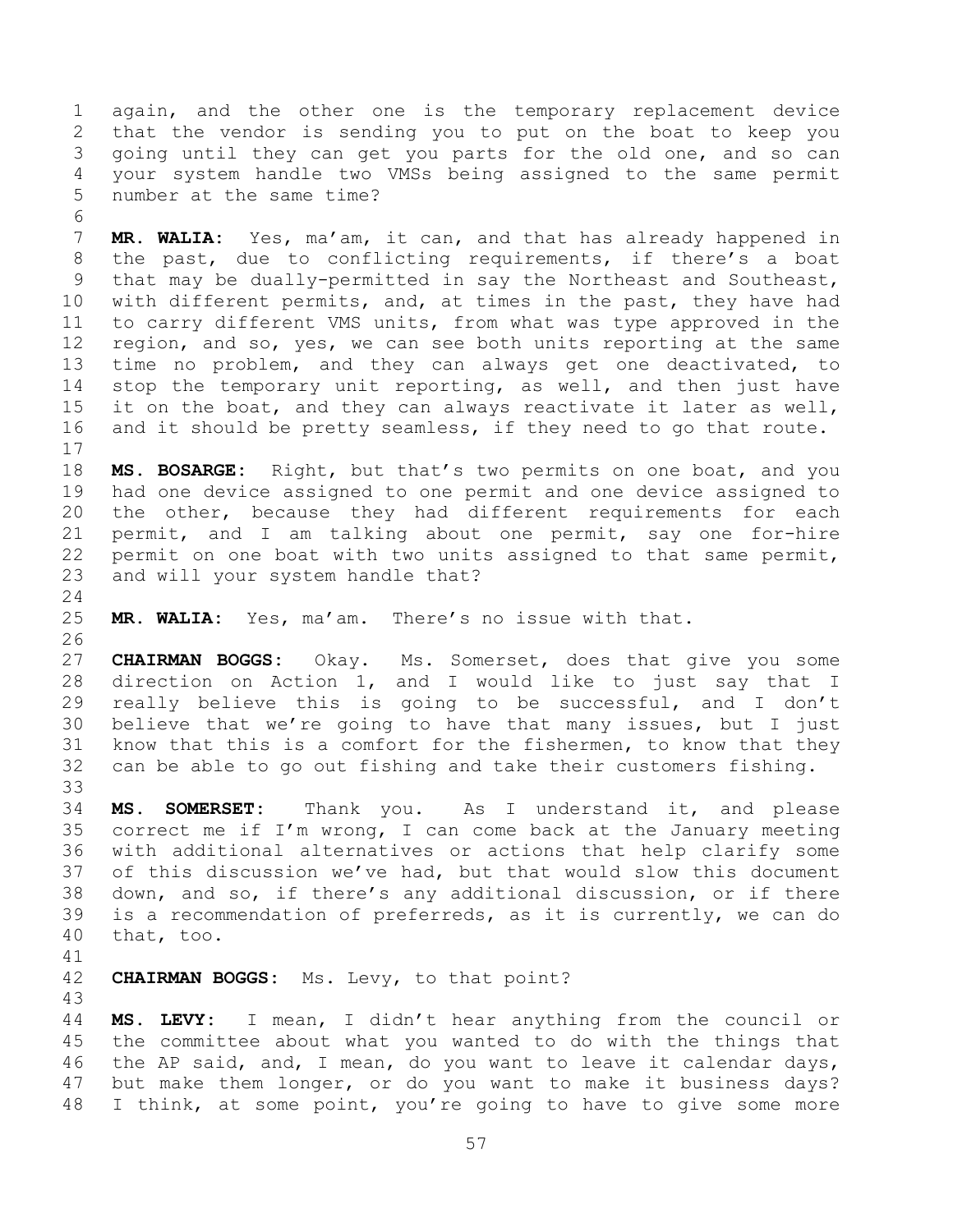1 specific direction, if you want changes made to the document.

## $\frac{2}{3}$ 3 **CHAIRMAN BOGGS:** Mr. Anson.

 $\frac{4}{5}$ 5 **MR. ANSON:** I was going to just follow-up with what Matt had 6 said related to some of the information that we had requested<br>7 that was sent to the IPT, and so it didn't sound like you all that was sent to the IPT, and so it didn't sound like you all 8 had some of that data, in trying to answer the questions that 9 came from the council, as far as failure rate or non-reporting<br>10 or those types of issues, and it sounded like there is some of 10 or those types of issues, and it sounded like there is some of<br>11 that data, and so, if there is, if you can bring that to the 11 that data, and so, if there is, if you can bring that to the<br>12 next council meeting, that would be great. next council meeting, that would be great.

13<br>14 14 Then, relative to what Mara is saying, I am kind of hesitant on<br>15 selecting preferreds, as Carly had suggested, and I kind of 15 selecting preferreds, as Carly had suggested, and I kind of<br>16 agree with -- I think Bob had made a comment that we keep it agree with  $-$  I think Bob had made a comment that we keep it 17 with days, and, if we do have some of these issues with supply<br>18 chain, then we probably ought to increase it, but we don't have 18 chain, then we probably ought to increase it, but we don't have<br>19 enough information at this point to increase or change what is 19 enough information at this point to increase or change what is 20 currently provided. currently provided.

- 21<br>22 CHAIRMAN BOGGS: Mr. Strelcheck.
- 23

24 **MR. STRELCHECK:** I think, to that point, we probably won't have,<br>25 obviously, good data on frequency of failure, to determine how 25 obviously, good data on frequency of failure, to determine how<br>26 many times this might be needed, obviously, for accommodating 26 many times this might be needed, obviously, for accommodating<br>27 this exemption, and I think it would be helpful, obviously, to 27 this exemption, and I think it would be helpful, obviously, to<br>28 bring back information from the vendors that we've collected and 28 bring back information from the vendors that we've collected and<br>29 maybe ask some additional questions of them, to help answer, you 29 maybe ask some additional questions of them, to help answer, you<br>30 know, what would be the preferred for Alternative 2. know, what would be the preferred for Alternative 2.

31<br>32

**CHAIRMAN BOGGS:** Carly, to that point?

33<br>34 34 **MS. SOMERSET:** Yes, ma'am. I do have the letters that Matt<br>35 mentioned, and so I can get those out to everybody. mentioned, and so I can get those out to everybody.

36<br>37 CHAIRMAN BOGGS: That would be very helpful. Ms. Guyas.

38<br>39 MS. GUYAS: I guess just a couple of thoughts, and I guess a 40 question, I think for Andy, and so it seems to me that right now 41 we have a lot of issues that we're dealing with, and so there's<br>42 this lawsuit out there, and we have these supply chain issues, 42 this lawsuit out there, and we have these supply chain issues,<br>43 and we have a lot of people that are not signed up for this 43 and we have a lot of people that are not signed up for this<br>44 right now, for the reporting, let alone the VMS, and just 44 right now, for the reporting, let alone the VMS, and just 45 there's a lot of issues. there's a lot of issues.

46<br>47 I, as far as extending the deadline for this, and considering 48 all those things, I think that is pretty reasonable, and so, as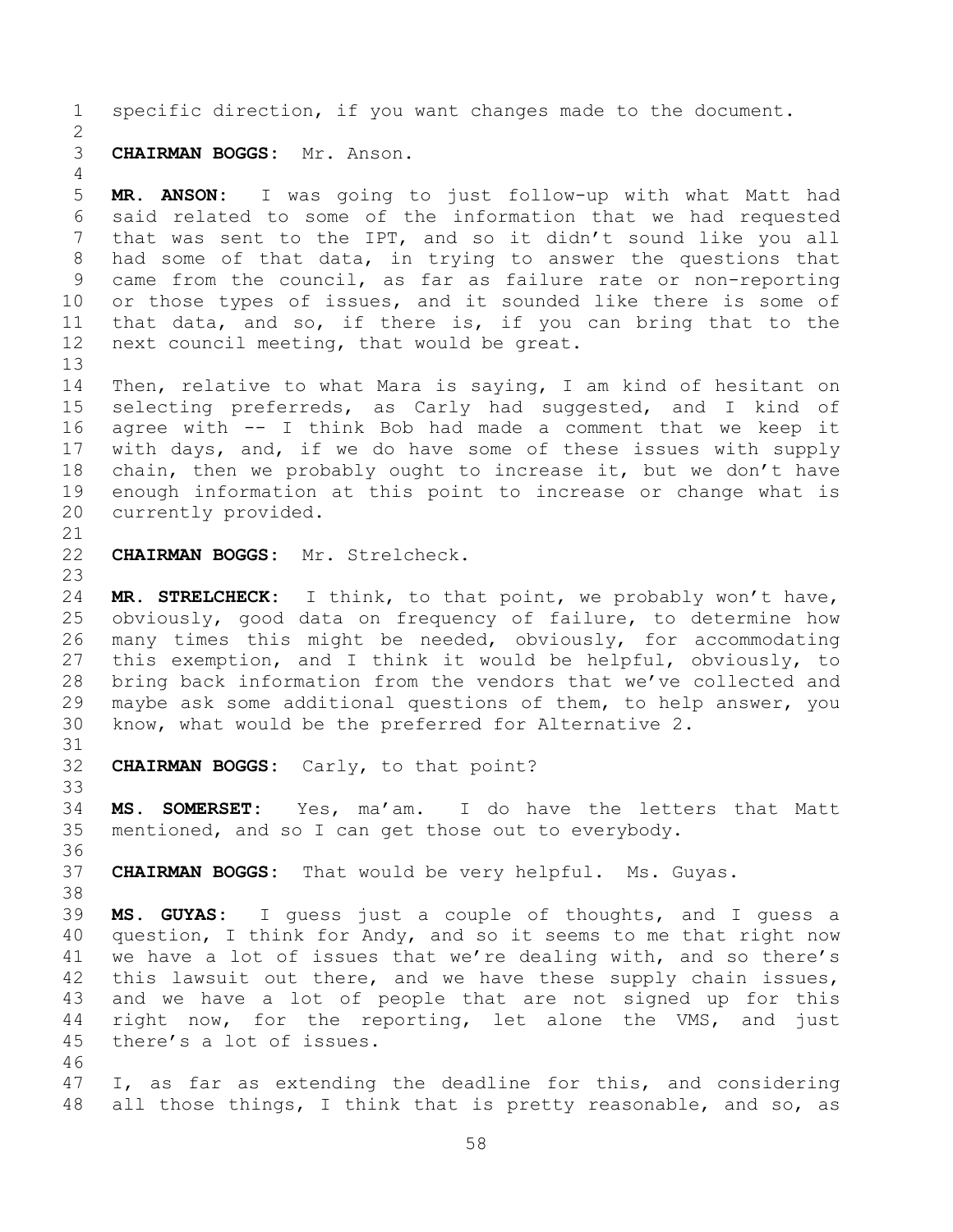1 far as Alternative 2 goes, and the timeline, I guess my<br>2 question, Andy, for you would be, I mean, does the agency have 2 question, Andy, for you would be, I mean, does the agency have<br>3 the ability to have some discretion here, and so let's pretend 3 the ability to have some discretion here, and so let's pretend<br>4 vou all wait to implement this until March or whatever, and 4 you all wait to implement this until March or whatever, and<br>5 maybe, at that time, we still have some supply chain issues, 5 maybe, at that time, we still have some supply chain issues,<br>6 and, I mean, do vou have discretion to, I quess, extend some of 6 and, I mean, do you have discretion to, I guess, extend some of<br>7 these deadlines, or is that something that we should be adding these deadlines, or is that something that we should be adding 8 in here, because, I mean, it sounds like we may not know really 9 what we need to do here, and some flexibility is probably<br>10 needed, from everything I'm hearing, and I want to be helpful. needed, from everything I'm hearing, and I want to be helpful.

11<br>12

12 **CHAIRMAN BOGGS:** Ms. Levy.

13<br>14 14 **MS. LEVY:** Well, if I understand you correctly, right now, the 15 regulations say that, if the vessel location tracking system<br>16 isn't functioning, then they contact the hardware vendor, and, isn't functioning, then they contact the hardware vendor, and, 17 if it's not remedied, they contact NMFS, for the cellular, and<br>18 the satellite is still an OLE part, but you contact the agency, 18 the satellite is still an OLE part, but you contact the agency,<br>19 and you follow the instructions given by the agency. and you follow the instructions given by the agency.

20<br>21 21 Within that, there was some discretion, and I think the reason<br>22 this came about is because the permit holders wanted some 22 this came about is because the permit holders wanted some<br>23 certainty about what their options were or whether they could 23 certainty about what their options were or whether they could<br>24 operate without this, and this was a way to give it to them, 24 operate without this, and this was a way to give it to them,<br>25 but, in terms of not having it in place, I mean, that's an 25 but, in terms of not having it in place, I mean, that's an<br>26 effective date issue, right, and so, once it's effective, it's 26 effective date issue, right, and so, once it's effective, it's and the effective. effective.

28<br>29

29 **MS. GUYAS:** Yes, and I guess I'm speaking to two different<br>30 things, right, and so, in the short-term, there are some issues, 30 things, right, and so, in the short-term, there are some issues,<br>31 and I get that. The industry wants certainty, and this language and I get that. The industry wants certainty, and this language 32 about call NMFS and we'll tell you what to do, that's a little  $-$  33  $-$  I can see why people are concerned about that, but, at the 33 - I can see why people are concerned about that, but, at the<br>34 same time, given the situation that we're in, I quess what would 34 same time, given the situation that we're in, I guess what would  $35$  you do? you do?

36<br>37 37 Let's fast-forward to May, whether we delay this or not, and we<br>38 still have issues, and what are you telling people when they 38 still have issues, and what are you telling people when they<br>39 call in and we give them ten days, and this amendment has gone call in and we give them ten days, and this amendment has gone 40 into place, and they're on day-twelve, and they're sitting at 41 the dock, and it's red snapper season, and I think it would be  $-$  42  $-$  I don't know, and is there something that we can do in this  $42$  - I don't know, and is there something that we can do in this  $43$  document to, I quess, help this situation and make it clear to 43 document to, I guess, help this situation and make it clear to<br>44 the fishermen kind of what the path forward is and then, Andy, 44 the fishermen kind of what the path forward is and then, Andy,<br>45 if there's something that NMFS needs, and is there something 45 if there's something that NMFS needs, and is there something<br>46 that we can add here? that we can add here?

47

48 **MR. STRELCHECK:** I don't know if there's anything that could be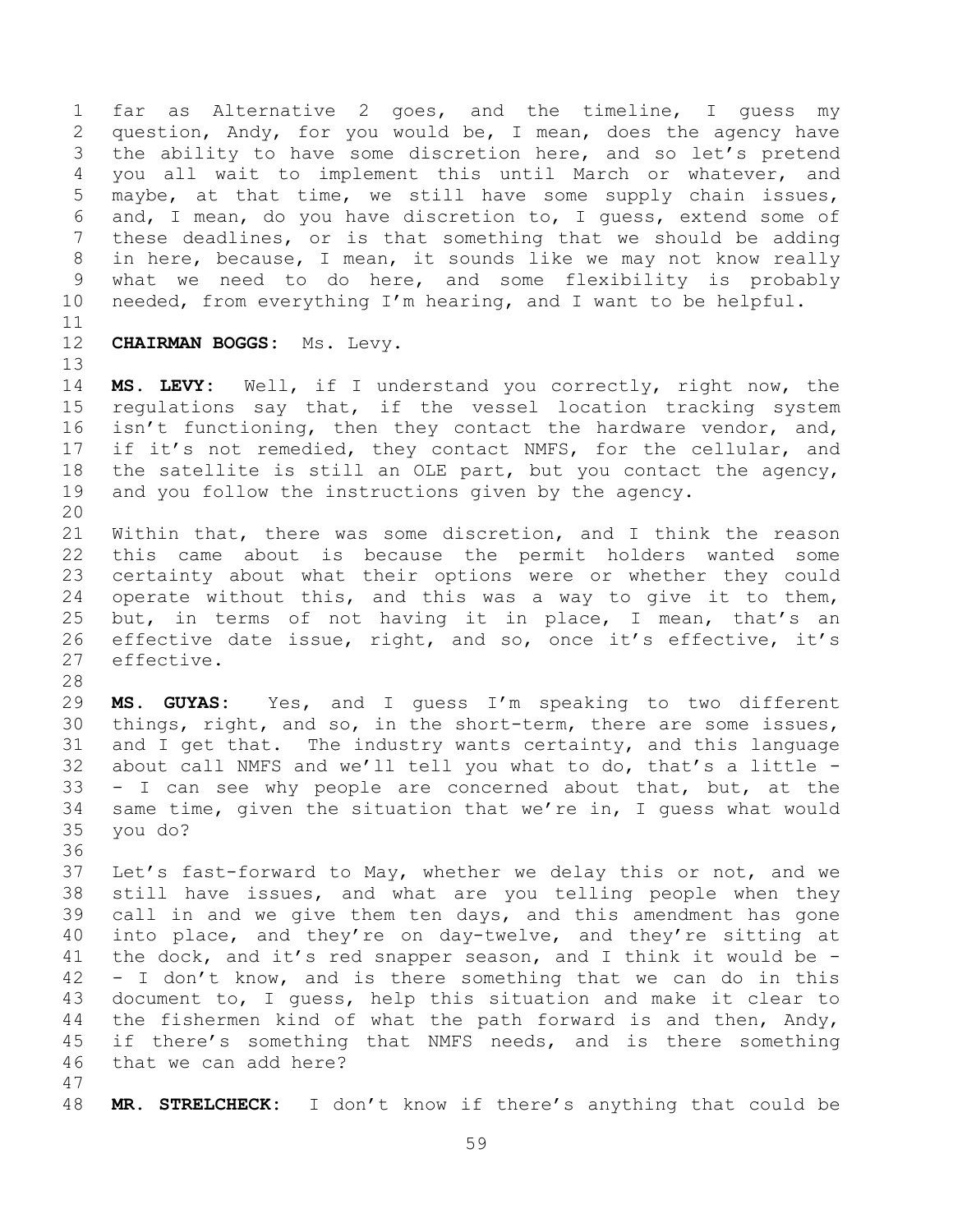1 added to this document, and, I mean, certainly Mara just read<br>2 what the rulemaking stated, and we could at least provide a 2 what the rulemaking stated, and we could at least provide a<br>3 little bit more clarity around NMFS quidance, but I don't want 3 little bit more clarity around NMFS guidance, but I don't want<br>4 to plav what-if, and I don't want to plav hvpothetical, because 4 to play what-if, and I don't want to play hypothetical, because<br>5 every situation can be different, and there might be 5 every situation can be different, and there<br>6 circumstances where it's perfectly valid to auth 6 circumstances where it's perfectly valid to authorize some<br>7 discretion and other times where it's not, right, and so that discretion and other times where it's not, right, and so that 8 would be something that would need to be discussed with law 9 enforcement and General Counsel, if those situations arose.

10<br>11 11 I think the goal, for us, needs to be whatever timing that the<br>12 VMS requirements ultimately ends up being, whether it continues 12 VMS requirements ultimately ends up being, whether it continues<br>13 to be December 13 or sometime in the next year, then trying to 13 to be December 13 or sometime in the next year, then trying to<br>14 get this wrapped up and completed as soon as possible, and then 14 get this wrapped up and completed as soon as possible, and then<br>15 NMFS will work on filling the gap, in terms of clarity and 15 NMFS will work on filling the gap, in terms of clarity and<br>16 quidance with regard to what happens. guidance with regard to what happens.

 $\begin{array}{c} 17 \\ 18 \end{array}$ 18 I still -- I am concerned, and, I mean, obviously, this is real,<br>19 right, and there could be problems, but the perception is that 19 right, and there could be problems, but the perception is that<br>20 there's going to be these major problems, and I am just not 20 there's going to be these major problems, and I am just not<br>21 convinced that there is going to be this huge crisis that arises 21 convinced that there is going to be this huge crisis that arises<br>22 between when this goes into effect and whenever the rulemaking 22 between when this goes into effect and whenever the rulemaking<br>23 follows later, but, for each individual, obviously, that's an 23 follows later, but, for each individual, obviously, that's an<br>24 impact to their business, as what Leann described, and so that's 24 impact to their business, as what Leann described, and so that's 25 why we're discussing this. why we're discussing this.

26<br>27 27 **CHAIRMAN BOGGS:** Okay. I want to make one suggestion, Carly,<br>28 and with regard to Action 1, and it goes along with my comments 28 and with regard to Action 1, and it goes along with my comments<br>29 a little bit ago of maybe we can add an alternative that is 29 a little bit ago of maybe we can add an alternative that is<br>30 somewhat open-ended, meaning you create some kind of exemption, 30 somewhat open-ended, meaning you create some kind of exemption,<br>31 after speaking with NMFS, and they give you thirty days, and you after speaking with NMFS, and they give you thirty days, and you 32 have proof of that, and I don't know how to word it, or how to<br>33 explain it, but it's not as restrictive as three, seven, or ten 33 explain it, but it's not as restrictive as three, seven, or ten<br>34 days, meaning you make that phone call to NMFS, and they 34 days, meaning you make that phone call to NMFS, and they<br>35 instruct you to do this, and you have some kind of documentation 35 instruct you to do this, and you have some kind of documentation<br>36 to prove that. to prove that.

37<br>38 38 I don't know that that really helps, but it's just another idea<br>39 to kind of look at to not be so restrictive, and, with that to kind of look at to not be so restrictive, and, with that 40 being said, I propose that we should quickly go down to Action 2 41 and have some discussion about that, because we are running up<br>42 on lunch, and, Mr. Chair, I know we had a presentation by Dr 42 on lunch, and, Mr. Chair, I know we had a presentation by Dr<br>43 Brown scheduled, and is that something that we can push to Full 43 Brown scheduled, and is that something that we can push to Full<br>44 Council? Council?

45 46 **MR. DIAZ:** What I would like to do is I would like to let you go ahead and look at the next action item, and try to get through 48 that as expeditiously as possible, and, Dr. Brown, if you're on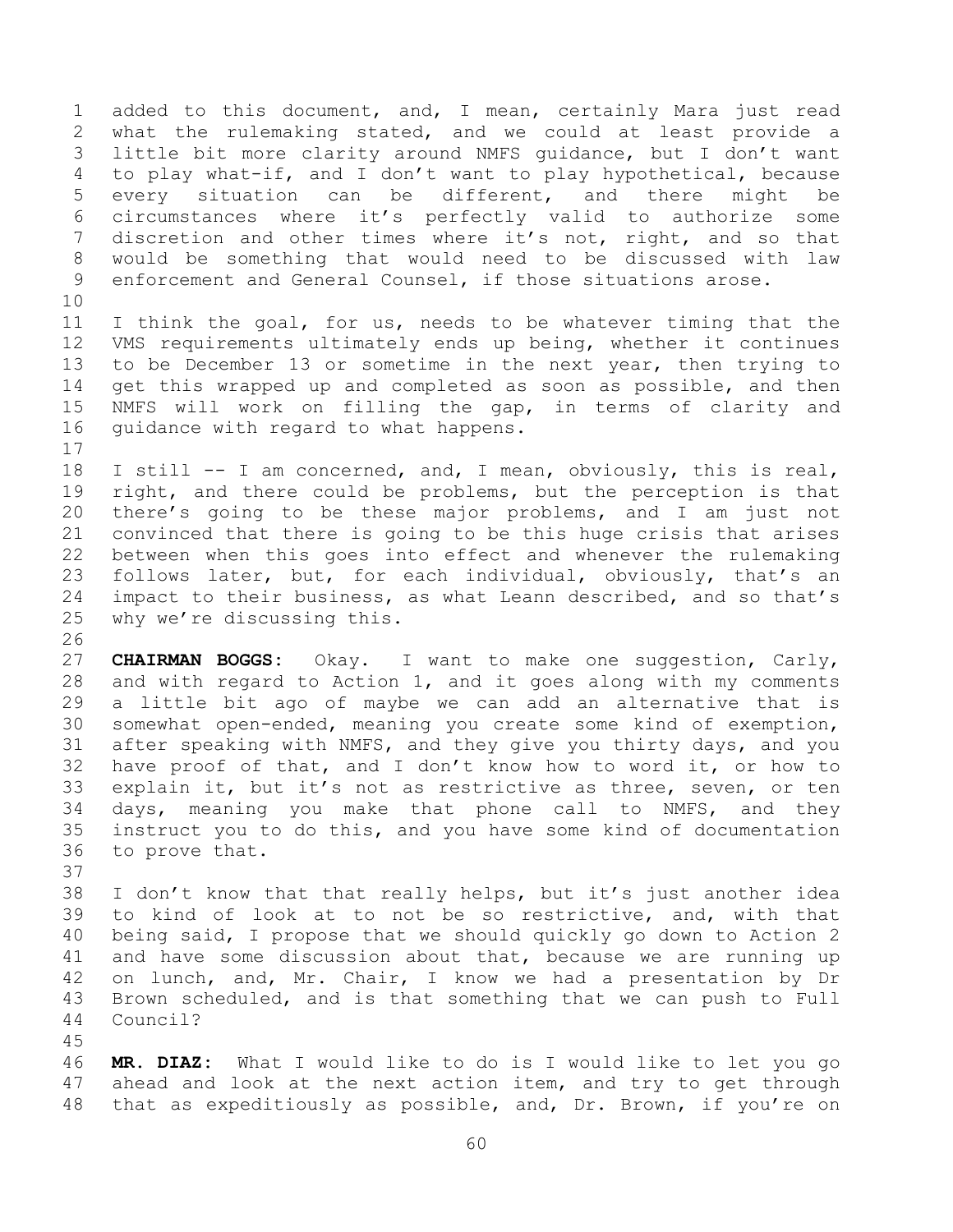1 the line, would it be possible for us to bring you back at our<br>2 January meeting and handle the presentation that you're 2 January meeting and handle the presentation that you're<br>3 scheduled to give today at the January meeting? scheduled to give today at the January meeting?  $\frac{4}{5}$ 5 **DR. JULIE BROWN:** I am on the line, and, if you want to push the presentation to January, I would be happy to do that. 7 8 **MR. DIAZ:** Thank you so much, Dr. Brown, and I apologize, but 9 it's just the scheduling is just not going to give you the time<br>10 that we would like to give you, and so we're going to move that 10 that we would like to give you, and so we're going to move that<br>11 to January, and the other agenda item we're also going to move 11 to January, and the other agenda item we're also going to move<br>12 to January, and so if you could quickly go through the next 12 to January, and so if you could quickly go through the next<br>13 action item, and we'll take our lunch after that. Thank you. action item, and we'll take our lunch after that. Thank you.  $\frac{14}{15}$ CHAIRMAN BOGGS: Yes, sir. Ms. Somerset. 16 17 **MS. SOMERSET:** Thank you, and just one more thing to add to 18 Action 1, but I believe that it would pertain to both, and so it<br>19 does apply to Action 2, because they're both currently still in 19 does apply to Action 2, because they're both currently still in<br>20 the document, but I would need some feedback on if you wish to 20 the document, but I would need some feedback on if you wish to<br>21 consider the Data Collection AP's recommendation for Alternative 21 consider the Data Collection AP's recommendation for Alternative<br>22 3. that, when the permit is transferred or sold, the number of 22  $3$ , that, when the permit is transferred or sold, the number of  $23$  times the exemption is given resets. times the exemption is given resets.  $\frac{24}{25}$ 25 **CHAIRMAN BOGGS:** I have no issue with that. Would anyone else on the committee like to -- Leann is good?  $\frac{27}{28}$ MS. BOSARGE: Yes, and that sounds reasonable to me. 29<br>30 30 **MS. SOMERSET:** Okay. Thank you, and so we can move to Action 2. Action 2 is essentially the same as Action 1, 32 requirements to allow for an exemption in case of equipment<br>33 failure, except it applies to vessels with a commercial reef 33 failure, except it applies to vessels with a commercial reef<br>34 fish permit. Alternative 1 is the no action, and this would 34 fish permit. Alternative 1 is the no action, and this would<br>35 maintain the requirement that vessels with commercial reef fish 35 maintain the requirement that vessels with commercial reef fish<br>36 permits have an approved VMS unit operating onboard at all 36 permits have an approved VMS unit operating onboard at all<br>37 times, unless exempted by a power-down exemption, and so 37 times, unless exempted by a power-down exemption, and so<br>38 Alternative 2 and Alternative 3 are the same as what we just saw 38 Alternative 2 and Alternative 3 are the same as what we just saw<br>39 in Action 1, but they apply to commercial reef-fish-permitted in Action 1, but they apply to commercial reef-fish-permitted 40 vessels, and so, again, any feedback on whether you wish to see 41 these modified in some way or additional alternatives added or<br>42 moving these to another document or removing them altogether. moving these to another document or removing them altogether. 43 44 **CHAIRMAN BOGGS:** Thank you, Ms. Somerset. Any discussion by the committee? Mr. Gill. 46<br>47 MR. GILL: Thank you, Madam Chair. I quess a couple of things. 48 Number one, relative to the LETC's recommendation, I guess I'm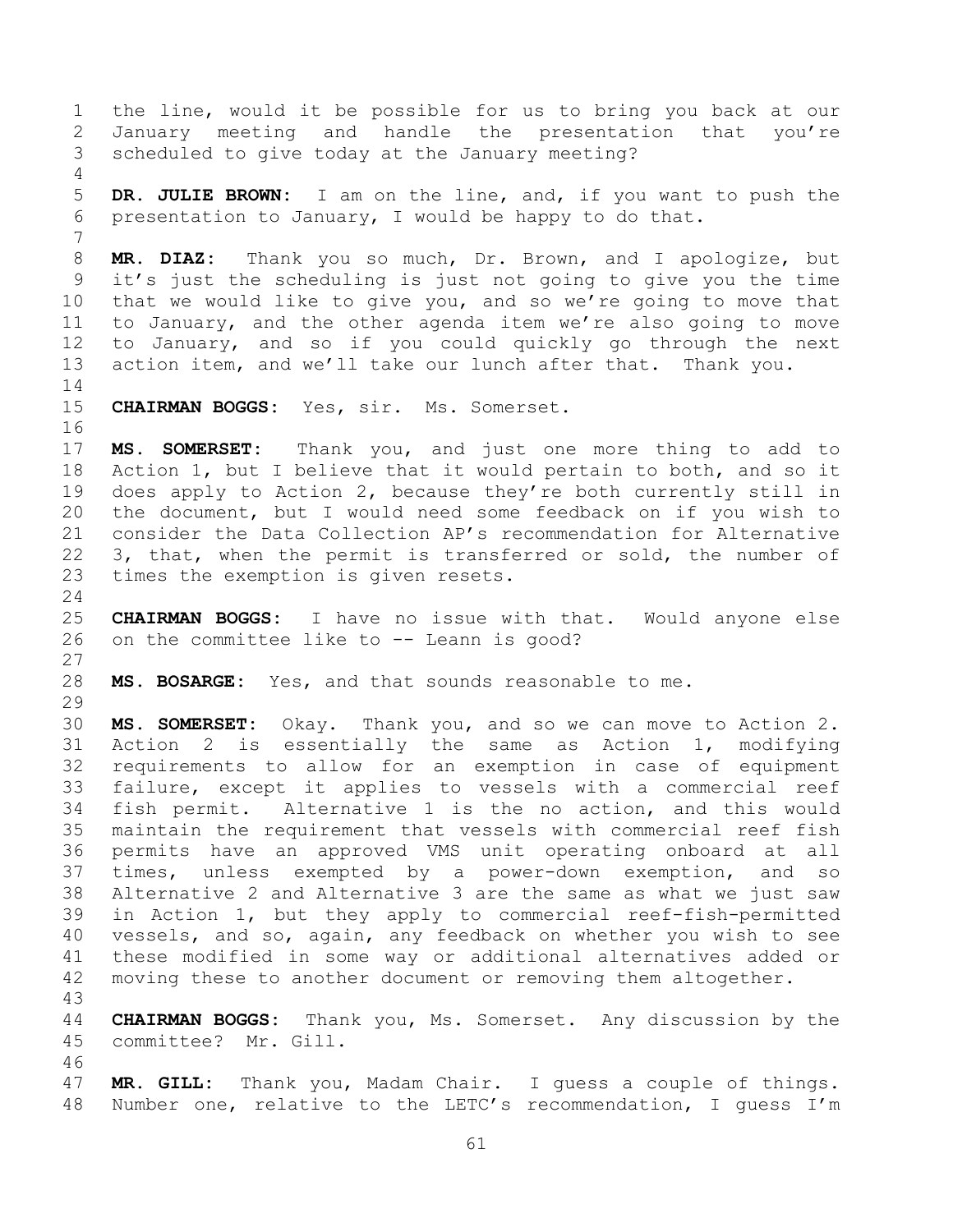<span id="page-61-1"></span><span id="page-61-0"></span>1 of the mode that, effectively, it's the same whether you're<br>2 commercial or for-hire. In one case, it's near-term, and, in 2 commercial or for-hire. In one case, it's near-term, and, in<br>3 the commercial case, it's longer-term, but, if you have a delay, 3 the commercial case, it's longer-term, but, if you have a delay,<br>4 then that savs fewer trips that can make overall, and so it nets 4 then that says fewer trips that can make overall, and so it nets<br>5 out the same, and so I would suggest that we keep Action 2 in 5 out the same, and so I would suggest that we keep Action 2 in<br>6 the document for consideration. the document for consideration. 7 8 Secondly, we've had a number of discussions relative to things 9 like the AP's recommendation on calendar versus business days,<br>10 and duration of time being a concern, and let me back up just a 10 and duration of time being a concern, and let me back up just a<br>11 minute. minute.  $\begin{array}{c} 12 \\ 13 \end{array}$ 13 This, to me, is almost an excellent example of how a simple<br>14 concept and idea on how you could be helpful has turned into a 14 concept and idea on how you could be helpful has turned into a<br>15 complicated how are we going to do it really document, and the 15 complicated how are we going to do it really document, and the<br>16 discussion this morning has demonstrated that. discussion this morning has demonstrated that.  $\frac{17}{18}$ 18 Secondly, I think we need to approach this with a mindset that<br>19 says we can't cover everybody, and what we really need to do to 19 says we can't cover everybody, and what we really need to do to<br>20 -- We need to cover that frontend and recognize that situations 20 -- We need to cover that frontend and recognize that situations<br>21 can exist that will not be covered, and we shouldn't try to go 21 can exist that will not be covered, and we shouldn't try to go<br>22 there, but, in an effort to define a little better about where 22 there, but, in an effort to define a little better about where<br>23 we should go. I would like to offer a couple of motions. we should go, I would like to offer a couple of motions.  $\frac{24}{25}$ 25 **I guess I'm not quite sure how to phrase this, but, in Actions 1**  26 **and 2, in Alternative 2, move Option 2a to the Considered but**  27 **Rejected, and I have further motions that, if I get a second, I**  can explain better where I think I'm going.  $\frac{29}{30}$ 30 **CHAIRMAN BOGGS:** J.D. seconds. Go ahead, Mr. Gill. 31 32 **MR. GILL:** Thank you, and so my thinking is that we know that, 33 with a very short timeframe, this is probably not workable, and<br>34 there is -- The bulk of the problems are going to be on the 34 there is -- The bulk of the problems are going to be on the<br>35 frontend, and even three days won't cover a bunch of those, and 35 frontend, and even three days won't cover a bunch of those, and<br>36 so I'm thinking that what we do is we extend the time and define 36 so I'm thinking that what we do is we extend the time and define<br>37 it as calendar days, as we discussed, to accommodate that, and 37 it as calendar days, as we discussed, to accommodate that, and<br>38 this is the start of that, because three is probably too little, 38 this is the start of that, because three is probably too little,<br>39 and so let's deal with something more realistic, and my thinking and so let's deal with something more realistic, and my thinking 40 is that we add an option for a greater timeframe, and we define 41 the days as calendar days. Thank you, Madam Chair. 42 43 **CHAIRMAN BOGGS:** Okay, and so I think we deal with this motion 44 first, so that we can remove, or vote to remove, an alternative, 44 first, so that we can remove, or vote to remove, an alternative,<br>45 and then you can come back and make a motion to add the items to 45 and then you can come back and make a motion to add the items to<br>46 what remains. We have a motion on the board. Is there any 46 what remains. We have a motion on the board.<br>47 **opposition to the motion? Seeing no oppositi** 47 **opposition to the motion? Seeing no opposition, the motion**  48 **carries.** Mr. Gill.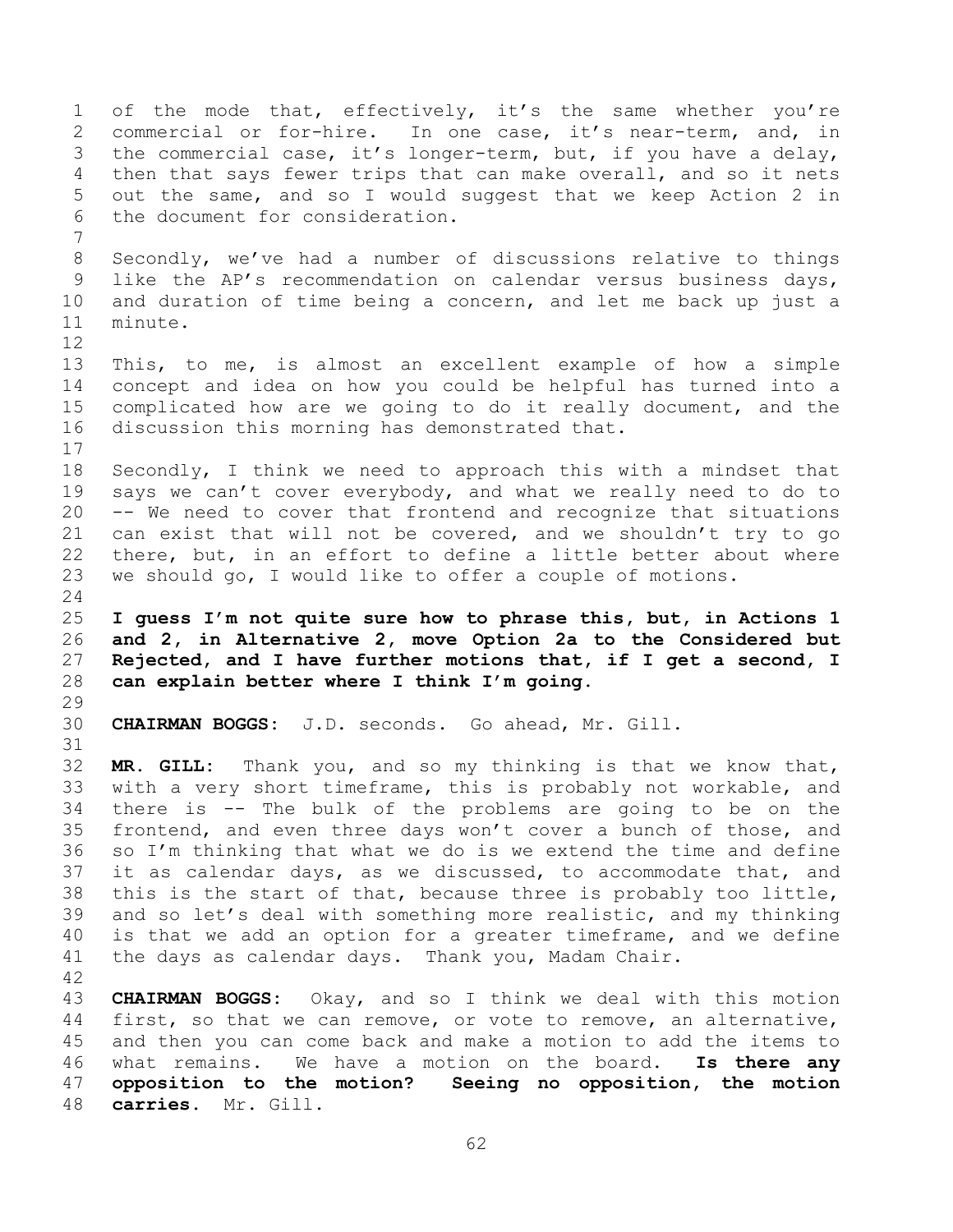<span id="page-62-1"></span><span id="page-62-0"></span> $\frac{1}{2}$ 2 **MR. GILL:** Thank you, Madam Chair. **I move that we add, for**  3 **Actions 1 and 2, Alternative 2, an option for fourteen days,**  4 **calendar days, and we define -- Fourteen days exemption, and we**  5 **define days in Options 2b and 2c as calendar days.** 6<br>7 7 **CHAIRMAN BOGGS:** Well, would it not be better to just add, and 8 it may take a third motion, to add the word "calendar" in the 9 body of the alternatives, where we say set a limit on the number<br>10 of days, and you say calendar days, as opposed to putting it in 10 of days, and you say calendar days, as opposed to putting it in<br>11 each option, and either way is fine with me, but I just don't 11 each option, and either way is fine with me, but I just don't<br>12 know how it might be easier, if it matters to staff. J.D. know how it might be easier, if it matters to staff. J.D. 13<br>14 14 **MR. J.D. DUGAS:** Why not remove all of them and just add this  $one?$ 16 17 **CHAIRMAN BOGGS:** Well, we have a motion on the board that we 18 need to dispense of, but I suppose you could come back and make<br>19 another motion to that effect. J.D. another motion to that effect. J.D. 20<br>21 21 **MR. DUGAS:** What I'm saying is remove three days, seven days, 22 and ten days and just have one fourteen days. and ten days and just have one fourteen days.  $\frac{23}{24}$ 24 **CHAIRMAN BOGGS:** I understand what J.D. is saying, and he is 25 basically saying remove all of the options and just have the one<br>26 for fourteen days, but we need to dispense with this motion, 26 for fourteen days, but we need to dispense with this motion,<br>27 and, if you wanted to come back and make another motion, and 27 and, if you wanted to come back and make another motion, and<br>28 correct me if I'm wrong, Ms. Somerset. correct me if I'm wrong, Ms. Somerset.  $\frac{29}{30}$ 30 **MS. SOMERSET:** Sorry. You can continue, but I just had another question. 32<br>33 33 **CHAIRMAN BOGGS:** Okay. 34<br>35 35 **DR. FROESCHKE:** I would dispense with this, and then, if you 36 wanted to do that, like you said, you would just make a motion<br>37 to remove all of the options and revise the wording of the 37 to remove all of the options and revise the wording of the<br>38 alternative to state that it would be an exemption for fourteen 38 alternative to state that it would be an exemption for fourteen<br>39 davs. days. 40 41 **CHAIRMAN BOGGS:** Okay, and so we have a motion on the board, and 42 did we get a second for the motion? Leann. Okay. **Is there any**  43 **opposition to the motion? Seeing no opposition, the motion**  passes. J.D., did you want to do anything? 45 46 **MR. DUGAS:** Sure, I can, and I was looking at Mr. Gill, and I didn't know if this was going to stick, but I guess I could make 48 a motion that John said, that we just change the alternative to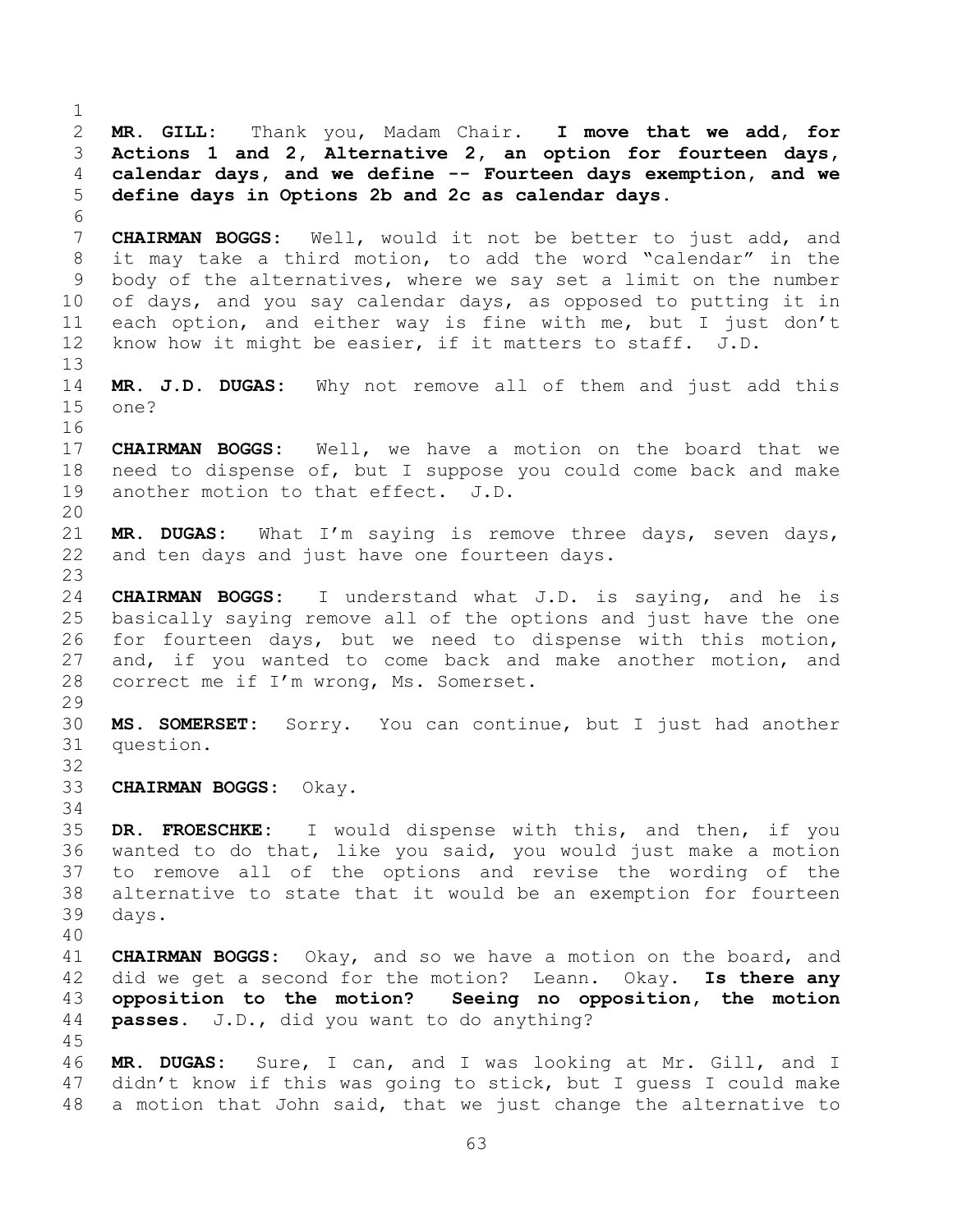<span id="page-63-0"></span>1 fourteen days.  $\frac{2}{3}$ 3 **CHAIRMAN BOGGS:** I am going to help you, J.D.  $\frac{4}{5}$ 5 **MR. DUGAS:** Yes, please. 6<br>7 7 **CHAIRMAN BOGGS:** Okay. **The motion is, in Alternative 2, to**  8 **remove Options 2a, 2b, and 2c and add the exemption will be**  9 **valid for up to fourteen calendar days, and is that correct,**  10 **J.D.?** 11<br>12 12 **MR. DUGAS: Yes, ma'am.** 13<br>14 CHAIRMAN BOGGS: Dr. Hollensead.  $\frac{15}{16}$ DR. HOLLENSEAD: Just some clarification for staff, and bringing 17 up what Andy had mentioned, and I guess, just in my mind, I do<br>18 calendar days would be Saturdays and Sundays and those sorts of 18 calendar days would be Saturdays and Sundays and those sorts of<br>19 things, but, from what I understand, the intent is that it would 19 things, but, from what I understand, the intent is that it would<br>20 be days in which NOAA is open for business, right, or  $$ be days in which NOAA is open for business, right, or  $-$ -21<br>22 CHAIRMAN BOGGS: Andy or Mara?  $\frac{23}{24}$ DR. HOLLENSEAD: That's not calendar days.  $\frac{25}{26}$ 26 **CHAIRMAN BOGGS:** Ms. Levy.  $\frac{27}{28}$ 28 **MS. LEVY:** I thought you wanted calendar days, because everybody 29 knows what a calendar day is, but you've extended the time to<br>30 kind of account for the fact that -- So you got rid of the three 30 kind of account for the fact that -- So you got rid of the three<br>31 days and made it longer, which means you can use calendar days. days and made it longer, which means you can use calendar days. 32<br>33 DR. HOLLENSEAD: Okay. I'm following that. Thank you. 34<br>35 35 **CHAIRMAN BOGGS:** Dr. Simmons. 36<br>37 37 **EXECUTIVE DIRECTOR SIMMONS:** Thank you, Madam Chair. I think 38 you've already removed Option 2a in a previous motion, but I<br>39 think it's fine, for clarity, if you want to leave it in. think it's fine, for clarity, if you want to leave it in. 40 41 **CHAIRMAN BOGGS:** Yes, ma'am. Okay. Mr. Gill, and then we'll -- 42 Well, first of all, do I have a second for this motion? Leann.<br>43 Bob, and then we're going to dispense with this motion and go to 43 Bob, and then we're going to dispense with this motion and go to 44 lunch. lunch. 45 46 **MR. GILL:** If I understand your motion, Madam Chair, you're effectively eliminating all options, and, in the body of the 48 alternative, it talks to fourteen days, because you can't have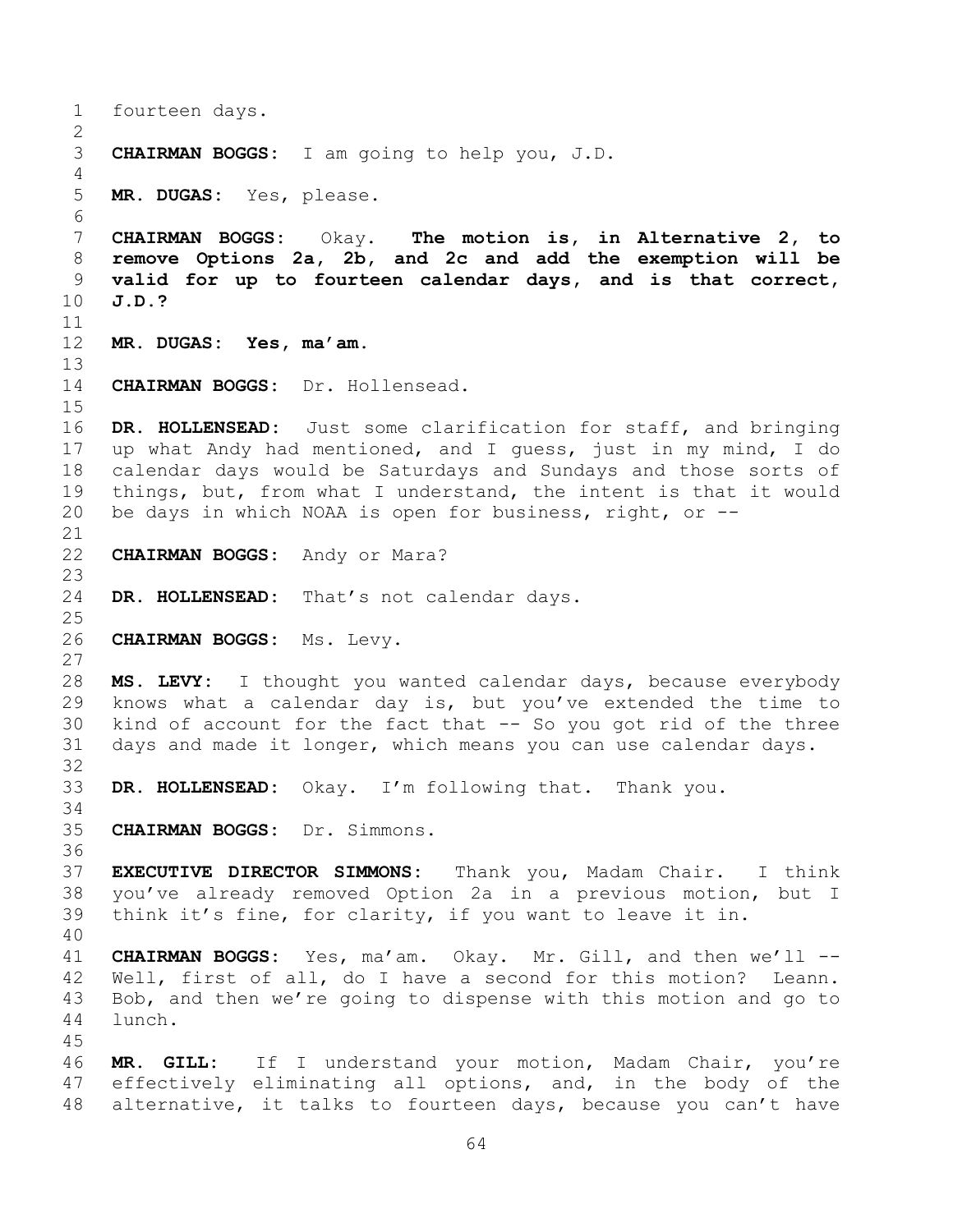<span id="page-64-0"></span>1 one option, and do I understand this correctly? J.D. has<br>2 confused me completely, and I'm ready for lunch. confused me completely, and I'm ready for lunch. 3 4 **MR. DUGAS:** I am just trying to buy as much time as possible and<br>5 eliminate the three and seven days. We don't need it. We want 5 eliminate the three and seven days. We don't need it.<br>6 as much time as possible. I mean, if we can make it 6 as much time as possible. I mean, if we can make it twenty-<br>7 eight days  $$ eight days  $-$ 8 9 **CHAIRMAN BOGGS:** Andy. 10<br>11 11 **MR. STRELCHECK:** I'm going to speak against the motion, for a 12 number of reasons. One, we need to, I think, maintain a<br>13 reasonable range, and, right now, I don't think we've been 13 reasonable range, and, right now, I don't think we've been<br>14 presented sufficient data to be able to eliminate shorter time 14 presented sufficient data to be able to eliminate shorter time<br>15 periods, and we talked about that, and so I think that's 15 periods, and we talked about that, and so I think that's<br>16 important to consider. important to consider.  $\begin{array}{c} 17 \\ 18 \end{array}$ 18 I hear J.D., in terms of wanting as long time as possible, which<br>19 is an angler's desire, a commercial fisherman's desire, but, 19 is an angler's desire, a commercial fisherman's desire, but,<br>20 also, I think the council needs to consider and balance that 20 also, I think the council needs to consider and balance that<br>21 with the goals of the data collection program and enforcement 21 with the goals of the data collection program and enforcement<br>22 and other activities, and so, at this point, my preference would 22 and other activities, and so, at this point, my preference would<br>23 be to maintain the range of seven, ten, and fourteen days. 23 be to maintain the range of seven, ten, and fourteen days.<br>24 Thanks. Thanks.  $\frac{25}{26}$ 26 **CHAIRMAN BOGGS:** Okay. We have a motion on the board. **Is there**  27 **any opposition to the motion? Raise your hand. Three. Those**  28 **in favor of the motion, raise your hand. Seven.** Okay. Mr.<br>29 Chair, with that, I think we probably need to break for lunch 29 Chair, with that, I think we probably need to break for lunch<br>30 and finish this at Full Council or in January. and finish this at Full Council or in January. 31 32 **MR. DIAZ:** Thank you, Ms. Boggs. We are going to go ahead and 33 break for lunch, and we're going to take our full lunch time,<br>34 and we're going to come back at 1:45 and start up with Full 34 and we're going to come back at 1:45 and start up with Full<br>35 Council at 1:45. Council at 1:45. 36<br>37 37 **CHAIRMAN BOGGS:** I'm sorry, and I did not finish with this<br>38 motion. The motion carried nine to three. Thank you. Or seven 38 motion. **The motion carried nine to three.** Thank you. **Or seven**  to three. 40 41 **MR. DIAZ:** Go ahead, Ms. Bosarge. 42 43 **MS. BOSARGE:** That presentation that we were going to get after<br>44 this is pretty relevant to this document, and I heard Dr. Brown 44 this is pretty relevant to this document, and I heard Dr. Brown<br>45 say that she could do it in January. Are there any other 45 say that she could do it in January.<br>46 options? Can she do it tomorrow mo 46 options? Can she do it tomorrow morning, or is that a<br>47 potential? I don't know, and I did like the idea of having that potential? I don't know, and I did like the idea of having that 48 presentation today, because you've got some fishermen in the